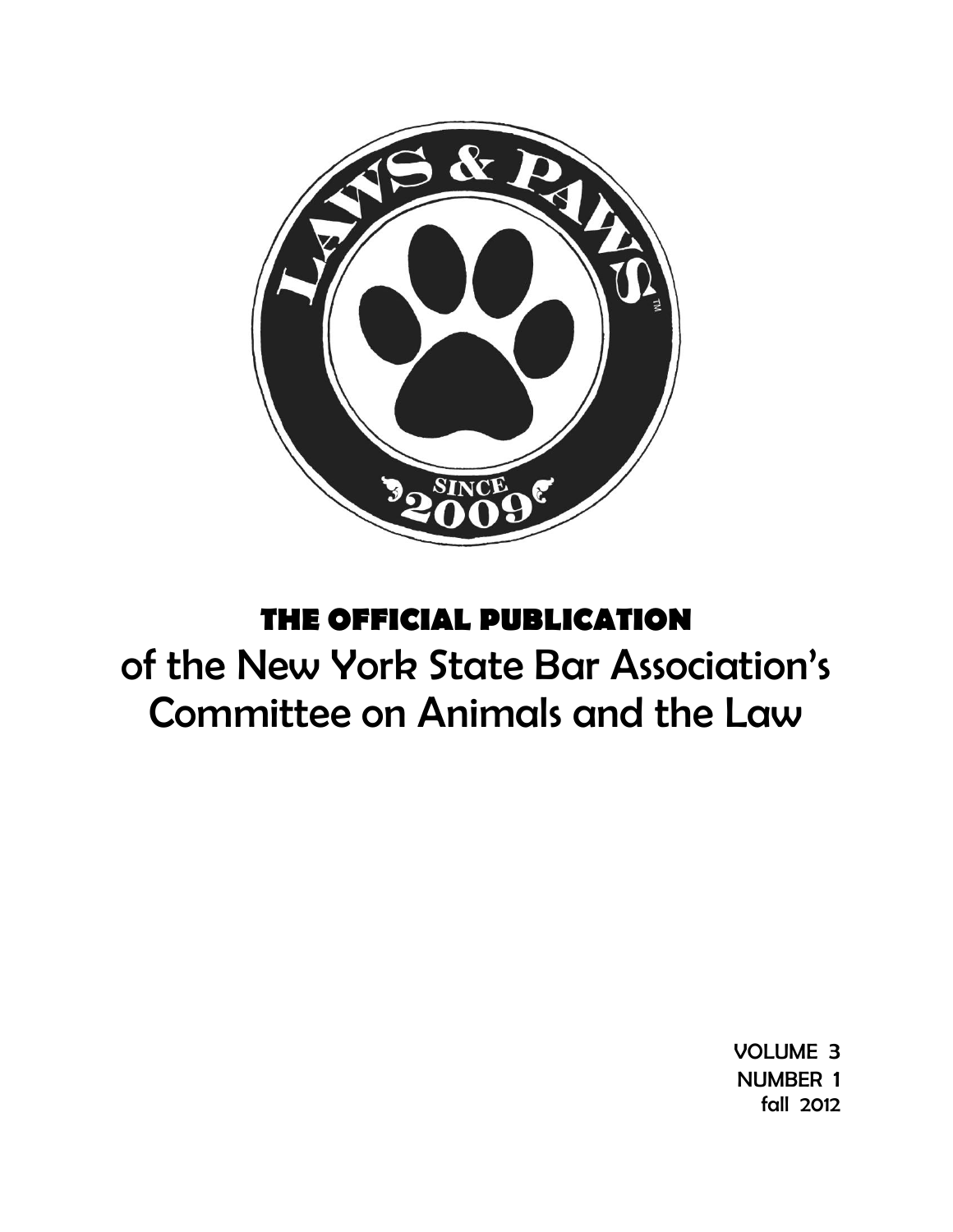## November 2012

## "TEACHING A CHILD NOT TO STEP ON A CATERPILLAR IS AS VALUABLE TO THE CHILD AS IT IS TO THE CATERPILLAR." Bradley Miller

As long as there have been children, there have been pets! Dogs, cats, frogs, baby birds, injured squirrels, turtles, and yes, even the occasional snake or spider. Undoubtedly, those immortal words, "can we keep 'em", have been uttered in one form or another by children since the time of Cro-magnon man. The lessons, experiences and love taught and instilled in us as children by our parents, care givers and animal companions themselves, are carried with us into adulthood. The New York State Bar Association's Committee on Animals and the Law, although made up of a diverse group of professionals from many different backgrounds and practice areas as adults, are united by our common experiences and relationships with animals from an early age and the lessons of respect and appreciation we learned as children that we have carried with us into adulthood. The Committee on Animals and the Law is dedicated to educating our fellow lawyers, the public, and educators on animal related laws and welfare issues, and to assisting in promoting animal protection through education and the law.

*Laws & Paws,* the official Publication of the New York Bar Association's Committee on Animals and the Law, is just one of the many projects undertaken throughout the year by the Committee's dedicated contributing professionals and student volunteers. In this issue of *Laws & Paws*, the following topics are explored and discussed: water quality, puppy mill reform, animal welfare and government labeling, courtroom dogs used to aid victims of abuse, and updates on animal related case law arising in New York State.

The Committee would like to give a very special thank you to the Committee's Publications Subcommittee, its editors, and most importantly, the contributors and authors who have made this publication possible. This newsletter, as well as many other informative animal related resources can be viewed on the Committee's official website at [www.nysba.org/animals.](http://www.nysba.org/animals)

Thank you in advance for taking the time to read this edition of *Laws & Paws*, and for making a difference for animals and the people who love and care for them.

> Amy L. Chaitoff, Esq. Chair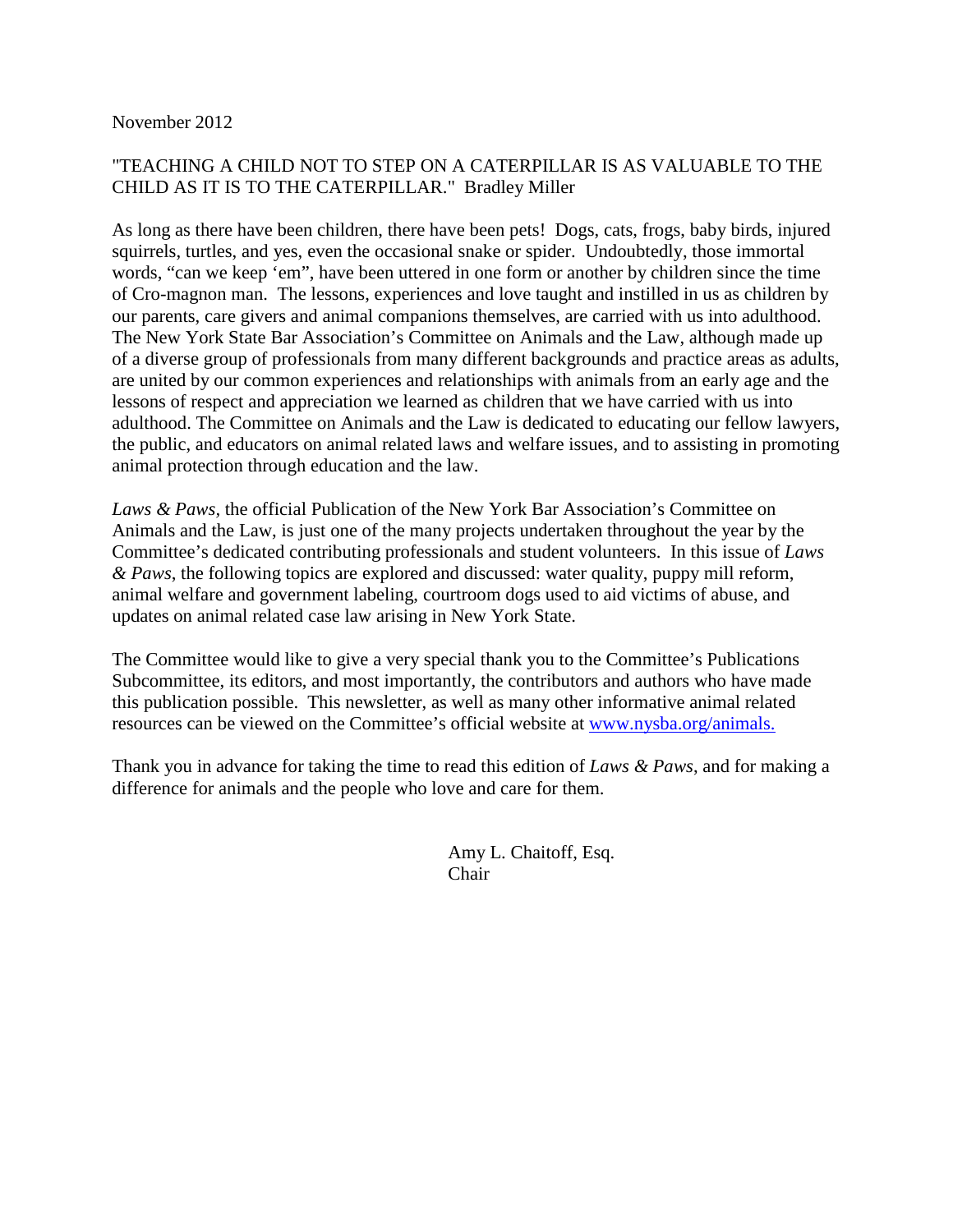## WILDLIFE, WATER QUALITY, AND THE PUBLIC TRUST DOCTRINE: A MEANS OF ENFORCING AGRICULTURAL NONPOINT SOURCE POLLUTION MANAGEMENT PLANS[∗](#page-2-1)

#### VÉRONIQUE JARRELL-KING[∗](#page-2-2)

#### <span id="page-2-12"></span><span id="page-2-11"></span><span id="page-2-9"></span>I. INTRODUCTION

<span id="page-2-0"></span>Throughout the nation, entire amphibian populations are experiencing reproductive and de-velopmental defects that threaten their survival.<sup>[1](#page-2-3)</sup> This damage is attributable to the runoff of herbicides, such as atrazine, from agricultural fields, which have managed to successfully evade regulation under the Clean Water Act  $(CWA)$ .<sup>[2](#page-2-4)</sup> Agricultural nonpoint source pollution in the nation's waterways not only affects amphibians, but also other wildlife species residing in the wa-ters.<sup>[3](#page-2-5)</sup> This, in turn, impacts humans and other species reliant upon the affected wildlife as a source of food.<sup>[4](#page-2-6)</sup> Thus, in response to the CWA's failure to adequately regulate agricultural nonpoint source pollution, citizens should look to the public trust doctrine as a means of requiring state agencies to more effectively address nonpoint source pollution and reduce its detrimental effects on wildlife.

<span id="page-2-10"></span>The public trust doctrine provides members of the public with a means of ensuring the government protects the public's interest in common resources—resources held in a trust by the government for the people.<sup>[5](#page-2-7)</sup> One of the greatest strengths of the public trust doctrine is it "can sometimes give greater recognition to public interests at times when legislatures are under excessive pressure by special interest lobbyists."[6](#page-2-8) Because agricultural interest groups have developed

<span id="page-2-1"></span><sup>∗</sup> Véronique Jarrell-King, *Wildlife, Water Quality, and the Public Trust Doctrine: A Means of Enforcing Agricultural Nonpoint Source* 

<span id="page-2-2"></span>Véronique Jarrell-King is a J.D. and Master of Environmental Law and Policy Candidate, 2012, at Vermont Law School. She received her B.A. in 2006 from the University of Colorado.

<span id="page-2-3"></span><sup>1.</sup> Tyrone B. Hayes et al., *Hermaphroditic, Demasculinized Frogs After Exposure to the Herbicide Atrazine at Low Ecologically Relevant Doses*, 99 PROC. OF THE NAT'L ACAD. OF SCIS. OF THE U.S. 5476, 5479 (2002) (discussing how current levels of atrazine application to agricultural areas could impair reproductive function in amphibians and lead to population decline and extinction).

<span id="page-2-4"></span><sup>2.</sup> F. Orton et al., *Effects of Nitrate and Atrazine on Larval Development and Sexual Differentiation in the Northern Leopard Frog Rana Pipiens*, 25 ENVTL. TOXICOLOGY & CHEMISTRY 65, 65 (2006) (discussing possible link between amphibian population decline and agricultural pollutants, such as atrazine); *see also* Clean Water Act, 33 U.S.C. § 1251 (1994) (providing goals and policy of Clean Water Act).

<span id="page-2-5"></span><sup>3.</sup> *See, e.g.*, B. Lal, *Pesticide—Induced Reproductive Dysfunction in Indian Fishes*, 33 FISH PHYSIOLOGY & BIOCHEMISTRY 455, 455 (2007) (noting studies have shown pesticides to effect or damage gonadal development, fertilization, fecundity, and lower hormonal levels in Indian fishes); Santi Mañosa et al., *A Review of the Effects of Agricultural and Industrial Contamination on the Ebro Delta Biota and Wildlife*, 71 ENVTL. MONITORING & ASSESSMENT 187, 191 (2001) (finding massive use of herbicides has caused loss in biodiversity, greatly damaging diving ducks and coot populations); Jeremy David Rouse et al., *Nitrogen Pollution: An Assessment of its Threat to Amphibian Survival*, 107 ENVTL. HEALTH PERSP. 799, 799 (1999) (finding nitrogen concentrations near Great Lakes sufficient to cause death and developmental abnormalities in amphibians in addition to adversely affecting other animals in aquatic ecosystems).

<span id="page-2-6"></span><sup>4.</sup> *See* Lal, *supra* note [3,](#page-2-0) at 455 (discussing impacts on Indian Fishes); Mañosa, *supra* note [3,](#page-2-0) 187 (discussing impacts on diving ducks and coot populations; Rouse, *supra* note [3,](#page-2-0) at 799 (discussing impacts on amphibians).

<span id="page-2-8"></span><span id="page-2-7"></span><sup>5.</sup> Anna R.C. Caspersen, *The Public Trust Doctrine and the Impossibility of "Takings" by Wildlife*, 23 B.C. ENVTL. AFF. L. REV. 357, 358 (1996) (indicating public trust doctrine stresses duty to protect and preserve natural resources).

<sup>6.</sup> Ralph W. Johnson, *Water Pollution and the Public Trust Doctrine*, 19 ENVTL. L. 485, 511 (1989) (explaining advantages and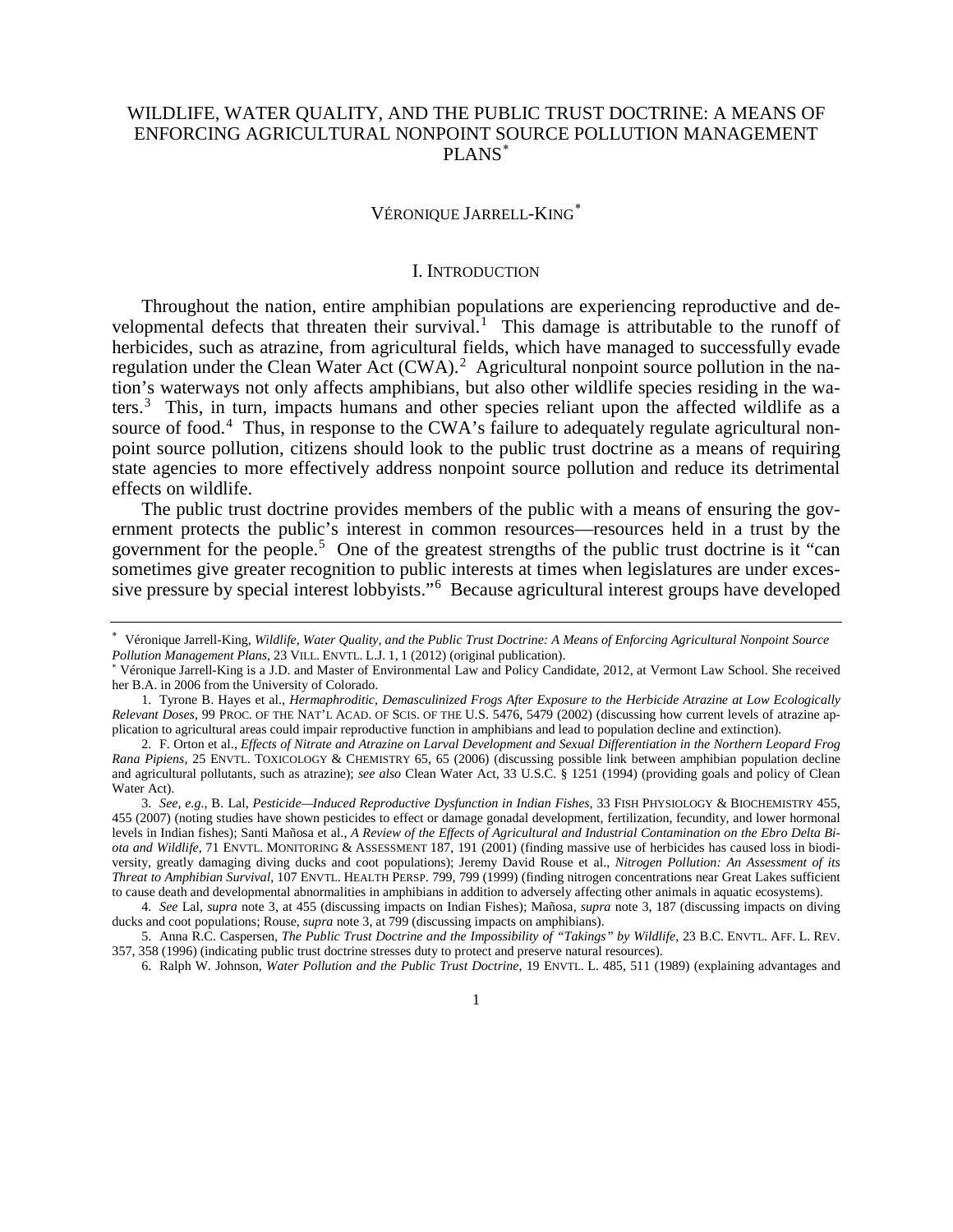<span id="page-3-11"></span>into such a powerful force, they have the potential to sway state agencies and effectively avoid the voluntary nonpoint source pollution regulations set forth in the CWA.<sup>[7](#page-3-0)</sup> As a result, many legislatures and agencies face excessive pressure when attempting to implement agricultural nonpoint source pollution control plans under  $\S 319$  of the CWA.<sup>[8](#page-3-1)</sup> Through the public trust doctrine, however, citizens have the potential to challenge an agency's failure to consider the public's interest in wildlife when the agency develops and reviews nonpoint source pollution control plans, even in the face of strong political pressure from agricultural lobbyists.[9](#page-3-2)

This article examines the potential use of the public trust doctrine by members of the public to require state and local agencies to consider the public's interest in wildlife protection and water quality dependent public trust uses when the agency determines whether to implement the §  $319$  nonpoint source regulation.<sup>10</sup> Specifically, the article explores whether the public can use the public trust doctrine as a means to require state agencies to better regulate agricultural non-point source pollution that damages the public's interest in protecting its wildlife.<sup>[11](#page-3-4)</sup> The public trust doctrine varies in each state depending on the extent its common law evolved to address water quality and wildlife protection; therefore, California has the greatest potential to use the public trust doctrine to urge the enforcement of nonpoint source pollution regulation.<sup>12</sup> There is no reason, however, the public trust doctrine could not be utilized in other states in the future if the common law foundations allow for it. $^{13}$  $^{13}$  $^{13}$ 

<span id="page-3-12"></span>Part II of this article provides background on the public trust doctrine, and focuses on the public's interest in wildlife and public trust uses that depend on water quality protection.<sup>14</sup> Part III addresses the detrimental effects of agricultural pollution on wildlife and water quality; specifically, the potential fatal effects of the herbicide atrazine on amphibian development and reproduction.[15](#page-3-8) In Part IV, this article provides the background and shortcomings of §§ 208 and 319 of the CWA and explains how those sections have led to ineffective regulatory controls over nonpoint source pollution in the United States.<sup>16</sup> Lastly, Part V discusses the potential to use the public trust doctrine as a means of ensuring state and local government agencies fulfill their duties in considering the public's interests when developing and implementing § 319 nonpoint source pollution control plans.<sup>[17](#page-3-10)</sup>

- 8. Johnson, *supra* not[e 6,](#page-2-9) at 511 (describing pressures asserted on legislative process).
	- 9. For further discussion, see *infra* Part V and note[s 144](#page-15-0)[-157.](#page-17-0)
	- 10. For further discussion, see *infra* Part V and note[s 144](#page-15-0)[-157.](#page-17-0)
	- 11. For further discussion, see *infra* Part V and note[s 144](#page-15-0)[-157.](#page-17-0)

13. See *infra* not[e 156](#page-17-1) for an overview of states with common law foundations for wildlife and water quality protection.

disadvantages of public trust doctrine).

<span id="page-3-2"></span><span id="page-3-1"></span><span id="page-3-0"></span><sup>7.</sup> *See* David Zaring, *Agriculture, Nonpoint Source Pollution, and Regulatory Control: The Clean Water Act's Bleak Present and Future*, 20 HARV. ENVTL. L. REV. 515, 542-43 (1996) (suggesting outside influences affecting implementation of CWA).

<span id="page-3-6"></span><span id="page-3-5"></span><span id="page-3-4"></span><span id="page-3-3"></span><sup>12.</sup> *See* Nat'l Audubon Soc'y v. Superior Court of Alpine Cnty., 658 P.2d 709, 719 (Cal. 1983) (describing evolution of public trust in California in tandem with public values); Ctr. for Biological Diversity, Inc. v. FPL Grp., Inc., 83 Cal. Rptr. 3d 588, 595-96 (Cal. Ct. App. 2008) (describing scope of public trust in California).

<sup>14.</sup> For further exploration of the origin of the public trust doctrine, see *infra* Part II and notes [18](#page-4-0)[-80.](#page-9-0)

<sup>15.</sup> For further discussion of the damage pollutants caused to the environment, see *infra* Part III and note[s 81](#page-10-0)[-107.](#page-12-0)

<span id="page-3-10"></span><span id="page-3-9"></span><span id="page-3-8"></span><span id="page-3-7"></span><sup>16.</sup> For further discourse of how some sections of the CWA have not achieved their desired effects, see *infra* Part IV and notes [108](#page-12-1)[-143.](#page-15-1)

<sup>17.</sup> For further examination of the public trust doctrine's potential, see *infra* Part V and note[s 144-](#page-15-0)[157.](#page-17-0)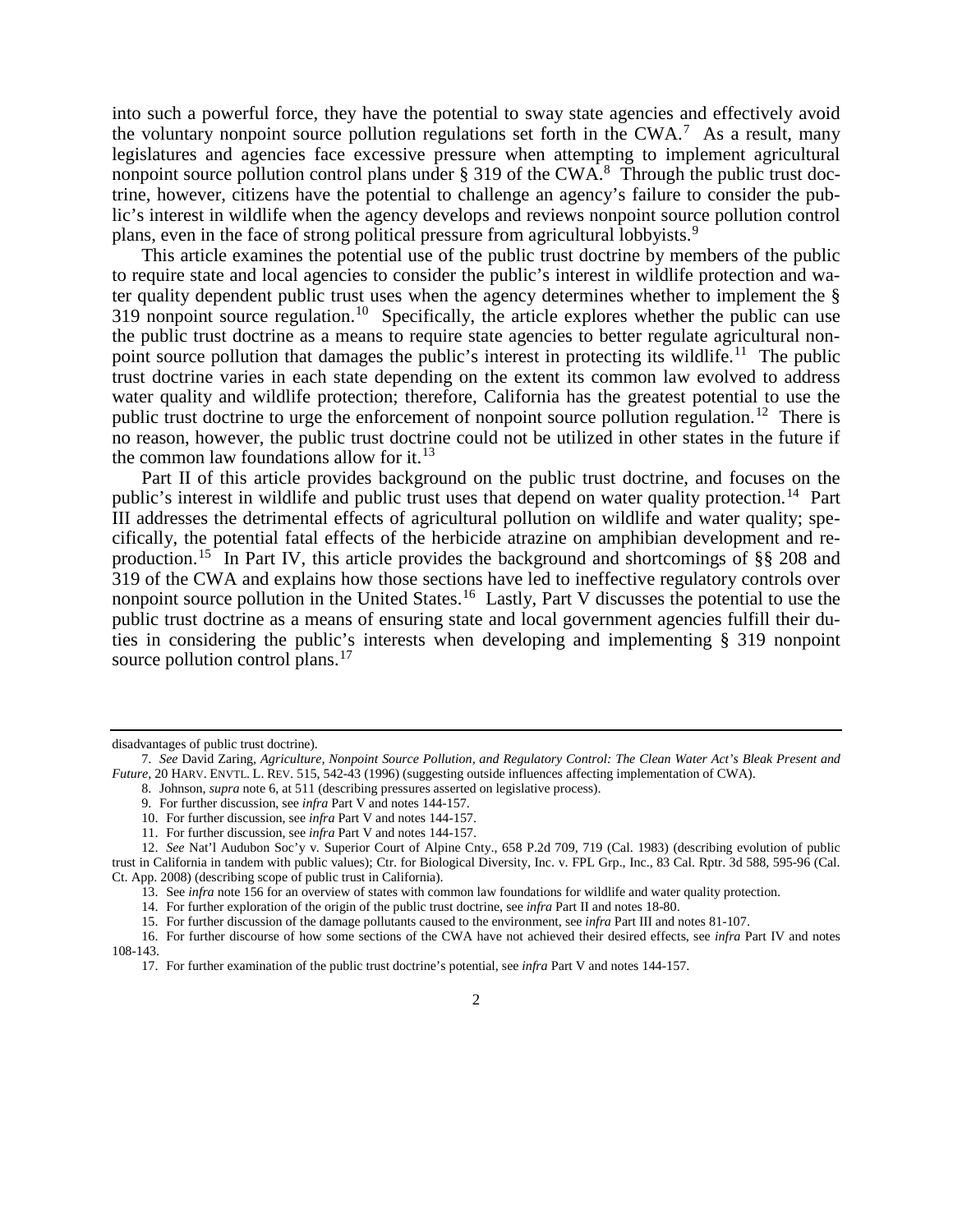### II. PUBLIC TRUST DOCTRINE

<span id="page-4-0"></span>[T]he public trust is more than an affirmation of state power to use public property for public purposes. It is an affirmation of the duty of the state to protect the people's common heritage of streams, lakes, marshlands and tidelands, surrendering that right of protection only in rare cases when the abandonment of that right is consistent with the purposes of the trust.[18](#page-4-1)

The public trust doctrine creates a legal duty in the states to hold natural resources in a trust for the benefit of the public, and protect and preserve the resources for future generations.<sup>[19](#page-4-2)</sup> The strength of the doctrine stems from the fact that private citizens can sue a government agency and demand the agency recognize the public's interests as a whole when making decisions that impact those interests.<sup>[20](#page-4-3)</sup> The doctrine has been recognized as encompassing a diverse breadth of interests, such as the submerged lands of navigable waterways, the value of entire ecological systems, and the water quality impacting public trust uses. $21$ 

<span id="page-4-10"></span>The concept of the public trust arose under Roman law, where natural resources, "such as air, water, and wildlife," were viewed as commonly owned by the public, as they were items no individual could own in their entirety.<sup>22</sup> The public trust notion was subsequently recognized under the common law of England, whereby the king retained ownership of the lands and granted access to the public for the purpose of grazing, hunting, foraging, and fishing.<sup>[23](#page-4-6)</sup> In essence, the king held and protected the resources for the public to use.<sup>[24](#page-4-7)</sup>

The public trust doctrine resurfaced in the United States when Americans began to realize the nation's resources were finite and public access to such resources needed to be preserved.<sup>[25](#page-4-8)</sup> In the seminal case on the public trust doctrine, *Illinois Central Railroad Co. v. Illinois* (*Illinois Central*),<sup>[26](#page-4-9)</sup> the Supreme Court of the United States determined Illinois held the shore of Lake Michigan in public trust, and thus could transfer the shore land to a private owner only if Illinois

<span id="page-4-1"></span><sup>18.</sup> Nat'l Audubon Soc'y v. Superior Court of Alpine Cnty., 658 P.2d 709, 724 (Cal. 1983) (describing duties of state as trustee of public trust).

<sup>19.</sup> Caspersen, *supra* not[e 5,](#page-2-10) at 358 (discussing public trust doctrine's influence on society at large).

<span id="page-4-3"></span><span id="page-4-2"></span><sup>20.</sup> *See* Deborah G. Musiker et al., *The Public Trust and Parens Patriae Doctrines: Protecting Wildlife in Uncertain Political Times*, 16 PUB. LAND L. REV. 87, 95 (1995) (noting citizens may seek relief in court when agencies fail to consider public trust interests). California is a prime example of a state that allows citizens to bring an independent action against an agency under the public trust doctrine when an agency fails to recognize the public trust when performing their duties. *See* Ctr. for Biological Diversity, Inc. v. FPL Grp., Inc., 83 Cal. Rptr. 3d 588, 601 (Cal. Ct. App. 2008). In other states, however, public trust enforcement claims are raised as part of another proceeding, not as their own cause of action. *See* In re Steuart Transp. Co., 495 F. Supp. 38, 39-40 (E.D. Va. 1980) (bringing case for damages and cleanup costs and subsequently raising public trust doctrine claim).

<span id="page-4-4"></span><sup>21.</sup> Ill. Cent. R.R. v. Illinois, 146 U.S. 387, 455 (1892) (noting navigable waters and soil below are held in public trust); *Nat'l Audubon Soc'y*, 658 P.2d at 719 (recognizing importance of water quality in protecting public interest in scenic and ecological value of Mono Lake).

<span id="page-4-8"></span><span id="page-4-7"></span><span id="page-4-6"></span><span id="page-4-5"></span><sup>22.</sup> Caspersen, *supra* not[e 5,](#page-2-10) at 363 (illustrating Roman law's influence on idea of common ownership under public trust doctrine); *see also* Greer v. Connecticut, 161 U.S. 519, 522 (1896), *overruled by* Hughes v. Oklahoma, 441 U.S. 322 (1979) (discussing commonly owned property could include animals and ferae naturae which were believed to belong to all citizens of state).

<sup>23.</sup> Caspersen, *supra* not[e 5,](#page-2-10) at 364-65 (documenting origins of public trust doctrine).

<sup>24.</sup> *Id.* (describing how states inherited notion of public trust from king).

<sup>25.</sup> *Id.* at 365-66 (discussing eventual progression of public trust doctrine from public access focus to role of preservation).

<span id="page-4-9"></span><sup>26.</sup> 146 U.S. 387 (1892).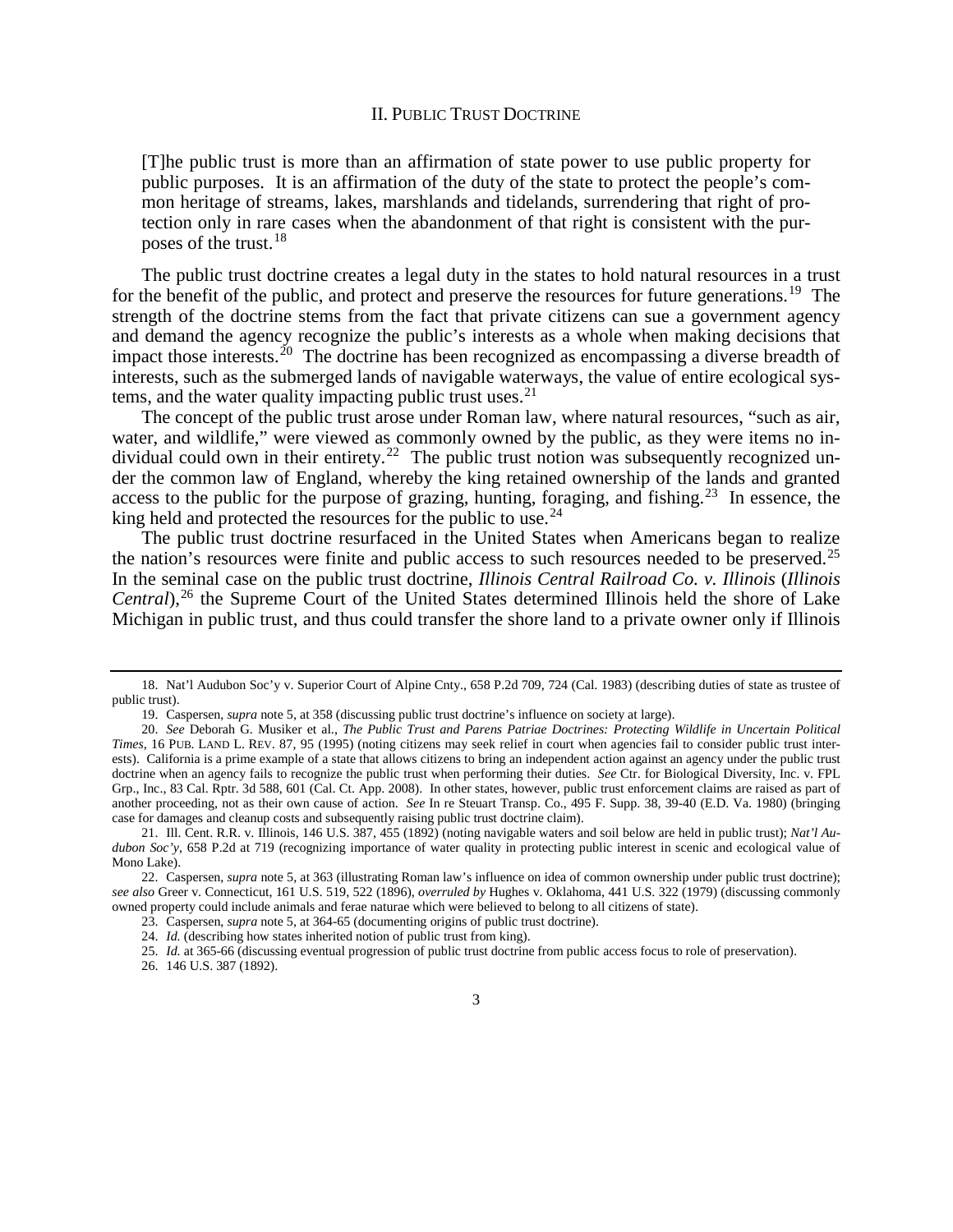retained discretion and control over the land.<sup>[27](#page-5-1)</sup> By virtue of its sovereignty, the Court deemed the State to hold both the navigable waters and the soils below in a trust for the people of the State.<sup>[28](#page-5-2)</sup>

Following *Illinois Central*, courts have extended the public trust doctrine to other uses such as boating, rafting, and hunting, and to other resources such as wildlife habit, water, groundwater, wetlands, and areas of dry sand.[29](#page-5-3) Most importantly, the public trust doctrine continues to evolve; it constantly expands and reshapes based on the values and needs of the citizens of each state. $30$ 

#### <span id="page-5-0"></span>A. Enforcement of the Public Trust Doctrine

"The heart of the public trust doctrine, however it may be articulated, is that it imposes limits and obligations on governments."<sup>[31](#page-5-5)</sup> Each branch of the government is allocated specific duties in order to ensure the public's interests are recognized and protected.<sup>32</sup> In a sense, the legislature is the trustee of the trust because it enacts the laws of the state that will best protect the public trust, and the executive branch is the agent.<sup>[33](#page-5-7)</sup> As the agent, the executive branch, through its state and federal agencies, has the duty to enforce the trust obligations set forth by each state leg-islature.<sup>[34](#page-5-8)</sup> A state agency has "an affirmative duty to take the public trust into account in the planning and allocat[ing] of... resources, and to protect public trust uses whenever feasible" to minimize harm.<sup>35</sup> In addition, once a state agency approves a plan affecting a public trust resource, the agency has a duty to continue supervising the use of the resource and the power to re-consider any past decisions inconsistent or contrary to the needs of the public.<sup>[36](#page-5-10)</sup>

The judicial branch, however, is the "ultimate guardian of the trust," protecting the public's rights in public trust resources.<sup>[37](#page-5-11)</sup> When using the judicial branch to protect their rights, citizens

<span id="page-5-1"></span><sup>27.</sup> *Ill. Cent. R.R.*, 146 U.S. at 453 (noting only time state could relinquish duty to exercise management and control over public trust property was when doing so was in public's best interest or when disposing of property did not impair public's remaining trust interests).

<span id="page-5-12"></span><sup>28.</sup> *Id.* at 455 (explaining common public interest in maintaining ownership of navigable waters).

<span id="page-5-3"></span><span id="page-5-2"></span><sup>29.</sup> Matthews v. Bay Head Improvement Ass'n, 471 A.2d 355, 365-66 (N.J. 1984) (recognizing public interest in dry sand areas); Ctr. for Biological Diversity, Inc. v. FPL Grp., Inc., 83 Cal. Rptr. 3d 588, 595-600 (Cal. Ct. App. 2008) (recognizing interests in tidelands, navigable waters, and more); *see also* Musiker, *supra* not[e 20,](#page-4-10) at 92 (noting courts' broad interpretation of public trust doctrine).

<span id="page-5-4"></span><sup>30.</sup> Mary Christina Wood, *Advancing the Sovereign Trust of Government to Safeguard the Environment for Present and Future*  Generations (Part I): Ecological Realism and the Need for a Paradigm Shift, 39 ENVTL. L. 43, 80 (2009) (questioning elasticity of public trust doctrine to effectuate needs of ever-changing society).

<span id="page-5-5"></span><sup>31.</sup> Charles F. Wilkinson, *The Public Trust Doctrine in Public Land Law*, 14 U.C. DAVIS L. REV. 269, 284 (1980-1981) (discussing public trust doctrine in limiting federal power); *see also Ill. Cent. R.R.*, 146 U.S. at 454 (opining state was restricted from turning land held in public trust over to private company because it was required to hold for public); In re Steuart Transp. Co., 495 F. Supp. 38, 40 (E.D. Va. 1980) (finding because no individual citizen could recover for loss of waterfowl, it was "right and the duty" of state to protect and preserve public's interest in wildlife resources for them).

<sup>32.</sup> Wood, *supra* note [30,](#page-5-0) at 75-77 (explaining duties of government branches).

<span id="page-5-7"></span><span id="page-5-6"></span><sup>33.</sup> *Id.* at 75 (illustrating role of government branches in public trust); *see also* Greer v. Connecticut, 161 U.S. 519, 533-34 (1896)), *overruled by* Hughes v. Oklahoma, 441 U.S. 322 (1979) (describing role of legislature).

<sup>34.</sup> Wood, *supra* not[e 30,](#page-5-0) at 75 (explaining duty of executive branch to enforce legislature).

<span id="page-5-9"></span><span id="page-5-8"></span><sup>35.</sup> Nat'l Audubon Soc'y v. Superior Court of Alpine Cnty., 658 P.2d 709, 728 (Cal. 1983) (illustrating role of state agency in protecting public interest).

<sup>36.</sup> *Id.* (describing supervising power of state agency over public trust resource).

<span id="page-5-11"></span><span id="page-5-10"></span><sup>37.</sup> Wood, *supra* note [30,](#page-5-0) at 75 (explaining role of judiciary in protecting public rights); Gary D. Meyers, *Variation on a Theme: Expanding the Public Trust Doctrine to Include Protection of Wildlife*, 19 ENVTL. L. 723, 731 (1989) (describing impact of judicial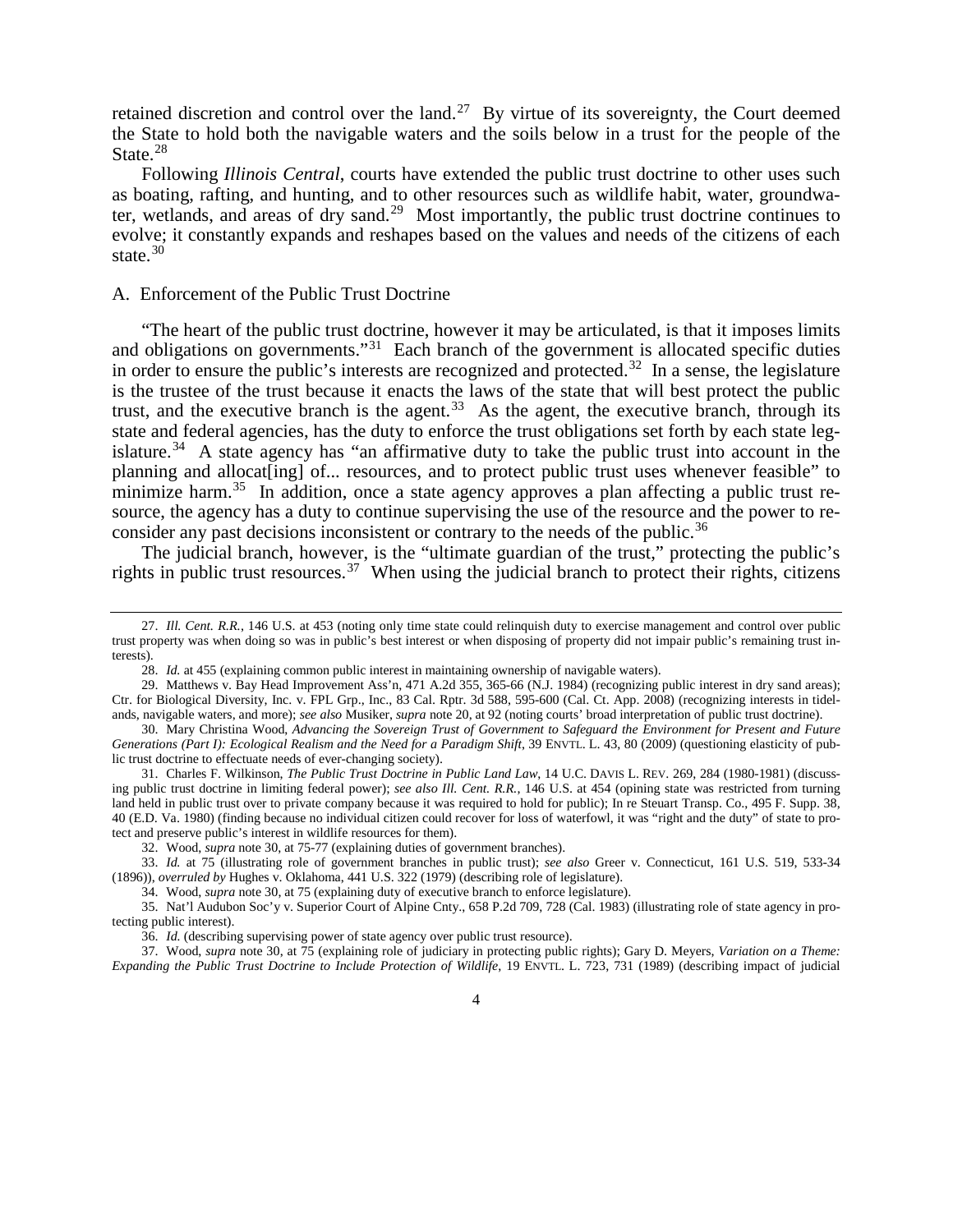<span id="page-6-0"></span>must overcome two primary hurdles: a valid cause of action and standing.<sup>38</sup> In California, if an agency fails to perform its duties or consider the public interest in making a decision, the public may bring an action to enforce the trust and compel that agency to perform its duties.<sup>39</sup> Though many states do not offer a public trust enforcement cause of action, the public may raise the claim as part of a proceeding.<sup>40</sup> Once there is a valid cause of action, some courts, such as those in Hawaii, Illinois, and California, have granted citizens standing to enforce the doctrine in cer-tain instances, while other refuse to do the same.<sup>[41](#page-6-5)</sup> Once these barriers are surmounted, members of the public benefit when courts perceive agency actions–actions which restrict public uses or place them in the hands of a private party's self interest–with "considerable skepticism."[42](#page-6-6) The public trust places a fiduciary obligation on the agency to protect the public trust resources, and when the agency fails to do so, courts will review public trust cases with "meaningful judicial scrutiny."<sup>[43](#page-6-7)</sup>

#### <span id="page-6-1"></span>B. The Public Trust in Wildlife

The public trust doctrine has long recognized wildlife as a protected resource, an interest that has expanded as public needs and perceptions shifted.<sup>44</sup> Recently, the California Court of Appeals recognized wildlife as a "natural resource[] of inestimable value to the community as a

branch on public trust resources).

<sup>38.</sup> *See* discussion *infra* notes [41-](#page-6-0)[42](#page-6-1) and accompanying text.

<span id="page-6-3"></span><span id="page-6-2"></span><sup>39.</sup> Ctr. for Biological Diversity, Inc. v. FPL Grp., Inc., 83 Cal. Rptr. 3d 588, 602-03 (Cal. Ct. App. 2008) (explaining rights of citizens to bring action in California); Musiker, *supra* not[e 20,](#page-4-10) at 96 (describing process for citizens bringing action in California).

<span id="page-6-4"></span><sup>40.</sup> In re Steuart Transp. Co., 495 F. Supp. 38, 39-40 (E.D. Va. 1980) (allowing public trust enforcement as part of proceeding); Owsichek v. Alaska Guide Licensing & Control Bd., 763 P.2d 488, 491 (Alaska 1988) (permitting public trust claim); Kootenai Envtl. Alliance v. Panhandle Yacht Club, Inc., 671 P.2d 1085, 1094-95 (Idaho 1983) (permitting public trust cause of action). In these states, the public trust doctrine is often raised in cases brought before the court for permit compliance and validity, tort damages, and questions on the constitutionality of a statute. *See supra*.

<span id="page-6-5"></span><sup>41.</sup> Sierra Club v. Dep't of Transp., 167 P.3d 292, 313 (Haw. 2007) (finding even though member of public must still meet threepart standing test, as environmental plaintiff their injury need not be particularized because harm to plaintiff's environmental interests may be sufficient for standing). This court also noted a less rigorous standing requirement was available for environmental plaintiffs under the Hawai'i Constitution Article XI, § 9. *Id.* Similarly, the Supreme Court of Illinois reasoned that to ensure the public trust doctrine's validity, members of the public must be granted standing, noting "[t]o tell them that they must wait upon governmental action is often an effectual denial of the right for all time." Paepcke v. Pub. Bldg. Comm'n of Chicago, 263 N.E.2d 11, 18 (Ill. 1970); *see also* Nat'l Audubon Soc'y v. Superior Court of Alpine Cnty., 658 P.2d 709, 716 n.11 (Cal. 1983) (concluding plaintiffs have standing to sue for violations of public trust); *Ctr. for Biological Diversity*, 83 Cal. Rptr. 3d at 600 (explaining there is no reason in principle why members of public should be denied standing to maintain appropriate action in enforcing public trust in wildlife).

<span id="page-6-6"></span><sup>42.</sup> Joseph L. Sax, *The Public Trust Doctrine in Natural Resources Law: Effective Judicial Intervention*, 68 MICH. L. REV. 471, 490 (1970) (explaining courts' skepticism toward agency actions).

<span id="page-6-7"></span><sup>43.</sup> Mary Christina Wood, *Advancing the Sovereign Trust of Government to Safeguard the Environment for Present and Future Generations (Part II): Instilling a Fiduciary Obligation in Governance*, 39 ENVTL. L. 91, 112 (2009) (explaining major difference between agency's statutory duty and trust duty is courts give greater deference to agency's decision in statutory context). In a trust context, however, courts scrutinize the agency's decision to determine if the agency acted appropriately as trustee. *Id.*

<span id="page-6-8"></span><sup>44.</sup> Musiker, *supra* note [20,](#page-4-10) at 92 (explaining shift in perceptions toward public trust doctrine); *see, e.g.*, Marks v. Whitney, 491 P.2d 374, 380 (Cal. 1971) (clarifying traditional public trust rights were related to navigation, commerce, and fishing before court extended rights to tidelands); *Nat'l Audubon Soc'y*, 658 P.2d at 719 (recognizing evolution of public trust based on shifts in public values, which are now focused on preserving tidelands in their natural state as public use); *see also Ctr. for Biological Diversity*, 83 Cal. Rptr. 3d at 597 (explaining elements of public trust doctrine); Meyers, *supra* note [37,](#page-5-12) at 729 (citing M. BEAN, THE EVOLUTION OF NATIONAL WILDLIFE LAW 12 (1983)) (noting ownership of wildlife, like water, historically has been treated as aspect of sovereignty); Musiker, *supra* note [20,](#page-4-10) at 91 (noting even though *Illinois Central* reviewed public trust in light of waterways, "the core of the public trust doctrine applies more generally to wildlife").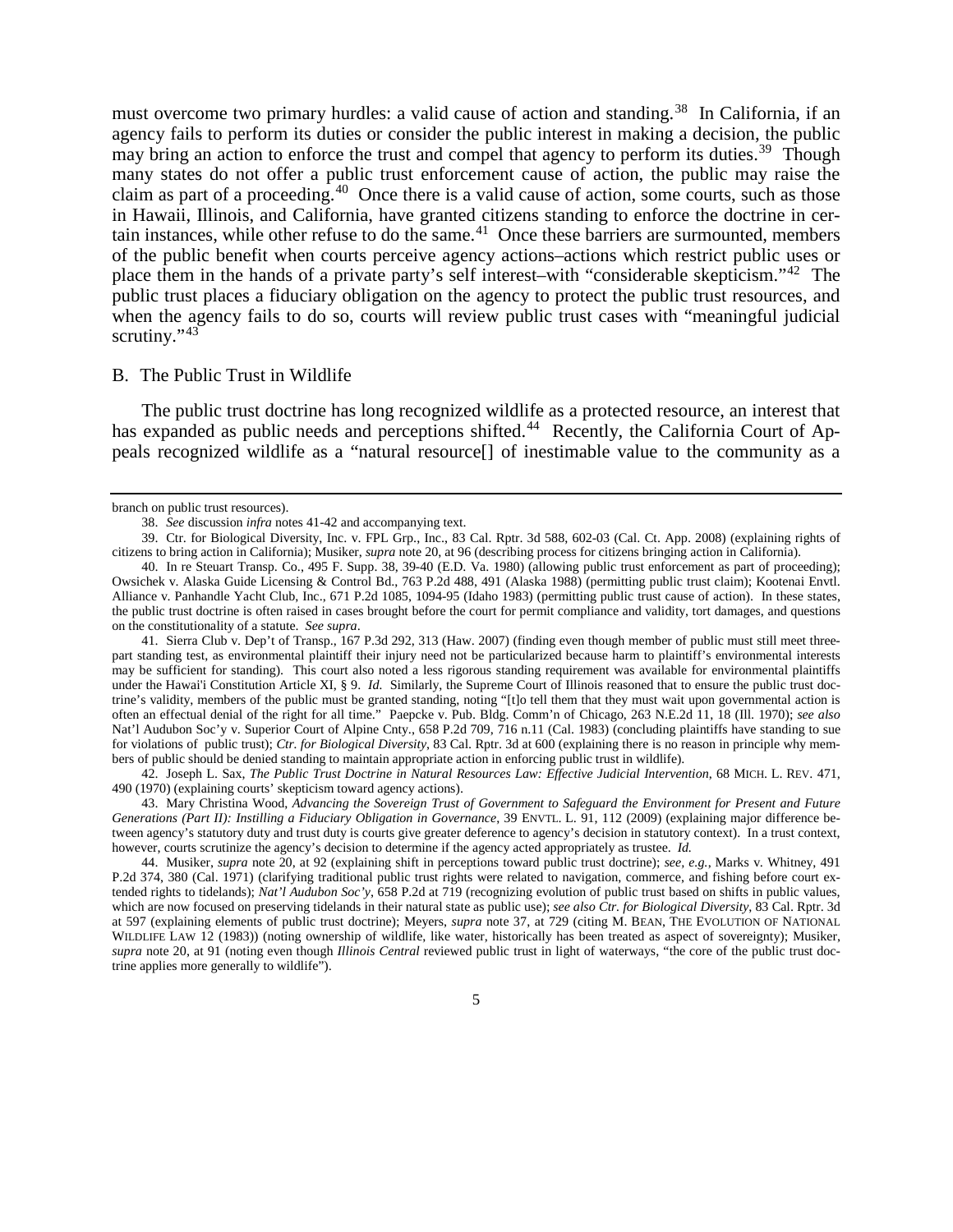whole."<sup>[45](#page-7-0)</sup> With the expansion of the public's interest in wildlife, the public trust doctrine can be used to protect wildlife resources from the state legislatures, agencies, and administrative per-sonnel who fail to perform their duties in protecting the public's interest in preserving wildlife.<sup>[46](#page-7-1)</sup> Specifically, states have the duty to regulate and conserve wildlife, in their sovereign capacity, as trustees of wildlife for the benefit of the people.<sup>[47](#page-7-2)</sup>

In *Greer v. Connecticut* (*Greer*), <sup>[48](#page-7-3)</sup> the Supreme Court held the citizens in their "collective" sovereign capacity" owned the wildlife within a state's borders, and the state has the responsibility to control the wildlife "as a trust for the benefit of the people."<sup>49</sup> In essence, the Court adopted the public trust doctrine by placing a duty on the state to protect the public's interest in wildlife under the sovereign ownership theory.<sup>50</sup> Even though *Hughes v. Oklahoma* (*Hughes*)<sup>[51](#page-7-6)</sup> overruled Greer on the constitutionality of interstate wildlife shipping, *Hughes* made "ample allowance for preserving... the legitimate state concerns for conservation and protection of wild an-imals underlying the 19th-century legal fiction of state ownership."<sup>[52](#page-7-7)</sup>

This concept of the public trust in wildlife was further developed when the Commonwealth of Virginia sued the ship owner responsible for an oil spill in the Chesapeake Bay which killed approximately 30,000 migratory birds in *In re Steuart Transportation Co.*. [53](#page-7-8) The United States District Court for the Eastern District of Virginia found that even though Virginia did not own the birds in question, the State was still able to bring a claim against the ship owner under the public trust doctrine.<sup>[54](#page-7-9)</sup> The court stated that under the public trust doctrine, Virginia and the United States had "the right and the duty to protect and preserve the public's interest in natural wildlife resources. Such right does not derive from ownership of the resources but from a duty owing to the people."[55](#page-7-10) Essentially, Virginia acted on behalf of its citizens as the trustee of the public trust.[56](#page-7-11)

The California Court of Appeals arrived at a similar conclusion in *Center for Biological Diversity, Inc. v. FPL Group, Inc.*, [57](#page-7-12) when a wildlife protection group sued the owners and opera-

48. 161 U.S. 519 (1896), *overruled by* Hughes v. Oklahoma, 441 U.S. 322 (1979).

51. 441 U.S. 322 (1979)

<span id="page-7-12"></span><span id="page-7-11"></span><span id="page-7-10"></span><span id="page-7-9"></span><span id="page-7-8"></span>53. In re Steuart Transp. Co., 495 F. Supp. 38, 39 (E.D. Va. 1980) (finding even though Virginia did not own birds in question, it was able to bring claim against ship owner).

54. *Id.* at 39-40 (explaining reasoning behind Virginia's action).

<span id="page-7-0"></span><sup>45.</sup> *Ctr. for Biological Diversity*, 83 Cal. Rptr. 3d at 599 (recognizing public trust doctrine encompasses protection of undomesticated birds and wildlife).

<span id="page-7-1"></span><sup>46.</sup> Musiker, *supra* note [20,](#page-4-10) at 109 (explaining public trust doctrine can protect wildlife resources from state legislatures, agencies, and administrative personnel who fail to perform duties).

<span id="page-7-2"></span><sup>47.</sup> *Id.* at 88, 91-92 ("Like their ownership of the beds beneath navigable waterways, states own wildlife in their sovereign capacity and thereby have a public trust duty to prevent impairment of this common resource").

<span id="page-7-4"></span><span id="page-7-3"></span><sup>49.</sup> *Id.* at 529 (holding wildlife within state's borders was owned by citizens in their "collective sovereign capacity" to be exercised by state as trust for public benefit).

<span id="page-7-5"></span><sup>50.</sup> Musiker, *supra* note [20,](#page-4-10) at 93 (adopting public trust doctrine by placing duty on state to protect public's interest in wildlife under sovereign ownership theory).

<span id="page-7-7"></span><span id="page-7-6"></span><sup>52.</sup> *Hughes*, 441 U.S. at 335-36 (explaining case made ample allowance for preserving legitimate state concerns for conservation and protection of wild animals). To find a state interest in protecting wildlife, states have used theories such as state ownership and their public trust duties, the public trust itself, or they simply adopt the concept of the public trust through a state's role as a trustee over wildlife. *See* Musiker, *supra* not[e 20,](#page-4-10) at 94.

<sup>55.</sup> *Id.* at 40 (explaining why public trust doctrine applies).

<sup>56.</sup> *Id.* (explaining Virginia's duty to protect public's interests).

<sup>57.</sup> 83 Cal. Rptr. 3d 588 (Cal. Ct. App. 2008).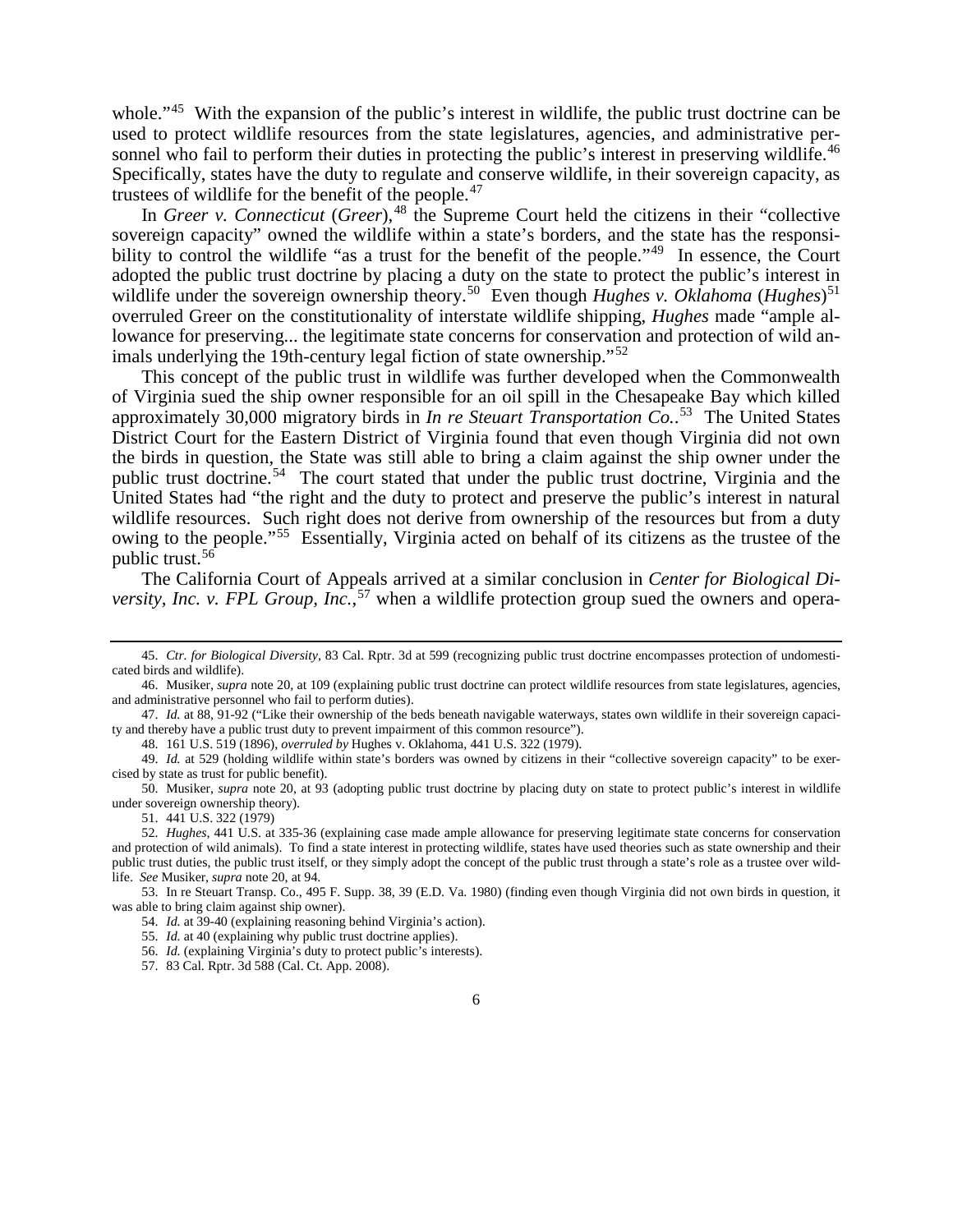tors of wind turbine electric generators for the destruction of thousands of birds in violation of the public trust doctrine.[58](#page-8-0) The fatalities included "between 17,000 and 26,000 raptors—more than a thousand Golden Eagles, thousands of hawks, and thousands of other raptors."[59](#page-8-1) The California court resolved private parties have the right to insist state agencies protect and preserve birds and other wildlife in their state because they are public trust resources.<sup>60</sup> Moreover, as members of the public, the court recognized private parties are entitled to bring a public trust ac-tion to enforce the trust when an agency fails to perform its duties under the trust.<sup>[61](#page-8-3)</sup>

## C. Water Quality as an Essential Component of the Public Trust

Since its origin, the public trust doctrine has included the public's interest in navigable waterways.<sup>62</sup> Recent cases have further expanded this coverage to include non-navigable waterways as well as tidelands and water bodies for their ecological significance in their natural states.<sup>[63](#page-8-5)</sup> Additionally, courts have long recognized the public trust doctrine as a tool to protect the public's interests in "fish, wildlife, recreational, and environmental values"—uses that are greatly impacted by the quality of the water.<sup>64</sup> In effect, by protecting these various uses of the water, water quality has become an essential component of many public trust uses.<sup>65</sup> Such uses have even expanded to encompass the preservation of public trust lands for nontraditional recreational and ecological purposes, such as scientific study, scenic values, to maintain air purity, and to protect wildlife nesting and feeding sites. $66$ 

In one of the earliest water pollution cases, *People v. Gold Run Ditch & Mining Co.*, [67](#page-8-9) the Supreme Court of California recognized that polluting public waters was "an unauthorized invasion of the rights of the public to its navigation."[68](#page-8-10) The case arose when Gold Run Ditch and Mining Company discharged large amounts of rock and sand from its mining operations into the river and bay, effectively filling the waters to the extent it hindered navigation.<sup> $69$ </sup> As a result, the

<sup>58.</sup> *Id.* at 592 (illustrating application of public trust regarding wildlife).

<sup>59.</sup> *Id.* (explaining devastation caused by turbine electric generators).

<sup>60.</sup> *Id.* at 603 (asserting individual right to compel agency action).

<sup>61.</sup> *Id.* at 601 (describing details of private right of action).

<span id="page-8-4"></span><span id="page-8-3"></span><span id="page-8-2"></span><span id="page-8-1"></span><span id="page-8-0"></span><sup>62.</sup> Ill. Cent. R.R. v. Illinois, 146 U.S. 387, 452 (1892) (noting lands under navigable waters are held in trust for people of state for navigation, commerce, and fishing).

<span id="page-8-5"></span><sup>63.</sup> *See, e.g.*, Marks v. Whitney, 491 P.2d 374, 380 (Cal. 1971) (noting preservation of tidelands is important in protecting public's interest in ecological preservation); Nat'l Audubon Soc'y v. Superior Court of Alpine Cnty., 658 P.2d 709, 711, 715, 720 (Cal. 1983) (recognizing scenic and ecological value of Mono Lake to be in public interest, application of doctrine to non-navigable source streams, and importance of water quality to system).

<span id="page-8-6"></span><sup>64.</sup> Johnson, *supra* note [6,](#page-2-9) at 498 (explaining how public trust encompasses water quality); *see* Kootenai Envtl. Alliance v. Panhandle Yacht Club, Inc., 671 P.2d 1085, 1095 (Idaho 1983) (holding state agencies could consider effect of encroachments in water on "navigation, fish and wildlife habitat, aquatic life, recreation, aesthetic beauty and water quality," in relation to public trust doctrine); United States v. State Water Res. Control Bd., 227 Cal. Rptr. 161, 150-52 (Cal. Ct. App. 1986) (finding board was within its powers when it evaluated appropriation permits by considering impact of water quality in protecting public's interest in fish and wildlife resources).

<sup>65.</sup> Johnson, *supra* not[e 6,](#page-2-9) at 498 (noting essential nature of water quality element).

<span id="page-8-11"></span><span id="page-8-10"></span><span id="page-8-9"></span><span id="page-8-8"></span><span id="page-8-7"></span><sup>66.</sup> *Marks*, 491 P.2d at 380 (explaining flexibility in notion of public uses to incorporate public's changing needs); *Nat'l Audubon Soc'y*, 658 P.2d at 719 (describing expanding definition of water quality dependent uses).

<sup>67.</sup> People v. Gold Run Ditch & Mining Co., 4 P. 1152 (Cal. 1884) (finding discharge violated public trust doctrine).

<sup>68.</sup> *Id. at* 1155 (describing specific circumstances that led to finding infringement of public rights).

<sup>69.</sup> *Id.* at 144-45 (describing background to litigation).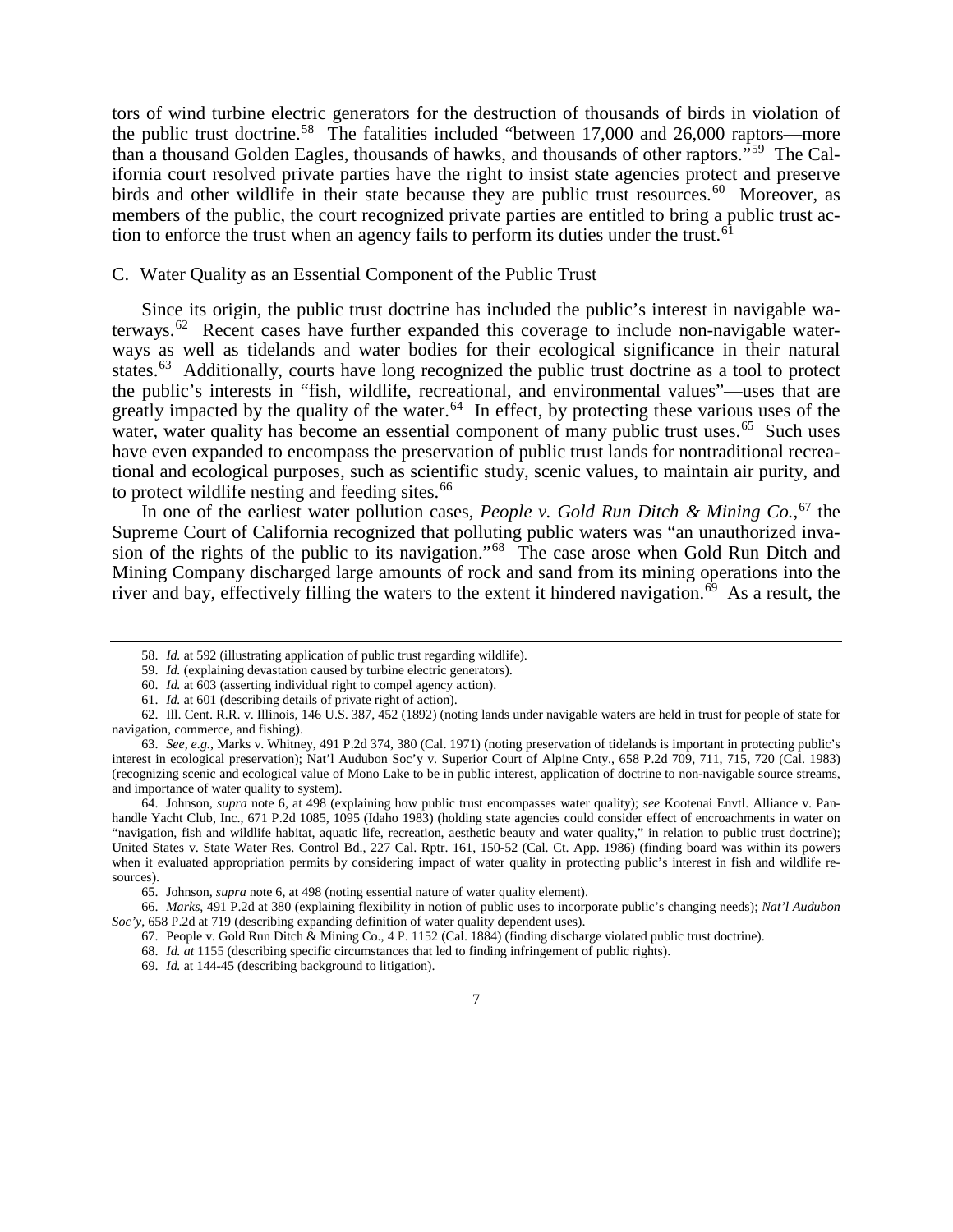court held the discharge was an encroachment on the public's interest in navigable waters and the soil under the water, which the state held as trustee for the benefit of the public in the public trust. $70$ 

In 1971, the Supreme Court of California further recognized the public trust doctrine covered the preservation of tidelands in their natural state in *Marks v. Whitney* (*Marks*). [71](#page-9-2) The court stated there is a public recognition of the importance of the "preservation of [tidelands]... in their natural state, so that they may serve as ecological units for scientific study, as open space, and as environments which provide food and habitat for birds and marine life, and which favorably af-fect the scenery and climate of the area."<sup>[72](#page-9-3)</sup> This tremendous expansion of public trust uses placed a great emphasis on preserving the water quality on which these uses rely.<sup>[73](#page-9-4)</sup>

Twelve years later, in the en banc decision of *National Audubon Society v. Superior Court*, [74](#page-9-5) the Supreme Court of California not only held the public trust doctrine extended to nonnavigable tributaries, but the court focused on the detrimental impact of low water quality on public trust uses.[75](#page-9-6) The Department of Power of the City of Los Angeles was granted a permit to divert water from four of the five non-navigable streams feeding Mono Lake; this diversion began to significantly disrupt the ecological balance of the lake.<sup>76</sup> Observing there was "little doubt that both the scenic beauty and the ecological values of Mono Lake [were] imperiled" by the City's permit, the court found that approving the diversion without considering the public trust values would lead to the "needless destruction of those values."[77](#page-9-8) By increasing the salinity of the lake, the diversions threatened to imperil the ecological value of the lake and destroy the food sources and nesting sites for millions of local and migratory birds.[78](#page-9-9) The court also noted the decrease in the water level of Mono Lake exposed gull rookeries to predators, forcing Cali-fornia gulls to abandon their nesting sites.<sup>[79](#page-9-10)</sup> In effect, this decision revolved around an issue of water quality that caused substantial damage to the surrounding environment, and effectively injured the public's interest in using the lake for recreation, scenic beauty, and its ecological val- $ue.80$  $ue.80$ 

<span id="page-9-1"></span><span id="page-9-0"></span><sup>70.</sup> *Id.* at 151-52 (holding that by allowing debris from hydraulic mining operation to discharge into stream, mining operation was infringing on public and private rights despite longstanding custom).

<sup>71.</sup> *Marks*, 491 P.2d at 380 (holding legislation, patent, and public trust doctrine, covered tidelands at issue).

<sup>72.</sup> *Id.* (describing various uses of public trust waterways and myriad reasoning for holding such).

<span id="page-9-8"></span><span id="page-9-7"></span><span id="page-9-6"></span><span id="page-9-5"></span><span id="page-9-4"></span><span id="page-9-3"></span><span id="page-9-2"></span><sup>73.</sup> Johnson, *supra* note [6,](#page-2-9) at 496 (describing that while *Marks* did not specifically include water quality as public interest, it was included in public uses).

<sup>74.</sup> 658 P.2d 709 (Cal. 1983).

<sup>75.</sup> *Id.* at 719, 721 (describing purpose and scope of public trust doctrine).

<sup>76.</sup> *Id.* at 711 (describing background to dispute).

<sup>77.</sup> *Id.* at 711-12 (supporting contention that public trust be considered in case).

<span id="page-9-9"></span><sup>78.</sup> *Id.* at 715 (describing background and history of litigation).

<span id="page-9-10"></span><sup>79.</sup> *Id.* at 716 (noting severe environmental impact issues presented by case).

<span id="page-9-11"></span><sup>80.</sup> *Nat'l Audubon Soc'y*, 658 P.2d at 716 (describing in particular, grave toll taken on California gull and water levels).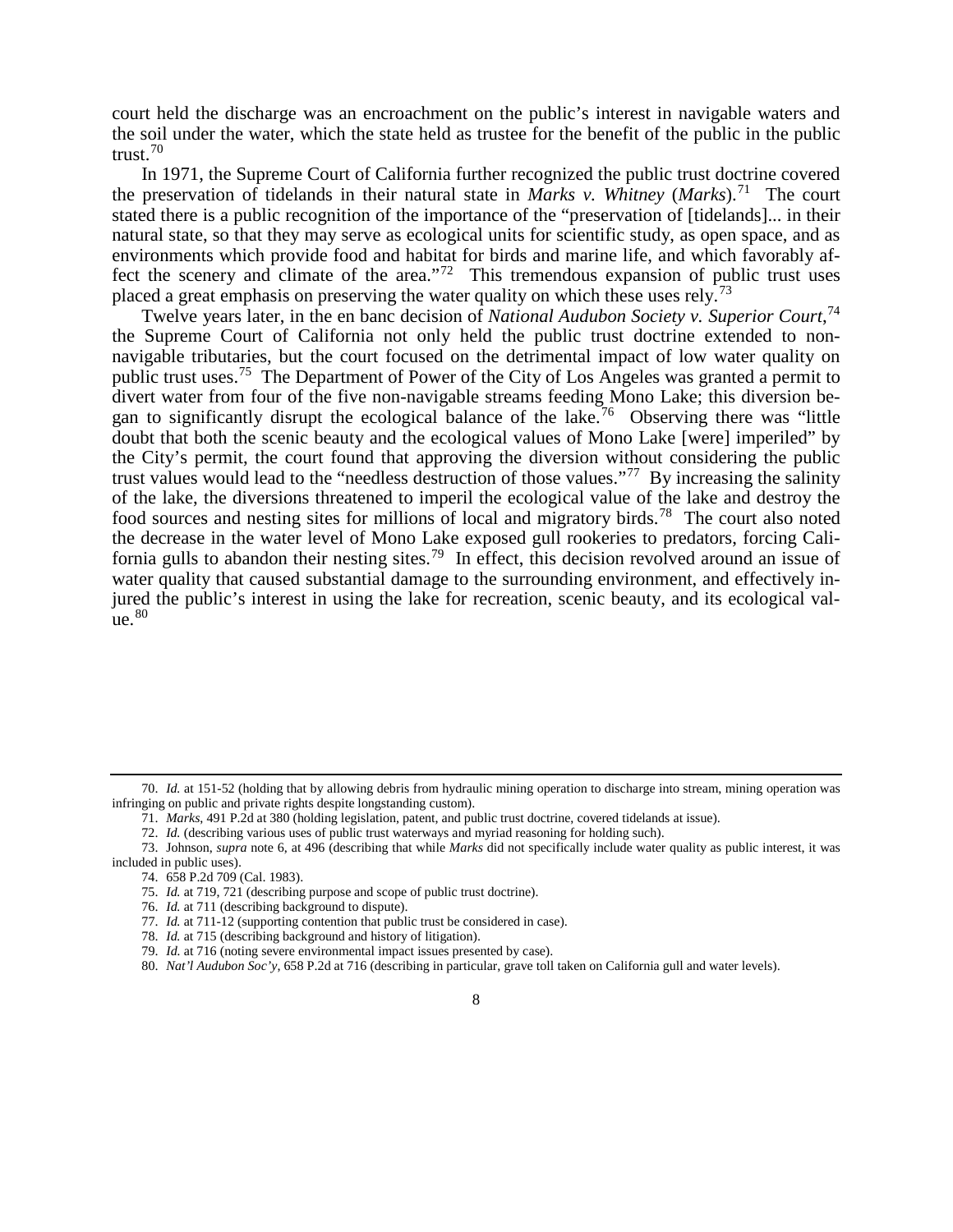## <span id="page-10-11"></span><span id="page-10-0"></span>III. CURRENT WATER QUALITY AND WILDLIFE ISSUES ARISING FROM THE AGRICULTURAL POLLUTANT ATRAZINE

## A. Agricultural Pollution and its Effects on Water Quality

In recent decades, agricultural pollution has been recognized for its tremendous detrimental impact on the water quality of our nation's waters.<sup>[81](#page-10-1)</sup> There are more than 330 million acres of land in the United States used for agriculture.<sup>82</sup> Agricultural pollutants such as pesticides, nutrients, sediment, and soluble salts commonly end up in streams, rivers, and lakes due to leaching and runoff from agricultural fields.<sup>[83](#page-10-3)</sup> The U.S. Department of Agriculture determined seventyfive percent of all pesticides used in the United States are for agricultural purposes, seventy percent of which are herbicides.<sup>84</sup> Sometimes these pesticides turn up in surface and ground water at rates exceeding United States health standards.<sup>[85](#page-10-5)</sup> Current farming practices amplify these problems by encouraging farmers to use excessive amounts of agricultural chemicals and farm in "environmentally-sensitive areas" in an effort to increase the output of each farm.<sup>[86](#page-10-6)</sup>

#### B. Agricultural Pollution and its Effects on Wildlife

<span id="page-10-10"></span>Agricultural pollution affects not only the quality of the nation's water, but also the wildlife that depend on the water, which makes agriculture a "leading cause of species endangerment and extinction."<sup>[87](#page-10-7)</sup> Between 1992 and 2001, a United States Geological Survey found pesticide concentrations exceeded the water-quality benchmarks necessary to sustain "aquatic life and... fisheating wildlife in more than half of the streams with substantial agricultural and urban areas in their watersheds."[88](#page-10-8) Furthermore, "[a]gricultural streams had concentrations that exceeded one or more benchmarks at 57 percent of sites" that frequently contained several herbicides, includ-ing atrazine.<sup>[89](#page-10-9)</sup> To top this off, agricultural pollutants have adversely affected the water quality in the United States to the point that many species of wildlife are suffering potentially fatal ail-

<span id="page-10-1"></span><sup>81.</sup> Robert W. Adler, *Water Quality and Agriculture: Assessing Alternative Futures*, 25 ENVIRONS ENVTL. L. & POL'Y J. 77, 77-78 (2002) (discussing history of modern water pollution with regards to agricultural pollution).

<sup>82.</sup> *Agriculture*, U.S. ENVTL. PROT. AGENCY,

<span id="page-10-2"></span>http://www.epa.gov/owow\_keep/NPS/agriculture.html (last updated Feb. 10, 2010) (providing background for fact sheets and reports).

<span id="page-10-3"></span><sup>83.</sup> JOHN D. SUTTON, U.S. DEP'T OF AGRIC., WATER QUALITY AND AGRICULTURE STATUS, CONDITIONS, AND TRENDS 7 (July 1997), *available at*

<span id="page-10-5"></span><span id="page-10-4"></span>http://www.nrcs.usda.gov/Internet/FSE\_DOCUMENTS/nrcs143\_012448.pdf (describing background to detailed report).

<sup>84.</sup> *Id.* at 5 (describing conclusions and findings of report).

<sup>85.</sup> *Id.* at 8 (showing strong need for concerted action in this area).

<sup>86.</sup> Adler, *supra* not[e 81,](#page-10-0) at 90 (discussing increase of chemicals for agricultural purposes).

<span id="page-10-7"></span><span id="page-10-6"></span><sup>87.</sup> ROBERT W. ADLER ET AL., THE CLEAN WATER ACT 20 YEARS LATER 177 (Island Press, 1993) (discussing extent of endangerment and extinction).

<span id="page-10-8"></span><sup>88.</sup> ROBERT J. GILLIOM & PIXIE A. HAMILTON, U.S. DEPT. OF THE INTERIOR: U.S. GEOLOGICAL SURVEY*,* PESTICIDES IN THE NATION'S STREAMS AND GROUND WATER, 1992–2001—A SUMMARY 2 (Mar. 2006), *available at*

<span id="page-10-9"></span>http://pubs.usgs.gov/fs/2006/3028/pdf/fs2006-3028.pdf ("Of the 178 streams sampled nationwide that have watersheds dominated by agricultural, urban, or mixed land uses, 56 percent had one or more pesticides in [the] water that exceeded at least one aquatic-life benchmark.").

<sup>89.</sup> *Id.* at 2 (discussing potential effects of pesticides on aquatic life and wildlife).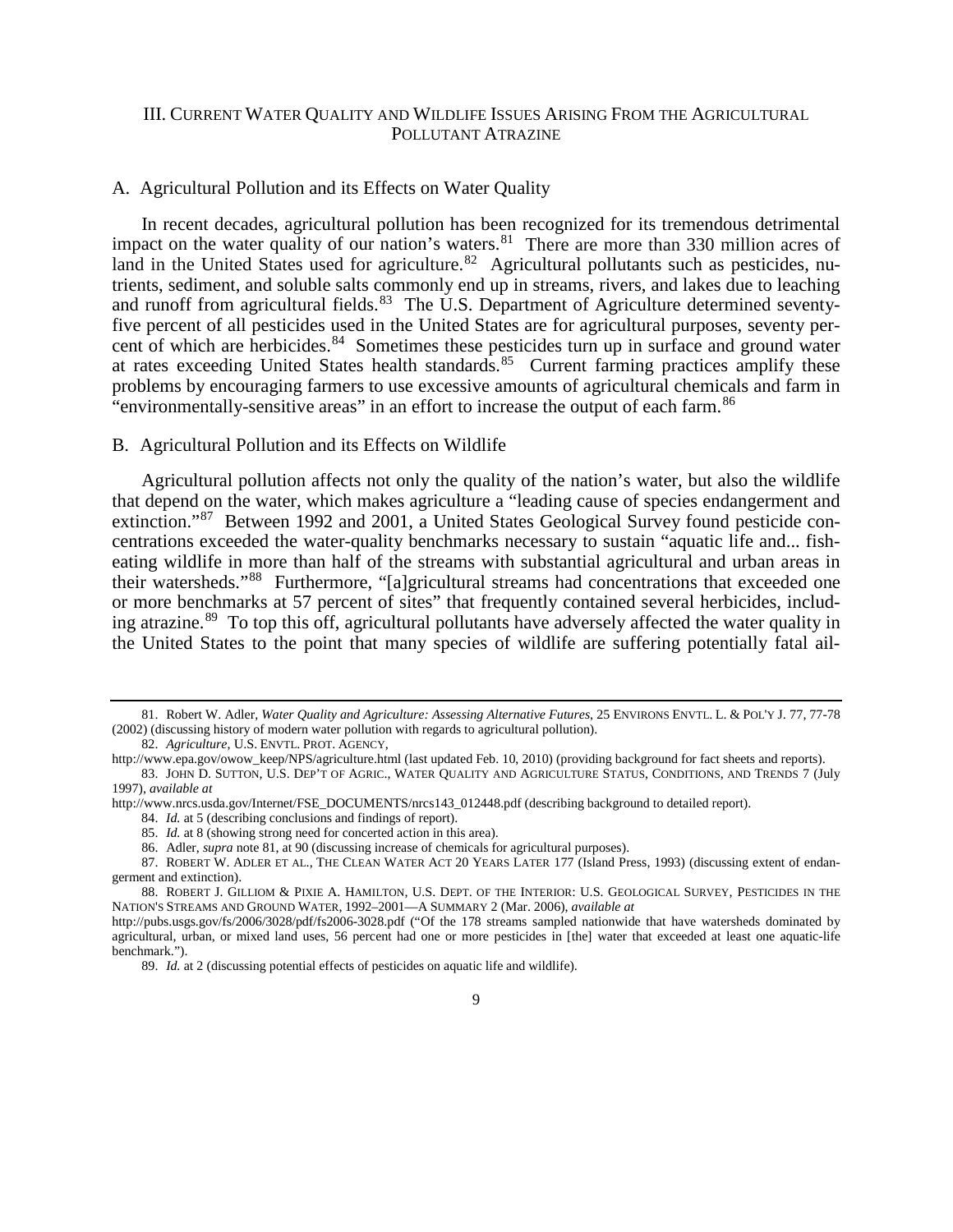<span id="page-11-0"></span>ments.<sup>[90](#page-11-2)</sup> Studies have discovered pesticides can cause decreased hormonal levels in fish, deve-lopmental and reproductive anomalies or death in amphibians, and fatalities in waterfowl.<sup>[91](#page-11-3)</sup>

C. The Effects of the Herbicide Atrazine on Wildlife

<span id="page-11-1"></span>A diverse range of wildlife species suffer devastating, if not fatal, responses to herbicides and pesticides in their water sources.<sup>92</sup> A prime example of this is the unprecedented rates of demasculinization in populations of amphibious wildlife linked to the herbicide atrazine.<sup>[93](#page-11-5)</sup> Atrazine is one of the most extensively used pesticides both in the United States and throughout the world.<sup>94</sup> From 1993 to 1997, California used between 38,000 to 60,000 pounds of atrazine each year, and it has been detected in numerous surface waters within the state.<sup>[95](#page-11-7)</sup> This powerful herbicide, produced by Syngenta, is extremely effective in controlling weeds in corn, sorghum, and sugarcane crops. <sup>96</sup> Many in the scientific community, however, believe atrazine causes reproductive and developmental defects in wildlife and increases incidences of cancer in humans exposed to the herbicide.<sup>97</sup> In 2003, the European Union banned atrazine because it believed a ban on the herbicide was the only way to prevent "ubiquitous and unpreventable water contamination."[98](#page-11-10) Yet, even in the wake of studies indicating hormonal impairment in wildlife and humans, the United States Environmental Protection Agency (EPA) has refused to recognize the potential detrimental effects of atrazine.<sup>[99](#page-11-11)</sup>

<span id="page-11-14"></span>In one study, scientists found that when they raised male African clawed frogs to sexual maturity, all of the male frogs not treated with atrazine retained their male reproductive organs and traits.[100](#page-11-12) Ten percent of the frogs treated with atrazine, however, displayed female sexual organs and traits.<sup>[101](#page-11-13)</sup> In addition, males exposed to atrazine had reduced testosterone levels and suffered

<span id="page-11-2"></span><sup>90.</sup> ADLER, *supra* not[e 87](#page-10-10) at 177 (stating "approximately thirty-seven percent of the 436 species listed in the Endangered Species Information Database are endangered in part due to effects of irrigation and the use of pesticides").

<span id="page-11-3"></span><sup>91.</sup> Lal, *supra* not[e 3,](#page-2-0) at 455 (detailing that pesticides affect or damage gonadal development, fertilization, fecundity, and lower hormonal levels in Indian fishes); Manosa, *supra* note [3,](#page-2-0) at 191 (finding herbicides cause loss in biodiversity and greatly damage diving ducks and coot populations); Rouse, *supra* not[e 3,](#page-2-0) at 799 (explaining finding that nitrogen concentrations near Great Lakes are enough to cause death and developmental abnormalities in amphibians in addition to adversely affecting other animals in aquatic ecosystems).

<sup>92.</sup> For further discussion, see *supra* not[e 91](#page-11-0) and accompanying text.

<sup>93.</sup> Hayes, *supra* not[e 1,](#page-2-11) at 4576 (discussing high rates of demasculinization in amphibians).<br>94. Pesticide Atrazine Can Turn Male Frogs into Females. SCIENCEDAILY

<span id="page-11-6"></span><span id="page-11-5"></span><span id="page-11-4"></span><sup>94.</sup> *Pesticide Atrazine Can Turn Male Frogs into Females*, SCIENCEDAILY (Mar. 1, 2010), http://www.sciencedaily.com/releases/2010/03/100301151927.htm (noting extensive use of atrazine around world); *see also Atrazine Updates*, U.S. ENVTL. PROT. AGENCY, http://www.epa.gov/pesticides/reregistration/atrazine/atrazine\_update.htm (last updated Nov. 17, 2011) (noting extensive use of atrazine in United States).

<span id="page-11-7"></span><sup>95.</sup> DEREK W. GAMMON ET AL., MED. TOXICOLOGY BRANCH CAL. DEP'T OF PESTICIDE REGULATION, CAL. ENVTL. PROT. AGENCY, ATRAZINE RISK CHARACTERIZATION DOCUMENT 7, 15 (Aug. 15, 2001), *available at*

<span id="page-11-8"></span>http://www.cdpr.ca.gov/docs/risk/rcd/atrazine.pdf (detailing atrazine use in California).

<sup>96.</sup> *Atrazine Updates*, *supra* not[e 94](#page-11-1) (providing background on herbicide atrazine).

<span id="page-11-9"></span><sup>97.</sup> J.B. Sass & A. Colangelo, *European Union Bans Atrazine, While the United States Negotiates Continued Use*, 12 INT'L J. OF OCCUPATIONAL & ENVTL. HEALTH 260, 261-62 (2006) (noting scientific concerns of potential human harm).

<sup>98.</sup> *Id.* at 260 (discussing European Union ban on atrazine).

<span id="page-11-11"></span><span id="page-11-10"></span><sup>99.</sup> *Id.* (discussing existence of evidence suggesting Syngenta made efforts to influence EPA in atrazine assessment through private meetings and sponsoring studies which concluded there were no harmful effects caused by atrazine on humans or wildlife).

<span id="page-11-13"></span><span id="page-11-12"></span><sup>100.</sup> Tyrone B. Hayes et al., *Atrazine Induces Complete Feminization and Chemical Castration in Male African Clawed Frogs (Xenopus Laevis)*, 107 PROC. OF THE NAT'L ACAD. OF SCIS. OF THE U.S. 4612, 4613 (Mar. 2010) (discussing atrazine exposure in adult amphibians).

<sup>101.</sup> *Id*. at 4612 (discussing reproductive consequences of atrazine on African clawed frogs).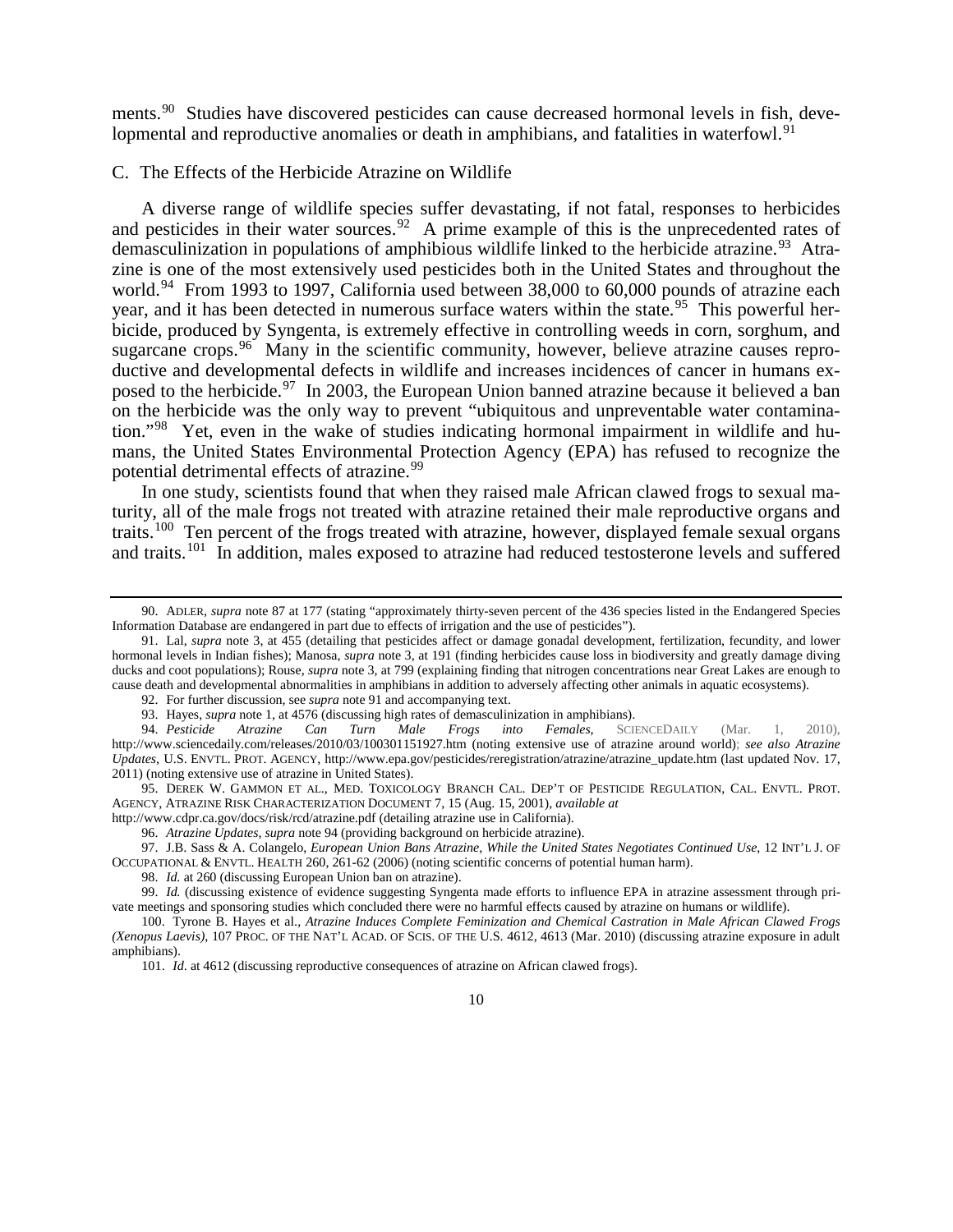significantly decreased fertility rates.<sup>102</sup> Another study found American bullfrogs, northern leopard frogs, and wood frogs all exhibited deformed larvae and respiratory distress in response to increased doses of atrazine.<sup>[103](#page-12-5)</sup> Yet another study demonstrated that northern leopard frog larvae exposed to atrazine during development often suffered premature gonadal development.<sup>[104](#page-12-6)</sup> Furthermore, when atrazine was exposed to nitrate, a widely used agricultural nutrient, the scientists observed drastic changes in the northern leopard frog sex ratios.<sup>[105](#page-12-7)</sup>

Entire amphibian populations face extinction due to reproductive failures, developmental mutations, and hermaphroaditism caused by the runoff of agricultural pollutants into the waters they depend on for survival.<sup>[106](#page-12-8)</sup> By disrupting the balance of the aquatic ecosystem, agricultural pollutants pose substantial threats to the stability of these fragile systems and jeopardize the sur-vival of an inestimable number of species throughout the United States.<sup>[107](#page-12-9)</sup>

## <span id="page-12-16"></span><span id="page-12-3"></span><span id="page-12-2"></span><span id="page-12-1"></span><span id="page-12-0"></span>IV. CLEAN WATER ACT

The objective of the CWA is to "restore and maintain the chemical, physical and biological integrity of the Nation's waters."[108](#page-12-10) While the CWA has made significant strides in improving water quality through point source regulation, it has been ineffective in regulating nonpoint source pollution, the "largest remaining threat to water quality and source of water quality impairments in the nation."<sup>109</sup> Nonpoint and point source pollution differ in that the former is the "runoff from broad sources such as fields" whereas the latter is "emitted from discrete sources such as sewage pipes."<sup>110</sup> Today, thirty years after the CWA was enacted, the United States is still plagued with polluted waters that fail to meet the water quality standards.<sup>[111](#page-12-13)</sup> In 2004, after assessing the water quality in 16% of the nation's streams, states reported that 44% of these waters were impaired and failed to meet one or more of its designated uses.<sup>112</sup> Of the 11.8 million lake acres, 30% were impaired for supporting fish, shellfish, and wildlife, as were 36% of the 446,617 miles of assessed streams.<sup>[113](#page-12-15)</sup>

In 2000, the National Water Quality Inventory reported "agricultural nonpoint source... pollution was the leading source of water quality impacts on surveyed rivers and lakes, the second

<sup>102.</sup> *Id*. at 4614 (discussing additional reproductive consequences of atrazine).

<span id="page-12-7"></span><span id="page-12-6"></span><span id="page-12-5"></span><span id="page-12-4"></span><sup>103.</sup> John W. Allran & William H. Karasov, *Effects of Atrazine on Embryos, Larvae, and Adults of Anuran Amphibians*, 20 ENVTL. TOXICOLOGY & CHEMISTRY 769, 772 (2001) (noting differences atrazine caused in subject species).

<sup>104.</sup> Orton, *supra* not[e 2,](#page-2-12) at 65 (analyzing effects of atrazine and sex ratios of Northern Leopard Frog).

<sup>105.</sup> *Id.* (analyzing additional effects of atrazine and sex ratios of Northern Leopard Frog).

<sup>106.</sup> For a discussion of the impact of agricultural pollutants on amphibians, see *supra* notes [100](#page-11-14)[-105](#page-12-2) and accompanying text.

<sup>107.</sup> For a description of agricultural pollution's impact on fish and birds, see *supra* not[e 91](#page-11-0) and accompanying text.

<sup>108.</sup> 33 U.S.C. § 1251(a) (setting forth objectives of CWA and measures to achieve those objective).

<span id="page-12-11"></span><span id="page-12-10"></span><span id="page-12-9"></span><span id="page-12-8"></span><sup>109.</sup> *Nonpoint Source Program and Grants Guidelines for States and Territories*, 68 FED. REG. 60656 (Oct. 7, 2003) (noting continued threat of nonpoint source pollution in United States); *see* Johnson, *supra* not[e 6,](#page-2-9) at 486 (recognizing nonpoint pollution as being "primarily responsible for the failure in most states to meet the Clean Water Act's water quality standards"); *see also* Zaring, *supra* note [7,](#page-3-11) at 515 (discussing ineffectiveness of CWA in addressing nonpoint source pollution).

<sup>110.</sup> Zaring, *supra* not[e 7,](#page-3-11) at 515 (explaining differences in pollution discharges).

<sup>111.</sup> *See* Johnson, *supra* not[e 6,](#page-2-9) at 486 (describing failure of most states to meet CWA water quality standards).

<span id="page-12-15"></span><span id="page-12-14"></span><span id="page-12-13"></span><span id="page-12-12"></span><sup>112.</sup> U.S. ENVTL. PROT. AGENCY, NATIONAL WATER QUALITY INVENTORY: REPORT TO CONGRESS, 2004 REPORTING CYCLE: FINDINGS 9 (2009), http://water.epa.gov/lawsregs/guidance/cwa/305b/upload/2009\_05\_20\_305b\_2004report\_report2004pt3.pdf (reporting results of national water quality assessment).

<sup>113.</sup> NATIONAL WATER QUALITY INVENTORY, *supra* not[e 112,](#page-12-3) at 10, 14 (noting impairment of nation's lakes for designated use).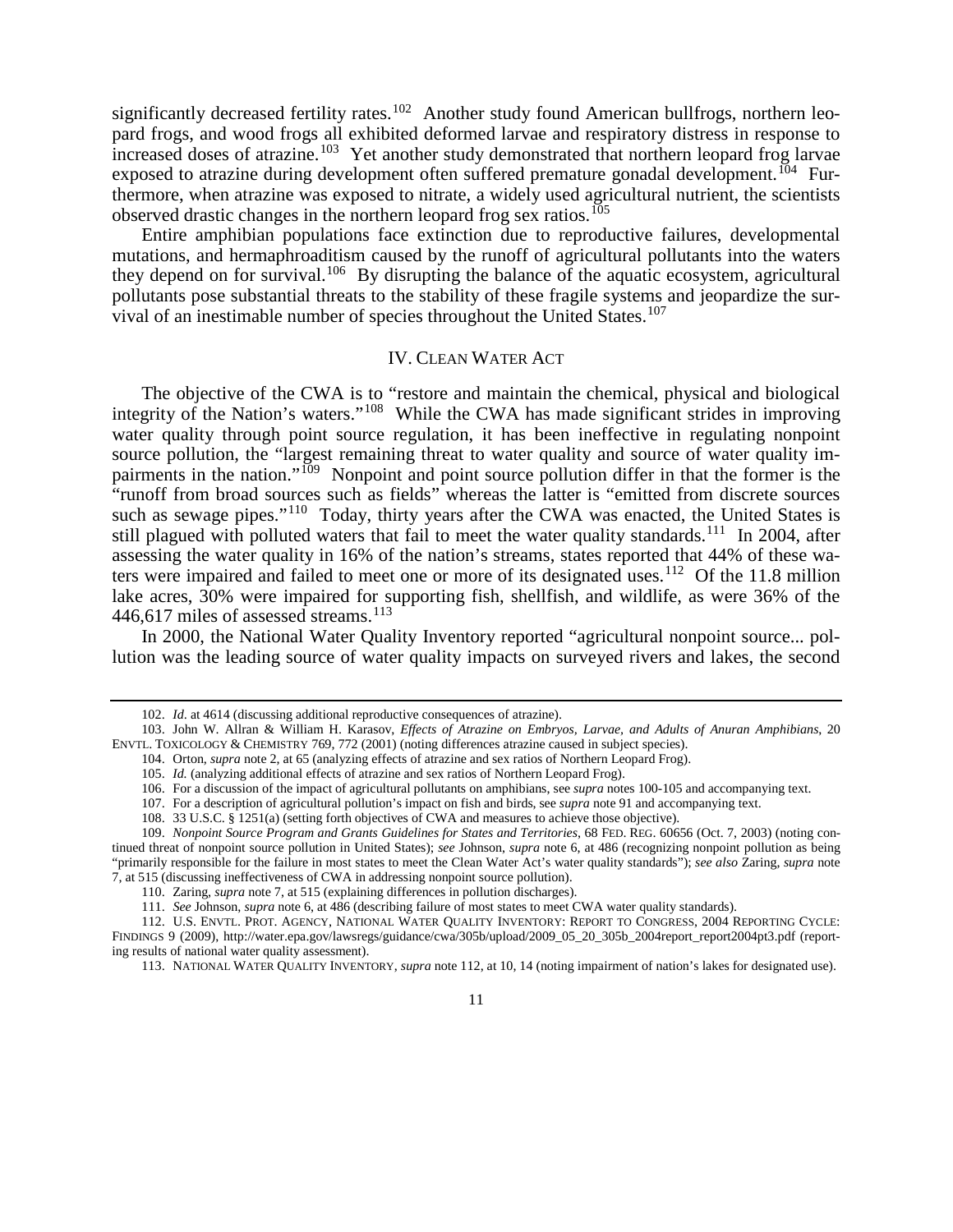<span id="page-13-0"></span>largest source of impairments to wetlands, and a major contributor to contamination of surveyed estuaries and ground water."<sup>114</sup> Even though the CWA is slowly expanding to regulate more agricultural pollution through point source pollution permitting programs, much of it remains unregulated as nonpoint source pollution.<sup>115</sup> Nonpoint source pollutants from runoff typically include: "[e]xcess fertilizers, herbicides and insecticides from agricultural lands... [s]ediment from improperly managed construction sites, crop and forest lands and eroding streambanks, [s]alt from irrigation practices, [and] [b]acteria and nutrients from livestock."[116](#page-13-3)

In 1972, Congress attempted to address the agricultural problem by implementing § 208 of the CWA, which "directed states to adopt area-wide waste treatment management plans."[117](#page-13-4) However, under § 208, the governor of each state was responsible for designating areas with water quality control problems, the boundaries of that area, and a representative organization to develop an effective area-wide waste treatment management plan.<sup>118</sup> These plans were to include "agriculturally and silviculturally related nonpoint sources of pollution... and their cumulative effects, runoff from manure disposal areas, and... land used for livestock and crop production," as well as " set forth procedures and methods (including land use requirements) to control to the extent feasible such sources."[119](#page-13-6) After a great deal of time and money was spent in developing the § 208 plans, few mandatory requirements were adopted, which effectively made the plans volun-tary.<sup>[120](#page-13-7)</sup> Nearly two hundred  $\S$  208 plans were created, of which almost all were abandoned in the 1980s due to a lack of federal funding, inadequate water quality data, poor EPA management, and a lack of public education and awareness.<sup>121</sup> States were also "unwilling to provoke powerful agricultural constituencies" by creating strict regulations when the government had not required them to do so. $^{122}$  $^{122}$  $^{122}$ 

Dissatisfied with the state of nonpoint pollution regulation, Congress amended the CWA by adding § 319 to strengthen agricultural and runoff controls in  $1987$ .<sup>[123](#page-13-10)</sup> This new nonpoint pollution control provision stated "it is the national policy that programs for the control of nonpoint

<span id="page-13-4"></span><span id="page-13-3"></span>http://water.epa.gov/polwaste/nps/whatis.cfm (last updated Sept. 29, 2011).

116. *What is Nonpoint Source Pollution?*, *supra* not[e 115](#page-13-0) (providing examples of common nonpoint source pollutants).

<span id="page-13-1"></span><sup>114.</sup> *Agriculture*, *supra* note [82](#page-10-11) (discussing study on agricultural nonpoint source pollutants in rivers, lakes, wetlands, estuaries, and ground water).

<span id="page-13-2"></span><sup>115.</sup> Both Concentrated Animal Feeding Operations (CAFOs) and certain agricultural equipment are considered point sources and require NPDES permits under the CWA. *See* 40 C.F.R. § 122.23(a) (2006) (requiring CAFOs to have NPDES permits); Concerned Area Residents for the Env't v. Southview Farm, 34 F.3d 114, 119 (2d Cir. 1994) (recognizing manure spreading vehicles as point sources); *see also Enforceable State Mechanisms for the Control of Nonpoint Source Water Pollution*, ENVTL. LAW INST., ELI PROJ. NO. 970300, 4 (1997) [hereinafter *Enforceable State Mechanisms*], *available at* 

http://www.epa.gov/owow/NPS/elistudy/nonpoint.pdf (examining state law enforcement mechanisms controlling nonpoint source pollution). Nonpoint source pollution is not defined in the CWA, however, it is often recognized as pollution which does not fall under the definition of a point source in § 1362(14) of the CWA and it is often described as pollution coming from a "diffuse source" associated with precipitation, rather than a point source, which is then carried by runoff into lakes, rivers, wetlands, coastal areas, and groundwaters. *What is Nonpoint Source Pollution?*, ENVTL. PROT. AGENCY,

<sup>117.</sup> Adler, *supra* not[e 81,](#page-10-0) at 78 (recalling 1972 Congressional attempt at addressing pollutant problems).

<sup>118.</sup> 33 U.S.C. § 1288(a)(1)-(2) (1972) (providing guidelines on how to identify and address water quality control problems).

<span id="page-13-10"></span><span id="page-13-9"></span><span id="page-13-8"></span><span id="page-13-7"></span><span id="page-13-6"></span><span id="page-13-5"></span><sup>119.</sup> 33 U.S.C. § 1288(b)(2)(F)(i)-(ii) (providing guidelines on what needs to be included in waste treatment management plans). 120. Adler, *supra* note [81,](#page-10-0) at 79 (noting § 208 did not include many mandatory provisions); *see* Zaring, *supra* not[e 7,](#page-3-11) at 522 (describing practical effect of § 208).

<sup>121.</sup> Adler, *supra* not[e 81,](#page-10-0) at 184 (listing reasons behind abandonment of § 208 plans).

<sup>122.</sup> Zaring, *supra* not[e 7,](#page-3-11) at 524 (explaining state's rationale for not enacting strict agricultural regulations).

<sup>123.</sup> *Id.* at 525 (asserting Congressional dissatisfaction with state if nonpoint source regulation led to 1987 amendment of CWA).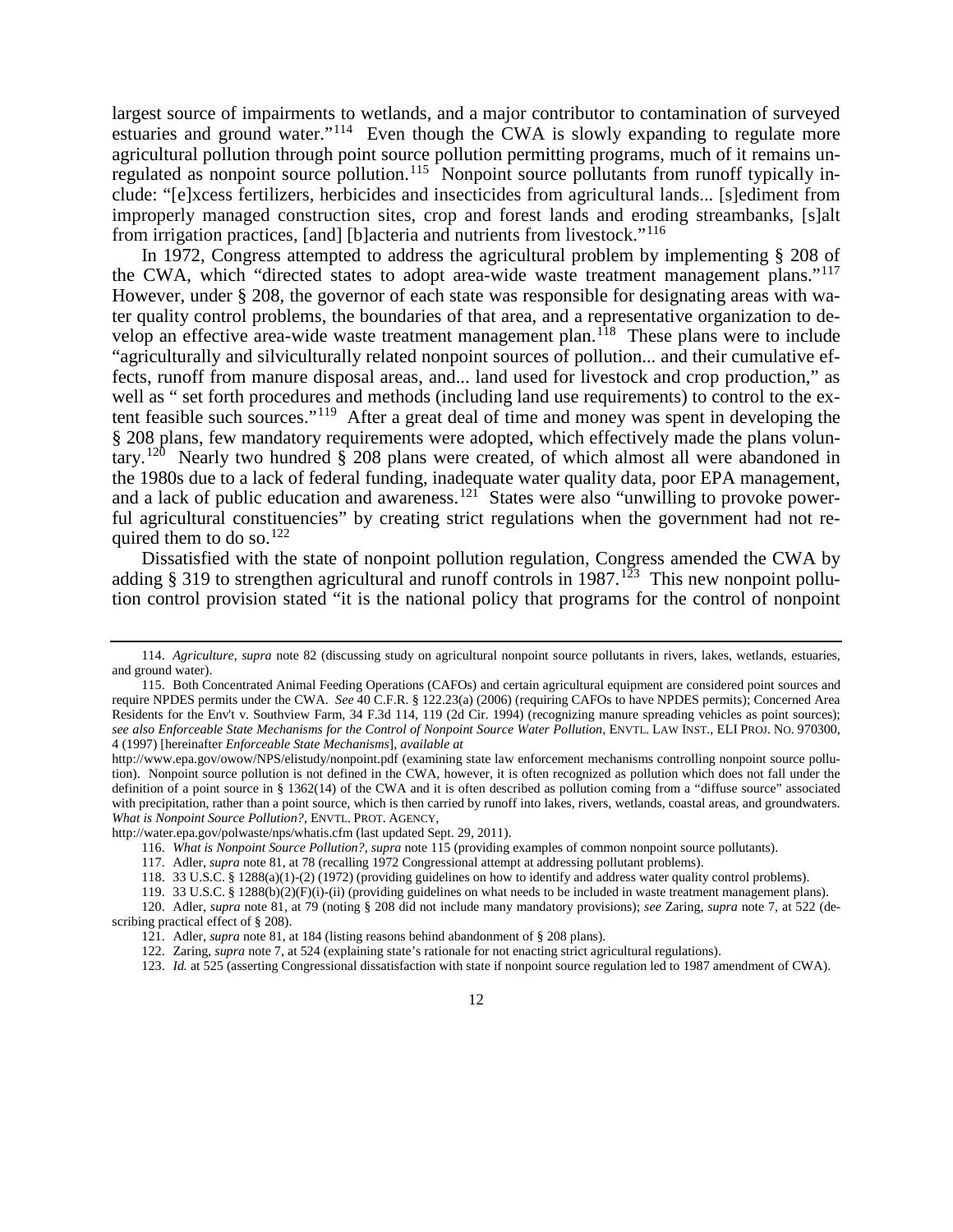sources of pollution be developed and implemented in an expeditious manner so as to enable the goals of [the CWA] to be met through the control of both point and nonpoint sources of pollution."[124](#page-14-0) In many respects § 319 is very similar to § 208, as it too failed to significantly encour-age the states to develop more stringent assessments and plans.<sup>[125](#page-14-1)</sup> Section 319 required "states" to complete comprehensive nonpoint source pollution assessments statewide, but where possible on a watershed basis; and to prepare and implement comprehensive nonpoint source pollution control plans to address the identified problems."<sup>126</sup> By way of § 319, Congress increased the substantive standard for runoff controls only slightly—raising the standard from "to the extent feasible" in § 208 to "the maximum extent practicable" in §  $319$ <sup>[127](#page-14-3)</sup>

In 1996, the EPA and the states agreed to address nine key elements in an effort to upgrade the state nonpoint source management plans.<sup>128</sup> These elements consisted of the following: creating long- and short-term goals for restoring water quality, strengthening working partnerships, balancing approaches for state and watershed management, focusing on eliminating current water quality impairment problems and preventing future ones, upgrading and implementing all program requirements to be more flexible with targeted approaches to control, and creating feedback loops for evaluation and revisions of the programs.<sup>[129](#page-14-5)</sup> These efforts, however, still in-adequately incentivized the states to create more stringent pollution control programs.<sup>[130](#page-14-6)</sup>

To add to these problems, there continued to be insufficient funding, a lack of consequences for failure to comply with § 319, and political pressure on state agencies to restrain from developing nonpoint source pollution plans.[131](#page-14-7) Section 319 provides that if a state failed or chose not to submit a nonpoint source monitoring report, the responsibility simply shifted to the EPA without any consequences to the state.<sup>132</sup> In addition, farmers had very little incentive to voluntarily participate in the plans; because they did not bear the "total costs of off-farm pollution and erosion" there was no reason for them to change their practices.<sup>133</sup> Finally, the states continued to find themselves faced with significant political and monetary pressure from powerful agricultural interests if they choose to voluntarily regulate nonpoint source pollution.<sup>[134](#page-14-10)</sup>

<span id="page-14-11"></span>Section 303 of the CWA offers an additional means to address nonpoint source pollution by

<sup>124.</sup> 33 U.S.C. § 1251(a)(7) (1987) (addressing need to implement new programs to address nonpoint source pollution).

<sup>125.</sup> Adler, *supra* not[e 81,](#page-10-0) at 80 (analyzing effect of § 319).

<sup>126.</sup> *Id.* (footnote omitted) (elaborating upon requirements of § 319).

<sup>127.</sup> *Id.* (comparing and quoting § 319 runoff control standard to § 208).

<span id="page-14-4"></span><span id="page-14-3"></span><span id="page-14-2"></span><span id="page-14-1"></span><span id="page-14-0"></span><sup>128.</sup> *Nonpoint Source Program and Grants Guidelines for States and Territories*, *supra* note [109,](#page-12-16) at 60654 (describing further efforts to improve nonpoint source management plans).

<span id="page-14-6"></span><span id="page-14-5"></span><sup>129.</sup> *The Virgin Islands Non Point Source Pollution Mgmt. Plan: Non Point Source: 9 Key Elements of an Effective Territorial Program*, U.S. V.I. DEPT. OF PLANNING & NATURAL RES. (Jan. 10, 2000), http://www.dpnr.gov.vi/dep/FactSheets/nonpointelements.htm (listing key elements).

<sup>130.</sup> Zaring, *supra* not[e 7,](#page-3-11) at 527 (finding 1996 efforts insufficient incentive to guarantee state action).

<sup>131.</sup> *Id.* (describing additional problems with implementing more stringent pollution control programs).

<sup>132.</sup> *Id.* (explaining failure of § 319 to reduce nonpoint source pollution).

<sup>133.</sup> *Id.* at 528 (explaining failure of § 319 to reduce nonpoint source pollution).

<span id="page-14-10"></span><span id="page-14-9"></span><span id="page-14-8"></span><span id="page-14-7"></span><sup>134.</sup> *See* BARBARA A. BARDES ET AL., AMERICAN GOVERNMENT AND POLITICS TODAY: THE ESSENTIALS 2010-2011, 226 (Carolyn Merrill et al. eds., 2012-2012 ed. 2010) (explaining effect of agricultural interest groups on legislation). Even though they "represent less than 1 percent of the U.S. population," farmers have had a great deal of influence on legislation because they are "geographically dispersed and therefore have many representatives and senators to speak for them." *Id. See also* Zaring, *supra* note [7,](#page-3-11) at 523-24 (noting voluntary nature of § 208). Zaring described the unbalanced competition between agricultural polluters and other water users, noting agricultural interests "have a stronger incentive per person" to lobby for their interests than those who would only receive a small benefit from nonpoint source regulation. *Id.* at 542.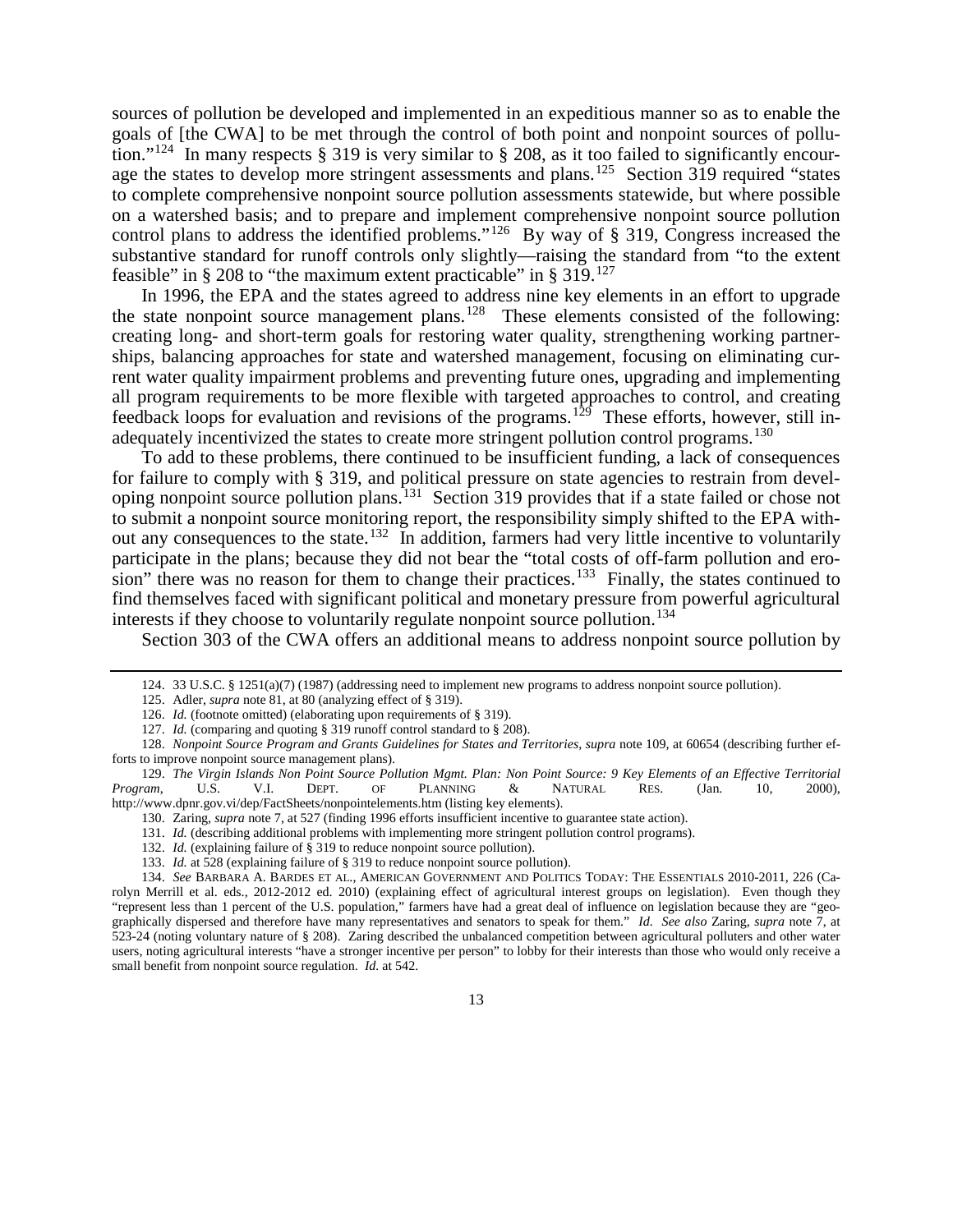<span id="page-15-2"></span>requiring states set water quality standards for water bodies within the state and determine which of those waters are impaired.<sup>135</sup> Impaired water bodies are then placed on the § 303(d) list for which the state must create a Total Maximum Daily Load (TMDL).<sup>[136](#page-15-4)</sup> A TMDL is the "calculation[] of the maximum 'load' of a pollutant that a waterbody can receive from all sources, including point, nonpoint, and background sources, without exceeding the water quality standards for the pollutant."<sup>[137](#page-15-5)</sup> Section 303 requires a state include water bodies that are impaired solely due to nonpoint source pollution from agricultural runoff.<sup>[138](#page-15-6)</sup>

Because no authority exists to regulate these nonpoint source polluters, however, the responsibility to develop TMDLs once again falls into the hands of the state and local agencies subject to the pressures of "politically powerful interests" concerned with TMDL program costs.<sup>[139](#page-15-7)</sup> In effect, § 303 faces essentially the same problems as §§ 208 and 319 in that it leaves regulation up to the state to enforce, while simultaneously failing to set limits on nonpoint source pollution.<sup>[140](#page-15-8)</sup>

<span id="page-15-13"></span>While many states have attempted to fill the gaps left by the CWA's lack of sufficient legislation regulating nonpoint source pollution, most are unable to do so through the patchwork of laws they have passed.<sup>[141](#page-15-9)</sup> The difficulty with these mechanisms is they vary greatly by state, wa-tershed, and activity, and therefore provide no regional standard.<sup>[142](#page-15-10)</sup> Additionally, the responsibilities of setting and implementing the standards and enforcing the state laws are often delegated to various groups that have no communication method to ensure they can effectively address any problems that may arise.<sup>[143](#page-15-11)</sup> Therefore, it is necessary to find other avenues for the public to ensure their interests in wildlife and water quality dependent public trust uses are protected from agricultural nonpoint source pollution.

## <span id="page-15-1"></span><span id="page-15-0"></span>V. THE PUBLIC TRUST DOCTRINE AS AN ALTERNATIVE MEANS OF ADDRESSING NONPOINT SOURCE POLLUTION

The shortcomings of § 319 have left the American public to suffer the consequences of a nearly unregulated agricultural nonpoint source water pollution predicament.<sup>[144](#page-15-12)</sup> Not only are the effects of the pesticides, herbicides, fertilizers, and sediment taking a toll on the quality of our

<sup>135.</sup> 33 U.S.C. § 1313 (2006) (establishing water quality standards).

<span id="page-15-4"></span><span id="page-15-3"></span><sup>136.</sup> *See* Reed D. Benson, *Pollution Without Solution: Flow Impairment Problems Under Clean Water Act Section 303*, 24 STAN. ENVTL. L.J. 199, 218-19 (2005) (explaining states' obligations under § 303).

<span id="page-15-5"></span><sup>137.</sup> Meline MacCurdy, *Private Landowners Granted Right to Challenge EPA's Clean Water Act "Impaired Waters" Listing Decisions*, MARTEN LAW (Mar. 3, 2011), http://www.martenlaw.com/newsletter/20110303-impaired-waters-listing-decisions (defining "total maximum daily load" for purposes of § 303(d)).

<span id="page-15-6"></span><sup>138.</sup> Pronsolino v. Nastri, 291 F.3d 1123, 1140-41 (9th Cir. 2002) (finding § 303(d)(1) listing and TMDL requirements include waters "impaired only by nonpoint sources of pollution").

<sup>139.</sup> Benson, *supra* not[e 136,](#page-15-2) at 227 (analyzing source of controversy over TMDL program).

<span id="page-15-8"></span><span id="page-15-7"></span><sup>140.</sup> *See* Endre Szalay, Comment, *Breathing Life into the Dead Zone: Can the Federal Common Law of Nuisance Be Used to Control Nonpoint Source Water Pollution?*, 85 TUL. L. REV. 215, 239 (2010) (criticizing voluntary nature of § 319).

<span id="page-15-9"></span><sup>141.</sup> These legal mechanisms may include general discharge provisions, erosion control, enforcement authorities, land use regulations, adopting accepted agricultural practice requirements, nutrient management plans, using BMPs as enforcement mechanisms, and pesticide handling provisions. *Enforceable State Mechanisms*, *supra* note [115,](#page-13-0) at 37-49.

<sup>142.</sup> *Id.* at 54 (comparing states' primary responses to nonpoint source pollution).

<sup>143.</sup> *See id.* at i (comparing states' primary responses to nonpoint source pollution).

<span id="page-15-12"></span><span id="page-15-11"></span><span id="page-15-10"></span><sup>144.</sup> Zaring, *supra* not[e 7,](#page-3-11) at 517 (discussing extent of nonpoint source pollution in surface and ground waters, significantly affecting water quality).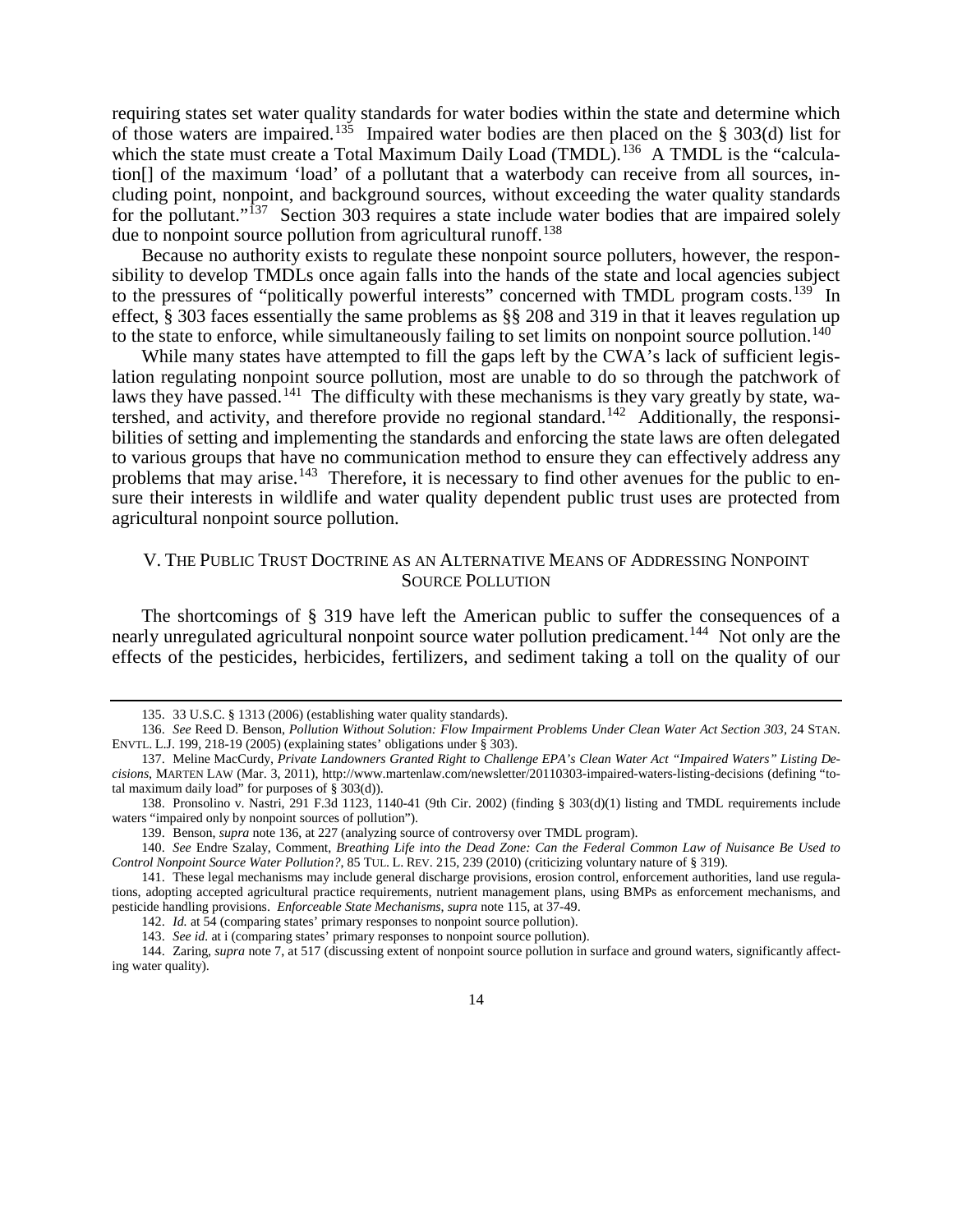nation's waters, they are also detrimental to aquatic environments, biodiversity, and the wildlife which depend solely on these waters.<sup>[145](#page-16-1)</sup>

The topic of nonpoint source pollution regulation is politically charged, often revolving around the potential costs incurred by the polluters if more stringent standards are appropriately enforced.<sup>146</sup> In addition, the strength of the agricultural lobbying sector allows it to place considerable pressure on legislators to prevent legislation running counter to the interests of its consti-tuents.<sup>[147](#page-16-3)</sup> With threats of financial repercussions and political turmoil, states are often forced to create toothless pollution control plans or, worse yet, none at all.<sup>[148](#page-16-4)</sup> Fortunately, the judicial system, free from the confines of the special interest groups' excessive political pressure, is in a prime position to protect the public's interests through the enforcement of pollution control plans.[149](#page-16-5) It is in this context the public should use the public trust doctrine in wildlife, along with the related public trust uses adversely affected by poor water quality, as a tool to pressure their state legislatures and agencies to uphold their duties to protect such interests when developing, implementing, and reevaluating § 319 agricultural nonpoint source pollution control plans.

In California, state agencies must consider the public trust when planning and allocating wa-ter resources in an effort to minimize harm to public interests.<sup>[150](#page-16-6)</sup> Using this as a foundation, a litigant in California has several possible litigation strategies available in which they can use the public trust doctrine as a means to control agricultural nonpoint source pollution.<sup>[151](#page-16-7)</sup> For example, in an effort to save a local population of American bullfrogs suffering from reproductive and developmental defects and living in a river containing high levels of atrazine, a member of the public could bring a claim before the court under several potential causes of action.<sup>[152](#page-16-8)</sup> Assuming there is a § 319 nonpoint source pollution control plan developed by the Regional Water Quality Control Board (RWQCB), the citizen could bring a claim against: (1) the RWQCB for failing to consider the public's interest in protecting the American bullfrog population, which is dependent on this river, when developing and implementing the regional water quality control plan; (2) the RWQCB for failing to comply with state and federal regulations regarding nonpoint source pollution; or (3) the permitting agency that granted a land use permit causing an increase in the level of atrazine in the river through nonpoint agricultural runoff.[153](#page-16-9) In both the second and third claims, a citizen would raise the public trust doctrine issue later in the proceeding as a means of strengthening their argument. Any of these causes of action, however, would essentially pres-

<span id="page-16-0"></span><sup>145.</sup> *See* discussion *supra* Part III.B-C.

<span id="page-16-2"></span><span id="page-16-1"></span><sup>146.</sup> *See* MARC O. RIBAUDO ET AL., U.S. DEP'T OF AGRIC., AER-782, ECONOMICS OF WATER QUALITY PROTECTION FROM NONPOINT SOURCES: THEORY AND PRACTICE 1 (1999), *available at* http://www.ers.usda.gov/publications/aer782/aer782.pdf (explaining negative consequences of stronger enforcement).

<span id="page-16-4"></span><span id="page-16-3"></span><sup>147.</sup> Zaring, *supra* not[e 7,](#page-3-11) at 515 (noting strength of agricultural interest groups' influence on legislation); Bardes, *supra* not[e 134,](#page-14-11) at 226 (explaining effect of agricultural interest groups on legislation).

<sup>148.</sup> *See* Zaring, *supra* not[e 7,](#page-3-11) at 523-24 (explaining weaknesses of § 208).

<sup>149.</sup> *See* Wood, *supra* not[e 30,](#page-5-0) at 75-77 (finding "judicial branch remains the ultimate guardian of the [public] trust").

<span id="page-16-7"></span><span id="page-16-6"></span><span id="page-16-5"></span><sup>150.</sup> Nat'l Audubon Soc'y v. Superior Court of Alpine Cnty., 658 P.2d 709, 712, 728 (Cal. 1983) (holding state has affirmative duty to consider public trust).

<sup>151.</sup> See *infra* text accompanying not[e 153.](#page-16-0)

<sup>152.</sup> See *infra* text accompanying not[e 153.](#page-16-0)

<span id="page-16-9"></span><span id="page-16-8"></span><sup>153.</sup> *See generally* J.M. GERSTEIN ET AL., UNIV. OF CAL. DIV. OF AGRIC. & NATURAL RES., STATE AND FEDERAL APPROACH TO CONTROL OF NONPOINT SOURCES OF POLLUTION 3-4 (2006), *available at* http://ucanr.org/freepubs/docs/8203.pdf (providing background information on California's Regional Water Quality Control Board (RWQCB), agency used as example in hypothetical).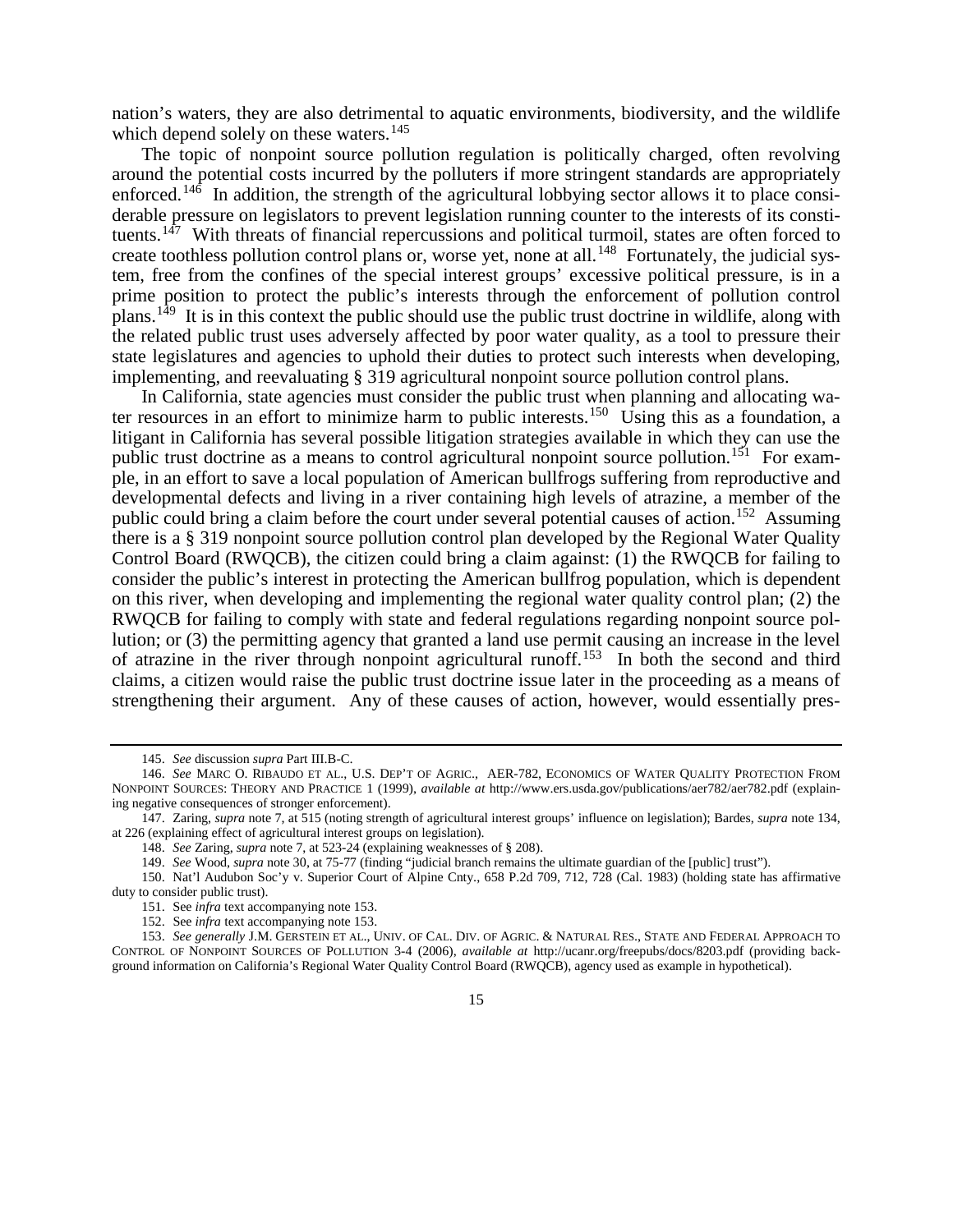sure an agency to enforce an agricultural nonpoint source control plan. While these are just a few of the options available to California citizens, the list is not exclusive.<sup>[154](#page-17-2)</sup> As noted earlier, California has developed a common law system best suited to apply the public trust doctrine in the manner proposed.<sup>155</sup> Yet this does not prevent members of the public from attempting to enforce nonpoint source pollution control plans in their states if the common law system allows for it.[156](#page-17-4)

<span id="page-17-1"></span>When using the public trust doctrine to attack an agency's lack of nonpoint source pollution management, citizens might face a potential hindrance if the state agency only recognizes the public's interest in wildlife resources to the minimum extent necessary when reviewing or developing a nonpoint source pollution control plan. As noted previously, however, a reviewing court would likely regard the agency's decision with great skepticism and review it with meaningful judicial scrutiny to ensure the agency acted reasonably as trustee of the public trust.<sup>157</sup> In this situation, if the agency failed to reasonably consider the public interest in their decision, the court could simply ask the agency to reevaluate the plan.

When recognizing a public interest in wildlife and related water quality dependent uses, an agency must address numerous issues that may not lie solely within their control. Therefore, to ensure the public interests are properly considered, several different agencies might need partner and work together to minimize agricultural nonpoint source pollution. The agencies involved could include those managing wildlife resources, monitoring agricultural nonpoint source pollution, and those who focus specifically on water quality issues, all of which would need to join forces to efficiently address agricultural nonpoint source pollution. In such a situation, there is tremendous potential for the individual agencies to form partnerships and collaborate with other agencies in an effort to protect these public trust interests. Collaboration between agencies will better protect the public interests and promote long-term relationships between the agencies, thus allowing them to more effectively respond to a diverse range of environmental concerns by approaching the ecosystem as a whole rather than in fragmented sections.

#### <span id="page-17-0"></span>VI. CONCLUSION

The CWA is known as the "most comprehensive federal regulatory program for controlling discharges to surface waters."<sup>158</sup> It provided Americans with the rules and regulations necessary to clean up many of the nation's waters so they could meet fishing and swimming standards: a

<span id="page-17-2"></span><sup>154.</sup> *See* Ctr. for Biological Diversity, Inc. v. FPL Grp., Inc., 83 Cal. Rptr. 3d 588, 600 (Cal. Ct. App. 2008) (holding private citizens have standing to bring claim of harm to public trust).

<sup>155.</sup> See *supra* not[e 12](#page-3-12) and accompanying text.

<span id="page-17-4"></span><span id="page-17-3"></span><sup>156.</sup> Numerous courts have set a foundation for wildlife protection and water quality through public trust uses even if not to the extent of California's common law. *See generally* Ill. Cent. R.R. v. Illinois, 146 U.S. 387, 387, 455 (1892) (noting navigable waters and soils underneath them are held in public trust); In re Steuart Transp. Co., 495 F. Supp. 38, 40 (E.D. Va. 1980) (noting State of Virginia has public trust interest in protecting wildlife for people); Kootenai Envtl. Alliance v. Panhandle Yacht Club, Inc., 671 P.2d 1085, 1094- 95 (Idaho 1983) (permitting public trust cause of action); Owsichek v. Alaska Guide Licensing & Control Bd., 763 P.2d 488, 491 (Alaska 1988) (permitting public trust claims).

<span id="page-17-5"></span><sup>157.</sup> *See* Sax, *supra* note [42,](#page-6-1) at 490 (noting courts will review "with considerable skepticism" governmental conduct affecting public resources); *see also* Wood, *supra* not[e 30,](#page-5-0) at 75-77 (finding "judicial branch remains the ultimate guardian of the [public] trust").

<span id="page-17-6"></span><sup>158.</sup> ROBERT V. PERCIVAL & CHRISTOPHER H. SCHROEDER, ENVIRONMENTAL LAW: STATUTORY AND CASE SUPPLEMENT WITH INTERNET GUIDE 2009-2010, at 749 (Vicki Bean et al. eds., 2009) (providing overview of CWA).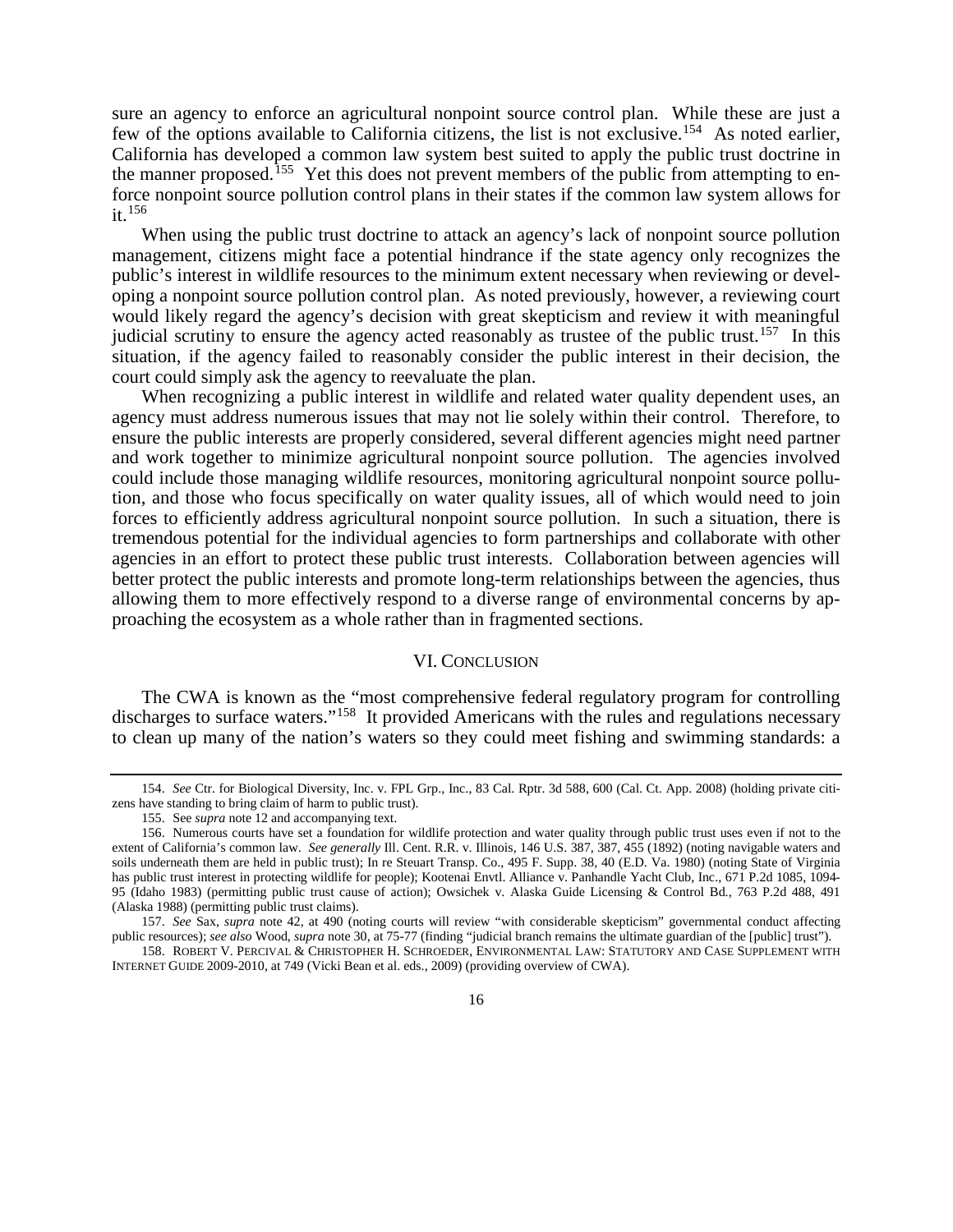far cry from the water pollution issues that plagued the country in the 1960s, such as the burning of the Cuyahoga River.[159](#page-18-0) Yet, even with these vast improvements, the CWA still fails to ade-quately regulate agricultural nonpoint source pollution.<sup>[160](#page-18-1)</sup>

To address their concerns, the public should turn to the ancient public trust doctrine—a proven and powerful enforcement mechanism available to the public with the potential to protect the nation's wildlife and waters from agricultural nonpoint source pollution. The public trust doctrine is the ideal vehicle for citizens to require state and local agencies to protect the public's interests in wildlife and water quality dependent public trust uses when developing, regulating, and reevaluating nonpoint source pollution control plans under § 319 of the CWA.

<span id="page-18-0"></span><sup>159.</sup> *See Cuyahoga Valley Water Quality*, U.S. NAT'L PARK SERV. DEP'T OF THE INTERIOR, http://www.nps.gov/cuva/naturescience/waterquality.htm (last visited Dec. 20, 2011) (providing background on pollution in Cuyahoga River).

<span id="page-18-1"></span><sup>160.</sup> *See* Szalay, *supra* not[e 140,](#page-15-13) at 245 (comparing weaknesses of nonpoint source pollution legislation compared to comprehensive legislation banning point source pollution).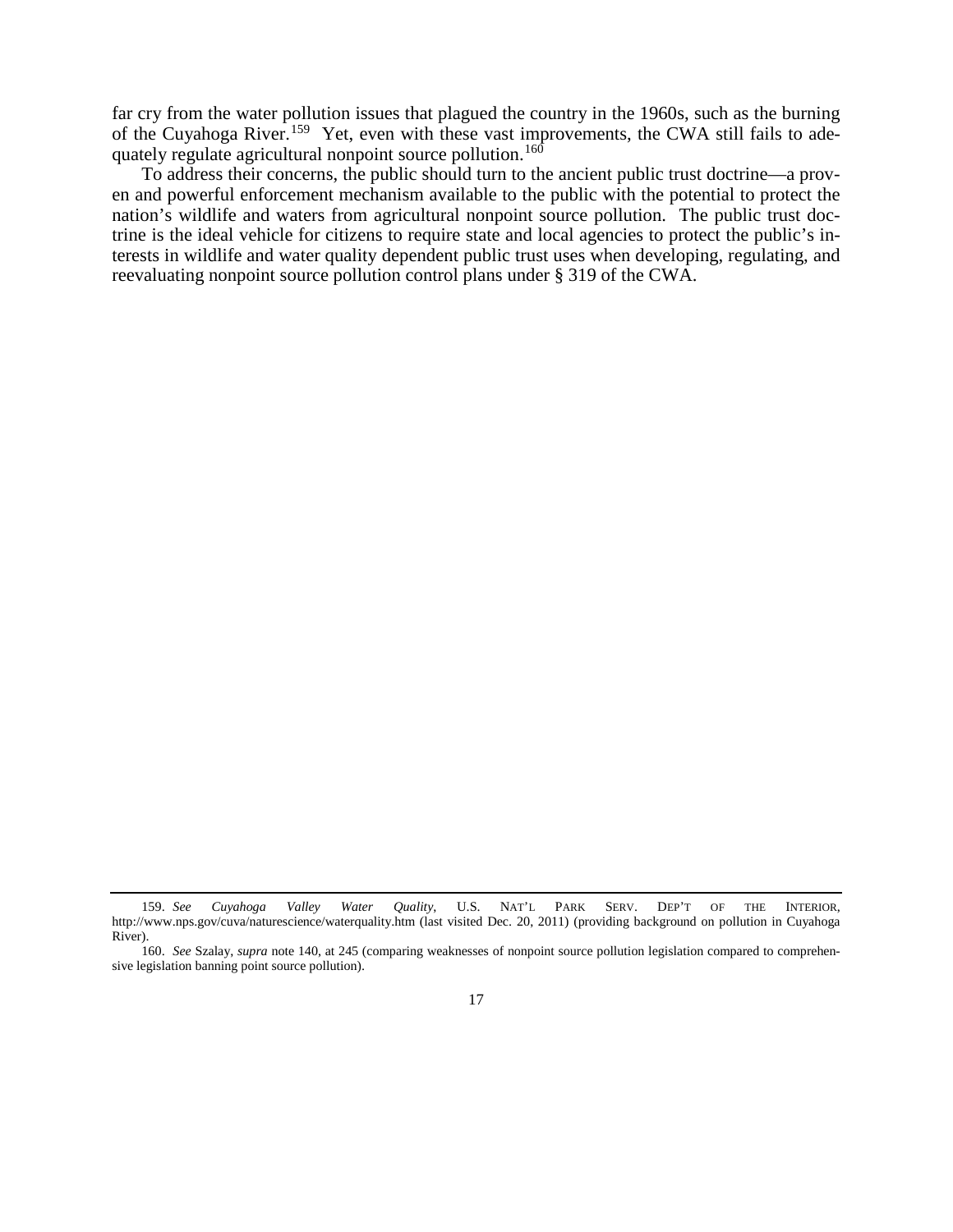## **Waste Not, Want Not: Using Factory Farm Regulations to Pursue Puppy Mill Reform in Texas[\\*](#page-19-0)**

## **INTRODUCTION**

There is more than one way to *save* a cat…or a dog. And no field of law celebrates a creative approach to lawyering more than public interest law, where the clients so often start from a legal and social disadvantage. In that spirit, this paper draws on two values—creativity and efficiency—to arrive at a novel approach to the problem of puppy mills, using environmental regulations already on the books. Using Texas as a case study, this paper discusses how state water regulations governing factory farms or Animal Feeding Operations (AFOs) may apply to puppy mills. It goes on to describe how puppy mill reform advocates might use these regulations to stifle the proliferation of puppy mills while a more elegant legislative solution remains pending.

Part I of this paper briefly touches on the problems posed by puppy mills, from animal welfare concerns to threats to the environment. Part II summarizes some existing federal and state laws governing puppy mills and commercial dog breeding, including bills recently introduced and still pending. This Part also addresses the controversy over pending puppy mill reform legislation in Texas, setting the stage for our case study. Part III proposes a creative interim alternative to puppy mill reform legislation: the application of Texas factory farm regulations to puppy mills. This Part also summarizes the federal and state laws governing industrialized agriculture, the unique regulatory regime governing such operations in Texas, and the steps necessary to repurpose the existing regulations to address the problem of puppy mills.

<span id="page-19-0"></span>Allison C. Carroll earned her J.D. from William and Mary Law School, where she was a member of the William and Mary Law Review. She also holds a B.A. in History with High Honors from Davidson College. She currently resides in Richmond, Virginia, and is a member in good standing of the Virginia Bar.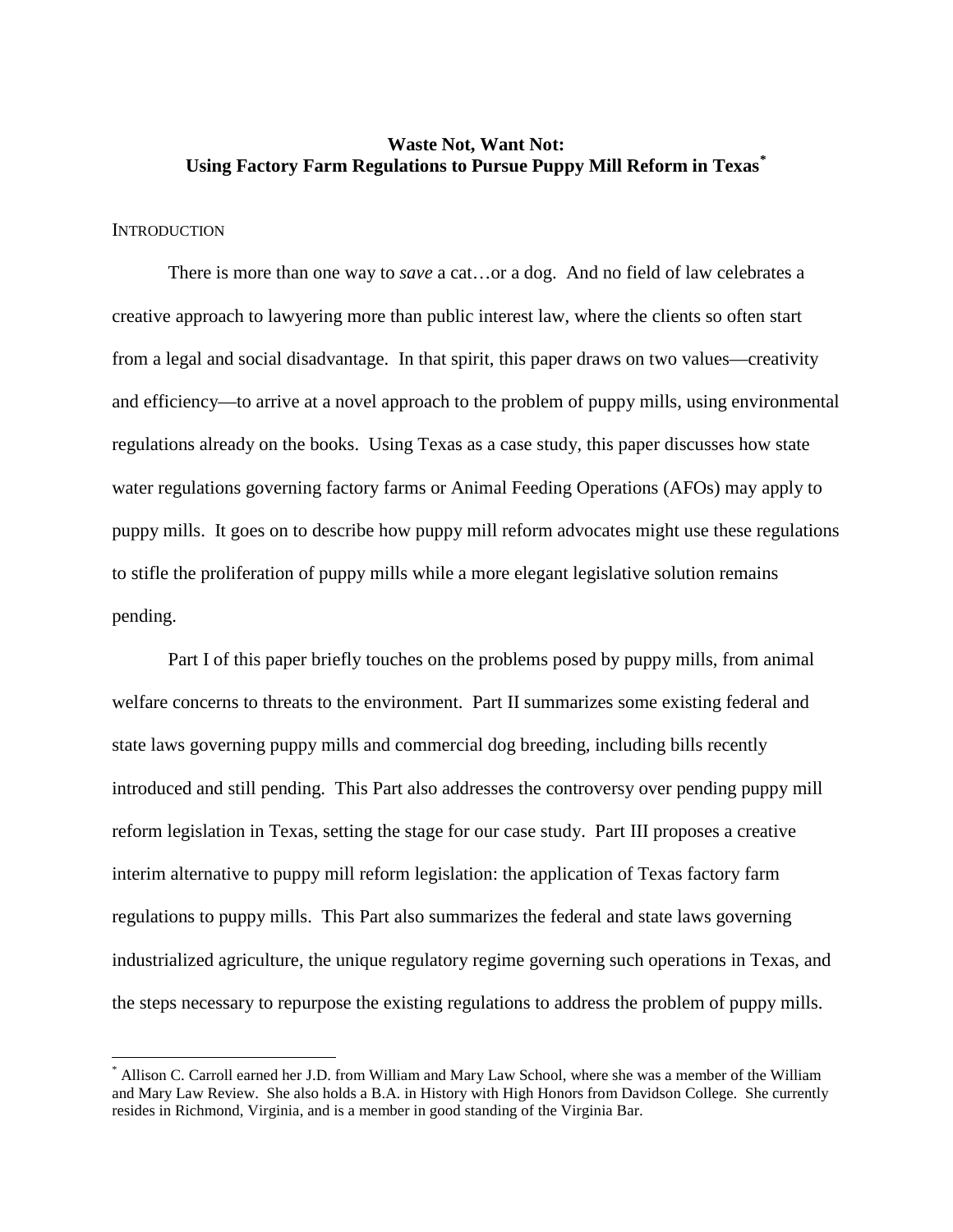#### I. THE PROBLEM WITH PUPPY MILLS

In recent years, Americans have become increasingly aware of the animal welfare abuses taking place at "puppy mills" or large-scale commercial dog breeding operations. Puppy mills place profits above the welfare of their animals, often raising dogs in overcrowded and unsanitary conditions, without adequate veterinary care, food, water, or socialization.<sup>[1](#page-20-0)</sup> Irresponsible breeding and deplorable conditions result in puppies and dogs suffering from disease, illness, and genetic malformations. Puppy mill dogs are sold to pet stores, which in turn sell them to consumers, sometimes under false pretenses.

In addition to animal welfare concerns, puppy mills present significant, albeit subtler, environmental concerns. Like any operation involving an artificial concentration of animals, puppy mills pose a threat to air and water quality in their vicinity. Runoff from puppy mills may contaminate local water supplies with animal waste and the associated pathogens, which pose a threat to human health. $^2$  $^2$  They also produce foul and oppressive odor, which contaminates the air for miles around. In West Virginia, one sheriff was prompted to investigate a local puppy mill because neighbors complained that dog urine was contaminating a nearby creek.<sup>[3](#page-20-2)</sup> Upon arriving

<span id="page-20-0"></span> <sup>1</sup> *See* Am. Soc'y for the Prevention of Cruelty to Animals, What is a Puppy Mill, [http://www.aspca.org/fight-animal](http://www.aspca.org/fight-animal-cruelty/puppy-mills/what-is-a-puppy-mill.aspx)[cruelty/puppy-mills/what-is-a-puppy-mill.aspx](http://www.aspca.org/fight-animal-cruelty/puppy-mills/what-is-a-puppy-mill.aspx) (last visited Feb. 14, 2012). For a detailed discussion of the origin, nature, purpose, and effect of puppy mills, see Adam J. Fumarola, *With Friends Like Us Who Needs Enemies? The Phenomenon of the Puppy Mill, the Failure of Legal Regimes to Manage it, and the Positive Prospects of Animal Rights*, 6 BUFF. ENVTL. L.J. 253, 254-65 (1999). For examples of puppy mill operations discovered across the country, see Animal Abuse Crime Database, [http://www.pet-abuse.com/pages/cruelty\\_database.php](http://www.pet-abuse.com/pages/cruelty_database.php) (enter keyword "puppy mill")(last visited Feb. 14, 2012).<br><sup>2</sup> See U.S. Envtl. Prot. Agency, Pathogens,<http://www.epa.gov/agriculture/ag101/impactpathogens.html> (last visited

<span id="page-20-1"></span>Feb. 14, 2012)(listing pathogens found in animal waste, the associated diseases affecting humans, and the symptoms of those diseases).

<span id="page-20-2"></span><sup>3</sup> Justin D. Anderson, *Kennel Owner Calls Raid Witch Hunt, Rescuers Seize 1,000 Dogs from Wood County Farm*, CHARLESTON GAZETTE & DAILY MAIL, Aug. 25, 2008, at 1A.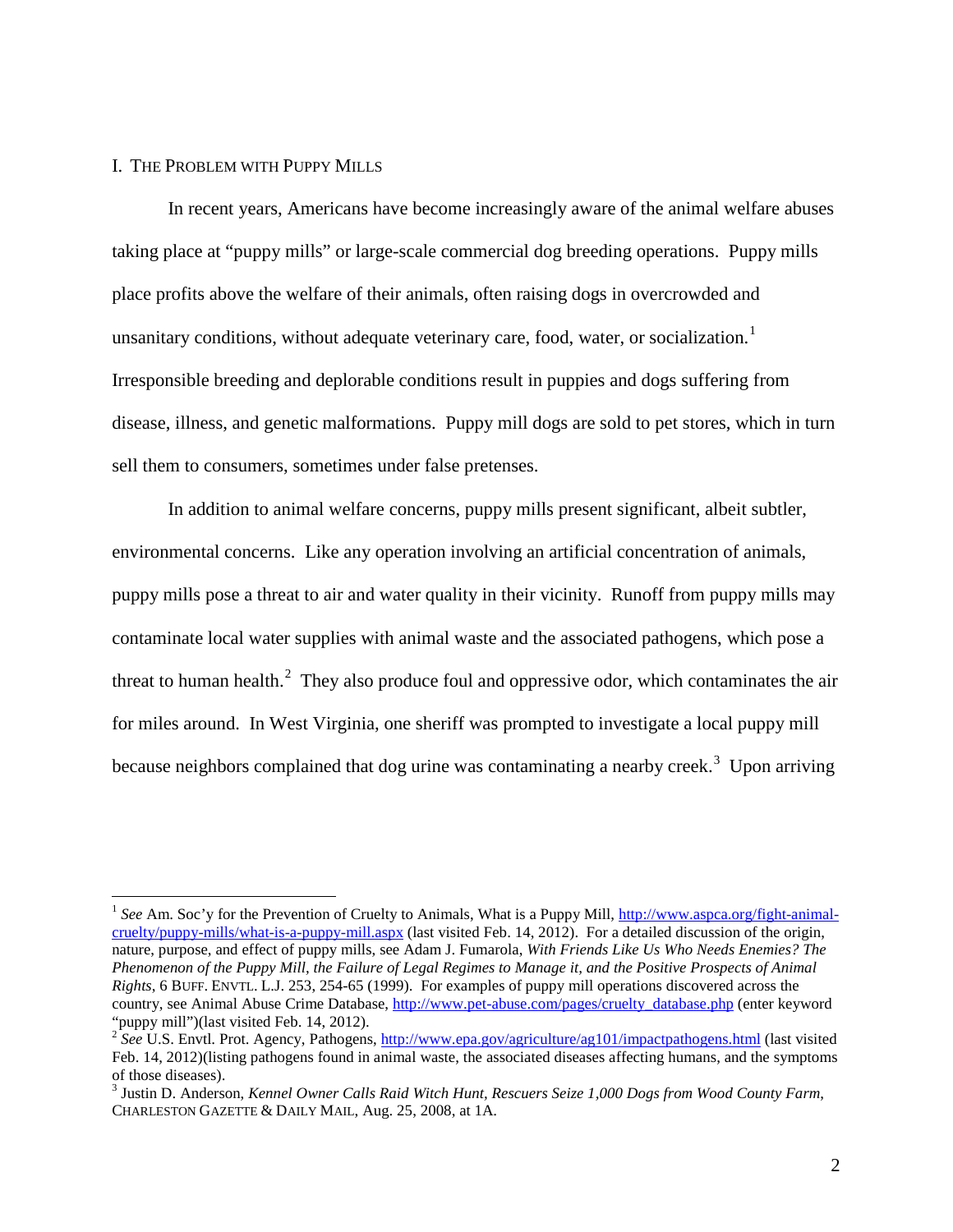at the scene, one deputy sheriff remarked, "[y]ou simply can't describe the overwhelming smell of the ammonia, the feces...the smell was just horrible."<sup>[4](#page-21-0)</sup>

## II. THE LAW GOVERNING PUPPY MILLS

## a. *Existing Federal and State Laws*

Most advocates would agree that the existing regulation of commercial breeding and animal welfare has been ineffective at curbing the puppy mill problem, often due to legal loopholes and lack of enforcement. The primary federal law applicable in this area is the Animal Welfare Act (AWA), which was enacted to ensure the humane treatment of animals used for research, bred for commercial sale, exhibited to the public, or otherwise commercially transported.<sup>[5](#page-21-1)</sup> Although the AWA requires licensing and inspection of commercial dog breeding operations, several loopholes in the act combined with inadequate funding and poor enforcement have rendered it nearly useless to the campaign to curb abuses at puppy mills.<sup>[6](#page-21-2)</sup> In a recent audit, the Office of the Inspector General at the Department of Agriculture—the agency tasked with administering AWA licensing of commercial breeders—pointed out several major deficiencies in the program.<sup>[7](#page-21-3)</sup> These deficiencies included ineffective enforcement against problematic dealers, failure to document violations properly, minimization of penalties, misuse of guidelines to lower penalties, and an inability to regulate puppy sales over the internet under the AWA as written.<sup>[8](#page-21-4)</sup>

<span id="page-21-0"></span><sup>&</sup>lt;sup>4</sup> Wood Kennel Surrenders 1,000 Dogs, Operator Denies Animals Had No Human Contact, CHARLESTON GAZETTE & DAILY MAIL, Aug. 26, 2008, at 1C.<br>
<sup>5</sup> 7 U.S.C. § 2131 *et seq.* Originally Pub. L. No. 89-54 (1966), amended by Pub. L No. 91-579 (1970).<br>
<sup>6</sup> For an extended discussion of the Animal Welfare Act and its failure to add

<span id="page-21-1"></span>

<span id="page-21-2"></span>Fumarola, *supra* note 1, at 267-71; Katherine C. Tushaus, Note, *Don't Buy the Doggy in the Window: Ending the Cycle that Perpetuates Commercial Breeding with Regulation of the Retail Pet Industry*, 14 DRAKE J. AGRIC. L. 501, 506-10 (2009).<br><sup>7</sup> Office of the Inspector Gen., U.S. Dep't of Agric., Animal & Plant Health Inspection Service Animal

<span id="page-21-4"></span><span id="page-21-3"></span>CARE PROGRAM AUDIT REPORT (2010), *available at* [http://www.usda.gov/oig/webdocs/33002-4-SF.pdf.](http://www.usda.gov/oig/webdocs/33002-4-SF.pdf) <sup>8</sup> *See id*. at 1-3.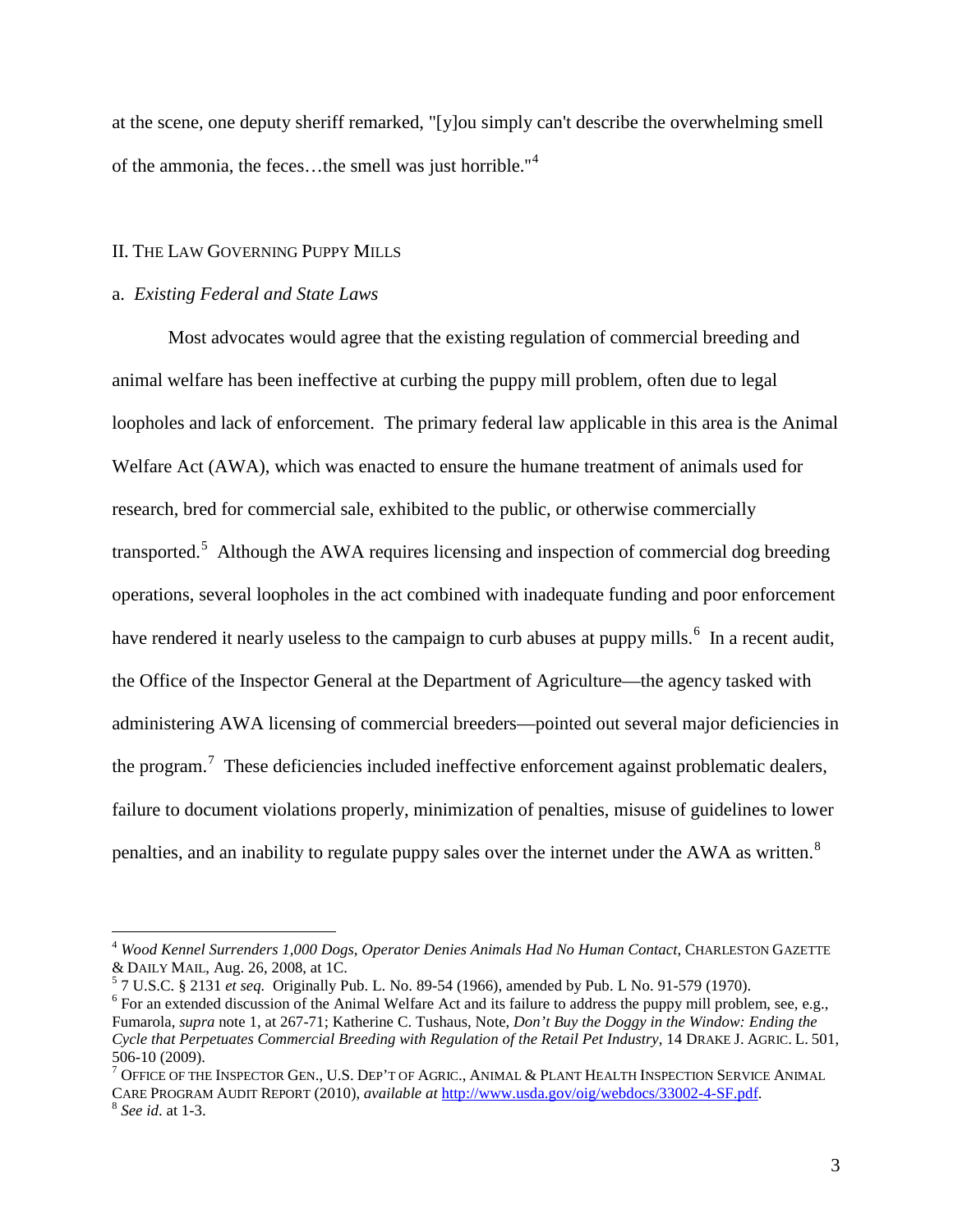Although several bills were introduced in the  $110<sup>th</sup>$  and  $111<sup>th</sup>$  Congresses which would have amended the AWA to address these deficiencies, none of these amendments were enacted.<sup>[9](#page-22-0)</sup>

Some states have responded to these deficiencies in the federal law by enacting their own laws aimed at eliminating puppy mills, with some notable success stories. The enactment of Pennsylvania's amended Dog Law in 2008—considered "pioneering legislation" in the field was the first major state effort at puppy mill reform legislation.<sup>10</sup> Pennsylvania's widelypublicized experience encouraged other states to try tightening their control of commercial dog breeders.<sup>[11](#page-22-2)</sup> In 2008 alone, twenty-one states introduced legislation regarding puppy mills. These laws and those proposed since have taken the guise of everything from animal welfare statutes to commercial breeder licensing programs to consumer protection laws.[12](#page-22-3) Some states, including Maine and Virginia, have succeeded in enacting puppy mill reform laws, but most have not.<sup>[13](#page-22-4)</sup> Despite increasing public awareness of the abuses taking place at puppy mills nationwide, the opposition to puppy mill reform remains deeply entrenched, and has successfully stalled many meaningful reform bills.

## b. *Recent Bills and Ballot Initiatives*

Traditionally, animal welfare advocates have approached the problem of puppy mills head on, by supporting legislation which would regulate commercial dog breeding or strengthen

<span id="page-22-0"></span><sup>&</sup>lt;sup>9</sup> For a discussion of recent bills to amend the Animal Welfare Act, and a brief legislative history of the Act, see TADLOCK COWAN, CONG. RESEARCH SERV., THE ANIMAL WELFARE ACT: BACKGROUND AND SELECTED<br>LEGISLATION (2010), *available at http://www.nationalaglawcenter.org/assets/crs/RS22493.pdf.* 

<span id="page-22-1"></span><sup>&</sup>lt;sup>10</sup> Scholars have touted the Pennsylvania law as "pioneering legislation" which effectively confronted the puppy mill problem in a state dubbed the "Puppy Mill Capital of the East." Melissa Towsey, Comment, *Something Stinks: The Need for Environmental Regulation of Puppy Mills*, 21 VILL. ENVTL. L.J. 159, 166-67 (2010).

<span id="page-22-2"></span><sup>&</sup>lt;sup>11</sup> For a discussion of the backstory to Pennsylvania's Dog Law and subsequent commercial breeder legislation in Virginia, see Sandra K. Jones, *Dealing Dogs: Can We Strengthen Weak Laws in the Dog Industry?* 7 RUTGERS J. L. & PUB. POL'Y 442 (n.pg.)(2010). <sup>12</sup> For a discussion of the variety among state laws addressing commercial breeders, see Robin Fae Katz, Comment,

<span id="page-22-3"></span>*The Importance of Enacting a Texas Commercial Breeder Law To Regulate Loopholes that the Federal Law Creates*, 11 TEX. TECH. ADMIN. L.J. 185, 189-96 (2009); Tushaus, *supra* note 6, at 510-14. 13 Tushaus, *supra* note 6, at 511-13.

<span id="page-22-4"></span>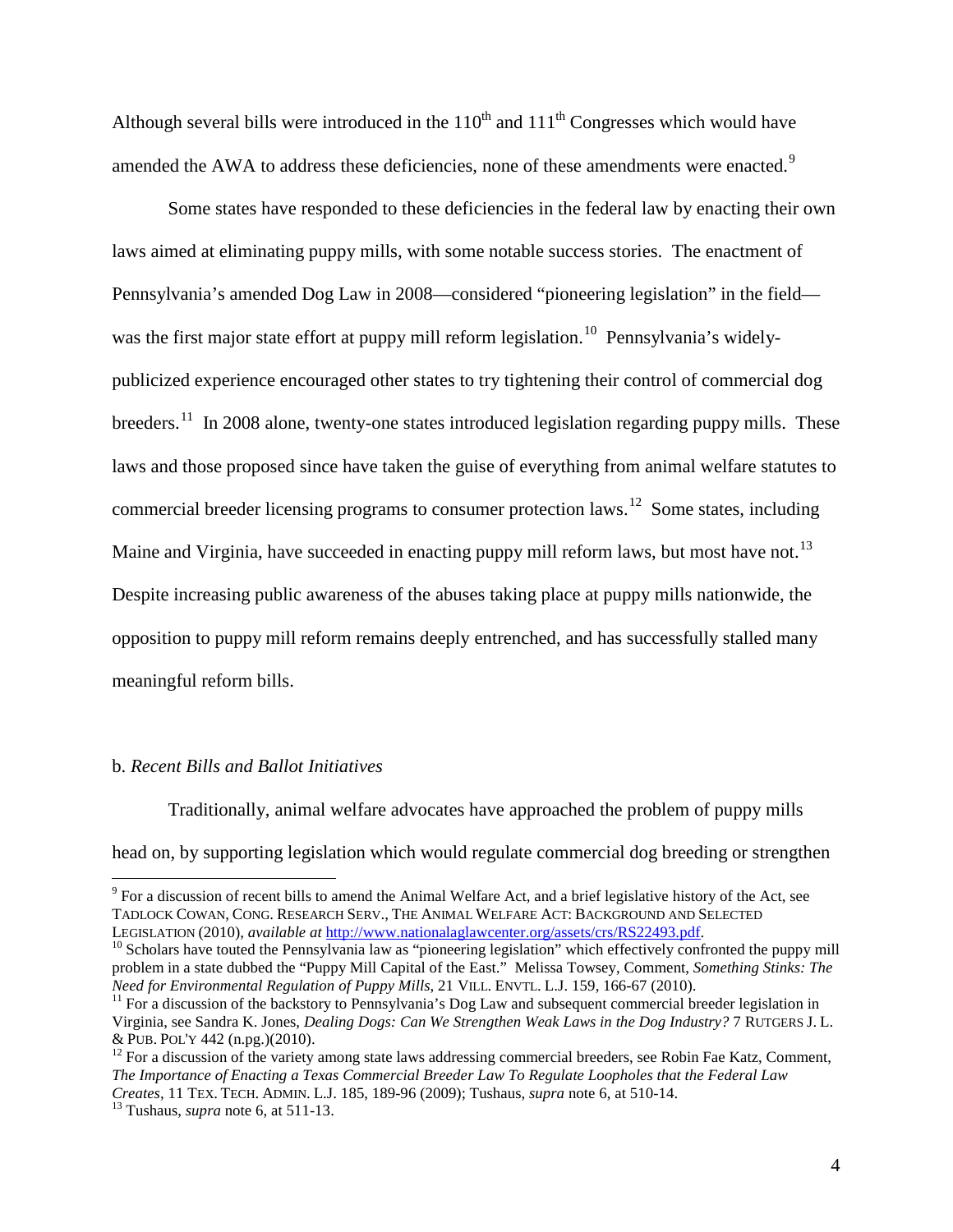existing animal welfare statutes, like Pennsylvania's Dog Law amendment of 2008. Recently, however, animal welfare advocates have also embraced the use of ballot initiatives as a means to accomplish reform. Initiatives and referenda take the issue directly to the voters, thwarting special interests and dilution by compromise in the legislature.<sup>[14](#page-23-0)</sup> The recent enactment of the Puppy Mill Cruelty Prevention Act in Missouri by ballot initiative is one celebrated example of how ballot initiatives can be used successfully to circumvent special interests in the state legislature.<sup>15</sup> However, in several states, legislative and initiative successes have been shortlived, with the opposition attempting to gut or unravel reform laws post-enactment.

For example, the states of Missouri and Oklahoma both enacted controversial puppy mill reform legislation in 2010. Missouri garnered national attention when it enacted the hotly contested Missouri Puppy Mill Cruelty Prevention Act or "Proposition B" using the ballot initiative process.<sup>[16](#page-23-2)</sup> Advocates turned to the initiative process after their earlier attempts to push reform legislation through Missouri's legislature failed.<sup>[17](#page-23-3)</sup> In Oklahoma, after a three year long battle over reform, the state legislature successfully enacted the Commercial Pet Breeders Act to regulate and license high-volume commercial dog breeders.<sup>18</sup> In both Missouri and Oklahoma, puppy mill reform proved highly controversial and was achieved only after prolonged campaigns. Further, in both these states, opponents to puppy mill reform refused to capitulate, even after the respective laws were approved. Almost before the governors' signatures had dried, opponents of the new laws began campaigns to have them undermined or repealed.

<span id="page-23-1"></span>Missouri, Statutory Amendment to Chapter 273, Relating to Dog Breeders,<br>http://www.sos.mo.gov/elections/2010petitions/2010-085.asp (last visited Feb. 14, 2012).

[http://www.newson6.com/story/12440514/governor-signs-puppy-mill-regulation-bill-into-law.](http://www.newson6.com/story/12440514/governor-signs-puppy-mill-regulation-bill-into-law)

<span id="page-23-0"></span><sup>&</sup>lt;sup>14</sup> For a discussion of recent use of initiatives in animal welfare advocacy, see Jonathan R. Lovvorn & Nancy V. Perry, *California Proposition 2: A Watershed Moment for Animal Law*, 15 ANIMAL L. 149, 153-56 (2009). <sup>15</sup> To read the initiative petition, see Mo. Sec'y of State, 2010 Initiative Petitions Approved for Circulation in

<span id="page-23-2"></span><sup>&</sup>lt;sup>16</sup> See Id.; Initiative Would Force Better Kennel Conditions, SPRINGFIELD NEWS-LEADER, Dec. 20, 2009, at A1.<br><sup>17</sup> See, e.g., H.B. 1921, 95th Gen. Assem., 2d Reg. Sess. (Mo. 2010).<br><sup>18</sup> See Barbara Hoberock, *Henry Signs* 

<span id="page-23-4"></span><span id="page-23-3"></span>*Governor Signs Puppy Mill Regulation Bill into Law*, May 6, 2010,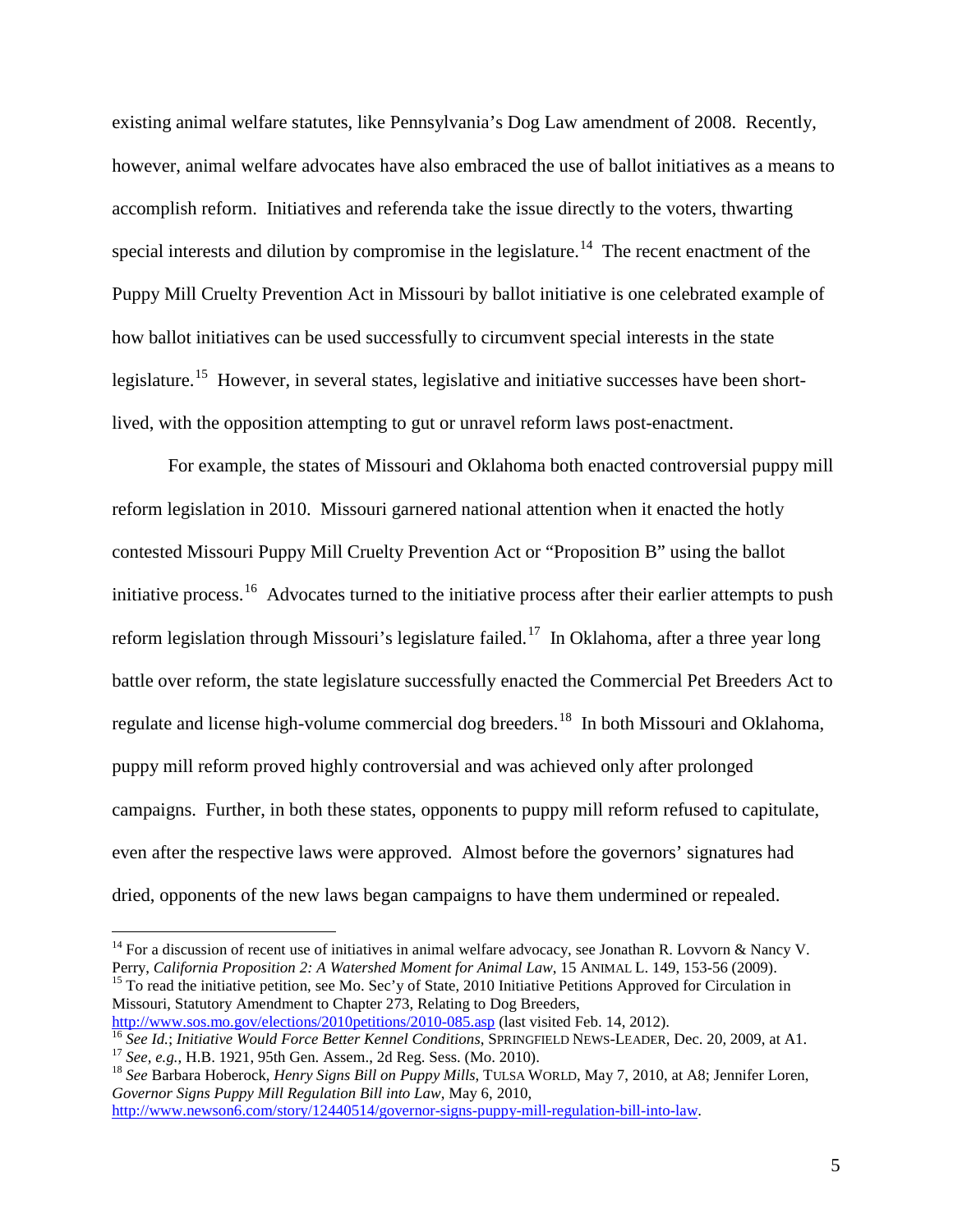Within days of the November referendum that affirmed enactment of the Missouri ballot initiative, opponents were hard at work on a bill to amend the new law. Although successful, the reform initiative passed by a narrow margin and faced vehement opposition from Missouri's dog breeding industry, which at that time included more USDA-licensed breeders than any other state.<sup>19</sup> Between January and April of 2011, state legislators opposed to reform introduced nine bills to amend or repeal the Puppy Mill Cruelty Prevention Act.<sup>[20](#page-24-1)</sup> In April, the Missouri legislature passed S.B. 113, which animal advocates called "effectively a repeal of all the meaningful measures in [the puppy mill reform law]."<sup>21</sup> Among other changes, the senate bill repealed the limit on the number of breeding dogs a commercial breeder can own and removed certain criminal penalties from the law. In a bid for compromise, Governor Nixon signed both the S.B. 113 amendment and a second bill, S.B. 161, which included some concessions to reform advocates. [22](#page-24-3)

Likewise, in Oklahoma, newly-enacted puppy mill reform legislation was the subject of no less than four senate bills calling for predatory amendments and noncodification, as well as a joint resolution of both houses disapproving the rules promulgated to enforce the new law.<sup>[23](#page-24-4)</sup> The Oklahoma Commercial Pet Breeders Act became effective in January 2011, and enforcement under the Act was not scheduled to begin until July 2011. Most of the proposed amendments to

<span id="page-24-1"></span><span id="page-24-0"></span><sup>&</sup>lt;sup>19</sup> Jason Noble, *Limits on Dog Breeding in Missouri Races to the Winning Vote*, KAN. CITY STAR, Nov. 3, 2010.<br><sup>20</sup> S.B. 4, 96th Gen. Assem., 1st Reg. Sess. (Mo. 2010)(pre-filed); H.B. 94, 96th Gen. Assem., 1st Reg. Sess 2011); H.B. 99, 96th Gen. Assem., 1st Reg. Sess. (Mo. 2011); H.B. 131, 96th Gen. Assem., 1st Reg. Sess. (Mo. 2011); S.B. 95, 96th Gen. Assem., 1st Reg. Sess. (Mo. 2011); S.B. 113, 96th Gen. Assem., 1st Reg. Sess. (Mo. 2011); H.B. 281, 96th Gen. Assem., 1st Reg. Sess. (Mo. 2011); H.B. 332, 96th Gen. Assem., 1st Reg. Sess. (Mo. 2011); H.B. 405, 96th Gen. Assem., 1st Reg. Sess. (Mo. 2011).

<span id="page-24-2"></span><sup>21</sup> Jason Noble, *Bill to Modify Puppy-mill Law Goes to Missouri's Governor*, KAN. CITY STAR, Apr. 14, 2011 (statement of Cori Menkin, ASPCA). *See* S.B. 113, 96th Gen. Assem., 1st Reg. Sess. (Mo. 2011)(as passed, the bill incorporated provisions of S.B. 95).

<span id="page-24-3"></span><sup>&</sup>lt;sup>22</sup> S.B. 161, 96th Gen. Assem., 1st Reg. Sess. (Mo. 2011). *See*, Jason Noble, *Puppy Mill Compromise Is Now Law in Missouri*, KAN. CITY STAR, Apr. 28, 2011.

<span id="page-24-4"></span><sup>&</sup>lt;sup>23</sup> S.B. 15, 53d Leg. (Okla. 2011); S.B. 128, 53d Leg. (Okla. 2011); S.B. 637, 53d Leg. (Okla. 2011); S.B. 773, 53d Leg. (Okla. 2011); H.J.Res. 1045, 53d Leg. (Okla. 2011)(stating the rules enacted pursuant the new law "[do] not reflect the intent of the Oklahoma Legislature").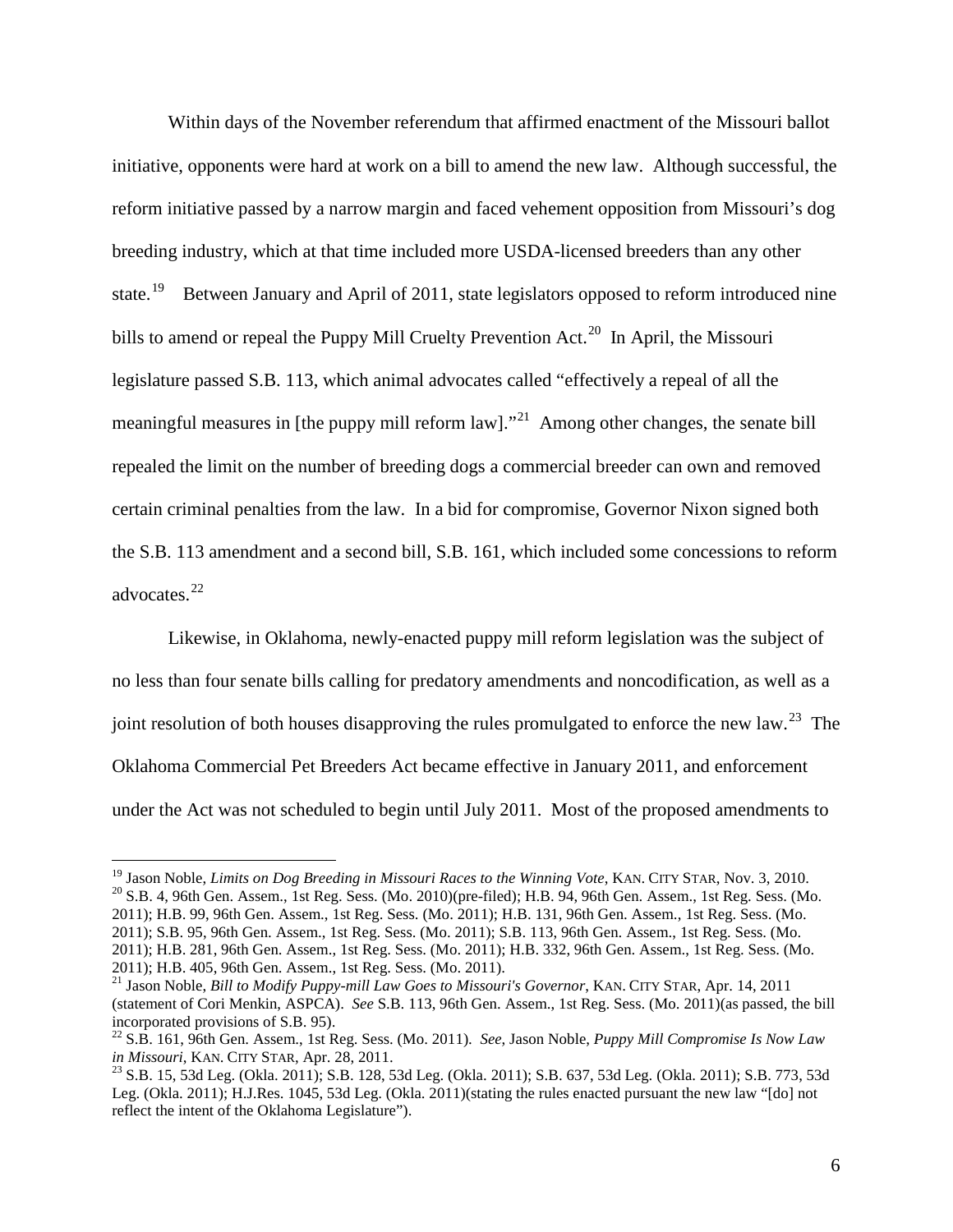the Act would have taken effect on passage or on July 1, 2011, potentially gutting the Act before any enforcement could begin. Advocates of puppy mill reform in Oklahoma were outraged, but legislators opposed to the act continued to work toward amendment.<sup>24</sup> Ultimately, the legislature passed a much-revised version of S.B. 637, which was signed by Governor Fallin, and a house resolution disapproving several of the regulations promulgated under the new puppy mill law. Sponsors and the Governor described their solution as a compromise, which does not eliminate the reform program entirely, but cuts the more controversial provisions of the Commercial Pet Breeders Act. These provisions included allowing humane societies to perform inspections and certain grounds for the denial of a commercial breeders' license.<sup>25</sup>

## c. *Puppy Mill Reform Efforts in Texas*

In Texas, legislators and activists have been trying for two years to pass a law regulating puppy mills. At present, Texas is one of a minority of states that does not regulate or require licensing of commercial dog breeders.<sup>[26](#page-25-2)</sup> In fact, Texas law ranks  $36<sup>th</sup>$  in the nation when it comes to providing animal welfare protections generally.<sup>[27](#page-25-3)</sup> Many officials, consumers, and animal advocates believe that Texas' puppy mill problem is growing.<sup>[28](#page-25-4)</sup> Large expanses of sparsely inhabited land, mild winters, lack of state regulations governing puppy mills, and an upswing in neighboring states' regulation of puppy mills combine to make Texas an attractive jurisdiction for puppy mill operators.

<span id="page-25-0"></span> <sup>24</sup> *See, e.g., Editorial: Puppy Power*, TULSA WORLD, Mar. 22, 2011, at A13; Omer Gillham, *Pet-breeder Amendment Questioned*, TULSA WORLD, Apr. 8, 2011, at A1; Omer Gillham, *Puppy-mill Law Snag Feared,*, TULSA <sup>25</sup> S.B. 637, 53d Leg. (Okla. 2011). *See*, Barbara Hoberock, *Pet Breeding Measures Get Fallin Signature*, TULSA WORLD, May 17, 2011, at A5.

<span id="page-25-3"></span><span id="page-25-2"></span><span id="page-25-1"></span><sup>&</sup>lt;sup>26</sup> Katz, *supra* note 12, at 186.<br><sup>27</sup> Erin Mulvaney, *Animal-related Bills Show Push To Protect Pets*, DALLAS MORNING NEWS, Mar. 15, 2011, at B1.<br><sup>28</sup> See, e.g., Erin Mulvaney, *BBB Stymied on Puppy Mills*, DALLAS MORN

<span id="page-25-4"></span>Mulvaney, *Puppy Mills Spur Call for Legislation*, DALLAS MORNING NEWS, July 19, 2010, at A01.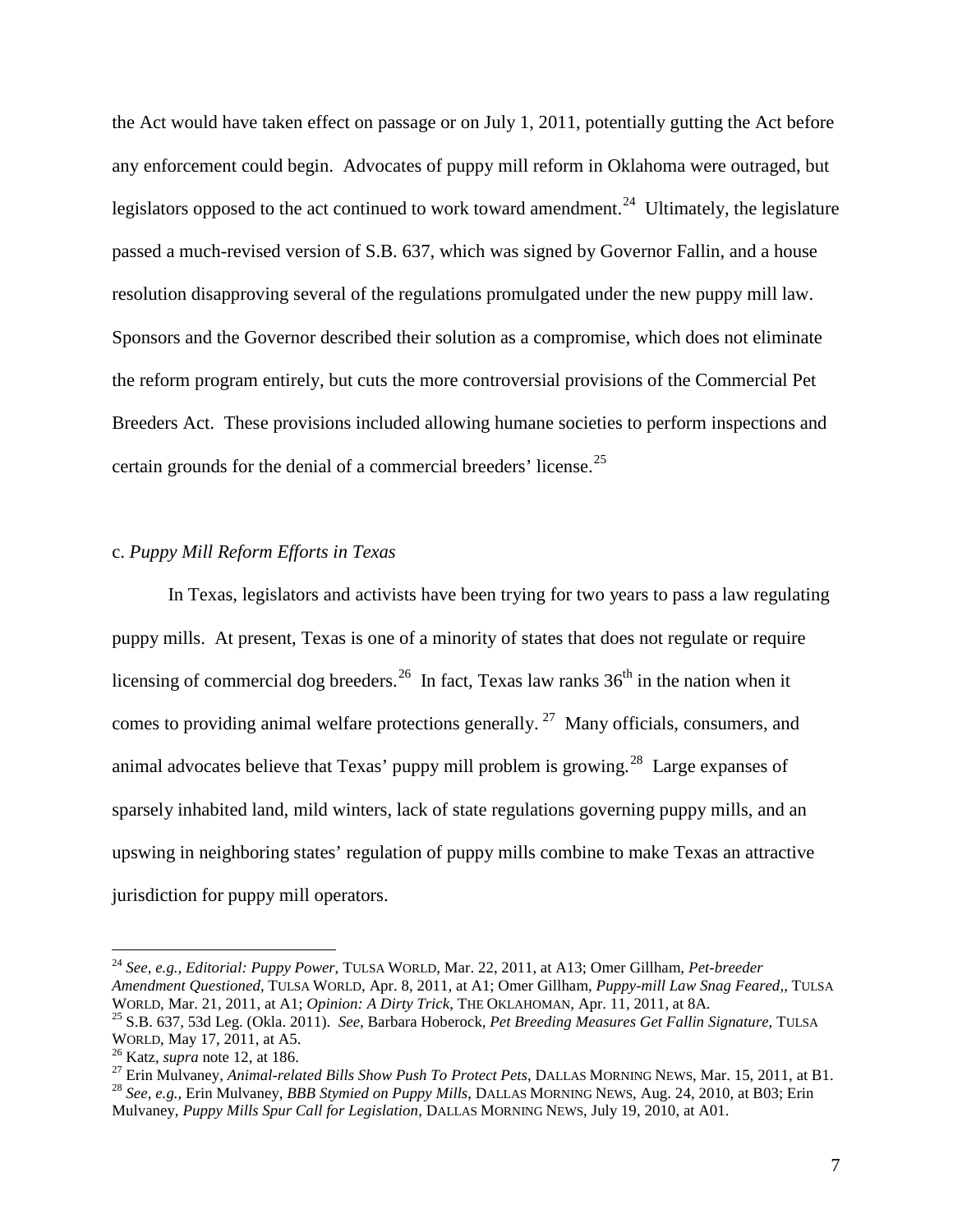In 2011, Texas state legislators considered a reform bill that, as introduced, would have required commercial breeders with more than eleven unspayed adult female dogs or cats to hold a state-issued license, pay licensure fees, and submit to annual inspections.<sup>29</sup> The bill also prohibited commercial breeders from possessing more than fifty unspayed females at one time, without complying with additional requirements set by the state. It set standards for the care of confined animals, and allowed assessment of administrative penalties for failure to comply with the act. Opponents managed to stall the reform bill, House Bill 1451, in the Texas House of Representatives for most of the spring session, before it ultimately passed in April 2011.<sup>30</sup>

The bill was highly controversial among both voters and legislators, with opponents claiming it was an expensive program that invited excessive intrusion by the state into individuals' private lives.<sup>31</sup> Still others feared that regulation would restrict the supply of family pets. Representative David Simpson, who spearheaded the stalling of HB 1451, claimed it would create a new bureaucracy at great cost to responsible breeders, and would have little effect on irresponsible breeders.<sup>[32](#page-26-3)</sup> Those arguments held sway in the Texas Senate, which passed a watered-down version of the bill in May after several amendments.<sup>[33](#page-26-4)</sup>

As signed by the governor on June 17, 2011, the amended puppy mill reform legislation contains major concessions to commercial breeders and a few gaping loopholes.<sup>34</sup> For instance,

<span id="page-26-1"></span>

<span id="page-26-0"></span><sup>&</sup>lt;sup>29</sup> H.B. 1451, 82d Leg., Reg. Sess. (Tex. 2011)(as introduced).<br><sup>30</sup> Erin Mulvaney, *House Tentatively Approves Puppy Mill Bill To Regulate Dog and Cat Breeders*, DALLAS MORNING NEWS, Apr. 27, 2011, available at 2011 WLNR 8144690; Jordan Smith, *Puppy Mill Bill in Trouble?*, THE AUSTIN CHRONICLE, Apr. 15, 2011, http://www.austinchronicle.com/blogs/news/2011-04-15/puppy-mill-bill-in-<br>trouble/.

<span id="page-26-2"></span><sup>&</sup>lt;sup>31</sup> *See, e.g.*, Aman Batheja, *Texas House Passes Bill To Battle 'Puppy Mills'*, FORT WORTH STAR-TELEGRAM, Apr. 27, 2011, available at 2011 WLNR 8124526; Joe Holley, *Bill Targets 'Puppy Mills', Legislation Would Set Limits,* 

<span id="page-26-3"></span><sup>&</sup>lt;sup>32</sup> David Simpson, Animal Cruelty and the "Puppy Mill" Bill,<http://davidsimpson.com/blog/?tag=puppy%20mill> (last visited Feb. 19, 2012).

<span id="page-26-4"></span><sup>33</sup> *See*, Erin Mulvaney, *Texas Senator Plans to Alter Puppy Mill Bill*, DALLAS MORNING NEWS, May 21, 2011, *available at http://www.dallasnews.com/news/politics/texas-legislature/headlines/20110520-texas-senator-plans-to-*<br>alter-puppy-mill-bill-.ece.

<span id="page-26-5"></span> $\frac{34 \text{ H.B. }1451, 82d \text{ Leg. }8 \text{ess. }(\text{Texas }2011)(\text{as enrolled}).$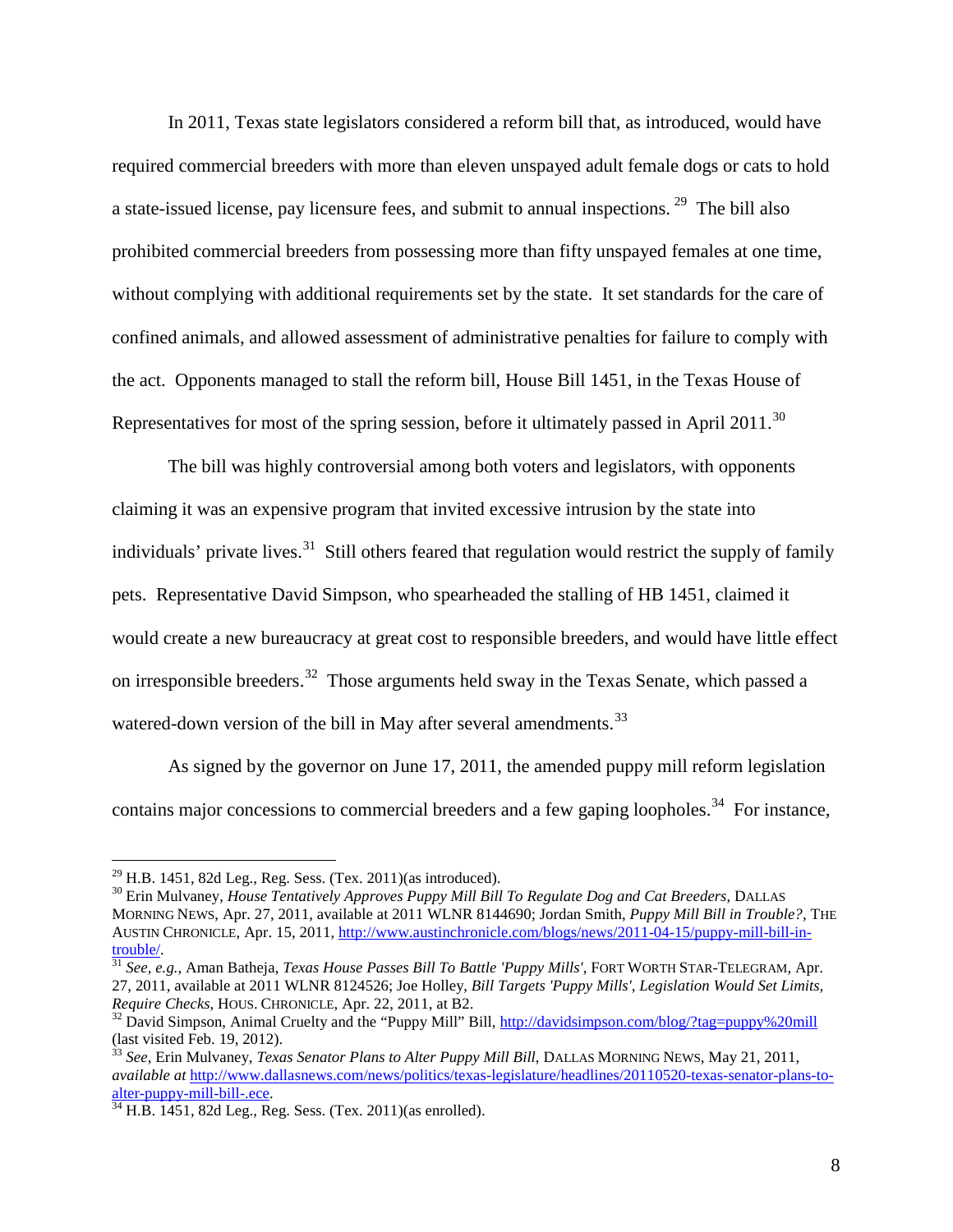the amendments created a significant exemption for breeders of dogs intended to be used primarily for agricultural uses, hunting, organized performance events, and racing. Inspections will occur at least every eighteen months, not annually. The amendments also significantly undercut the requirement that inspections be unannounced. The bill as signed permits use of wire-floor cages and stacking of cages, things that were prohibited in the bill as introduced. The signed legislation also prohibits breeders from euthanizing adult dogs except by a veterinarian, but the bill as introduced would have prohibited euthanizing dogs of any age, except by a veterinarian. So while Texas now has comprehensive puppy mill legislation, the final product suffered significant dilution during the legislative process and fell short of many reformers' aspirations.

## III. A CREATIVE APPROACH TO REGULATING PUPPY MILLS

Although Texas has enacted comprehensive puppy mill reform legislation, the efficacy of the program remains to be seen. And reformers may wait quite a while to see any effect at all, since breeders will not have to begin complying with the new law until September 1, 2012. The significant loopholes in the legislation have been noted above, as well as the undesirability of several provisions as passed, particularly when compared to the bill as introduced. And given the experiences in Oklahoma and Missouri, achieving enactment of a puppy mill reform law in Texas could be only a temporary triumph. In any event, the practical-minded reformer can look to other sources of law to prevent the expansion of puppy mills in Texas, namely to existing Texas factory farm rules. This approach, as described below, may also be available in other states where no puppy mill reform law yet exists.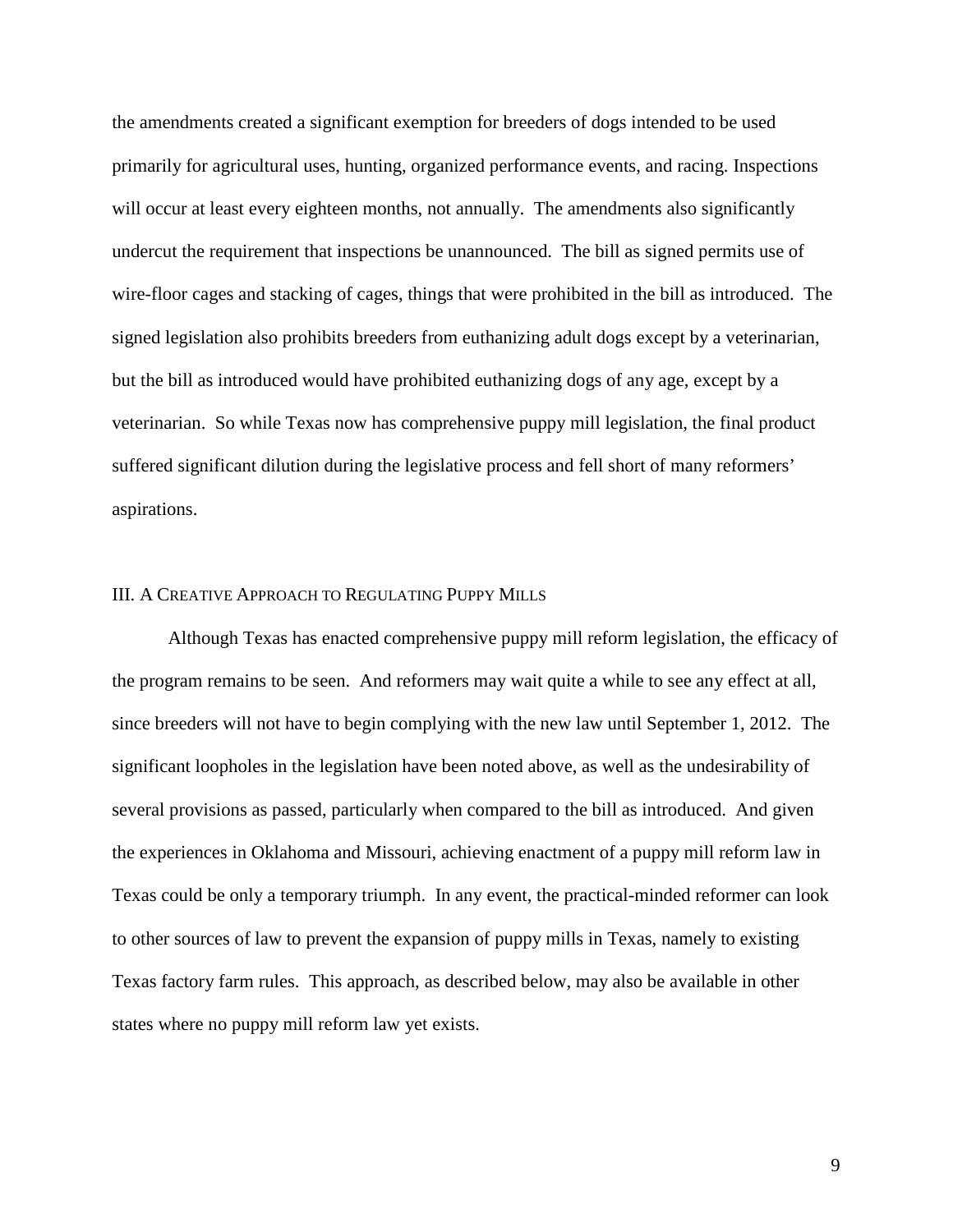## a. *Puppy Mills…Meet CAFOs*

Those familiar with Concentrated Animal Feeding Operations (CAFOs)—a creation of the Federal Water Pollution Control Act, also known as the Clean Water Act—will immediately see a parallel to puppy mills. CAFOs or "factory farms" are an industrialized approach to animal agriculture. CAFOs "grow" selected animals in large quantities and on accelerated schedules to meet consumer demand for cheap meat, milk, or eggs. In their way, puppy mills do the same. A puppy mill produces puppies in large quantities and on an accelerated schedule to meet the consumer demand for cheap, purebred dogs. The same governing principle of "profit above all else" lies at the heart of the production model for both puppy mills and CAFOs. Recall that puppy mills originated when the market for traditional crops slumped, and the U.S. Department of Agriculture suggested that farmers raise dogs in bulk for profit to make up the shortfall.<sup>35</sup>

The term "CAFOs" describes an Animal Feeding Operation (AFO) that exceeds certain size thresholds, involves selected animals, and discharges or proposes to discharge pollutants to waters of the United States. The Clean Water Act defines Animal Feeding Operations as follows:

Animal feeding operation ("AFO") means a lot or facility (other than an aquatic animal production facility) where...: (i) Animals (other than aquatic animals) have been, are, or will be stabled or confined and fed or maintained for a total of 45 days or more in any 12-month period, and (ii) Crops, vegetation, forage growth, or post-harvest residues are not sustained in the normal growing season over any portion of the lot or facility. $36$ 

The Clean Water Act requires all facilities that qualify as CAFOs to obtain permits as part of the National Pollutant Discharge Elimination System (NPDES) program.<sup>37</sup> AFOs are not required to

<span id="page-28-2"></span>

<span id="page-28-1"></span><span id="page-28-0"></span><sup>&</sup>lt;sup>35</sup> Fumarola, *supra* note 1, at 262.<br><sup>36</sup> 40 C.F.R. § 122.23(b)(1).<br><sup>37</sup> This aspect of the NPDES program was recently the subject of an opinion by the Fifth Circuit Court of Appeals, in which parts of the 2008 regulations governing CAFOs were vacated (again). *See National Pork Producers Council v. U.S. EPA*, No. 08–61093, 2011 WL 871736 (5th Cir. Mar. 15, 2011). It is not yet clear how the EPA will respond to this decision, or what the ramifications will be for CAFO permitting programs nationwide. This paper continues its discussion of the NPDES CAFO permitting program as it existed under the 2008 CAFO regulations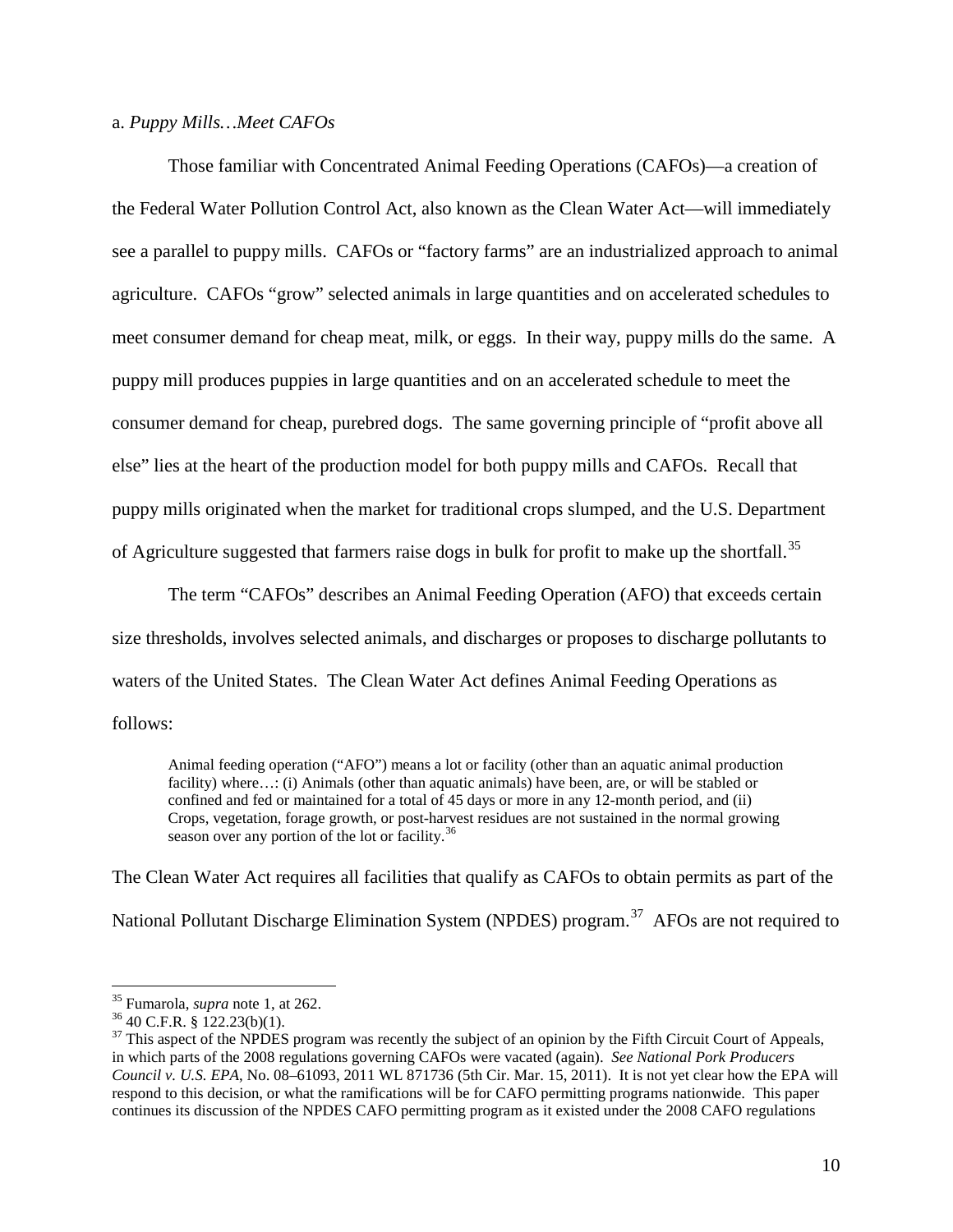obtain NPDES permits. Through enforcement of NPDES permits, the Environmental Protection Agency (EPA) minimizes the threat to nearby water supplies from a CAFO's contaminated runoff and intentional discharges.

Under the current federal law, most puppy mills will qualify as AFOs, but not CAFOs. Only operations involving specified numbers of cattle, swine, horses, sheep, turkeys, chickens, and ducks can be regulated as CAFOs and required to obtain NPDES permits.<sup>[38](#page-29-0)</sup> Some scholars have suggested that the EPA regulations defining a CAFO should be amended to include dog breeding operations, so that puppy mills would be subject to same permitting and enforcement mechanisms as CAFOs.<sup>[39](#page-29-1)</sup> Or that puppy mills that qualify as AFOs could be designated as CAFOs and required to obtain permits under a separate provision, [40](#page-29-2) C.F.R. § 122.23(c).<sup>40</sup> Given the procedural and political complexity of amending federal regulations, and the additional procedural hurdles for designation already imposed in § 122.23(c), these two proposals, while innovative, are unlikely to be realized. Instead, advocates seeking to regulate puppy mills should turn to state water quality laws, which present a wider and more flexible range of regulatory tools.

#### b. *Texas Water Law*

 $\overline{a}$ 

Advocates tasked with a national campaign of any sort might reasonably shy away from resorting to state law. After all, using state law to accomplish such a campaign would be analogous to visiting fifty different produce stands, bakeries, butchers, and dairies to acquire the

prior to *National Pork Producers Council*, while noting that the Fifth Circuit decision could result in significant changes to the CAFO rules.

<span id="page-29-0"></span>

 $^{38}$  40 C.F.R. §§ 122.23(b)(4), (6), (9).<br><sup>39</sup> See, e.g., Towsey, *supra* note 10, at 182-87.

<span id="page-29-2"></span><span id="page-29-1"></span><sup>&</sup>lt;sup>40</sup> *Id.* (citing 40 C.F.R. §122.23(c)). While on its face, nothing about §122.23(c) would prohibit its application to puppy mill AFOs, in practice, this section is very rarely, if ever, invoked, even for the regulation of traditional livestock operations.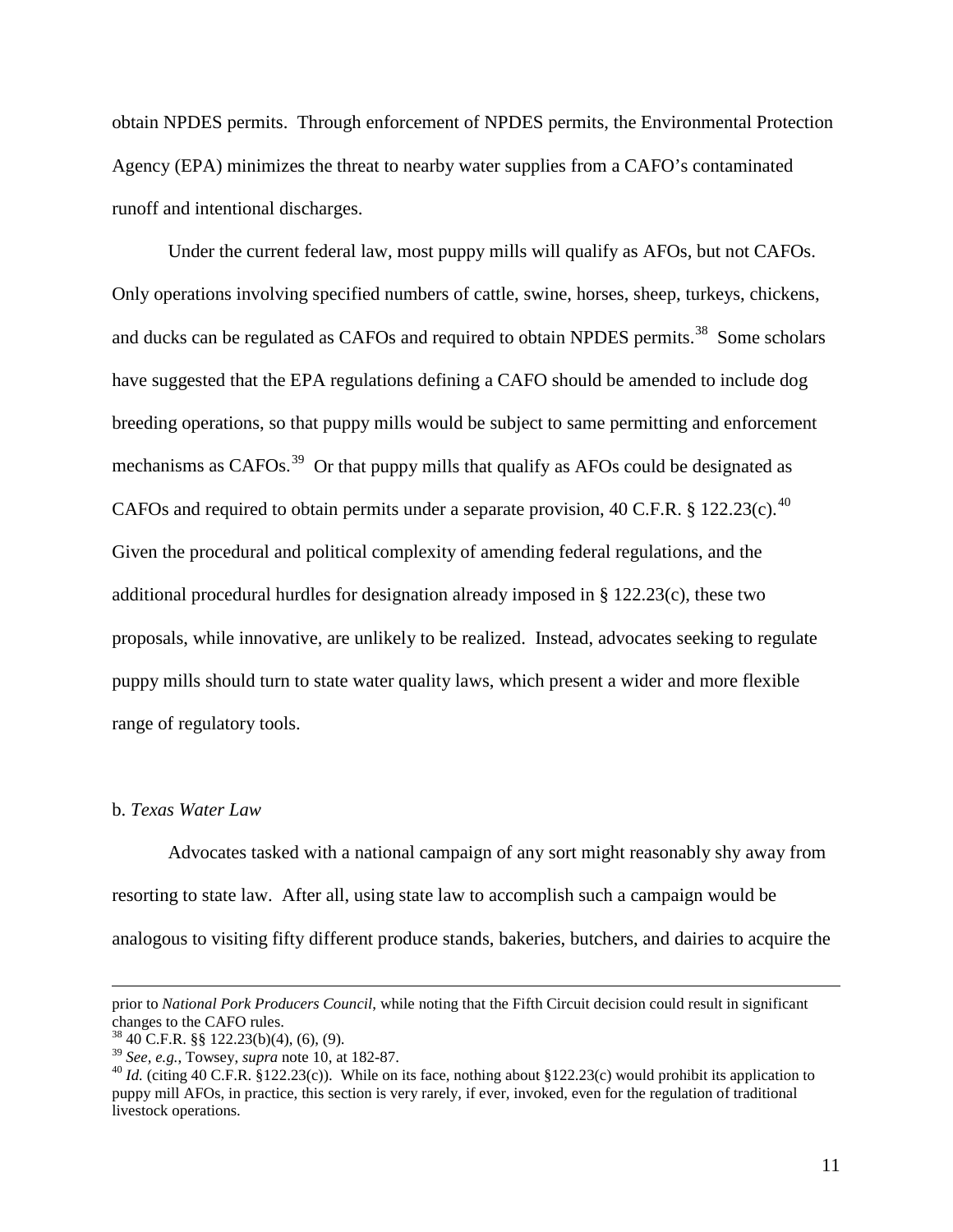ingredients necessary to prepare a single dish. This makes for an onerous proposition compared to the one-stop shopping that federal law offers. However, the multiplicity of state law yields a host of new opportunities for advocates when resorts to federal law have failed. For instance, in this case we will find that Texas state water law offers advocates the opportunity to hold puppy mill owners to the same environmental standards as owners of livestock AFOs, something that would be impossible or highly improbable under existing federal rules.

## i. *CAFO Regulation in Texas*

Texas has a long history of relatively diligent regulation of the livestock operations within its jurisdiction. In fact, Texas authorities were monitoring and permitting CAFOs under state law years before the EPA seriously turned to doing so under the NPDES program. Although the Clean Water Act defined CAFOs as point sources subject to the NPDES program as early as 1976, that definition exempted most facilities from regulation under the 25-year, 24 hour storm rule.<sup>41</sup> The tide turned in 2003, when the EPA revised the CAFO rules to require all CAFOs to apply for an NPDES permit and to develop and implement a nutrient management plan. [42](#page-30-1)

Meanwhile, Texas authorities were already subjecting CAFOs in their jurisdiction to a time-intensive individual permitting process and distinct technical requirements for both air and water quality protection.<sup>[43](#page-30-2)</sup> Their workload was significant. Between 1992 and 1994, Texas authorities received 119 new CAFO applications and 46 major amendment applications.<sup>[44](#page-30-3)</sup> In 1995, the state switched to a more streamlined permit-by-rule system, and then in 1998, the EPA

<span id="page-30-0"></span><sup>41</sup> *See* 41 Fed. Reg. 11,458 (Mar. 18, 1976). <sup>42</sup> *See* 68 Fed. Reg. 7175 (Feb. 12, 2003). <sup>43</sup> 24 Tex. Reg. 5721, 5722 (July 23, 1999). <sup>44</sup> *Id.*

<span id="page-30-1"></span>

<span id="page-30-2"></span>

<span id="page-30-3"></span>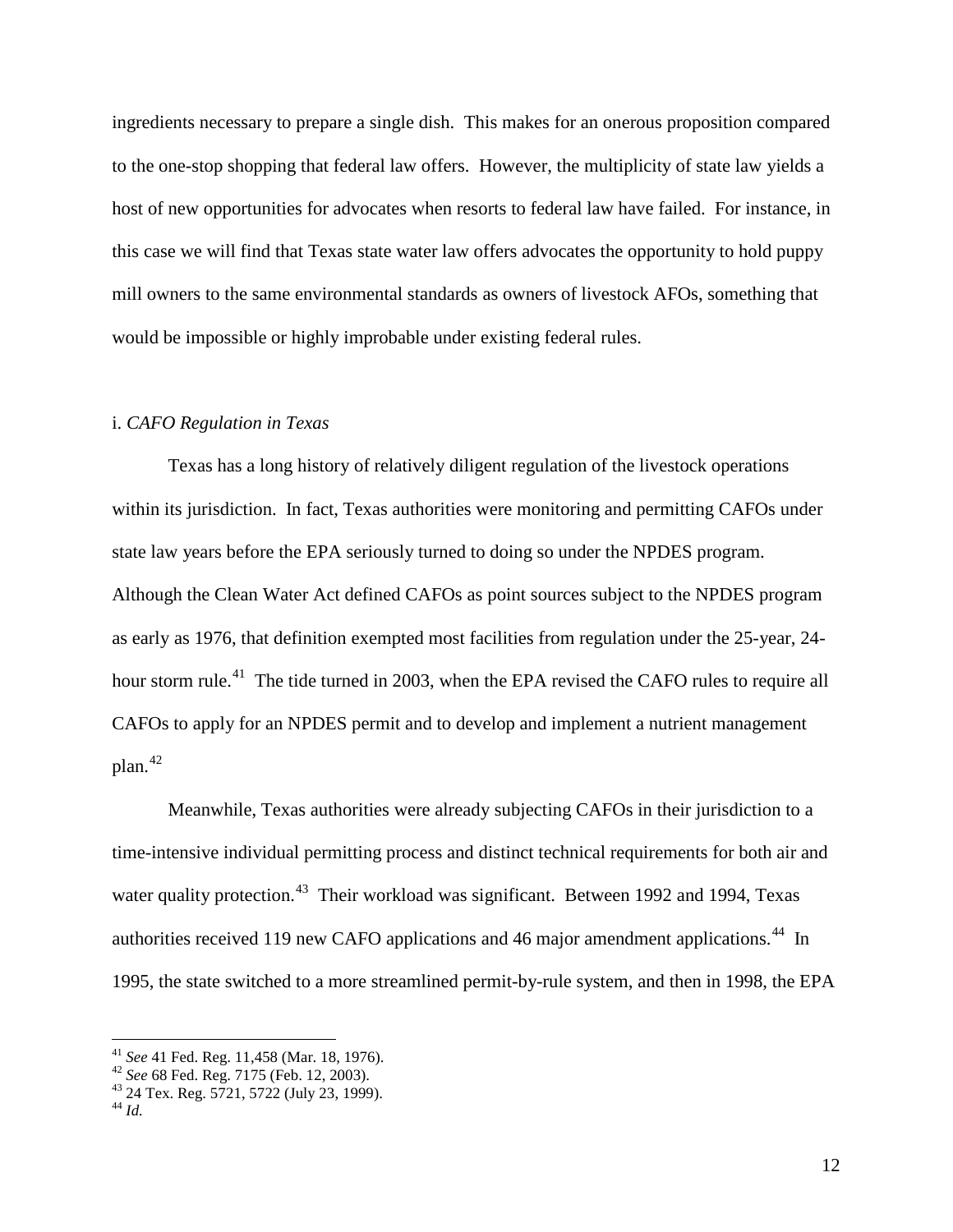authorized Texas to administer the NPDES permitting program for its jurisdiction.<sup>[45](#page-31-0)</sup> Texas revised its state CAFO rules to incorporate the federal CAFO rules, but the marriage of the two systems retains some elements of the state's pre-NPDES permitting program. As a result, the CAFO regulatory scheme in Texas is more comprehensive than the NPDES program.<sup>[46](#page-31-1)</sup>

To operate legally in Texas, CAFOs must demonstrate to the satisfaction of the Texas authorities that their facilities comply with Texas rules for CAFOs. Texas calls this process "authorization."[47](#page-31-2) Once authorized, the state issues the CAFO a permit, essentially an agreement between the facility and the state as to how the facility will operate during the term of the agreement. Failure to comply with a permit can lead to enforcement action by the state and administrative penalties. Today in Texas, most facilities that qualify as CAFOs seek coverage under the general federal permit for CAFOs, administered by the Texas authorities.<sup>[48](#page-31-3)</sup> Other CAFOs are required to obtain individual permits, also administered by Texas authorities.<sup>49</sup> Facilities that do not meet the statutory definition of a CAFO, but are designated as such by the Texas permitting authority, must obtain coverage under either the general permit or an individual permit. [50](#page-31-5) 

## ii. *AFO Regulation in Texas*

<span id="page-31-0"></span><sup>&</sup>lt;sup>45</sup> *Id.* The 1995 system, called the Subchapter K program, was vacated by judgment rendered by the District Court of Travis County in *ACCORD Agriculture, Inc. v TNRCC*, No. 96-00159, and later affirmed by the Court of Appeals. No. 03-98-00340-CV, 1999 WL 699825 (Tex. Civ. App. Austin Sept. 10, 1999).<br><sup>46</sup> *See generally* 29 Tex. Reg. 6652 (July 9, 2004); 24 Tex. Reg. 5721 (July 23, 1999). As a general rule in

<span id="page-31-1"></span>cooperative federalism schemes like the Clean Water Act, the state's implementation must be at least as stringent as the federal rule, and may be more so.

<span id="page-31-2"></span><sup>&</sup>lt;sup>47</sup> For a comprehensive discussion of the current CAFO permitting regime in Texas, and some pertinent legislative history, see 46 TEX. PRACTICE SERIES ENVTL, LAW § 24.2 (2010).

<span id="page-31-3"></span><sup>&</sup>lt;sup>48</sup> The current general permit became effective on July 20, 2009 and will expire on July 20, 2014. Tex. Comm'n on Envtl. Quality, General Permit No. TXG920000, *available at*<br>http://www.tceq.state.tx.us/assets/public/permitting/waterquality/attachments/general/txg92draft.pdf.

<span id="page-31-4"></span><sup>&</sup>lt;sup>49</sup> These are generally CAFOs located in vulnerable watersheds or near impaired waters. For a comprehensive list of CAFOs required to obtain individual permits, see 30 TEX. ADMIN. CODE § 321.33(b).

<span id="page-31-5"></span> $^{50}$  Such facilities are designated either Small CAFOs or State-Only CAFOs, described in greater detail at 30 TEX. ADMIN. CODE § 321.32(13)(C), (D).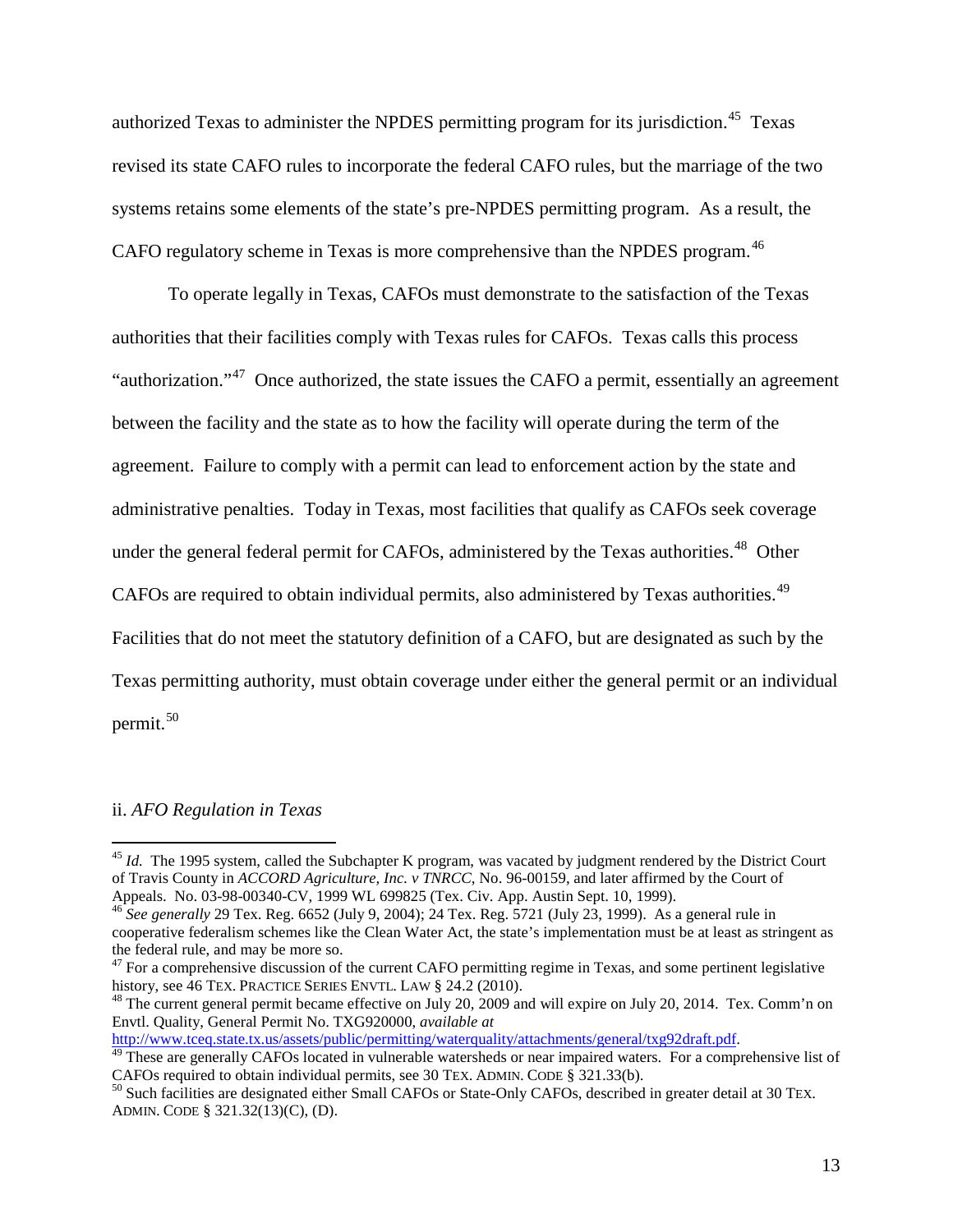Recall that under the federal rules, AFOs which do not meet the definition of CAFOs have no duty to obtain a permit and can largely escape regulation by the federal government.<sup>51</sup> Not so in Texas. Under Texas rules, AFOs that are not designated or defined as CAFOs are authorized to operate without a permit; however, they still must comply with operational requirements designed to protect water quality.<sup>52</sup> The specificity of the operational requirements differs depending on whether or not the AFO uses a control facility for wastewater management.<sup>53</sup> An AFO that does not use a control facility to manage waste generated on site must (1) ensure that manure, litter, or wastewater is stored, beneficially used, or disposed of so as to protect surface and groundwater quality and (2) prevent nuisance conditions and minimize odor conditions at the facility.<sup>54</sup> An AFO that does use a control facility must comply with a lengthy list of technical specifications for the design and siting of facilities, limits on expansion, buffers and setbacks, vegetation, land application, required equipment, soil sampling and recordkeeping, and other aspects of the AFO's operation.<sup>55</sup>

What constitutes a "control facility" under the law is likely to be a point of contention when it comes to applying Texas AFO regulations to puppy mills. The Texas AFO rule defines a control facility as "[a]ny system used for the collection and retention of manure, litter, or wastewater on the premises until their ultimate use or disposal. This includes all collection ditches, conduits, and swales for the collection of runoff and wastewater, and all retention control structures."[56](#page-32-5) Texas authorities have espoused a broad reading of the term in the past and

<span id="page-32-0"></span><sup>&</sup>lt;sup>51</sup> See infra, note 37 and accompanying text. That is to say, they escape the duty to obtain a permit. Strictly speaking, any discharge of pollutants from a point source into waters of the U.S. is actionable under the Clean Water Act.

<span id="page-32-1"></span> $52$  30 TEX. ADMIN. CODE § 321.47(a). Note that Texas defines an AFO in exactly the same words as the Clean Water Act, reproduced above. *See infra*, note 36 and accompanying text.<br><sup>53</sup> 30 TEX. ADMIN. CODE § 321.47(b).<br><sup>54</sup> 30 TEX. ADMIN. CODE § 321.47(b)(3).<br><sup>55</sup> 30 TEX. ADMIN. CODE § 321.47(b)(1).<br><sup>56</sup> 30 TEX. ADMIN. CODE § 32

<span id="page-32-2"></span>

<span id="page-32-3"></span>

<span id="page-32-4"></span>

<span id="page-32-5"></span>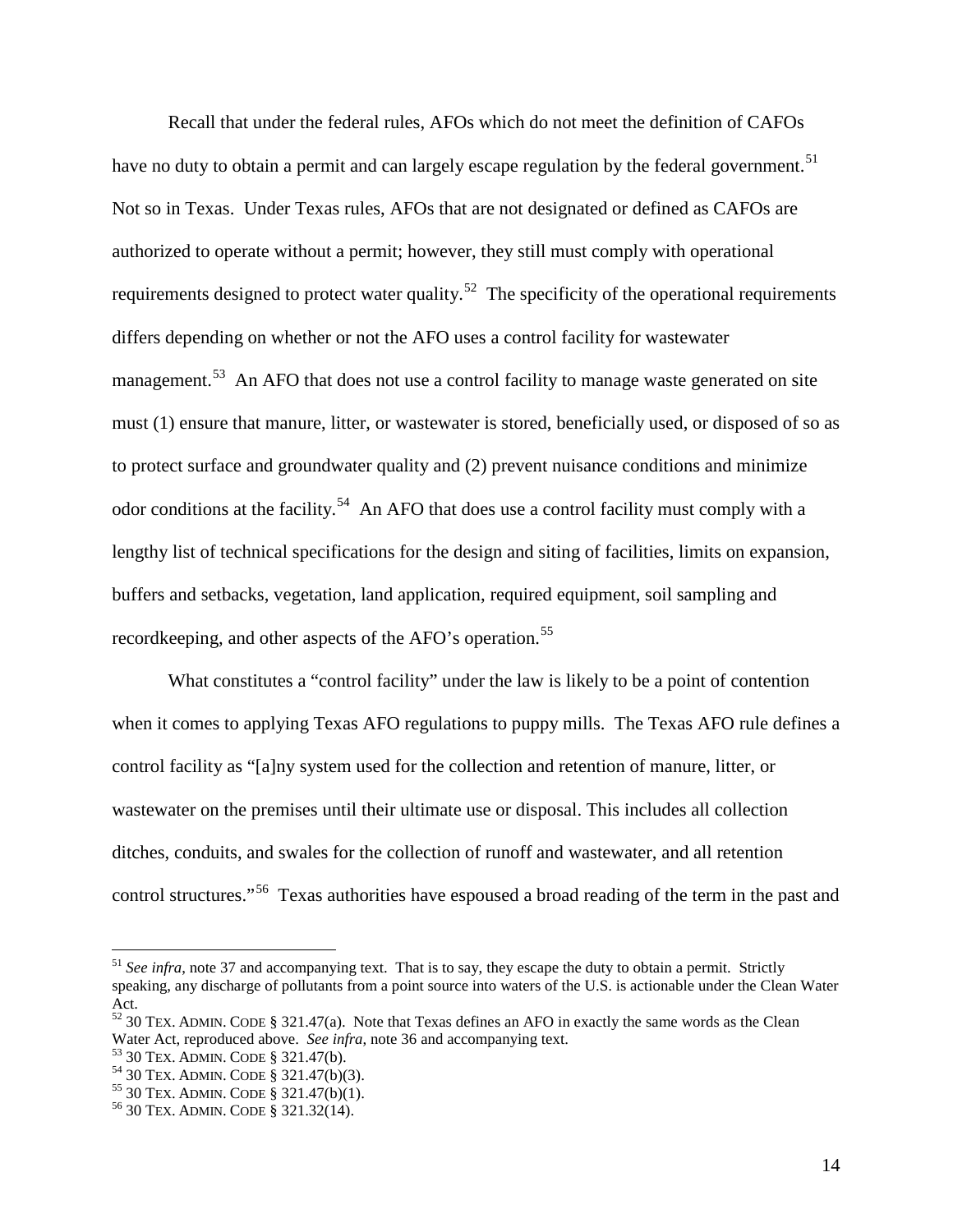it seems at least plausible that tools for waste management at a puppy mill could qualify as a "control facility."[57](#page-33-0) If puppy mills did qualify as AFOs using control facilities, and were required to meet the technical specifications for such facilities under the AFO rule, the expense and inconvenience of doing so would certainly put the average puppy mill out of business. And if puppy mills did not qualify as AFOs using control facilities, they would still be required to use waste management practices designed to protect water quality and minimize nuisance, as described above.

In Texas, an AFO that wishes to avoid compliance with these regulations may do so by qualifying for, obtaining, and operating under a certified water quality management plan from the Texas State Soil and Water Conservation Board (TSSWCB).<sup>[58](#page-33-1)</sup> The TSSWCB is the lead agency in Texas for addressing non-point source agricultural pollution. A certified water quality management plan from the TSSWCB is cheaper to develop than a plan prepared by a consulting engineer for compliance with the point-source discharger rules,<sup>[59](#page-33-2)</sup> and places the facility under the jurisdiction of the Board.<sup>[60](#page-33-3)</sup>

Texas authorities have enforced their rules governing AFOs not designated or defined as CAFOs frequently in recent years. These rules have been the basis, in whole or part, for at least twenty-five enforcement actions settled since 2005. Administrative penalties assessed in those actions ranged from a few hundred dollars to  $$23,400<sup>61</sup>$  $$23,400<sup>61</sup>$  $$23,400<sup>61</sup>$  In addition, it is usually a condition of

<span id="page-33-0"></span> $57$  For instance, in responding to stakeholder comments when the CAFO provisions were amended in 2008, the Texas Commission on Environmental Quality (TCEQ) wrote, "[t]he term "control facility" is meant to be a general term intended to cover all the facilities used in controlling manure and wastewater at the CAFO." 23 Tex. Reg. 9354, 9362 (Sept. 11, 1998).

<span id="page-33-2"></span>

<span id="page-33-1"></span><sup>&</sup>lt;sup>58</sup> 30 TEX. ADMIN. CODE § 321.47(b)(2).<br><sup>59</sup> Meaning the AFO rules at 30 TEX. ADMIN. CODE § 321.47.

<span id="page-33-4"></span>

<span id="page-33-3"></span><sup>&</sup>lt;sup>60</sup> 46 TEX. PRACTICE SERIES ENVTL. LAW § 24.2 (2010). <sup>61</sup> See In the Matter of an Enforcement Action Concerning Stanley Haedge d/b/a Kow Castle Dairy, Docket No. 2010-0744-AGR-E (Tex. Comm'n on Envtl. Quality Feb. 2, 2011), 2011 WL 423296 (administrative penalty of \$525 and ordered to comply with technical requirements); In the Matter of an Enforcement Action Concerning Salvador G. Gonzalez d/b/a Gonzalez Dairy, Docket No. 2009-1604-AGR-E (Tex. Comm'n on Envtl. Quality Dec.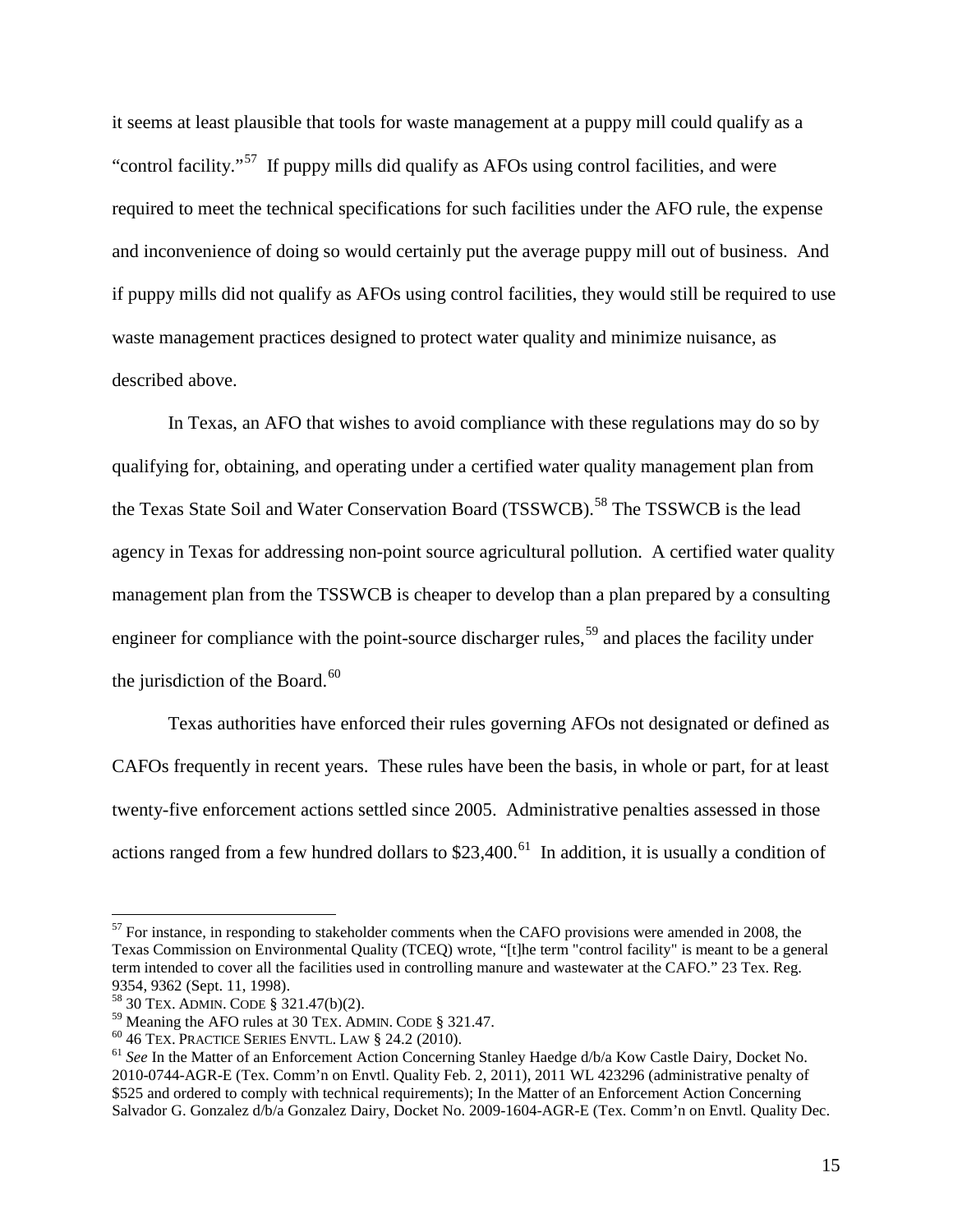1, 2010), 2010 WL 5080470 (administrative penalty of \$6,600 and ordered to comply with technical requirements); In the Matter of an Enforcement Action Concerning Julio Cesar Lozano, Docket No. 2010-0362-AGR-E (Tex. Comm'n on Envtl. Quality Dec. 1, 2010), 2010 WL 5080471 (horse stable)(administrative penalty of \$1,050 and ordered to comply with technical requirements); In the Matter of an Enforcement Action Concerning Salvador Anguiano, Docket No. 2009-1461-AGR-E (Tex. Comm'n on Envtl. Quality July 8, 2010), 2010 WL 2737023 (calf raising operation)(administrative penalty of \$2,200 and ordered to comply with technical requirements); In the Matter of an Enforcement Action Concerning David Montanez d/b/a David Montanez Calf Farm, Docket No. 2009- 1741-AGR-E (Tex. Comm'n on Envtl. Quality July 8, 2010), 2010 WL 2737024 (administrative penalty of \$11,250.00 and ordered to comply with technical requirements); In the Matter of an Enforcement Action Concerning Larry West d/b/a/ W 3 Dairy, Docket No. 2009-0150-AGR-E (Tex. Comm'n on Envtl. Quality Oct. 28, 2009), 2009 WL 3497659 (administrative penalty of \$2,369 and ordered to comply with technical requirements); In the Matter of an Enforcement Action Concerning David Montanez d/b/a David Montanez Calf Farm, Docket No. 2008-0732- AGR-E (Tex. Comm'n on Envtl. Quality Mar. 11, 2009), 2009 WL 755317 (administrative penalty of \$3,150 and ordered to comply with technical requirements); In the Matter of an Enforcement Action Concerning Bert and Heidi Velson d/b/a Mike Schouten Feedlot, Docket No. 2008-1178-AGR-E (Tex. Comm'n on Envtl. Quality Feb. 11, 2009), 2009 WL 427492 (administrative penalty of \$850); In the Matter of an Enforcement Action Concerning Jon Stowater and James Pool d/b/a S&P Dairy, Docket No. 2008-0728-AGR-E (Tex. Comm'n on Envtl. Quality Nov. 19, 2008), 2008 WL 5726213 (administrative penalty of \$11,445 and ordered to undertake an SEP and comply with technical requirements); In the Matter of an Enforcement Action Concerning Thelma Hall d/b/a Thelma Hall Dairy, Docket No. 2008-0931-AGR-E (Tex. Comm'n on Envtl. Quality Nov. 5, 2008), 2008 WL 5726174 (administrative penalty of \$23,400 and ordered to comply with technical requirements); In the Matter of an Enforcement Action Concerning Tommy Manion of Texas, Inc., Docket No. 2008-0773-AGR-E (Tex. Comm'n on Envtl. Quality Nov. 5, 2008), 2008 WL 5726230 (administrative penalty of \$1,900 and ordered to comply with technical requirements); In the Matter of an Enforcement Action Concerning WHB Cattle, L.P., Docket No. 2004-2023-MLM-E (Tex. Comm'n on Envtl. Quality Oct. 8, 2008), 2008 WL 5725945 (administrative penalty of \$5,000); In the Matter of an Enforcement Action Concerning Salvador G. Gonzalez d/b/a Gonzalez Dairy, Docket No. 2008-0405-AGR-E (Tex. Comm'n on Envtl. Quality Sept. 24, 2008), 2008 WL 5726272 (administrative penalty of \$5,775 and ordered to comply with technical requirements); In the Matter of an Enforcement Action Concerning Daniel Viss d/b/a Daniel Viss Dairy, Docket No. 2007-1104-AGR-E (Tex. Comm'n on Envtl. Quality June 18, 2008), 2008 WL 4375344 (administrative penalty of \$5,830 and ordered to comply with technical requirements); In the Matter of an Enforcement Action Concerning Larry Martindale d/b/a Sundance Dairy, Docket No. 2007-1323-AGR-E (Tex. Comm'n on Envtl. Quality Apr. 2, 2008), 2008 WL 2505913 (administrative penalty of \$1,575 and ordered to comply with technical requirements); In the Matter of an Enforcement Action Concerning Pottsboro Independent School District, Docket No. 2007-1209-AGR-E (Tex. Comm'n on Envtl. Quality Feb. 13, 2008), 2008 WL 769340 (agricultural barn)(administrative penalty of \$3,150 and ordered to comply with technical requirements); In the Matter of an Enforcement Action Concerning Brad Allen d/b/a A+ Angus Ranch, Docket No. 2005-1357-AGR-E (Tex. Comm'n on Envtl. Quality Dec. 19, 2007), 2007 WL 5037987 (administrative penalty of \$1,050); In the Matter of an Enforcement Action Concerning Nico Jaap de Boer, Docket No. 2007-0196-AGR-E (Tex. Comm'n on Envtl. Quality Oct. 24, 2007), 2007 WL 4668344 (administrative penalty of \$7,000 and ordered to comply with technical requirements); In the Matter of an Enforcement Action Concerning David Medina d/b/a Whitis Dairy, Docket No. 2005-2028-AGR-E (Tex. Comm'n on Envtl. Quality Sept. 29, 2006), 2006 WL 4093215 (administrative penalty of \$6,825 and ordered to comply with technical requirements); In the Matter of an Enforcement Action Concerning the Estate of Robert Walker, Docket No. 2005-0418-AGR-E (Tex. Comm'n on Envtl. Quality Sept. 18, 2006), 2006 WL 4093202 (hog farm)(administrative penalty of \$6,300 and ordered to comply with technical requirements); In the Matter of an Enforcement Action Concerning Mike Moyers d/b/a Sandy Creed Farm, Docket No. 2006-0354-AGR-E (Tex. Comm'n on Envtl. Quality Sept. 18, 2006), 2006 WL 4093204 (administrative penalty of \$5,885 and ordered to comply with technical requirements); In the Matter of an Enforcement Action Concerning Larry West d/b/a West Dairy Farm, Docket No. 2006-0174-AGR-E (Tex. Comm'n on Envtl. Quality June 26, 2006), 2006 WL 3415028 (administrative penalty of \$2,750 and ordered to comply with technical requirements); In the Matter of an Enforcement Action Concerning Gil Villa d/b/a Villa Dairy, Docket No. 2005-1969-AGR-E (Tex. Comm'n on Envtl. Quality June 23, 2006), 2006 WL 3415082 (administrative penalty of \$5,000 and ordered to comply with technical requirements); In the Matter of an Enforcement Action Concerning Woodward Trading, Inc., Docket No. 2004-0903-AGR-E (Tex. Comm'n on Envtl. Quality Oct. 21, 2005), 2005 WL 3694957 (administrative penalty of \$10,000 and ordered to comply with technical requirements); In the Matter of an Enforcement Action Concerning Producers Livestock Auction Company, Docket No. 2004-2085-AGR-E (Tex. Comm'n on Envtl.

 $\overline{a}$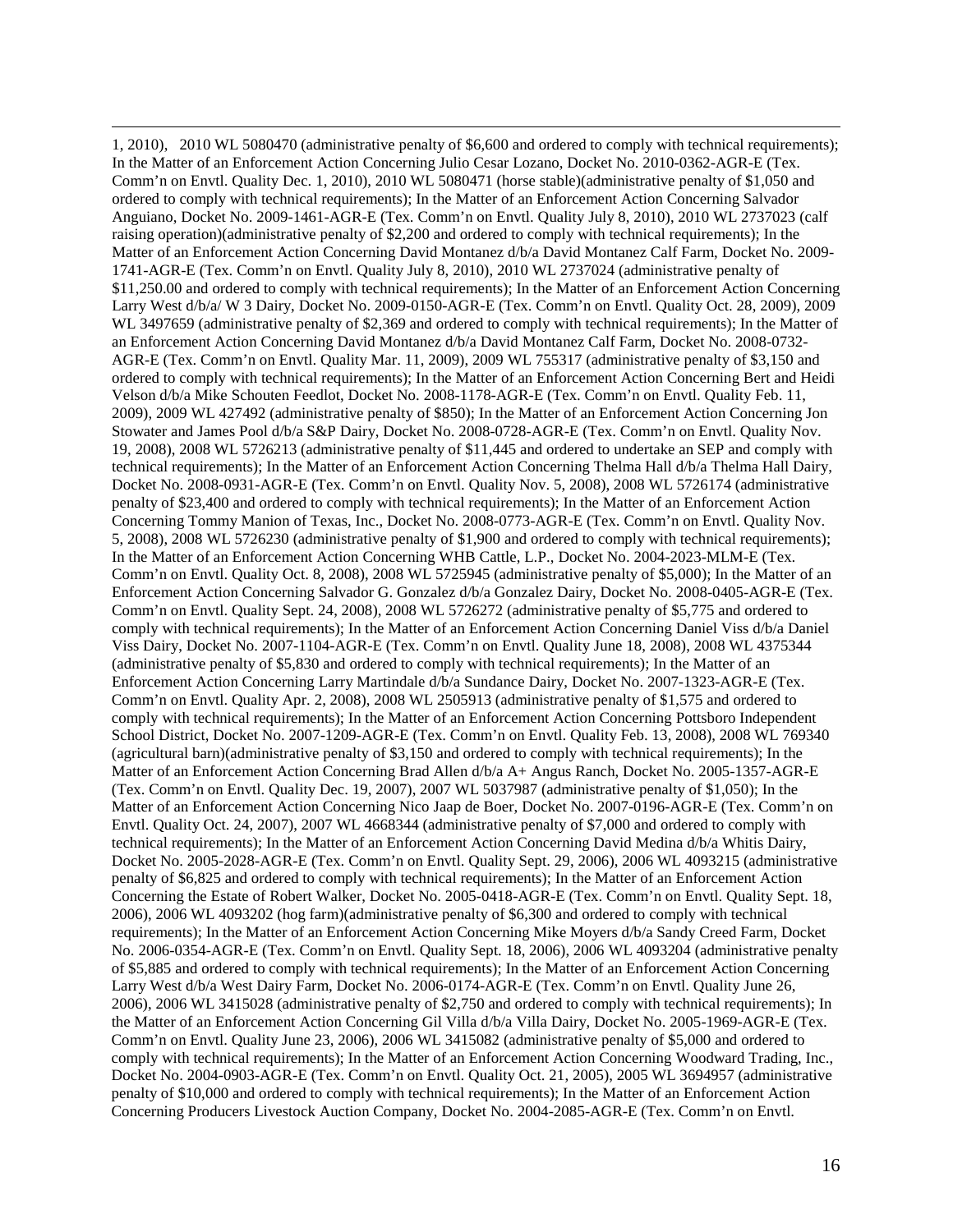the enforcement order that the violator must—at his or her own expense—bring the facility up to the technical standards set by 30 TEX. ADMIN. CODE § 321.47 or other relevant provisions of the Texas rules, on pain of additional penalties. Under Texas law, violation of a water quality order, rule, or permit can result in administrative penalties of up to \$10,000 per day.<sup>[62](#page-35-0)</sup>

## c. *Applying Texas AFO Rules to Puppy Mills*

As discussed above, most puppy mills qualify as AFOs under the Clean Water Act, the definition of which has been incorporated and adopted into Texas law. Recall that federal law does not impose permitting requirements on AFOs or regulate their discharges except in the most general terms. However, Texas rules, being more stringent than their federal counterparts, do regulate the operation of AFOs not designated or defined as CAFOs in some significant ways. So the creative advocate can reasonably look to enforcement options presented by the Texas rules as a means for addressing that state's puppy mill problem. In order to realize that goal, advocates will likely have to convince the governor's office to make an executive policy decision that the state's AFO rules will be enforced against puppy mills. Doing so provides a necessary directive to the state agency tasked with enforcing the AFO rules, and puts the regulated community on notice of an impending change in the agency's enforcement policy.

From a strategic perspective, a statement of policy by the state executive offers advocates all the advantages of a ballot initiative, and presents an even greater potential for economies of scale. Bringing the issue of reform to the governor, as opposed to the legislature, creates an opportunity for reform advocates to make greater strides in a shorter time and with less effort and expense than a full-scale legislative campaign. Advocates can also focus their resources on

<u>.</u>

Quality Aug. 26, 2005), 2005 WL 2252342 (administrative penalty of \$2,550 and ordered to comply with technical requirements).<br><sup>62</sup> 46 TEX. PRACTICE SERIES ENVTL. LAW § 24.2 (2010)(citing Tex. Water Code § 7.052(b)).

<span id="page-35-0"></span>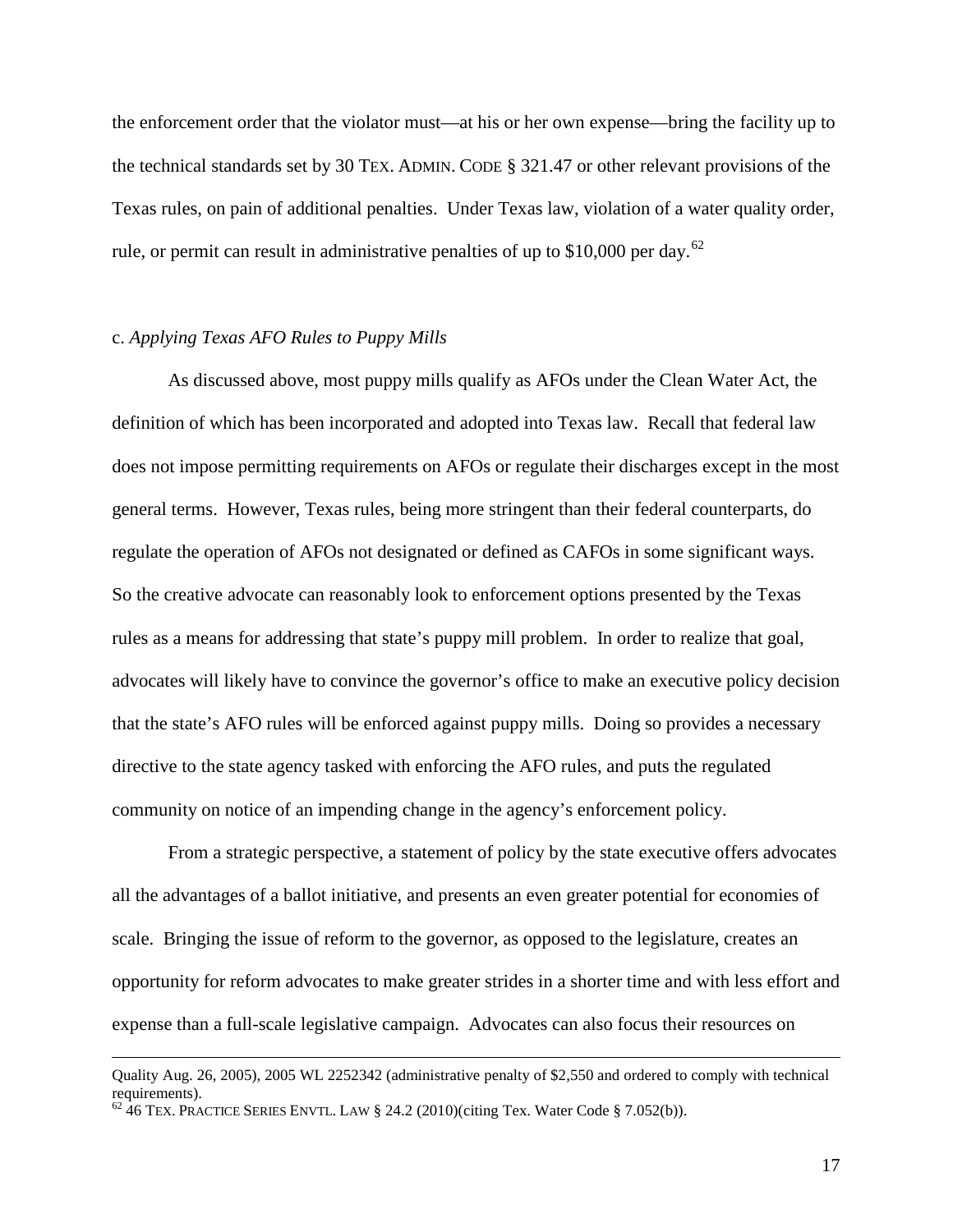courting a single person—the state's most powerful and visible lawmaker—instead of dispersing them in pursuit of the many members of the legislature. Given the high-profile and personalitydriven nature of executive office, the state governor is more likely to respond to popular pressure for reform on issues like puppy mills than state legislators, who can conceal themselves in the crowd or pass the buck to party leadership.

Once the governor issues a policy statement that AFO rules may be enforced against puppy mills, and that decision is communicated to the enforcement authorities, some form of legal notice should be issued to the public. This might be an informal notice, through a press release or a series of public meetings, or it might take the form of formal legal notice, in which the agency publishes a notice in the state register of their forthcoming interpretation of the rule. Or it could be both. It seems unlikely that a full notice and comment rulemaking would be required in Texas, as there would be no actual changes to the text of the rule, but the agency might choose to undergo the notice and comment process in an abundance of caution. Regardless of the form, once the enforcement authority has given some form of notice to the public, ignorance of the rule is no defense to enforcement and prosecution.<sup>[63](#page-36-0)</sup>

And the enforcement options presented by the Texas AFO rules are attractive ones, even more attractive than those offered by the state's recently-enacted puppy mill law. The AFO rules offer a range of penalty options, including up to \$10,000 per violation. Under the new puppy mill law, violators may be assessed a maximum of \$5,000 per violation, and no actual penalty schedule has yet been set.<sup>[64](#page-36-1)</sup> Puppy mills are profit-driven enterprises, but rarely wealthy

<span id="page-36-1"></span>

<span id="page-36-0"></span><sup>&</sup>lt;sup>63</sup> 46 TEX. PRACTICE SERIES ENVTL. LAW § 24.2 (2010)(citing Texas Water Code §7.201).<br><sup>64</sup> H.B. 1451 as enacted does not specify the amount of civil penalties for violations of the law, except to refer to the penalty provisions in Subsections F and G of the Texas Occupations Code, Chapter 51. The \$5,000 maximum per violation per day is found in TEX. OCC. CODE ANN. § 51.302 and applies generally to all licensing programs under Chapter 51. Other costs for failure to comply with the law might include payment of the inspection and licensing fee, which amount has not yet been determined.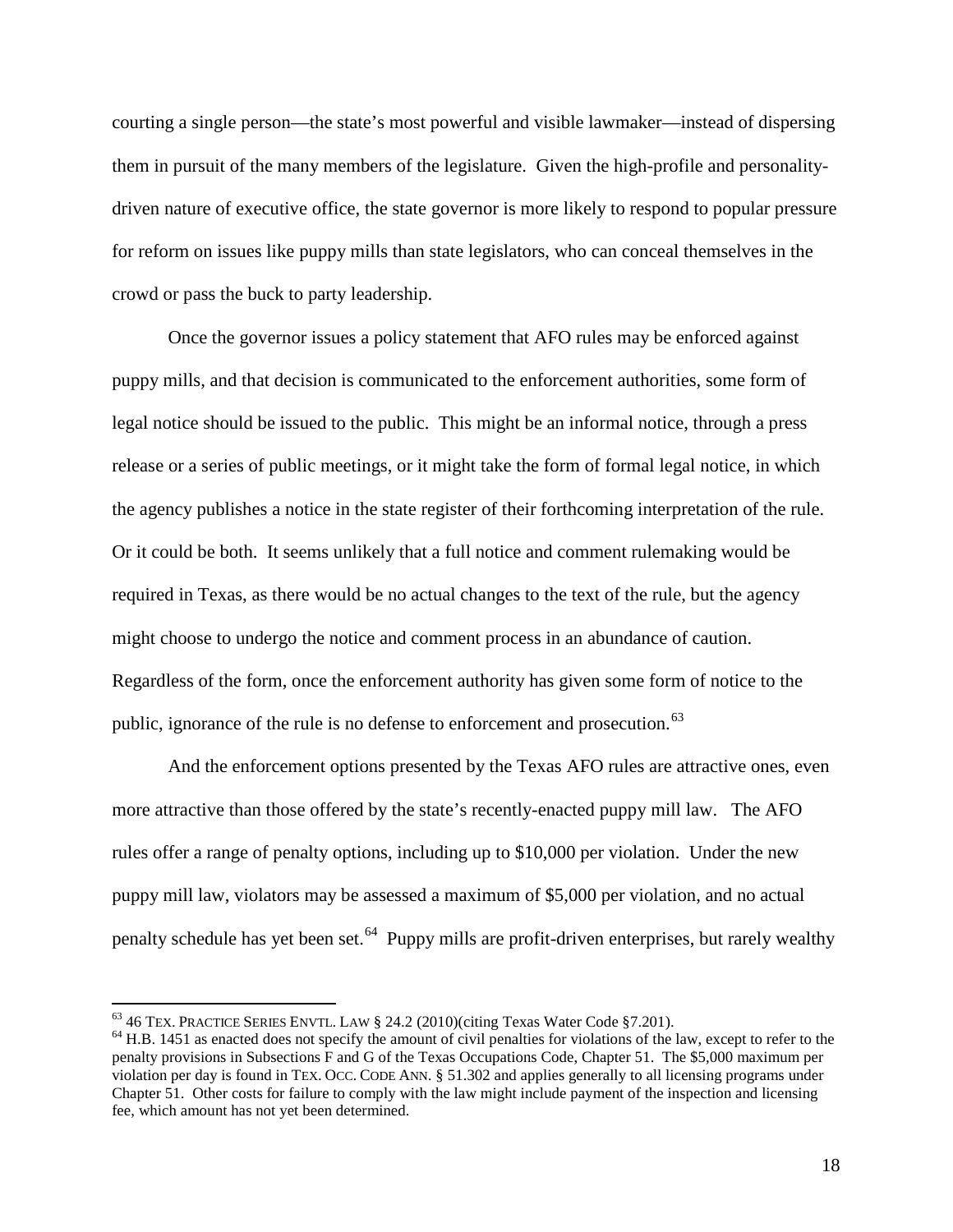or sophisticated ones. One hefty administrative penalty could render the average puppy mill insolvent and force it out of business. The mere threat of such a penalty, or enforcement against a few high-profile violators, could be sufficient to chill the growth of the puppy mill industry in Texas by frightening operators out of state or out of the business entirely.

Moreover, enforcement could begin almost immediately, since a program staffed with experienced technical and legal professionals already exists and is actively enforcing the AFO rules today. Of course, widening the scope of the current enforcement program may necessitate allocating additional funds to ensure that supervision of traditional livestock AFOs does not suffer. And petitioning the legislature for an additional appropriation could embroil the enforcement budget in political squabbles like those that beleaguered the puppy mill reform legislation. However, the agency could find the resources to cover new enforcement by reallocating funds from its existing appropriation that were earmarked for other programs, at least initially. Just a few strategic enforcement actions could achieve the desired chilling effect, even if there is not sufficient funding for a comprehensive enforcement initiative.

#### **CONCLUSION**

The approach described above may be available to reform advocates in several states, since it is permissible under the Clean Water Act for authorized states to create regulatory regimes that are more stringent than the federal baseline. Of course, this approach can not replace meaningful, comprehensive puppy mill reform legislation in any state, nor should it. But while legislation is pending or enforcement is lacking, the puppy mill problem and the associated animal rights and environmental abuses will continue to grow. Resorting to creative applications of existing law, like factory farm rules, offers reform advocates a thrifty and relatively immediate

19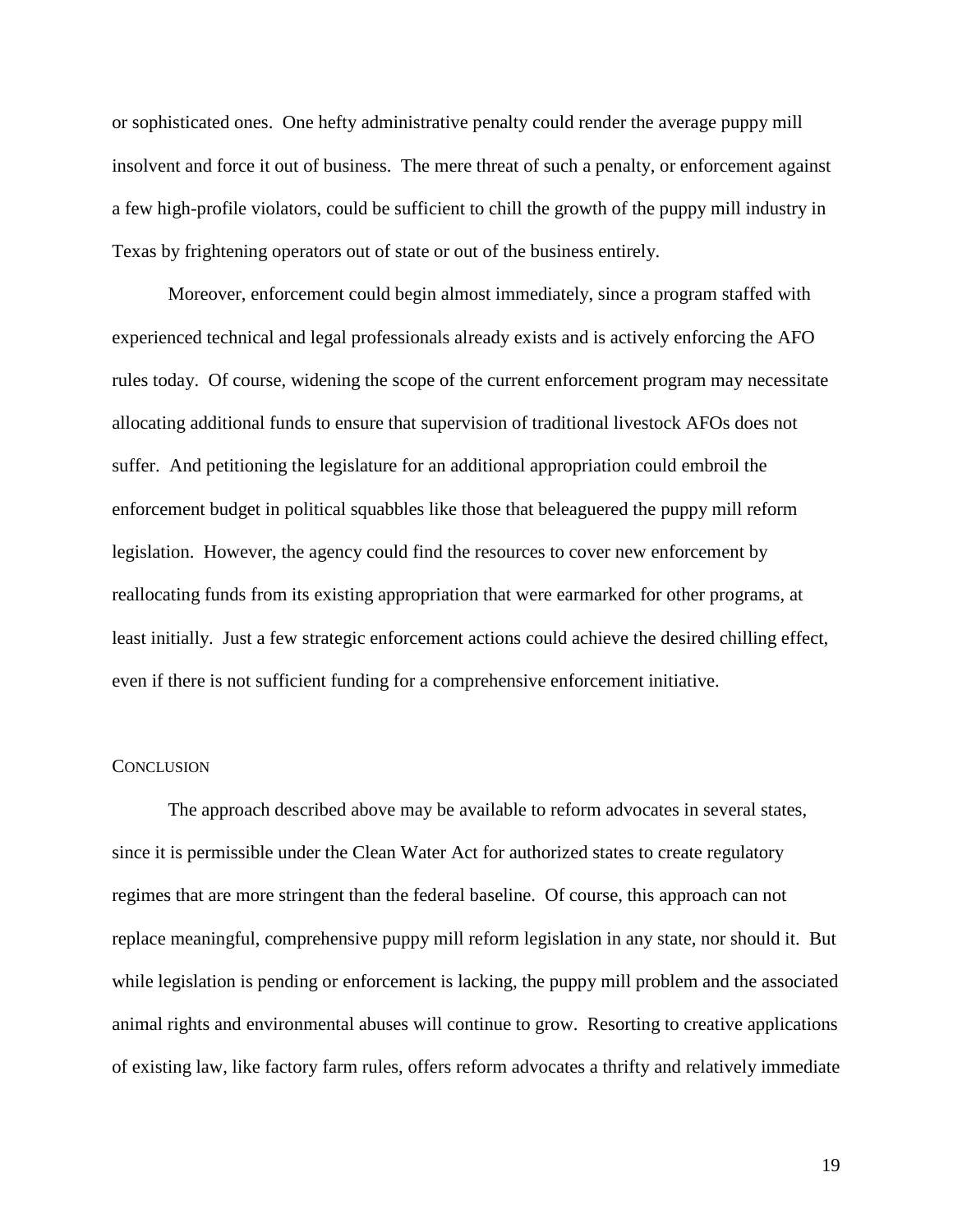response to the issue, and also serves to raise public awareness and pressure legislators to enact a more elegant solution. Once they have served their purpose, it should remain the goal to replace these creative interim measures with permanent, effective legislation backed by political consensus.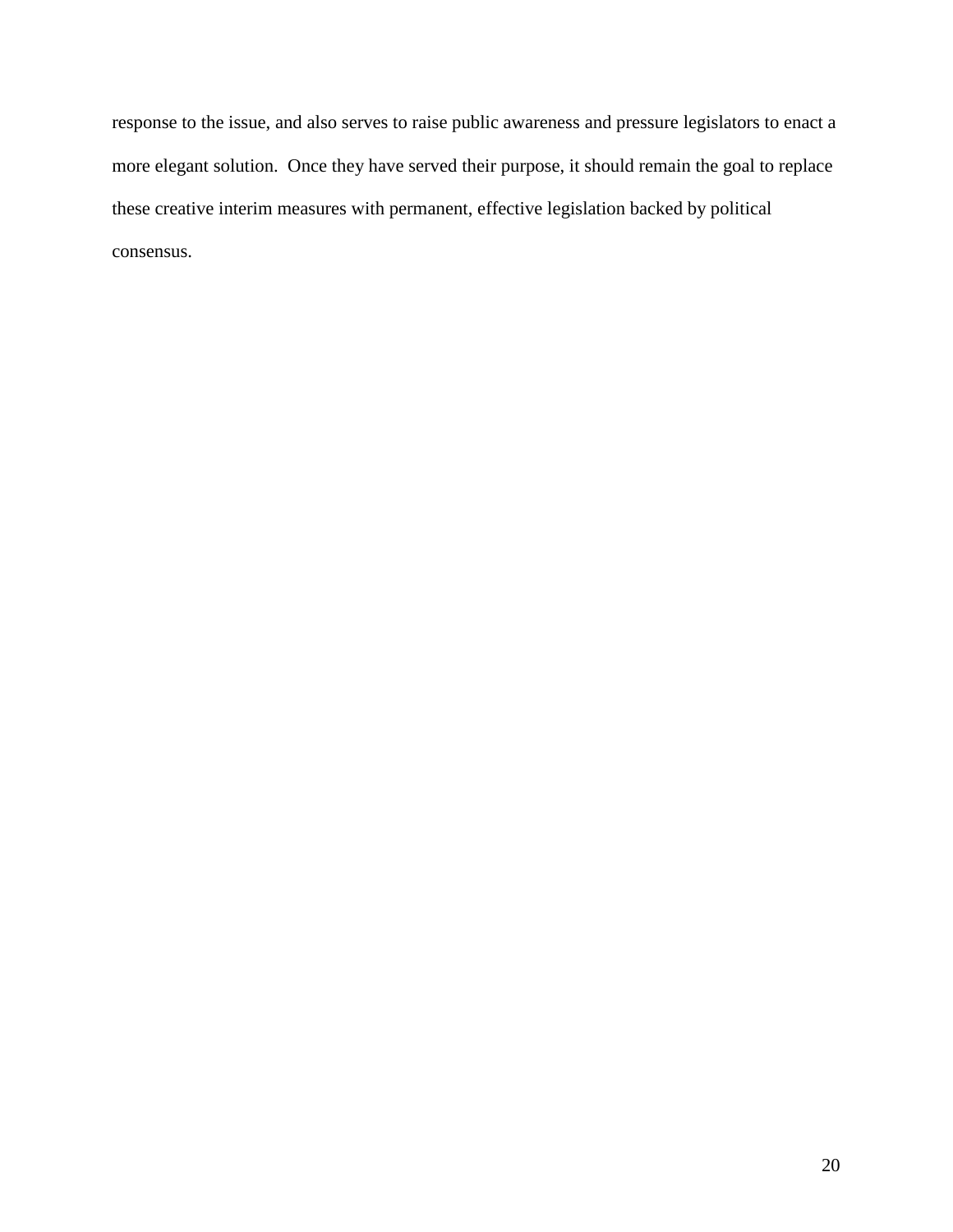# Cage-Free, Free-Range, Organic? Why Animal Welfare Depends on a New Government Labeling Scheme

# Tabitha N. Mitchell

# Introduction

- I. Marketing vs. Regulation: FDA, USDA and Voluntary Labeling Standards
	- A. Current Process for Label Approval of Food Products
	- B. Voluntary Labeling Standards Governed by Animal Welfare Groups
- II. Animal Welfare and Its Demise Under the Current System
	- A. Overview of the New Agribusiness
	- B. Problems With the Current Labeling Schemes
		- 1. Misleading, Confusing and False Advertising
- III. Following the European Union's Lead
	- A. Overview of the EU Plan
	- B. Proposed EU Labeling Plan
	- C. Proposed Labeling Plan for Adoption in the United States
		- 1. Using Scientific Knowledge of Animal Welfare To Determine Standards of Label
		- 2. Utilizing Sociological and Market Data to Evaluate Possible Success of Label
		- 3. Advantages to a Federal Voluntary System

## **Conclusion**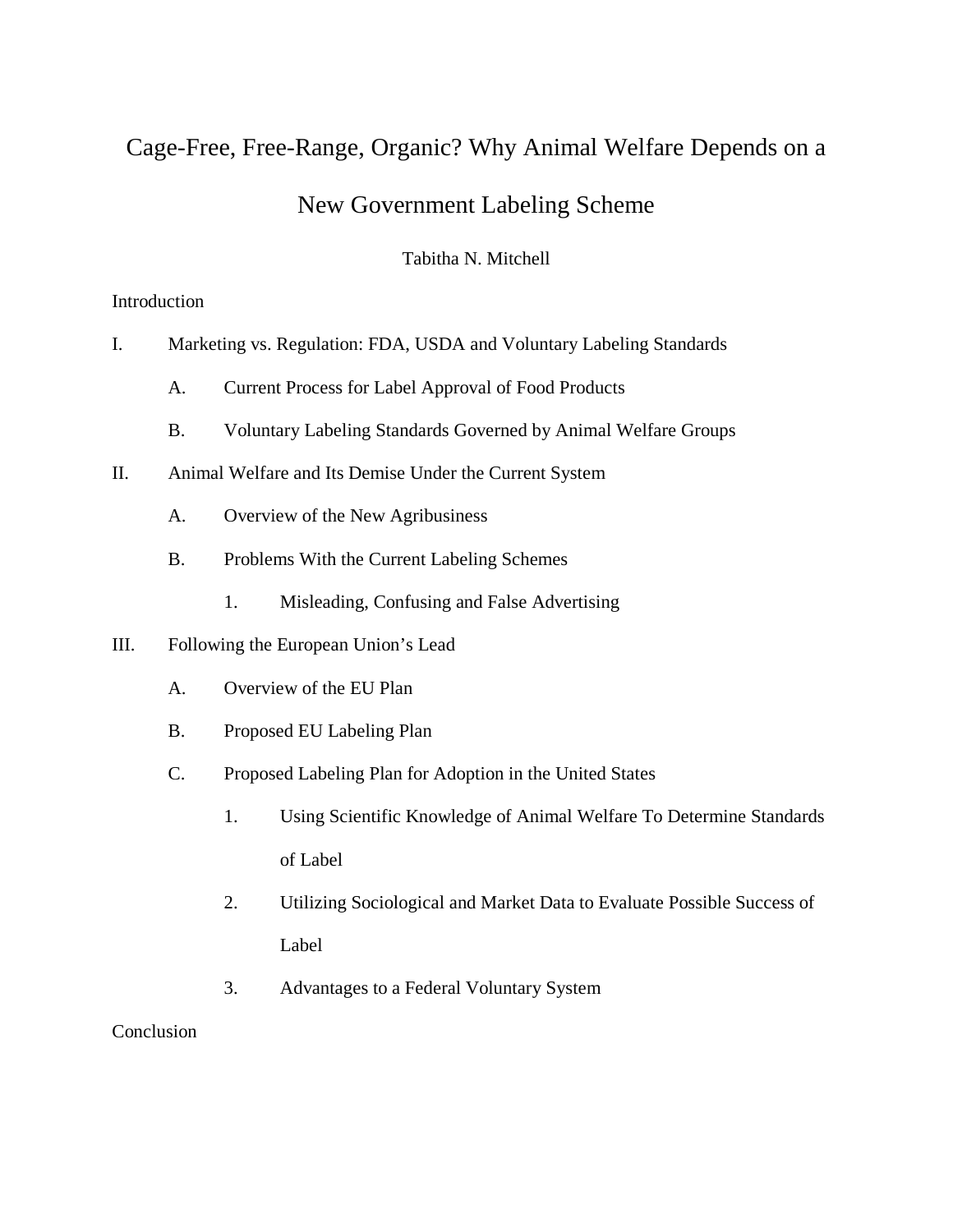## **Introduction**

Grocery stores now offer more products perceived as animal friendly than ever before.<sup>[1](#page-40-0)</sup> In turn, animal conscious consumers increasingly desire to make food purchases that advance the animal welfare movement. In 2007, a survey showed that 68% of consumers care about the welfare of farm animals raised for food.<sup>[2](#page-40-1)</sup> Still, the aisles contain a confusing myriad of labeling consumers must decipher to infer whether the welfare of these animals is looked after.<sup>[3](#page-40-2)</sup> Consumers are forced to navigate their local grocery stores for humanely raised options, many of which will have no offerings at all. Cage-free. Free-range. Even conscientious consumers have a hard time knowing what the best options are. Few know that the USDA informally recognizes the label of cage-free or free-range with no regulatory standards defining the term.<sup>[4](#page-40-3)</sup> Even worse is the meat department: Rows of labels declaring the meat "all-natural" or "hormone free." These labels do not inform the customer, however, of any other harm that came to the animal during its life, transport to slaughter, or slaughter.<sup>[5](#page-40-4)</sup> Many animals are now raised on industrial compounds, commonly referred to as "factory farms," where the livelihood of the owners depends on how quickly the animal can gain enough weight to be slaughtered.<sup>[6](#page-40-5)</sup> To achieve this end the animals are given synthetic substances and feed that have drastically altered their natural behaviors and could have undesirable effects on the humans who consume them.<sup>[7](#page-40-6)</sup> The absence of labeling

<span id="page-40-0"></span> <sup>1</sup> The World Society for the Protection of Animals, "Finding Animal Friendly Food: The Availability of Humanely Labeled Food in U.S. Grocery Stores," [http://www.wspa](http://www.wspa-usa.org/download/165_finding_animal_friendly_food_2009_for_web.pdf)usa.org/download/165 finding animal friendly food 2009 for web.pdf (last visited April 23, 2010).

<span id="page-40-2"></span><span id="page-40-1"></span><sup>2</sup> *Id.* 3 *Id.*

<span id="page-40-4"></span><span id="page-40-3"></span><sup>4</sup> Farm Sanctuary, "The Truth Behind the Label: Farm Animal Welfare Standards and Labeling Practices," [http://www.farmsanctuary.org/issues/campaigns/truth\\_behind\\_labeling.html](http://www.farmsanctuary.org/issues/campaigns/truth_behind_labeling.html) (last visited Jan. 24, 2012). <sup>5</sup> United States Dept. of Agriculture, "A Guide to Federal Food Labeling Requirements for Meat and Poultry Products," August 2007.

<span id="page-40-6"></span><span id="page-40-5"></span><sup>6</sup> Pollan, Michael, "The Omnivore's Dilemma: A Natural History of Four Meals," 68, Penguin Books 2006. 7 *Id.* at 70.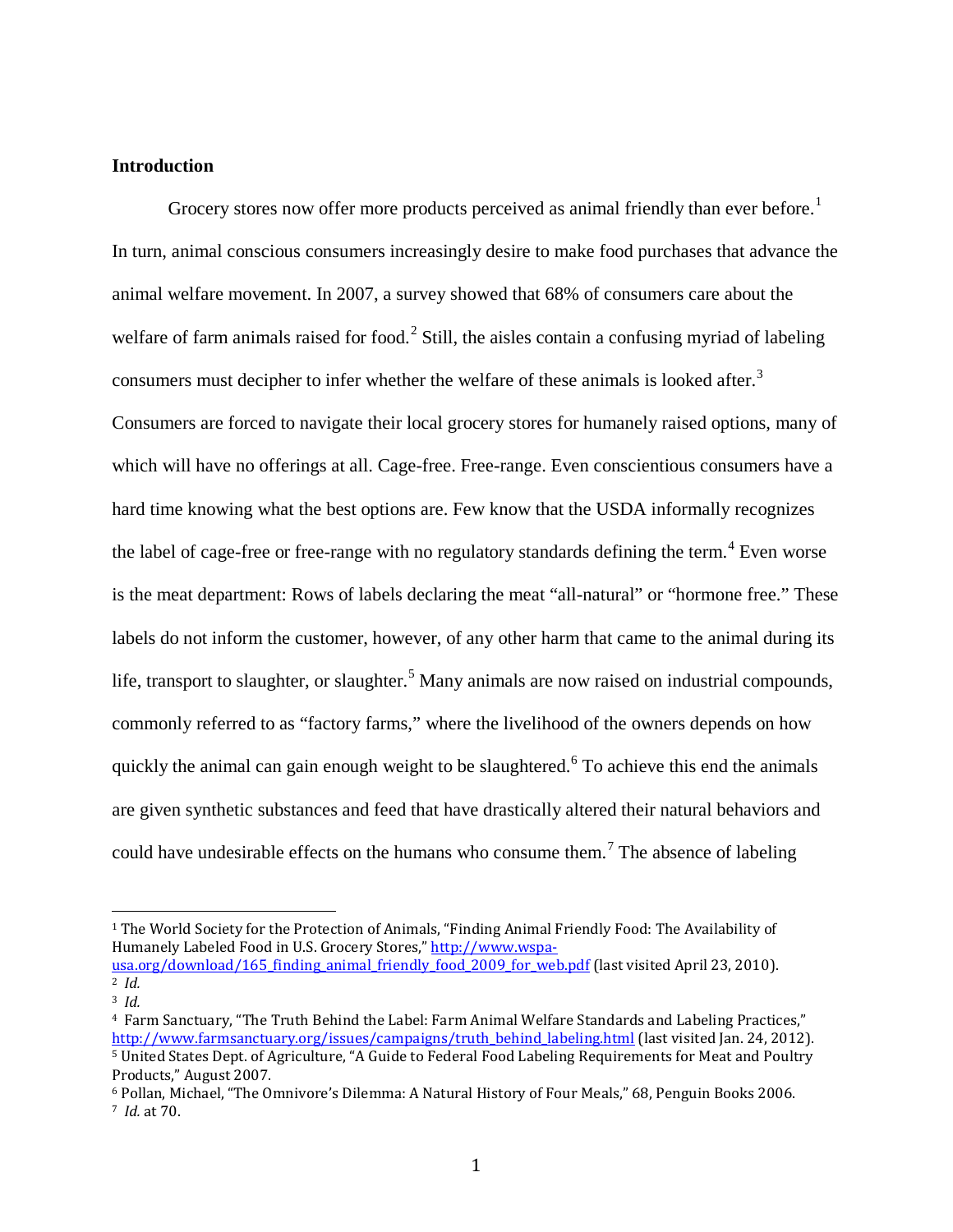standards that fully encompass the concerns of animal welfare advocates, that being the health and well-being of the animal, and, in turn, the advocate themselves, perpetuates the information gap in this area.

Without government oversight and more consistency in labeling standards it is not surprising that consumers are so confused. While the federal government, through various agencies, has regulated the labeling of food and drugs, there is ample room for abuse. Further, federal agencies have been given considerable discretion in the promulgation and interpretation of rules regarding labeling.<sup>[8](#page-41-0)</sup> This system has contributed to the current consumer confusion.

In response to some of the same abuses occurring in the European Union (EU), the EU has worked in recent years to pass legislation that significantly increases farm animal welfare. Using more current scientific knowledge of animal etiology, the EU has more specifically laid out required husbandry practices for each species. Members of the EU must comply with these requirements and the public is informed of the label definitions and common husbandry practices through a public education program.

This paper explores whether the creation of an Animal Welfare label similar to that proposed in the European Union might alleviate some of this confusion while at the same time improving the lives of farm animals across the nation. Part I will address the current labeling standards, both through federal regulation and voluntary labeling through private interest groups. Part II will discuss how the federal system perpetuates the abuse of farm animals while at the

<span id="page-41-0"></span> <sup>8</sup> *See e.g. American Public Health Assn. v. Earl Butz*, 511 F.2d 331 (U.S. App. D.C. 1974)(finding the secretary of Agriculture did not abuse his discretion when determining a public education program instead of labeling would best serve to inform consumers of the risk of salmonellae in meat and poultry); *Levine v. Connor*, 540 F.Supp.2d 1113 (N.D. Cal. 2008), vacated and remanded in *Levine v. Vilsack*, 587 F.3d 986 (9th Cir. 2009)(granting summary judgment in favor of government whose interpretation of the Humane Slaughter Act excluded poultry from its requirements. The ruling was subsequently vacated because the appellate court found plaintiffs did not even have standing to bring suit in the first place); *Animal Legal Defense Fund Boston, Inc. v. Provimi Veal Corp.*, 626 F.Supp. 278 (D. Mass. 1986); *Nat. Meat Assn. et al v. Brown et al*, No. CV-F-08- 1963, 2009 U.S. Dist. LEXIS 12523 (E.D. Cal. Feb. 19, 2009).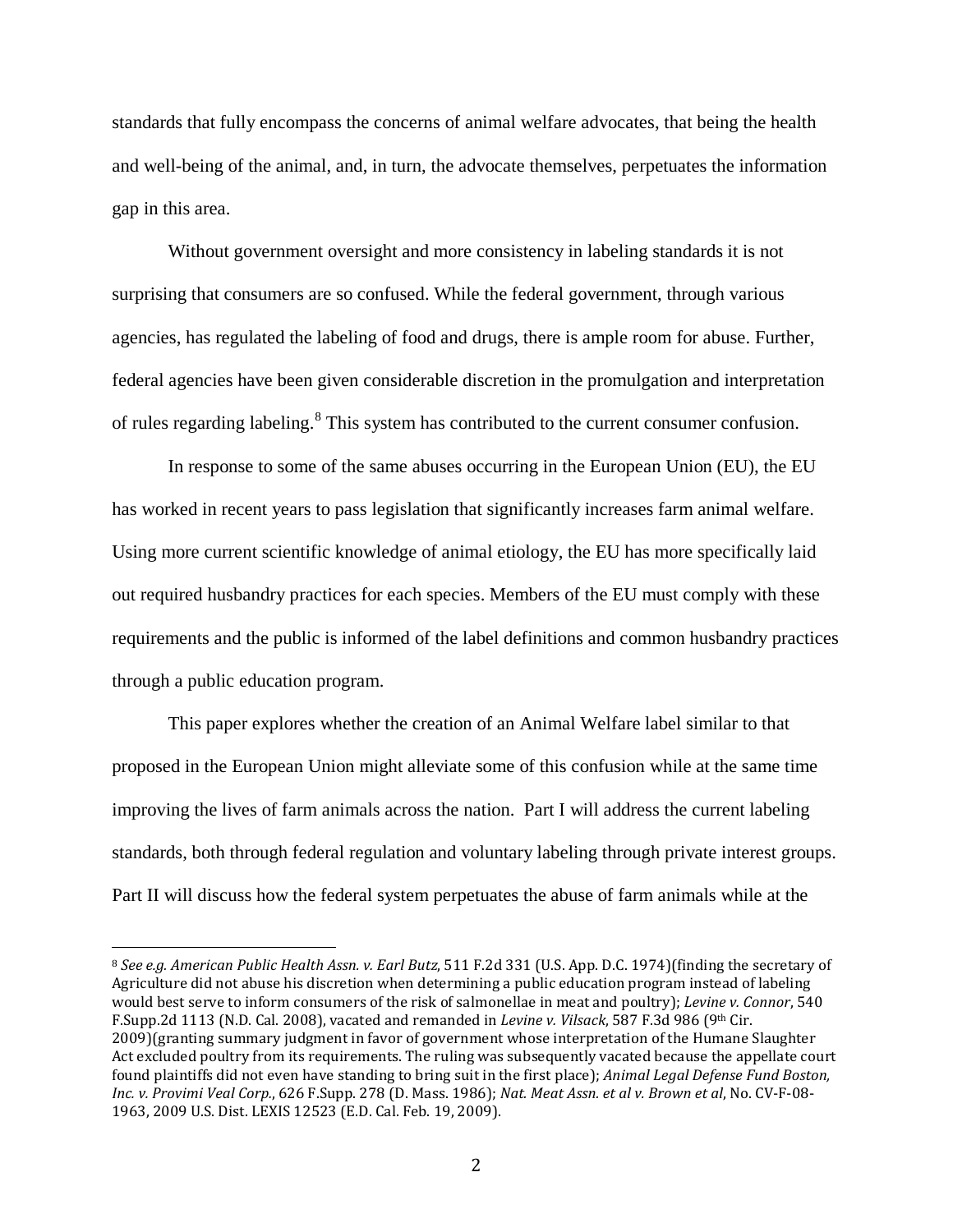same time encouraging the misleading labeling and marketing aimed at animal welfareconscious consumers. Finally, this paper will suggest specific regulations similar to the European Union's current standards that might be employed to address all of these problems.

#### **I. Marketing vs. Regulation: FDA, USDA and Voluntary Labeling Standards**

Both the Food and Drug Administration (FDA) and the United States Department of Agriculture (USDA) federally govern the current system for the labeling of food products.<sup>[9](#page-42-0)</sup> These regulatory agencies derive their power from several statutory authorities.<sup>[10](#page-42-1)</sup> Of these, the most relevant to food labeling and animal welfare are the Federal Meat Inspection Act (FMIA) and the Humane Methods of Slaughter Act (HMSA) for the USDA.<sup>[11](#page-42-2)</sup> These statutes give broad power to the agency to determine the standards producers must meet and the labeling requirements for food packaging. The National Organic Program (NOP), also run by the USDA, operates to control the approval and labeling of organic products in the marketplace.[12](#page-42-3) Under the Federal Food, Drug and Cosmetic Act (FDCA), the FDA is given powers to find a violation of the statute if the agency determines a label is "false or misleading in any particular way."<sup>[13](#page-42-4)</sup> For the purposes of this paper, the focus will be on the USDA rules and regulations as they are most pertinent to the welfare of food animals.

Additionally, many voluntary labeling schemes have developed as a supplement to the federal regulations to provide consumers with even more information about the products they

<span id="page-42-1"></span><span id="page-42-0"></span> <sup>9</sup> Post, R., et al eds., *A Guide To Federal Food Labeling Requirements For Meat and Poultry Products*, U.S. Department of Agriculture (Aug. 2007) http://www.fsis.usda.gov/PDF/Labeling\_Requirements\_Guide.pdf. <sup>10</sup> *Id.* The statutes granting the agencies their power are: Federal Meat Inspection Act (FMIA) 21 U.S.C. §§601 et. seq., Humane Methods of Slaughter Act (HMSA) 7 U.S.C. §1901 et. seq., the Poultry Products Inspection Act (PPIA) 21 U.S.C. §451 et. seq., the Egg Products Inspection Act (EPIA) 21 U.S.C. §1031 et. seq, the Federal Food, Drug and Cosmetic Act (FDCA) 21 U.S.C. §§301 et. seq., and the Fair Packaging and Labeling Act (FPLA)

<span id="page-42-2"></span><sup>&</sup>lt;sup>11</sup> FMIA, 21 U.S.C. §601 and HMSA, 7 U.S.C. §1901.

<span id="page-42-3"></span><sup>12</sup> 7 U.S.C. §6501 (2000). The NOP was assembled under the authority of the Organic Food Production Act of 1990.

<span id="page-42-4"></span><sup>13</sup> *Post,* supra note 9, at 5.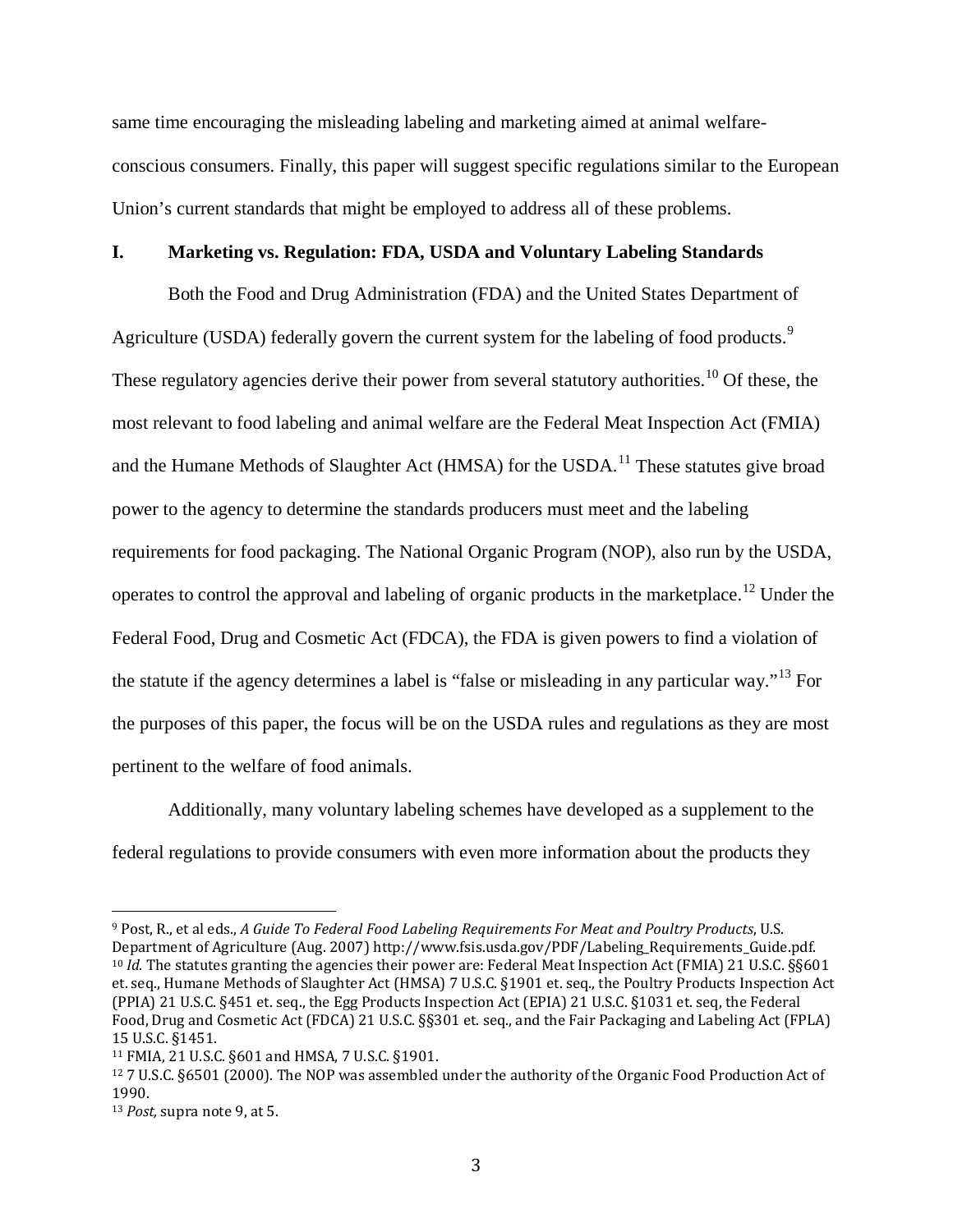purchase. For example, the animal welfare group, the World Society for the Protection of Animals (WSPA), has recently created the "Certified Humane" label.<sup>[14](#page-43-0)</sup> This voluntary label allows producers who follow strict standards for raising, transporting and slaughtering food animals to affix the seal to their product labels indicating their adherence to the practices embodied in the WSPA's mission statement.<sup>[15](#page-43-1)</sup> It appears that among these three entities consumers' interests would be well looked after. However, the federal regulations contain many loopholes and voluntary labeling is not widespread.

#### **B. Current Process for Label Approval of Food Products**

Under the authority of legislation, the USDA has created an application process by which producers must comply before legally labeling their meat food products.[16](#page-43-2) All labels under USDA's authority must be pre-approved.<sup>[17](#page-43-3)</sup> This is opposite of the FDA's labeling policy, which does not require pre-approval and instead monitors compliance through post-marketing surveillance.<sup>[18](#page-43-4)</sup> Once the USDA approves a label, however, the producer may make small changes without reapplying.[19](#page-43-5) The initial process involves submitting a complete application, which includes the requested label and supporting documents for claims made on labels to include protocols for production, affidavits and feed formulas.<sup>[20](#page-43-6)</sup> FSIS evaluates more than 60,000 label applications annually.<sup>[21](#page-43-7)</sup> The agency may deny the initial application and/or request further documentation from the producer,<sup>[22](#page-43-8)</sup> however, there is no independent inspection of the

<span id="page-43-0"></span> <sup>14</sup> The World Society for the Protection of Animals*, supra* note 1.

<span id="page-43-1"></span><sup>15</sup> *Id.*

<span id="page-43-2"></span><sup>16</sup> *Animal Production Claims: Outline of Current Process*, United States Department of Agriculture: Food Safety and Inspection Service, *available at* http://www.fsis.usda.gov/OPPDE/larc/Claims/RaisingClaims.pdf. <sup>17</sup> Post, *supra* note 9, at 7. 18 *Id.*

<span id="page-43-4"></span><span id="page-43-3"></span>

<span id="page-43-5"></span><sup>19</sup> *Id.* at 7-8.

<span id="page-43-6"></span><sup>20</sup> *Animal Production Claims, supra* note 16.

<span id="page-43-7"></span><sup>21</sup> Post, R., *supra note 9,* at 7.

<span id="page-43-8"></span><sup>22</sup> *Animal Production Claims, supra* note 16.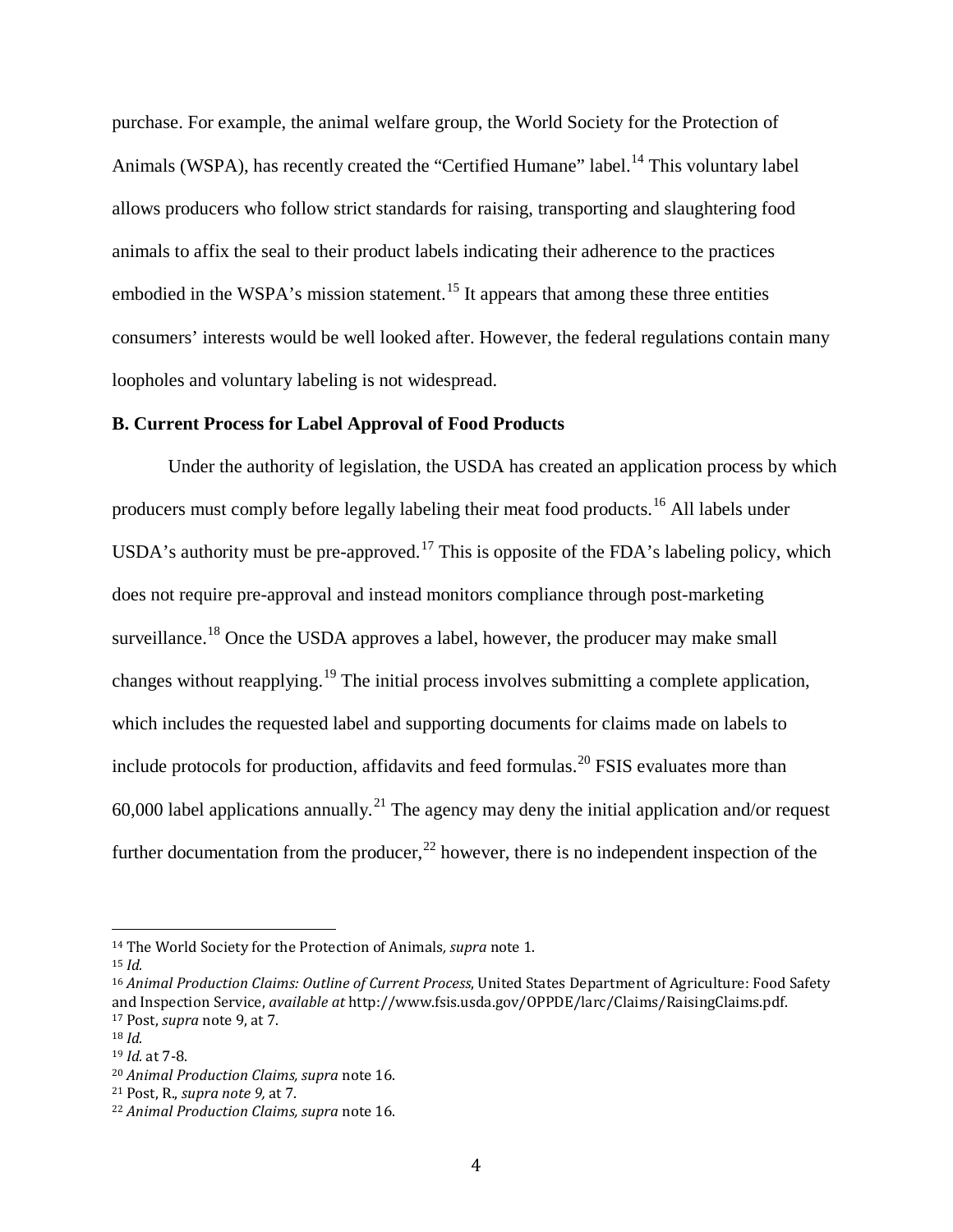validity of the claims made. The agency is relying on the veracity of the producer's documentation as evidence of truthfulness of the claim(s) made on the label.<sup>[23](#page-44-0)</sup>

Animal friendly product claims on labels such as "all-natural," "cage-free," "free-range" and "hormone free" are minimally regulated. The only regulation barring claims of all natural or hormone free are whether the item is "minimally processed"<sup>[24](#page-44-1)</sup> and whether the applicable statutes allow the use of hormones or not.<sup>[25](#page-44-2)</sup> The all-natural chicken label has great potential for deception of animal welfare advocates because, as discussed above, poultry is excluded from all federal regulation.

#### Organic Labeling

Obtaining a "USDA Certified Organic" label requires a similar process but with some extra steps. The producers must first submit an organic system plan to the National Organic Standards Board (NOSB).<sup>[26](#page-44-3)</sup> The plan must include a "description of practices and procedures" to be performed, a list of each substance used, a description of monitoring practices, a description of recordkeeping methods, a description of the plan to keep organic and non-organic components from commingling and any additional information the NOSB requests.<sup>[27](#page-44-4)</sup> The NOSB is a 15member group of stakeholders appointed by the Secretary of Agriculture responsible for reviewing and evaluating the submitted organic system plans. The organic system plan must detail in what way the food will be produced and/or handled in order to ensure compliance with the regulations set forth by the USDA. Though the federal government regulates this system,

<span id="page-44-0"></span> <sup>23</sup> Post, *supra* note 9, at 18*.*

<span id="page-44-1"></span><sup>24</sup> USDA Department of Food Safety and Inspection Service, "Food Labeling: Meat and Poultry Labeling Terms," http://www.fsis.usda.gov/FactSheets/Meat & Poultry\_Labeling\_Terms/index.asp (last visited Jan. 24, 2012).

<span id="page-44-2"></span><sup>25</sup> *Id.*

<span id="page-44-3"></span><sup>26</sup> National Organic Program, 7 C.F.R. §205.201 (2008).

<span id="page-44-4"></span> $277$  C.F.R. §205-201(a)(1)-(a)(6) (2008).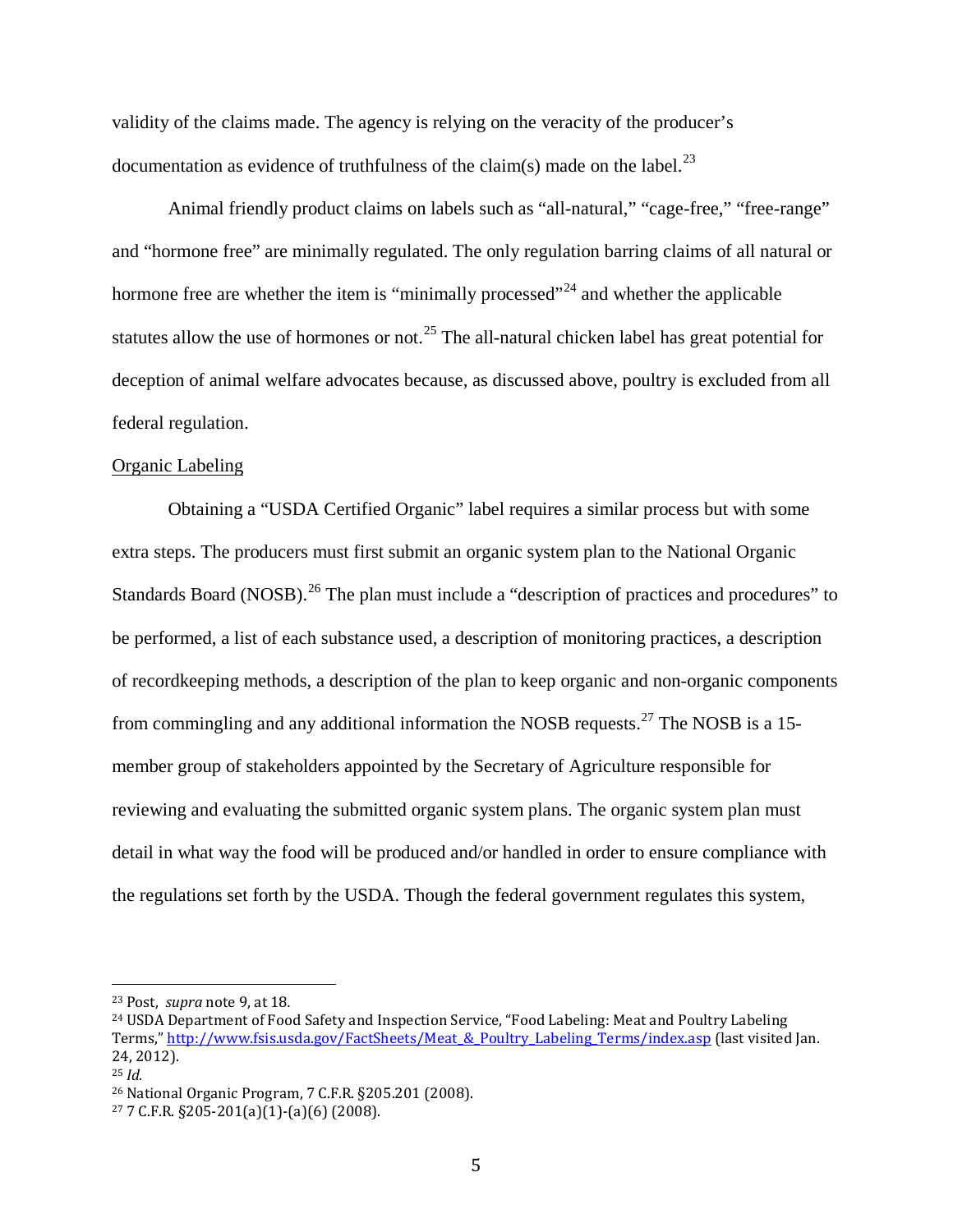participation in the organic program is completely voluntary. However, organic production of products has increased significantly since the inception of the program in 1990.<sup>[28](#page-45-0)</sup>

## **C. Voluntary Labeling Standards Governed by Animal Welfare Groups**

To compensate for the inadequate concern the governing statutes have placed on animal welfare, many animal welfare groups have created their own set of voluntary standards to which producers can comply for permission to use the groups' label. One such example is the "Certified Humane" label created by the WSPA.<sup>[29](#page-45-1)</sup> There are many others, and they are becoming increasingly more popular as the demand for animal-conscious food is increased.<sup>[30](#page-45-2)</sup> One example is the Global Animal Partnership 5-Step Program created by Whole Foods Market in 2008.<sup>[31](#page-45-3)</sup> This program starts with step one and builds upon that foundation through each successive step.<sup>[32](#page-45-4)</sup> The label will indicate the highest step with which the producer was compliant to inform consumers of the animal welfare conditions of the product they are purchasing.<sup>[33](#page-45-5)</sup>

Support for growing consumer concern over animal welfare is evident in their purchase demands. Grocery stores have increased their humane offerings in almost all areas from 2008 to 2009.<sup>[34](#page-45-6)</sup> The grocery store taking the number one spot on the list is Whole Foods, Inc., a retailer

<span id="page-45-0"></span> <sup>28</sup> Dimitri, Carolyn, Oberholtzer, L., *Recent Trends from Farms to Consumers*, United States Department of Agriculture, Economic Information Bulletin No. 58 (Sept. 2009),

http://www.ers.usda.gov/publications/eib58/eib58.pdf.

<span id="page-45-1"></span><sup>29</sup> World Society for the Protection of Animals, *supra* note 1.

<span id="page-45-2"></span><sup>30</sup> Farm Sanctuary, *supra* note 4, at 5-6.

<span id="page-45-3"></span><sup>31</sup> http://www.wholefoodsmarket.com/meat/5-StepAnimalWelfareRating.pdf at 2-7(last visited Jan. 25, 2012)

<span id="page-45-4"></span><sup>32</sup> *Id.* The steps for beef cattle are: 1) No crowding, 2) Enriched environment, 4) Pasture centered, 5) Animal centered: no physical alterations, and 5+) Animal centered: entire life on same farm. The steps for chicken/poultry are: 1) No cages, no crowding, 2) Enriched environment, 3) Enhanced outdoor accommodations, 4) pasture centered, 5) Animal centered: bred for outdoors, 5+) Animal centered: entire life on same farm. The steps for pigs are: 1) No crates, stalls or cages, 2) Enriched environment, 3) Enhanced outdoor environment, 4) Pasture centered, 5) Animal centered: no physical alterations, and 5+) Animal centered: entire life on same farm.

<span id="page-45-5"></span><sup>33</sup> *Id.*

<span id="page-45-6"></span><sup>34</sup> World Society for the Protection of Animals, *supra* note 1, at 5.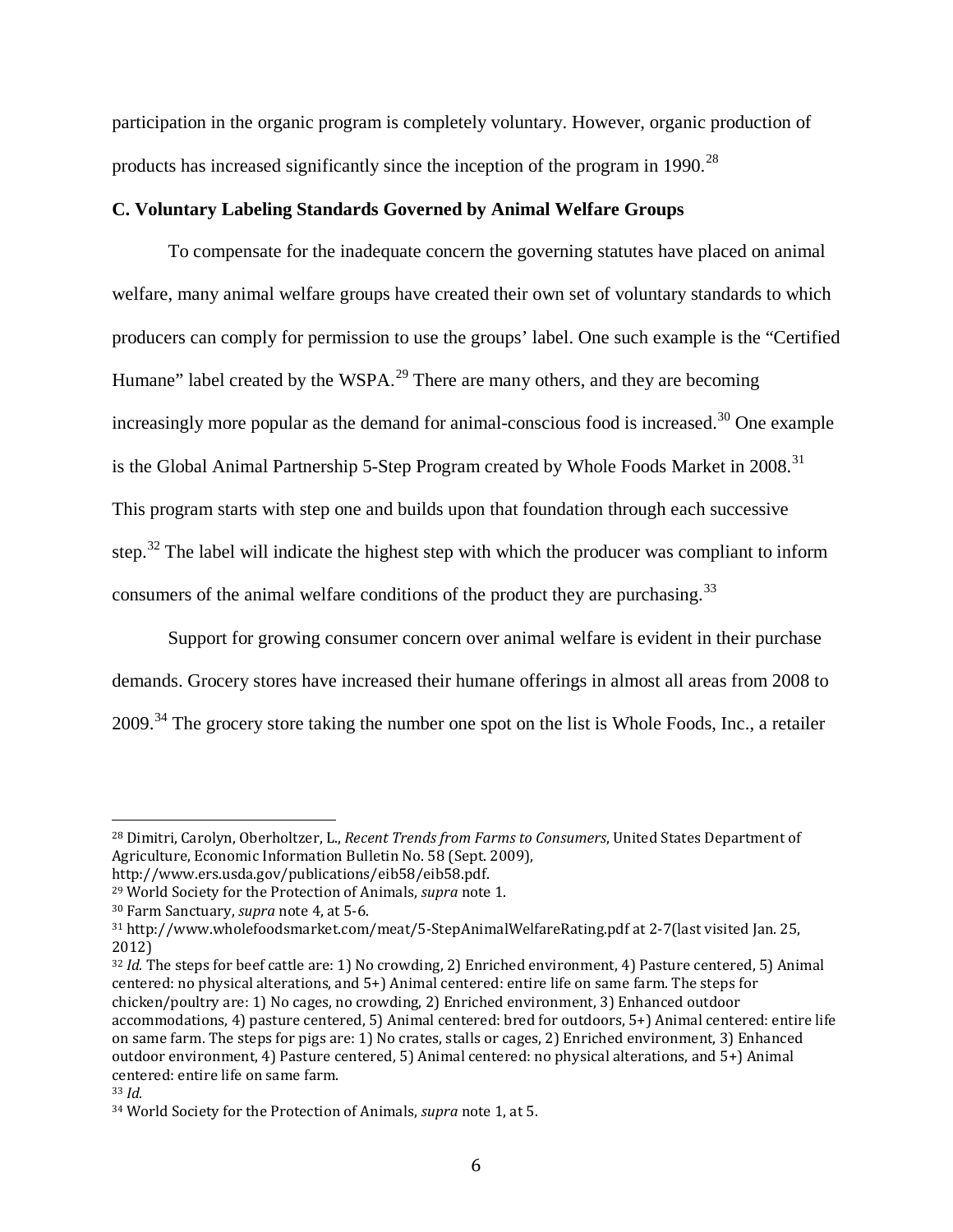nationally known for its animal friendly and environmentally friendly options.<sup>[35](#page-46-0)</sup> Though some of these voluntary labeling systems still allow animal practices that harm animal welfare, these standards are always greater than even the USDA Organic label requirements by allowing fewer inhumane practices and having certified labels.<sup>[36](#page-46-1)</sup>

#### **II. Animal Welfare and Its Demise Under the Current System**

Under the current system and the current governing legislation animals have come to experience much cruelty. The FMIA and HMSA are full of ambiguous language and vague exceptions making it easy for producers to conform the language to their needs.<sup>[37](#page-46-2)</sup> Farming has become an uber-business. The idyllic small, family farm where animals graze freely on grass and roam the pasture is no longer the reality.<sup>[38](#page-46-3)</sup> Farming is big business and businesses need to make money. The easiest way for them to make the most money is to get the animals to slaughter weight or produce the most milk or eggs as fast as possible at the highest rate possible.<sup>[39](#page-46-4)</sup> Practices that achieve this in the current agribusiness industry are detrimental to the very nature of food animals.[40](#page-46-5)

#### **A. Overview of the New Agribusiness**

In the 1970's, Earl Butz dismantled the farm bill and created the subsidy system farmers currently work under.<sup>[41](#page-46-6)</sup> The significance of this move is the over-production of corn that ensued. Corn became the most profitable crop for farmers because the government paid them a subsidy that regulated the cost so that farmers could sell the corn at drastically lowered prices to

<span id="page-46-0"></span> <sup>35</sup> *Id.*

<span id="page-46-1"></span><sup>36</sup> Farm Sanctuary, *supra* note 4, at 1.

<span id="page-46-2"></span><sup>37</sup> *Id.*

<span id="page-46-3"></span><sup>38</sup> Pollan, *supra* note 6, at 69.

<span id="page-46-4"></span><sup>39</sup> *Id.* at 71.

<span id="page-46-6"></span><span id="page-46-5"></span><sup>40</sup> *Id.* at 74-76. The corn feed now given to cows changes the pH of their stomachs because they are not naturally evolved to eat grain as ruminants. The change in pH creates an environment ripe for bacterial growth and perpetuates the need for daily antibiotics in their feed. <sup>41</sup> *Id.* at 49.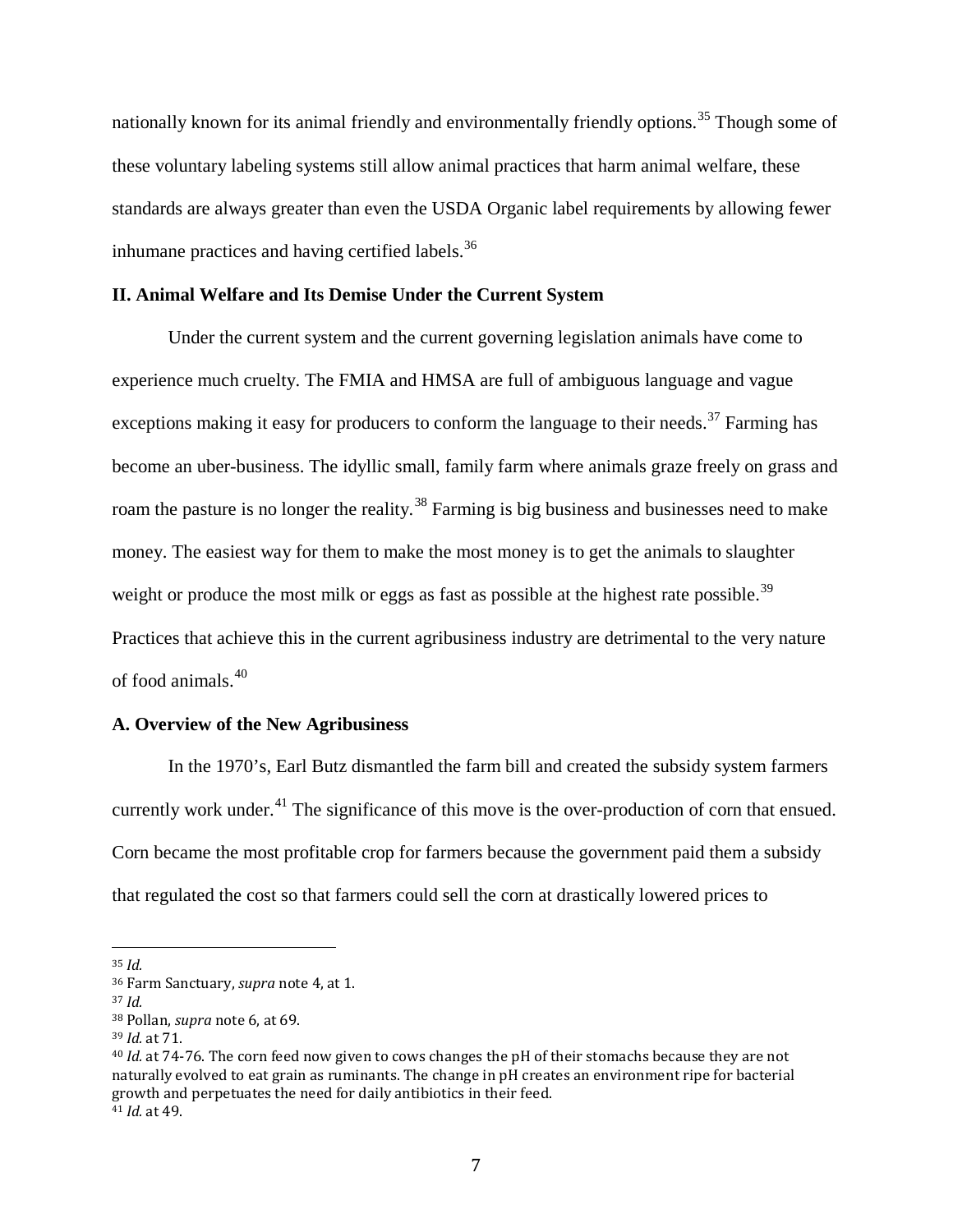manufacturers.<sup>[42](#page-47-0)</sup> This flux of corn created new industries. For example, high fructose corn syrup was developed in the 1970's and is now part of almost everything humans consume.<sup>[43](#page-47-1)</sup> Another creation was feed for food animals.[44](#page-47-2) Animals that evolved as ruminants were now being given feed containing mostly corn.[45](#page-47-3) Eating corn rather than grass may not seem taboo to most people, but other additions to the animals' diet should. The FDA has allowed the addition of beef tallow and other animal by-products to the daily feed of herbivores.<sup>[46](#page-47-4)</sup> This new diet caused many problems. For example, a cow's stomachs are naturally at a neutral pH. The corn diet, however, made their stomachs acidic and caused various illnesses.<sup>[47](#page-47-5)</sup> To remedy this, farmers began adding multiple antibiotics to cattle feed. The most common antibiotics used today are Rumensin and Tylosin.[48](#page-47-6)

The effect on both animal and human health from the current agribusiness practices has been dramatic because the two are inextricably linked. Animal health is affected both psychologically and physiologically. Scientists have shown, for example, that sensory deprivation causes self-narcotizing, like in the case of intense confinement of gestation sows and veal calves.[49](#page-47-7) The daily use of antibiotics in beef cattle has created an acid-resistant strand of E. coli bacteria known as  $0157:H7^{50}$  $0157:H7^{50}$  $0157:H7^{50}$  Because the bacteria are immune to the acids in a cow's stomachs, it can be transmitted into beef during slaughter.<sup>[51](#page-47-9)</sup> In humans, 0157 strands cause

<span id="page-47-0"></span> <sup>42</sup> *Id.* at 49-50.

<span id="page-47-1"></span><sup>43</sup> *Id.* at 57.

<span id="page-47-3"></span><span id="page-47-2"></span><sup>44</sup> *Id.* at 64 (noting that 60 percent of corn grown in the United States goes to feed animals on factory farms). <sup>45</sup> *Id.* at 73-74.

<span id="page-47-4"></span><sup>46</sup> 21 C.F.R. §589.2000(a)(1) (2010).

<span id="page-47-5"></span><sup>47</sup> Pollan, *supra* note 6, at 77-78.

<span id="page-47-6"></span><sup>48</sup> *Id.* at 74.

<span id="page-47-7"></span><sup>49</sup> Broom, D.M., *Animal Welfare: Concepts and Measurement*, 69(10) J. Anim. Sci. 4167 (1991).

<span id="page-47-8"></span><sup>50</sup> Pollan, *supra* note 6, at 82.

<span id="page-47-9"></span><sup>51</sup> *Id.*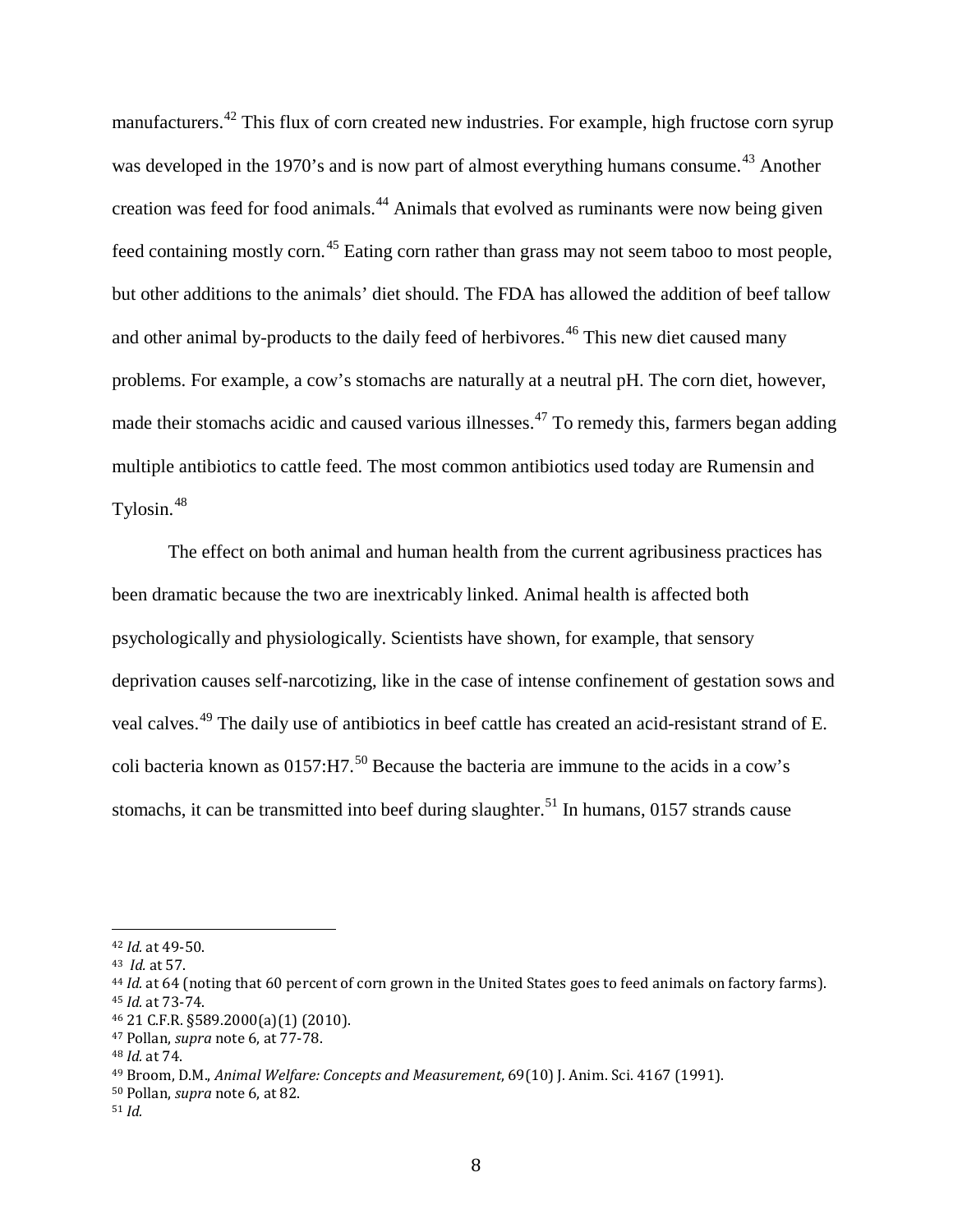Hemolytic Uremic Syndrome (HUS) in about  $5\t{-}10$  percent of cases.<sup>[52](#page-48-0)</sup> There have been twenty-eight 0157:H7 outbreaks reported to the CDC since October 6, 2006. <sup>[53](#page-48-1)</sup> Most of these outbreaks, about 79%, occurred in contaminated beef.<sup>[54](#page-48-2)</sup> Additionally, the feedlot diet allows the acids in the ruminant's stomachs to eat away at the lining causing abscessed livers in between 15 to 70 percent of cows.<sup>[55](#page-48-3)</sup>

In addition to the harm to animals under current animal husbandry practices on factory farms, those animals have little protection under the law. For example, the "28-Hour Law" governs animal transport.<sup>[56](#page-48-4)</sup> This law, enacted in 1877, restricts the transport of animals for more than twenty-eight hours without unloading the animals to give them food, water and rest.<sup>[57](#page-48-5)</sup> Until 2006, the USDA interpreted the law not to include trucks, which is the method 95 percent of producers ship their animals to slaughter.<sup>[58](#page-48-6)</sup> Though this loophole was finally closed, the maximum penalty for violation is a mere \$500.<sup>[59](#page-48-7)</sup> Animals that are forced into confined transport spaces for such extended periods suffer from injuries that include bruising, lacerations, crippling injuries and death.<sup>[60](#page-48-8)</sup>

Animals fare no better, certainly, during slaughter. The protections in place are insufficient and enforcement of violations is scarce. Undercover investigators from the Humane

<span id="page-48-0"></span> <sup>52</sup> Centers for Disease Control and Prevention, "Escherichia coli 0157:H7: Frequently Asked Questions," [http://cdc.gov/nczved/divisions/dfbmd/diseases/ecoli\\_0157h7/index.html](http://cdc.gov/nczved/divisions/dfbmd/diseases/ecoli_0157h7/index.html) (last visited Jan. 25, 2012). <sup>53</sup> Centers for Disease Control and Prevention, "E. *coli* Outbreak Investigations,"

<span id="page-48-1"></span><http://www.cdc.gov/ecoli/outbreaks.html> (last visited Jan. 25, 2012).

<span id="page-48-2"></span><sup>54</sup> *Id.* The other outbreaks were in cookie dough, peanut butter and fresh spinach.

<span id="page-48-3"></span><sup>55</sup> Pollan, *supra* note 6, at 78. The percentage varies among the feedlots. Abscesses are found at time of slaughter.

<span id="page-48-4"></span><sup>56</sup> 49 U.S.C. 80502.

<span id="page-48-5"></span><sup>57</sup> *Id.*

<span id="page-48-6"></span><sup>58</sup> The Humane Society of the United States, *USDA Reverses Decades-Old Policy on Farm Animal Transport* (December 28, 2006) *available at* 

[http://www.hsus.org/farm/news/ournews/usda\\_reverses\\_28\\_hour\\_policy.html.](http://www.hsus.org/farm/news/ournews/usda_reverses_28_hour_policy.html)

<span id="page-48-7"></span><sup>59</sup> 49 U.S.C. 80502.

<span id="page-48-8"></span><sup>60</sup> The Humane Society of the United States, *supra* note 58*.* The change by Congress was spurred by an investigative report, Compassion Over Killing, uncovering numerous abuses of the law in truck transport. In one instance, investigators noted 50 dead pigs left on a truck for more than 30 hours during transport from Kansas City, MO to Modesto, CA, a trip that took 35-hours.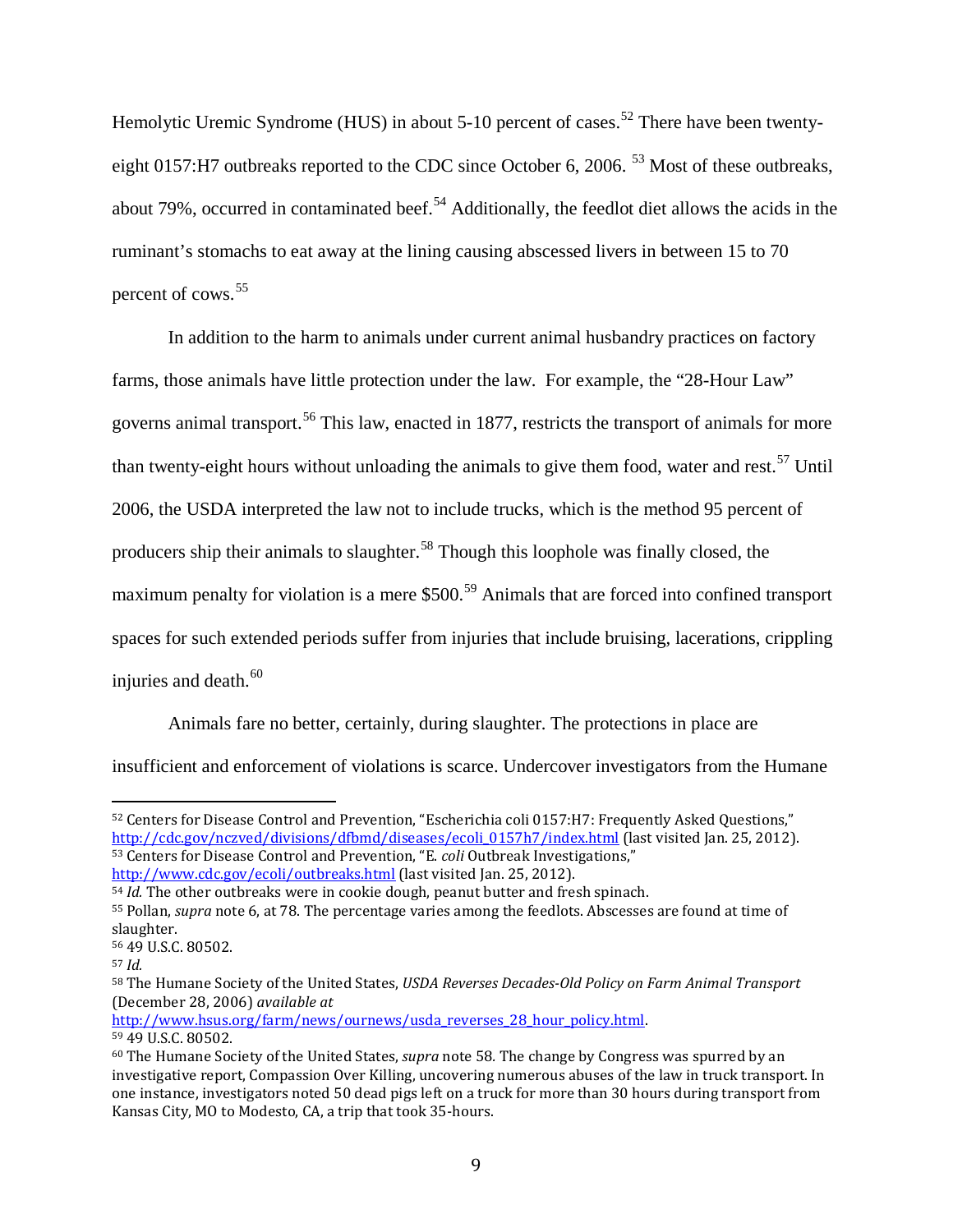Society of the United States videotaped slaughterhouse workers using a forklift to force a downer cow to slaughter.<sup>[61](#page-49-0)</sup> Downer cows are cattle that are unable to walk themselves to slaughter.<sup>[62](#page-49-1)</sup> The abuse of downer cows is appalling, but there are also human consequences to forcing downer cattle into the food supply. Bovine spongiform encephalopathy (BSE), otherwise known as "Mad Cow" disease is known to originate in these downer cows.<sup>[63](#page-49-2)</sup> In humans, exposure to BSEcontaminated meat can lead to Creutzfeldt-Jakob Disease, a neurological degenerative disease that is always fatal, usually within one year of developing the disease. $64$ 

Poultry are not excluded from cruel slaughter practices. As discussed above, poultry are excluded from all federal legislation regarding the humane slaughter of animals.<sup>[65](#page-49-4)</sup> The normal process for slaughtering a chicken in a factory involves hanging them from their feet on an assembly line, then a worker cuts their throat and the chicken moves down the assembly line.<sup>[66](#page-49-5)</sup> By the time the chicken reaches the next station they are presumed dead and then are thrown into boiling water.<sup>[67](#page-49-6)</sup> This method is prone to many errors. Animal rights advocate and former Tyson employee Virgil Butler has first-hand knowledge of these errors. Working at a Tyson slaughterhouse in Arkansas, Butler chronicled the abuses in his online blog. With chickens going through at 182-186 per minute, he says, one cannot possibly kill every one before they enter the

<span id="page-49-0"></span> <sup>61</sup> The Humane Society of the United States, *Rampant Animal Cruelty at Slaughterhouse in California*, (January 30, 2008) *available at* 

[http://www.humanesociety.org/news/news/2008/01/undercover\\_investigation\\_013008.html](http://www.humanesociety.org/news/news/2008/01/undercover_investigation_013008.html) (last visited Jan. 25, 2012). The workers were witnessed jabbing the cattle in the eye, using a forklift, a hose and water and electrical shocks to force them to stand.

<span id="page-49-2"></span><span id="page-49-1"></span><sup>62</sup> *Id.* <sup>63</sup> *Id.*

<span id="page-49-3"></span><sup>64</sup> Center for Disease Control and Prevention, *Creutzfeldt-Jakob Disease, Classic Fact Sheet*, available at <http://www.cdc.gov/ncidod/dvrd/cjd/index.htm> (last visited Jan. 25, 2012).

<span id="page-49-4"></span><sup>65</sup> Humane Methods of Slaughter Act, 7 U.S.C. §1901 – 1907.

<span id="page-49-5"></span><sup>66</sup> Farm Sanctuary, *Factory Poultry Production*, *available at*

<span id="page-49-6"></span><http://www.farmsanctuary.org/issues/factoryfarming/poultry/> (last visited Jan. 25, 2012). <sup>67</sup> *Id.*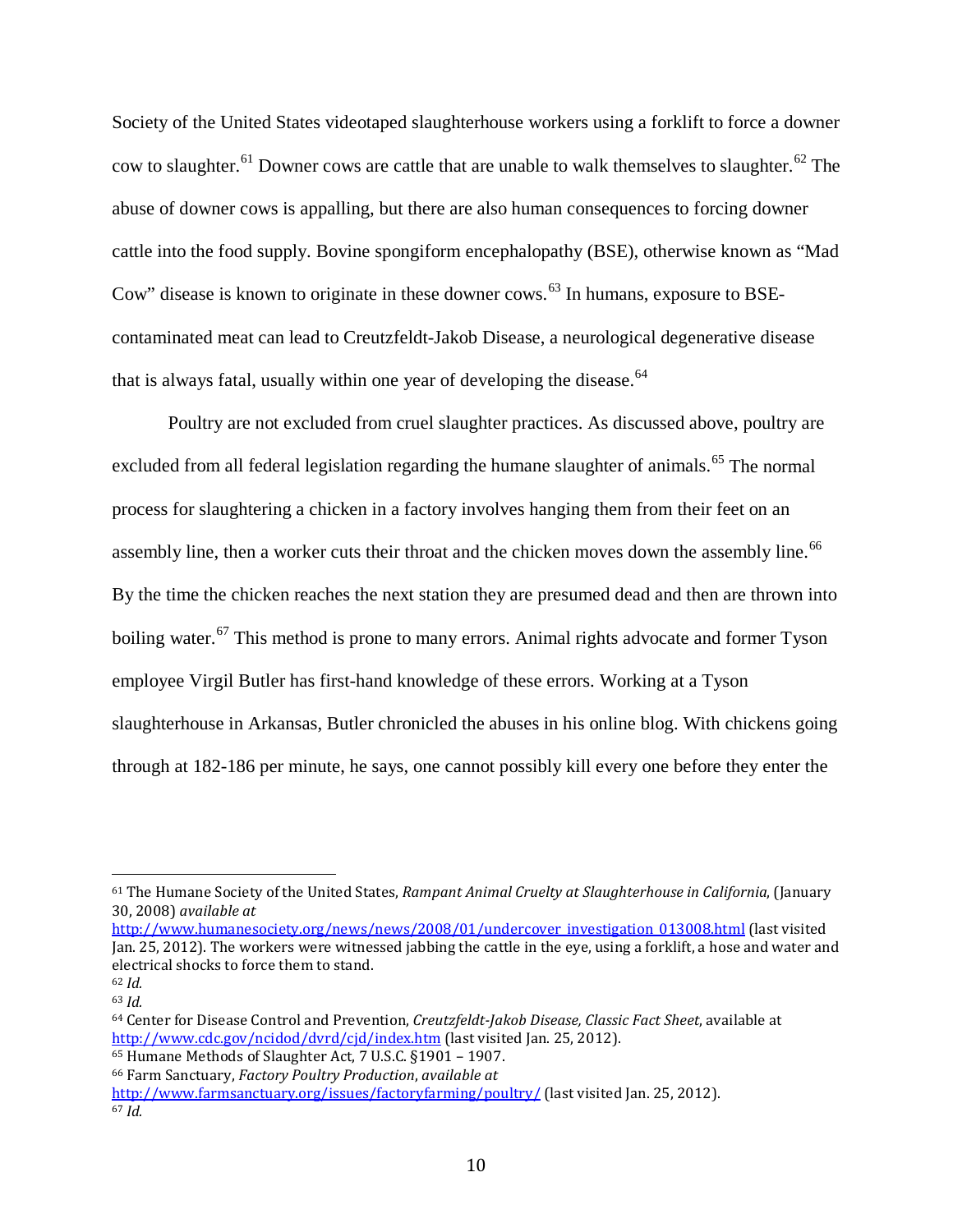scalding water.<sup>[68](#page-50-0)</sup> Other abuses happen regularly because of the sheer number of animals being slaughtered every hour.

# **B. Problems With The Current Labeling Scheme**

# 1. Misleading, Confusing and False Advertising

Federal regulations can be vague and invite producers to find loopholes that circumvent the language of a regulation. This circumvention allows misleading, confusing and false advertising to consumers. One such example is Tyson's "Naturally Raised" label. Tyson includes ionophores in their chicken feed, which are antimicrobial agents designed to prevent certain intestinal parasites in poultry.[69](#page-50-1) Tyson included their use of these agents on their initial application for the "Naturally Raised" label.<sup>[70](#page-50-2)</sup> The label application was reviewed and approved by the USDA in May  $2007<sup>71</sup>$  $2007<sup>71</sup>$  $2007<sup>71</sup>$  and the company was allowed to market the label until 2008, after the USDA wrote them in November 2007 and ordered the label be revised or removed.<sup>[72](#page-50-4)</sup> The compromise agreed upon between Tyson and the USDA at the time was later rescinded after the USDA received information that Tyson was using Gentamycin, an antibiotic, regularly in their animals.[73](#page-50-5)

<span id="page-50-4"></span><sup>72</sup> Consumers Union, *Letter to Secretary Vilsack* (February 11, 2009) available at

<span id="page-50-0"></span> <sup>68</sup> Butler, Virgil, *The Cyberactivist: Inside the Mind of a Killer* (August 31, 2003) available at

<span id="page-50-1"></span><http://cyberactivist.blogspot.com/2003/08/inside-mind-of-killer.html> (last visited Jan. 25, 2012). <sup>69</sup> Tyson Foods, Inc., *Tyson to Use New Label for Raised Without Antibiotics Chicken; Company and USDA Agree to More Informative Wording*, (December 20, 2007) available at http://www.tysonfoods.com/Media-Room/News-Releases/2007/12/Tyson-to-Use-New-Label-for-Raised-Without-Antibiotics-Chicken.aspx (last visited Jan. 25, 2012) Though ionophores are classified as an antibiotic, Tyson attempted to argue that they were microbials and are technically different because the USDA allows their use in animal feed and therefore the label was not misleading or false in any manner. The company and the USDA agreed upon a compromised label that said "Raised Without Antibiotics that affect human antibiotic resistance."

<span id="page-50-2"></span><sup>70</sup> *Id.*

<span id="page-50-3"></span><sup>71</sup> *Id.*

[http://consumersunion.org/pub/pdf/consumersunion.org\\_letter\\_to\\_secretary\\_vilsack\\_021109.pdf](http://consumersunion.org/pub/pdf/consumersunion.org_letter_to_secretary_vilsack_021109.pdf) (last visited Jan. 25, 2012) (noting that, in their letter, the USDA clarified their interpretation of ionophores was that they were antibiotics and though they were approved for use in animal feed the producer could not then use a "naturally raised" label claim if they chose to include it in their feed).

<span id="page-50-5"></span><sup>73</sup> USDA Food Safety and Inspection Service, Congressional and Public Affairs, *Statement by Under Secretary for Food Safety Dr. Richard Raymond Regarding the Tyson Foods, Inc. Raised Without Antibiotics Label Claim*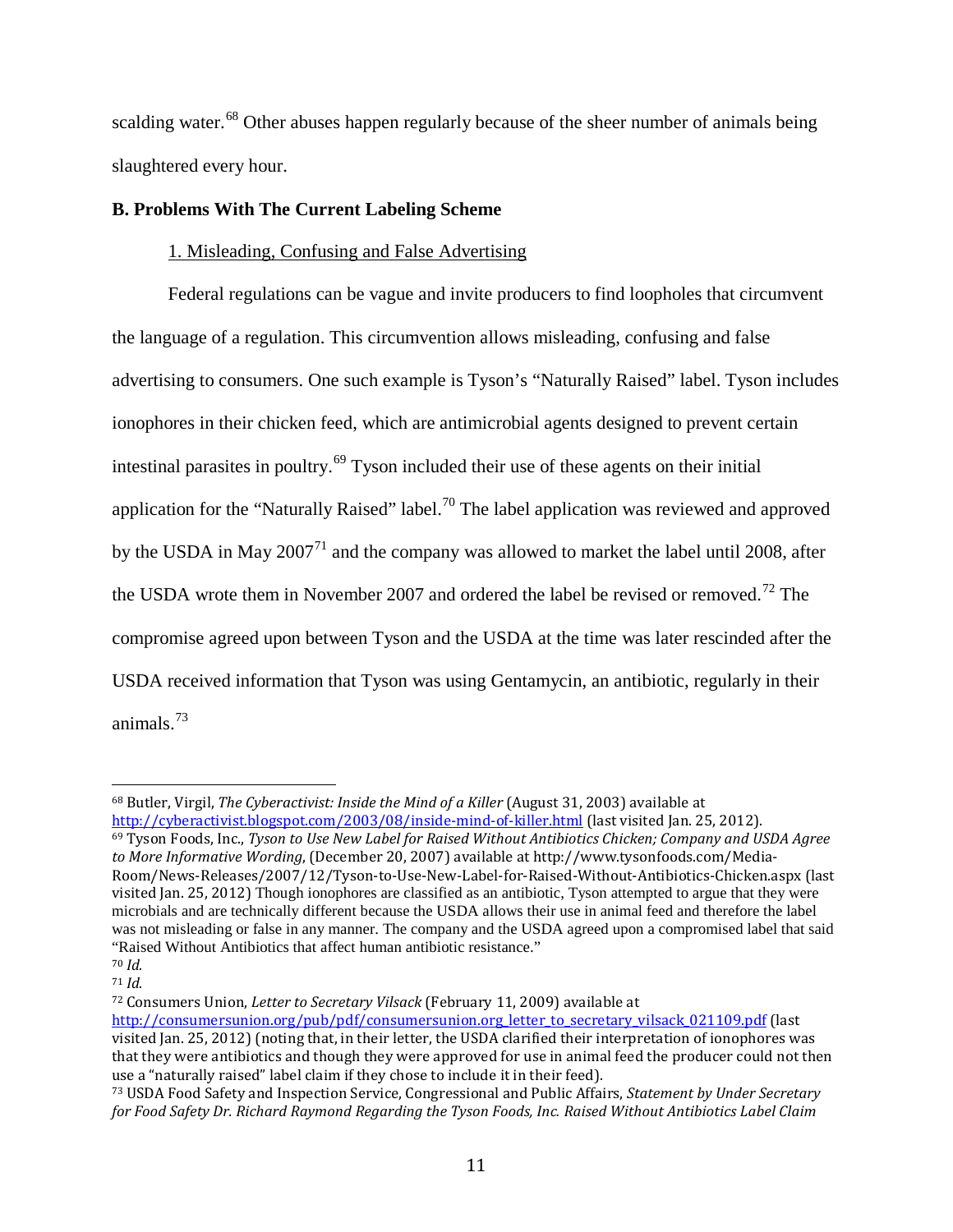# **III. Following the European Union's Lead: Changing Farmed Animal Practices and Creating a Label to Indicate Animal Friendly Handling and Slaughtering**

Recently, the European Council developed new standards of care for raising, transporting and slaughtering farm animals.<sup>[74](#page-51-0)</sup> This legislation was created with the idea that farmed animals were worthy of and in need of legal protection.<sup>[75](#page-51-1)</sup> Additionally, the Council recognized the link between animal welfare and food safety.<sup>[76](#page-51-2)</sup> The European Council undertook this project with an understanding of the need for governmental rather than voluntary third-party regulation. These new standards set out the basic requirements for the living conditions of various species of farmed animals and authorized the creation of a committee whose primary responsibility is to promulgate the specific regulations using the legislation and its purpose as their guiding light.<sup>[77](#page-51-3)</sup>

Many of these standards could be implemented in the United States without causing a huge disruption to the industry while at the same time increasing the welfare of farmed animals. Implementing these standards, or something similar, in the United States in combination with creating a label scheme informing consumers of the standards to which the producer adhered will serve to reduce the confusion consumers who care about the welfare of farmed animals often face, make animal friendly products available to a larger section of the population and, most importantly, improve the lives of millions of animals every year. Education of the standards set forth and the new labeling scheme will be a key factor in achieving these goals.

<sup>1</sup> *Withdrawal* (June 3, 2008) available a[t http://www.fsis.usda.gov/news/NR\\_060308\\_01/index.asp](http://www.fsis.usda.gov/news/NR_060308_01/index.asp) (last visited Jan. 25, 2012).

<span id="page-51-0"></span><sup>74</sup> Commission Working Document on a Community Action Plan on the Protection and Welfare of Animals 2006-2010, COM (2006) 14 final (Jan. 23, 2006).

<span id="page-51-1"></span><sup>75</sup> *Id.* at 3.

<span id="page-51-2"></span><sup>76</sup> *Id.*

<span id="page-51-3"></span><sup>77</sup> *Id.* at 6.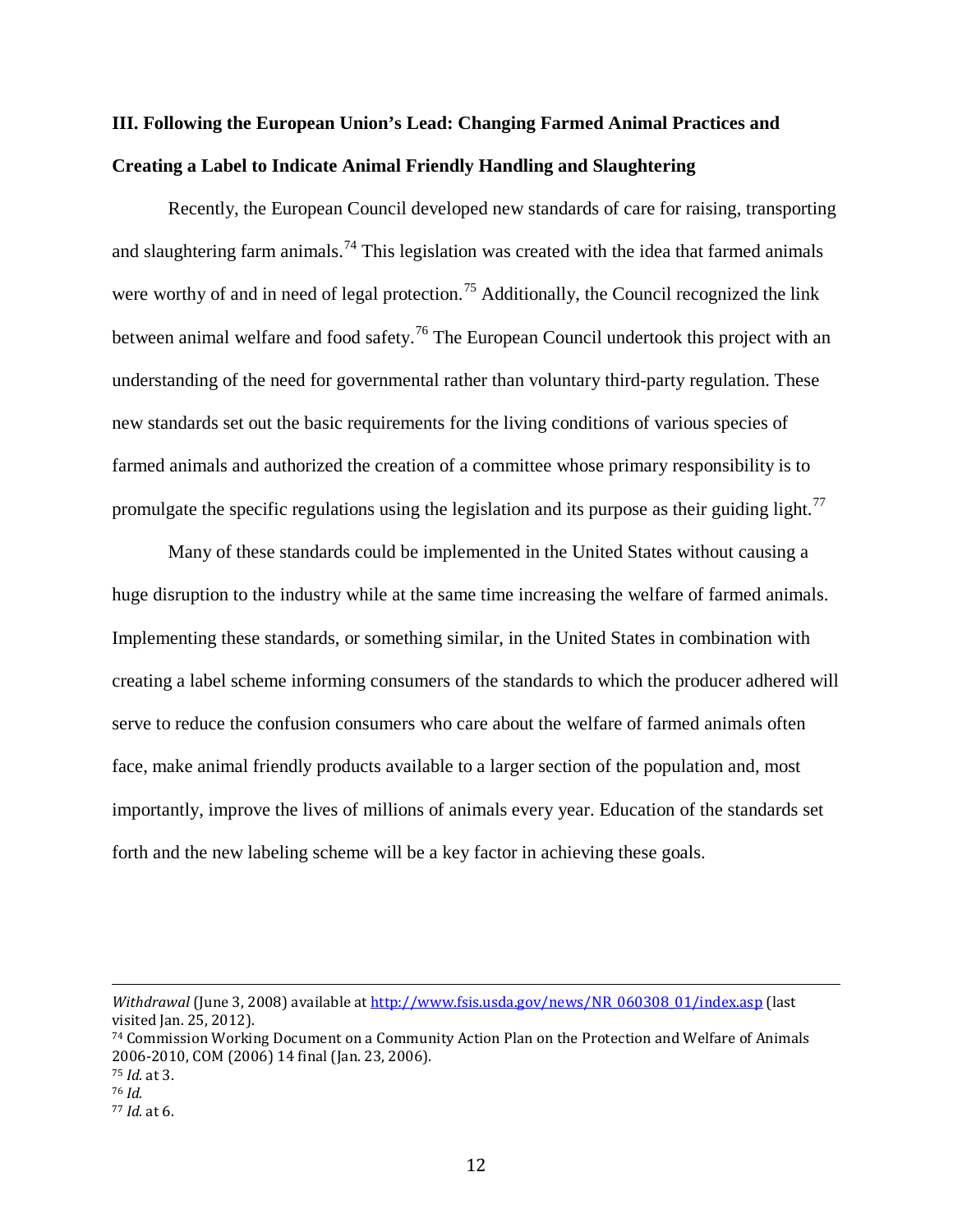#### **A. Overview of the European Union Plan**

The European Union first took note of a need for improvement in animal welfare standards more than 30 years ago and in 2006, the Commission of the European Communities met in Brussels, Belgium to discuss the status and needed reformations of animal welfare and proposed a Community Action Plan.<sup>[78](#page-52-0)</sup> The ideas set forth in the Council's plan to change husbandry practices built upon the EU's Common Agricultural Plan (CAP) Reform policy created in June 2003.[79](#page-52-1) CAP was successful in gaining consumer confidence in food safety while at the same time encouraging more rural farm policies and stabilizing prices and surplus.<sup>[80](#page-52-2)</sup> The plan worked by offering several incentives to farmers.<sup>81</sup>

The general principles of the European Convention for the Protection of Animals Kept for Farming Purposes addresses the particular needs of farmed animals and requires that specific regulations developed by the Committee be based on the "physiological and ethological needs in accordance with established experience and scientific knowledge" of the animal with regard to its species.[82](#page-52-4) In each of the species-specific regulations promulgated, the Standing Committee included at the beginning an ethological description of the animals' natural instincts and needs for which the subsequent regulations attempted to promote and encourage.<sup>[83](#page-52-5)</sup> These regulations

<span id="page-52-0"></span> <sup>78</sup> COM (2006) 14 final (Jan. 23, 2006).

<span id="page-52-1"></span><sup>79</sup> *Id.* at 3. The Council sought to build upon CAP reform by adding the following measures: more support for farmers whose animal husbandry practices go beyond the baseline standards, creation of "farm advisory services" to help farmers implement the standards and support of farmers who wish to advertise and market their animal friendly husbandry practices to promote these standards. More important elements of CAP Reform are the existence of sanctions for non-compliance, a comprehensive system for training of inspectors to ensure uniformity across all member states and the distribution of informational materials to enhance public understanding. The sanctions involve the reduction or repeal of subsidies.

<span id="page-52-2"></span><sup>80</sup> European Commission: Agriculture and Rural Development, "The Common Agricultural Policy Explained," *available at* "http://www.ec.europa.eu/agriculture/capexplained/change/index\_en.htm (last visited Jan. 27, 2012).

<span id="page-52-3"></span><sup>81</sup> European Commission: Agriculture and Rural Development, "Funding Opportunities," *available at* [http://ec.europa.eu/agriculture/grants/index\\_en.htm](http://ec.europa.eu/agriculture/capreform/index_en.htm) (last visited Jan. 25, 2012). <sup>82</sup> *Id.*

<span id="page-52-5"></span><span id="page-52-4"></span><sup>83</sup> Standing Committee of the European Convention for the Protection of Animals Kept for Farming Purposes, *Recommendation Concerning Turkeys*, (EC) June 21, 2001; Standing Committee of the European Convention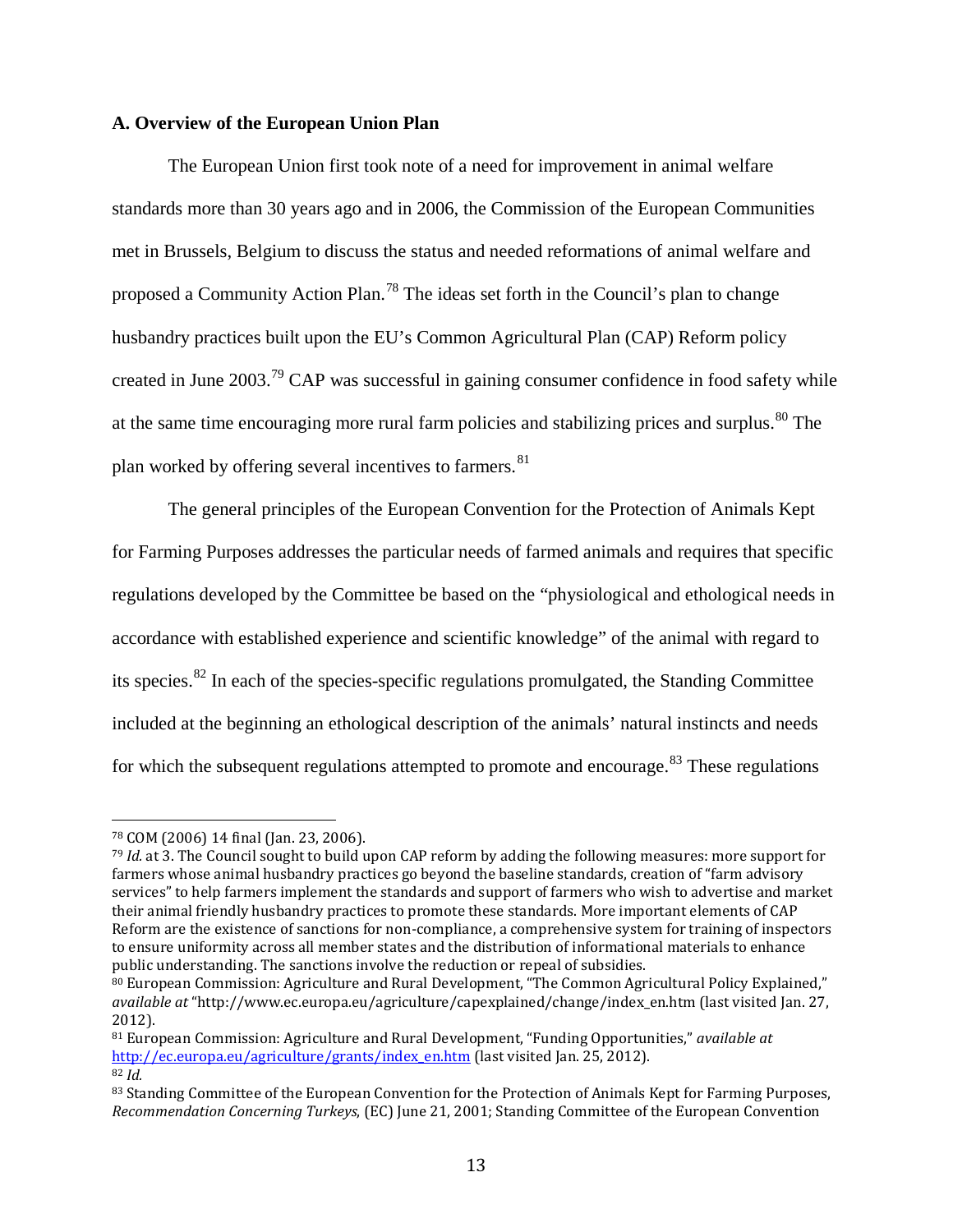are the minimum standards with which all producers must comply in the European Union.<sup>[84](#page-53-0)</sup> These regulations are far superior to the protections afforded farmed animals in the United States under the FMIA, HMSA and Twenty-eight Hour Law.<sup>[85](#page-53-1)</sup> Additionally, the minimum standards required by the EU prohibit some practices that even the USDA Organic regulations allow regarding husbandry practices for weaning and minimum space requirements and the mutilation practices of certain species.<sup>[86](#page-53-2)</sup>

#### EU Labeling Scheme

Acting on public demand for improved animal welfare standards in farming practices, the Council stressed the importance of proper labeling and education in their Community Action Plan.[87](#page-53-3) The Council stated the lack of proper labeling might have been preventing consumers from purchasing animal friendly products though those consumers wished to do so.<sup>[88](#page-53-4)</sup> To achieve this end, the Council proposed the creation of a label indicating whether the animal was raised under the minimum EU standards or under more strict standards that may be set forth voluntarily

<sup>1</sup> for the Protection of Animals Kept for Farming Purposes, *Recommendation Concerning Cattle*, (EC) October 21, 1988 (see Appendix C for Recommendation Concerning Calves); Standing Committee of the European Convention for the Protection of Animals Kept for Farming Purposes, *Recommendation Concerning Pigs*, (EC) December 2, 2004; Standing Committee of the European Convention for the Protection of Animals Kept for Farming Purposes, *Recommendation Concerning Domestic Fowl*, (EC) November 28, 1995.

<span id="page-53-1"></span><span id="page-53-0"></span><sup>84</sup> European Convention for the Protection of Animals Kept for Farming Purposes, *supra* note 84, Art. 9. 85 For example, none of the U.S. statutes have regulations specific to each species and based on scientific etiologies. Further, poultry is not covered at all by the HMSA. Additionally, many of the standard farming practices employed in the U.S. such as tail docking, gestation crates, de-beaking, etc. are banned in the EU's legislation. Finally, the EU legislation has put in place measures meant to encourage more rural farming practices rather than the industrial feedlot system most common in the United States.

<span id="page-53-2"></span><sup>86</sup> Standing Committee of the European Convention for the Protecting of Animals Kept for Farming Purposes Recommendations, *supra.* note 84. (Every recommendation lays out specific requirements for the housing and space requirements of the animals. Additionally, the weaning of pigs and cattle are specified based on the specie's natural weaning habits. Mutilation such as tail docking and de-beaking is not allowed under the regulations. Other forms of mutilation, such as castration are allowed, but specific requirements for anesthesia and proper training for personnel performing procedure are mandated).

<span id="page-53-3"></span><sup>87</sup> Commission Working Document on a Community Action Plan on the Protection and Welfare of Animals 2006-2010, COM (2006) 14 final (Jan. 23, 2006).

<span id="page-53-4"></span><sup>88</sup> "Consumer Concerns about Animal Welfare and the Impact of Food Choice," EU FAIR-CT36-3678, Dr. Spencer Henson and Dr. Gemma Harper, University of Reading.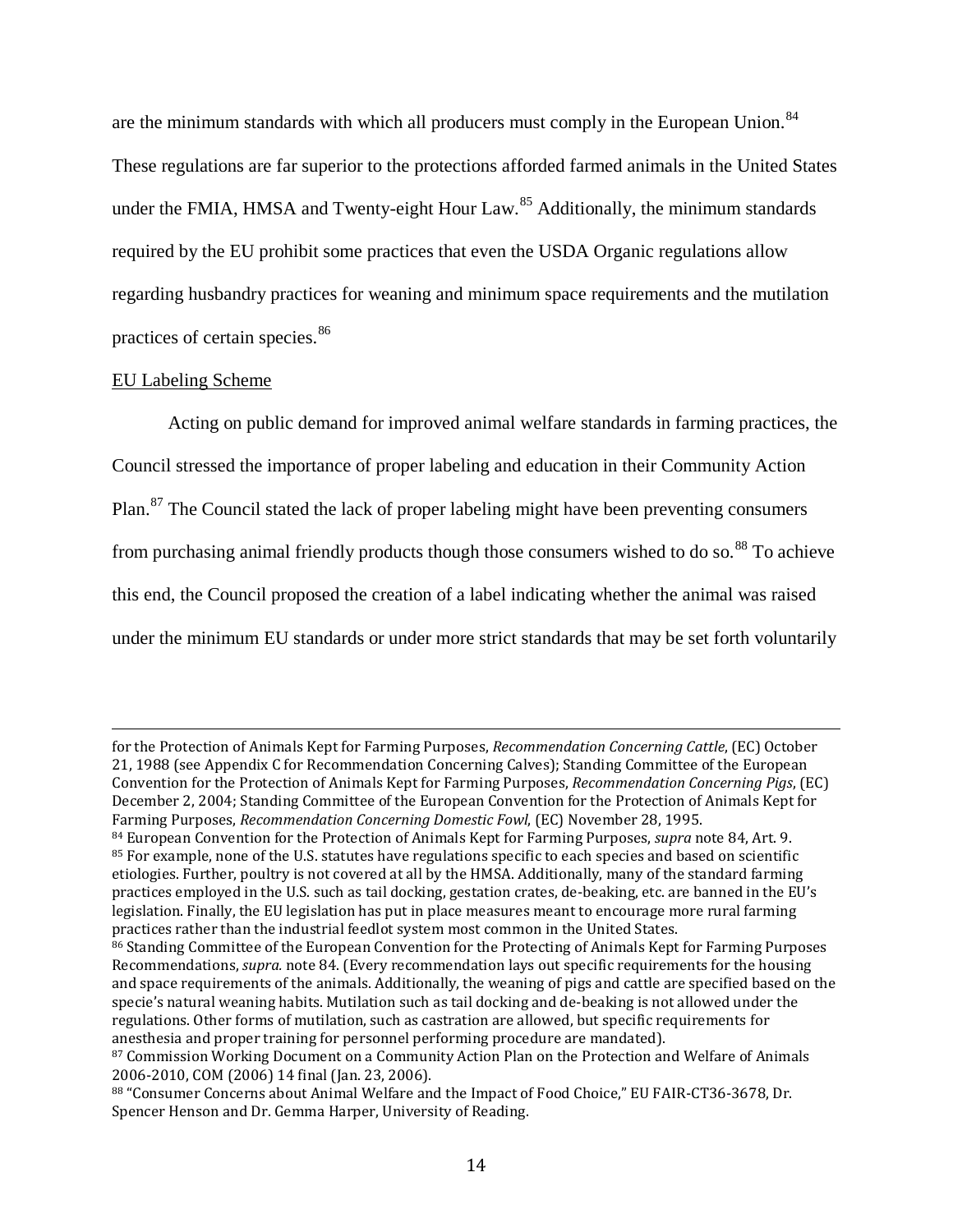by each Member State.<sup>[89](#page-54-0)</sup>Additionally, imported products that do not meet at least the minimum EU standards would be labeled clearly as such. $90$  In this way, consumers may clearly choose their products with full understanding of the animal welfare standards to which the producer adhered.

To further this understanding, the European Commission of the Directorate General for Health and Consumer Protection enlisted the Food Chain Evaluation Consortium (FCEC) to research and recommend options for a new animal welfare label.<sup>[91](#page-54-2)</sup> The study concluded that using a variety of methods to reach consumers, including a label in combination with the introduction of educational materials to make consumers aware of the minimum standards and the various levels of labeling, would be most effective for consumer knowledge and purchasing power while allowing producers to earn respectable profits on their products.<sup>[92](#page-54-3)</sup>

The FCEC produced seven options for labeling food products that might achieve the fulfillment of the guiding principles set forth by the Council.<sup>[93](#page-54-4)</sup> The seven options are:

1) Mandatory labeling of the welfare standards under which products of animal origin are produced, 2) Mandatory labeling of the farming system under which products of animal origin are produced, 3) Mandatory labeling of compliance with EU minimum standards or equivalence with those, 4) Harmonized requirements for the voluntary use of claims in relation to animal welfare, 5) Harmonized requirements for the voluntary use of claims in relation to farming systems, 6) A Community Animal Welfare Label for voluntary participation, and 7) Guidelines for the establishment of animal welfare labeling and quality schemes.  $94$ 

After discussion of the feasibility of them, they determined that the most feasible options were mandatory labeling of the welfare standards, mandatory labeling of the farming system or the

<span id="page-54-0"></span> <sup>89</sup> COM (2006) 14 final (Jan. 23, 2006) *supra* note 88, at 11.

<span id="page-54-1"></span><sup>90</sup> *Id.*

<span id="page-54-2"></span><sup>91</sup> Food Safety, *Animal Welfare Labeling and the Creation of a European Network of Reference Centers for Animal Protection and Welfare*, (EC), available at

<span id="page-54-3"></span>[http://www.ec.europa.eu/food/animal/welfare/farm/labelling\\_en.htm](http://www.ec.europa.eu/food/animal/welfare/farm/labelling_en.htm) (last visited Jan. 25, 2012). <sup>92</sup> *Id.*

<span id="page-54-4"></span><sup>93</sup> *Id.* at vii.

<span id="page-54-5"></span><sup>94</sup> *Id.* (see Table 1: "Summary of policy options for indicating animal welfare related information on products of animal origin").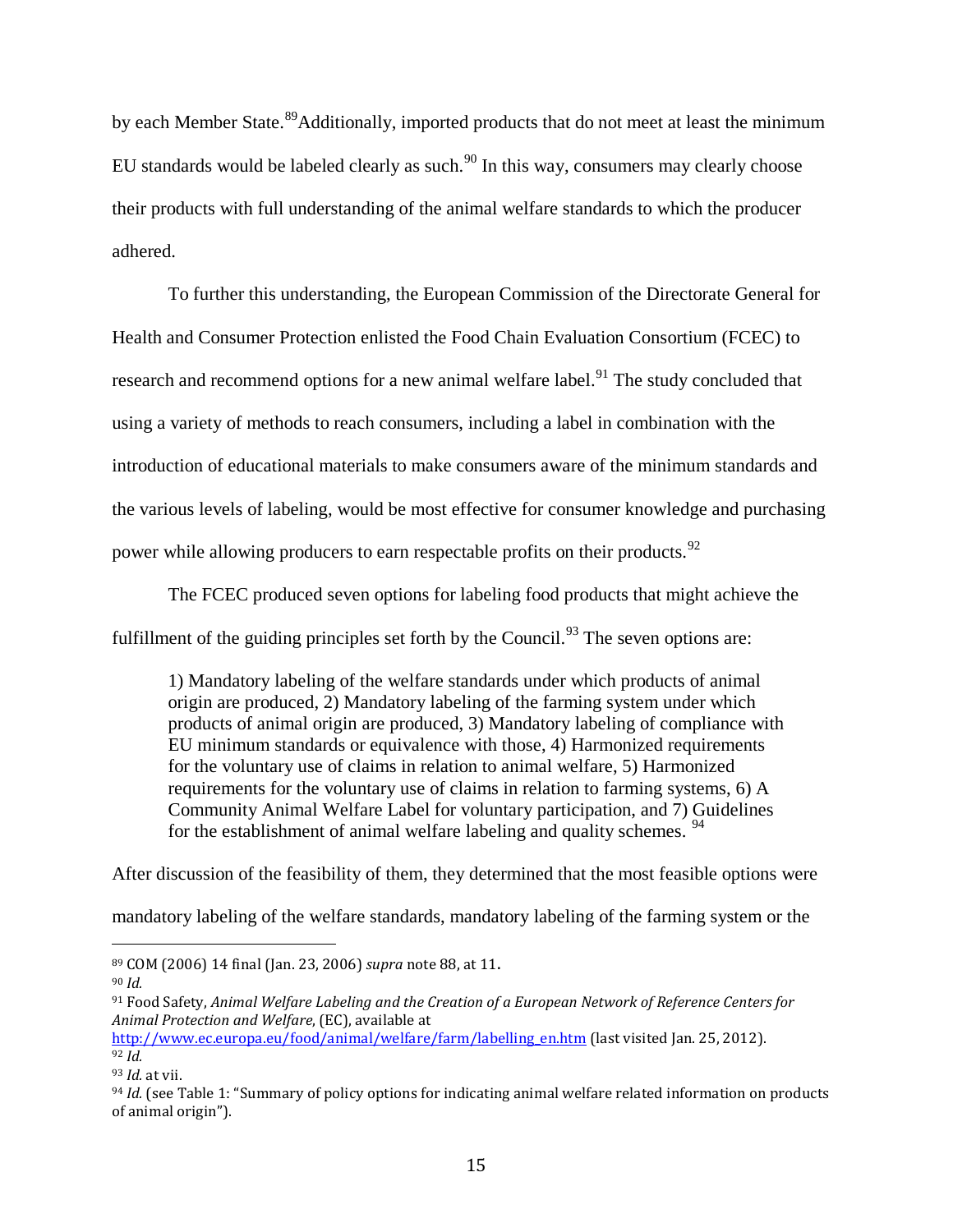voluntary Community Animal Welfare Label.<sup>[95](#page-55-0)</sup> The impetus for new labeling requirements, and the purpose behind the Community Action Plan in general, was to improve animal welfare based on the current scientific knowledge and increase the baseline knowledge with the support of research.<sup>[96](#page-55-1)</sup> The FCEC members did not feel many of the options would in any great depth address these principles.

Among the three forerunners, the voluntary Community Animal Welfare label is most favored by the consortium for several reasons. First, they believe it best enhances the guiding principles set for the by the European Council's directive.<sup>[97](#page-55-2)</sup> Second, modeling the label after the EU organic label provides all interested parties with real indicators as to the possible success and impact of the new label.<sup>[98](#page-55-3)</sup> And, lastly, it does not force any farmer or producer to adhere to any particular farming system in order to compete, which, in turn, will not significantly raise the operating costs unless the demand for these products becomes such that the investment is taken on by the industry.[99](#page-55-4) Though this option is still voluntary, the combination between the new farming standards, the public demand for animal welfare improvement for farmed animals, and the greater detail of information and understanding the public will gain with the labeling and education scheme will allow those consumers who wish to make these purchases more able to do so and at the same time might increase demand for these products and force producers to undertake new practices to come into compliance with terms of the label requirements.<sup>[100](#page-55-5)</sup> On the

<span id="page-55-0"></span> <sup>95</sup> *Id.* at 35 (See Table 8: Assessment of compatibility of the options with guiding principles).

<span id="page-55-1"></span><sup>96</sup> COM (2006) 14 final (Jan. 23, 2006) *supra* note 88.

<span id="page-55-2"></span><sup>97</sup> Food Chain Evaluation Consortium, *supra* note 123, at 35.

<span id="page-55-4"></span><span id="page-55-3"></span><sup>98</sup> *Id.*

<sup>99</sup> *Id.*

<span id="page-55-5"></span><sup>100</sup> *Id.*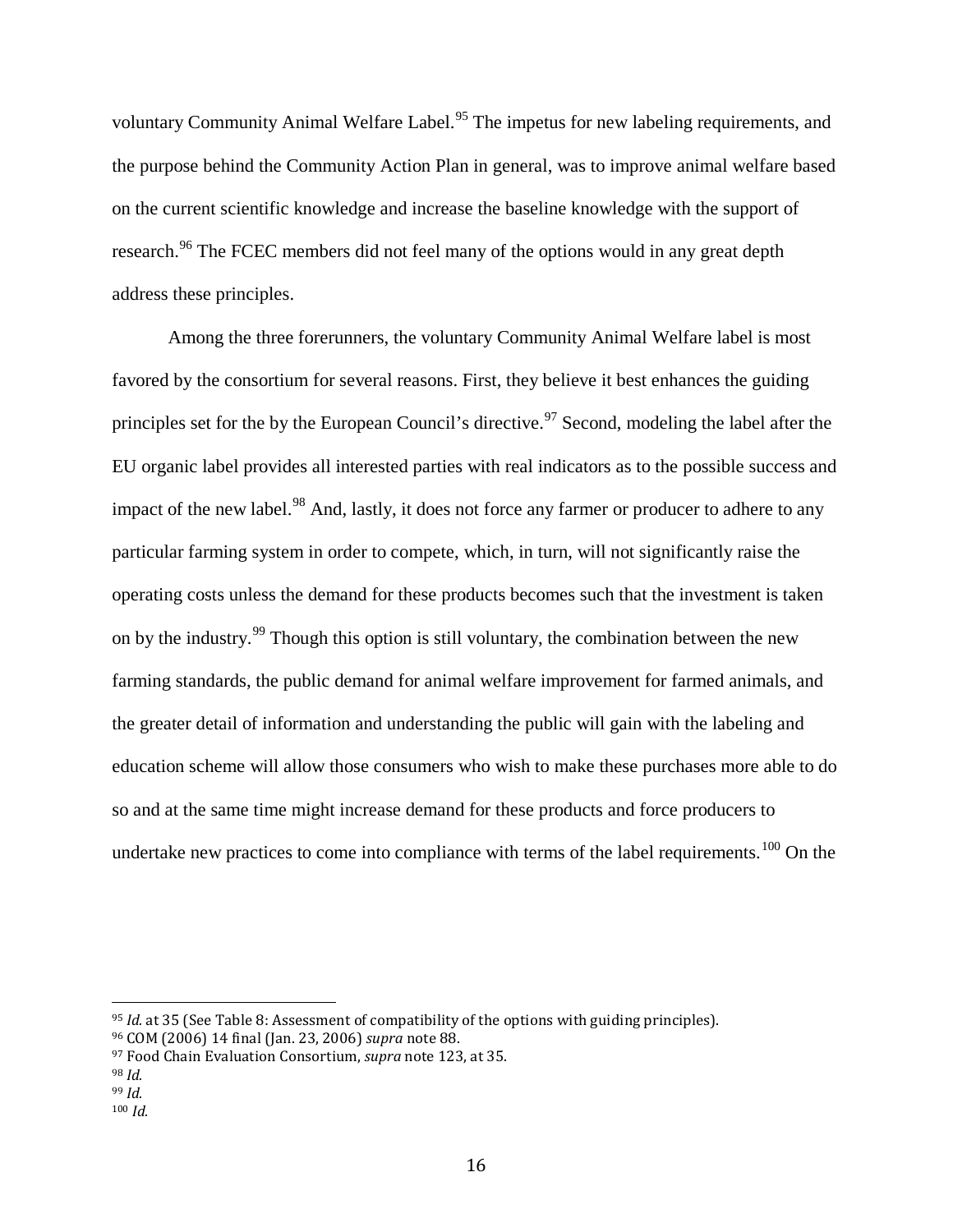last reason, the FCEC actually determined that this labeling is cost neutral if the minimum requirements in the EU legislation don't change. $101$ 

#### **C. Proposed Labeling Scheme for Adoption in the United States**

An animal-centric labeling scheme should be implemented in the United States. Modeling a label based on the EU standards provides a solid baseline foundation both in scientific knowledge of animal welfare and sociological data regarding the demand and need for a labeling scheme to enhance animal welfare standards.<sup>[102](#page-56-1)</sup> Using a similar standard to the Community Animal Welfare label and minimum farming practice standards mandated in the EU, an animal welfare label creates a nation-wide, federally regulated voluntary scheme. However, one reason the EU option works is because the minimum regulations for framing practices are already much improved over the United States practices. Additionally, the EU began using scientific information on animal welfare to provide inspectors with ways to rate farms for the level of animal welfare that is included on the label. Following the EU's lead in both respects, animal welfare legislation and labeling is necessary to successfully implement a meaningful animal welfare-labeling scheme.

Implementation of any proposed plan will face obstacles in the United States. For example, the agribusiness industry is strongly opposed to stricter regulations.<sup>103</sup>Any changes to the minimum animal husbandry practices for non-organic producers would impose a significant cost impact on the industry.<sup>[104](#page-56-3)</sup> Further, the cost for the government to implement a successful education plan to increase consumer awareness of the standards would presumably be substantial.

<span id="page-56-0"></span> <sup>101</sup> *Id.* at 44.

<span id="page-56-1"></span><sup>102</sup> *See generally supra* Section B.

<span id="page-56-2"></span><sup>103</sup> Open Secrets.org, *supra* note 98.

<span id="page-56-3"></span><sup>104</sup> Food Chain Evaluation Consortium, *supra* note 98, at 35.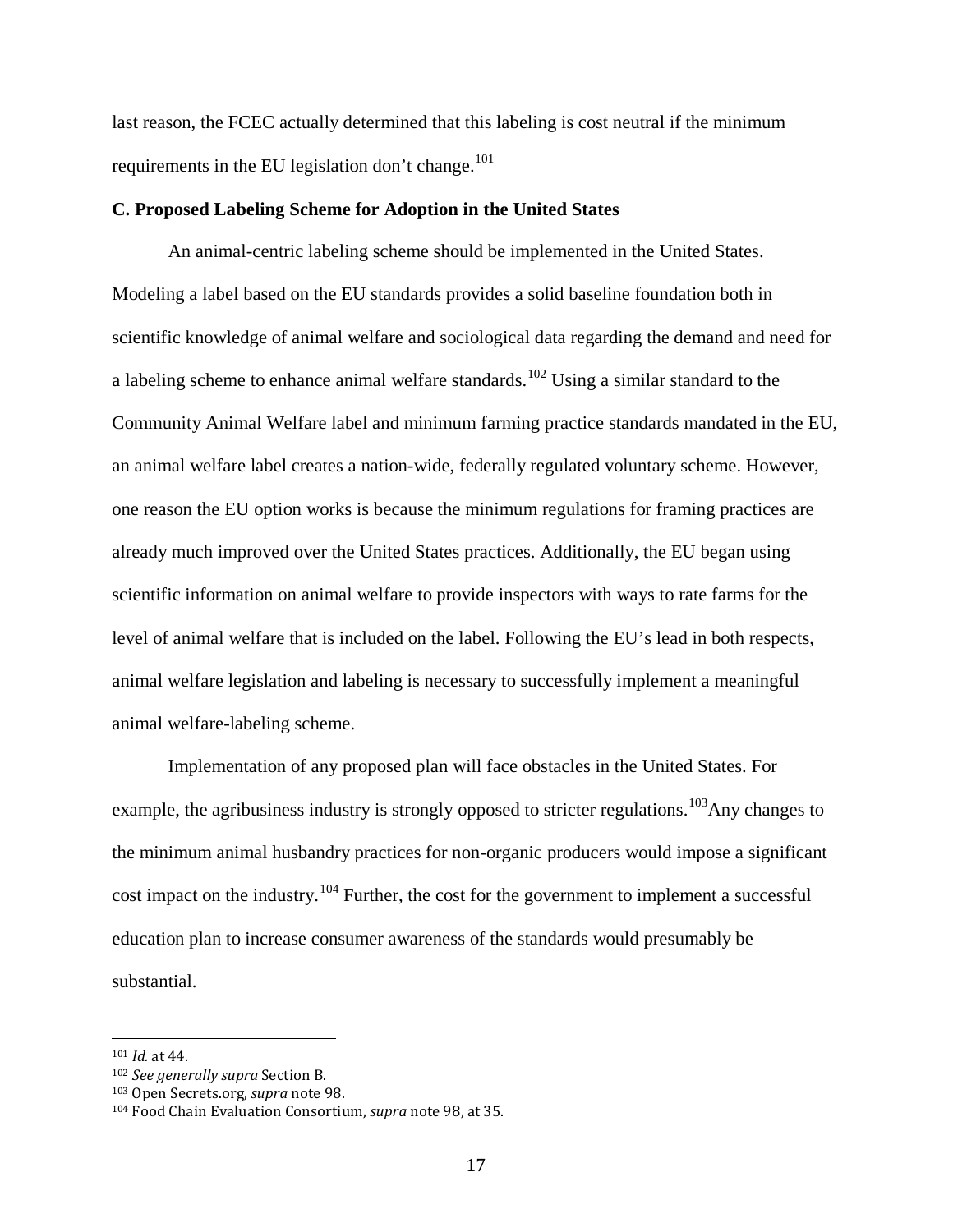#### 1. Using Scientific Knowledge of Animal Welfare to Determine Standards of New Label

Scientific data has amassed over recent years regarding animals in general. Animals that were once thought of as unfeeling and unthinking creatures are now viewed by many people as sentient beings.<sup>[105](#page-57-0)</sup> More importantly here, the research regarding the effects in animals' social, emotional and physical wellbeing in modern agribusiness is more readily available.<sup>[106](#page-57-1)</sup> Studies have shown that animals raised in confinement farming practices suffer abnormalities in all three areas.<sup>[107](#page-57-2)</sup> The EU, in their preference for a Community Animal Welfare label, reasoned that this option provided the most flexible standards under which the changing scientific knowledge of animal welfare could be addressed without the need to make significant changes in the labeling standard. For example, research cited by the EU shows that a stimulus-organism-response (SOR) model could be used to provide indicators with which to determine an animal's overall welfare and thus be implemented into the certification process for producer's use of the label.<sup>[108](#page-57-3)</sup> While the validity across all species and farming practices and ease of collecting data of these indicators has put into question the feasibility of a mandatory program, they could be used to establish a voluntary scheme.<sup>[109](#page-57-4)</sup> The Welfare Quality organization in the EU has created assessment protocols for seven different species to measure the animal welfare on farms in the  $ELU<sub>110</sub>$  $ELU<sub>110</sub>$  $ELU<sub>110</sub>$ 

<span id="page-57-0"></span> <sup>105</sup> Fraser, David, "Animal Behaviour, Animal Welfare and the Science of Affect," 118 Applied Animal Behaviour Science 108 (2009).

<span id="page-57-1"></span><sup>106</sup> *See generally* Swanson, J.C., *Farm Animal Well-Being and Intensive Production Systems*, 73 J. Anim. Sci. 2744 (1995); Muller-Graf, Christine, et al., *Risk Assessment in Animal Welfare – EFSA Approach*, 14 AATEX 789, 6th World Congress on Alternatives and Animal Use in the Life Sciences (August 21-25, 2007).

<span id="page-57-2"></span><sup>107</sup> Swanson, *supra* note 106 at 2747-48.

<span id="page-57-3"></span><sup>108</sup> Food Chain Evaluation Consortium, *supra* note 98, at 27.

<span id="page-57-4"></span><sup>109</sup> *Id.*

<span id="page-57-5"></span><sup>110</sup> Welfare Quality, [http://www1.clermont.inra.fr/wq/index.php?id=protocol&prod=#](http://www1.clermont.inra.fr/wq/index.php?id=protocol&prod=) (last visited Jan. 25, 2012). The organization has identified four needs common to all species, and defined those needs as related to each specific species. Based on these four guiding principles, they have developed assessment protocols for inspectors with specific testing requirements. The result of the inspectors' assessment gives the farm a score that is published for public record.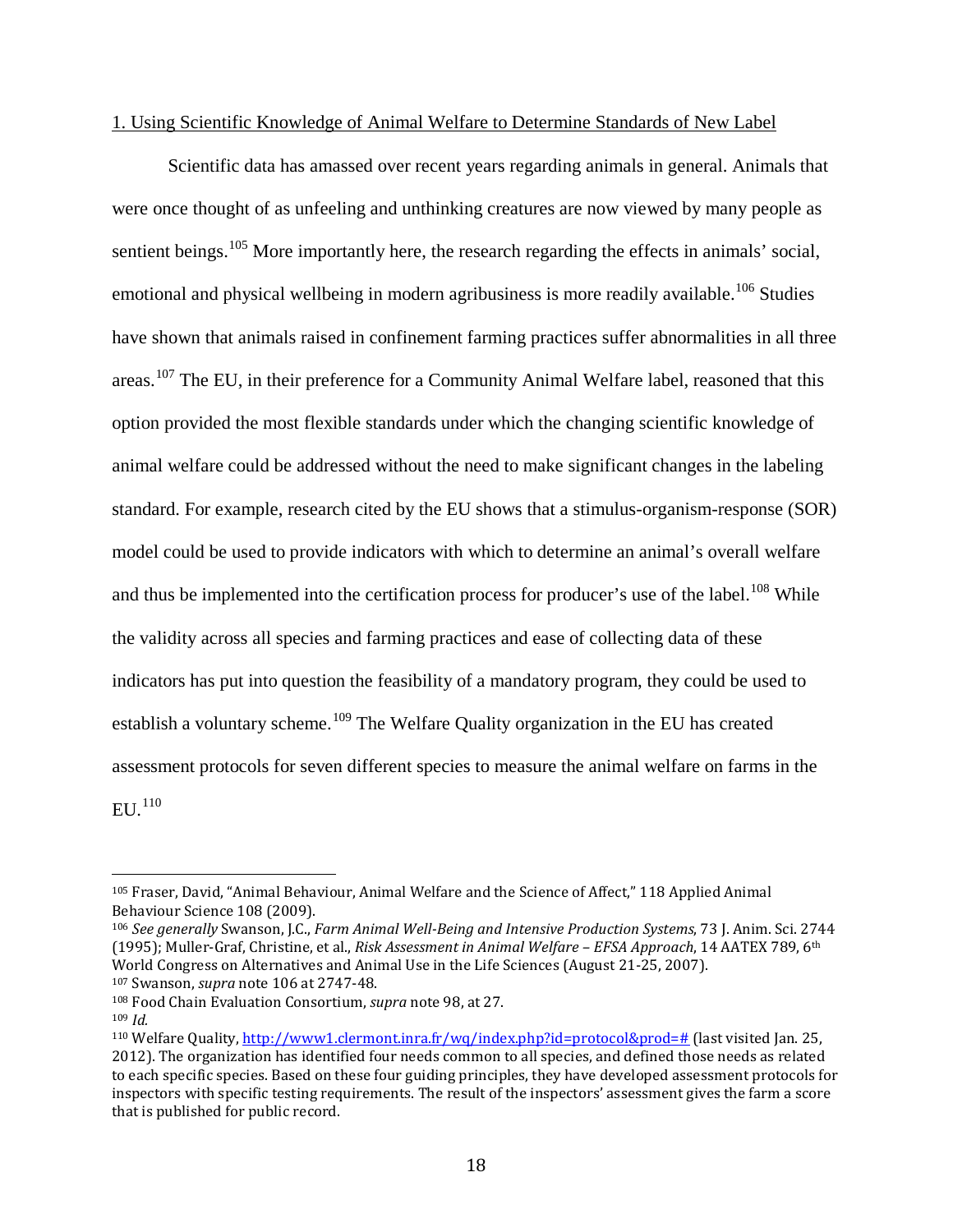In order for a similar method to be viable in the United States, the baseline for animal welfare must be raised. Research similar to that used in the EU must be employed by the federal government to increase the minimum standards of animal welfare. Then there will exist a quantifiable measure with which to compare the SOR model indicators, or some similar method of determining animal welfare for labeling standards. For example, researchers might rely on the creation of a species-specific Risk Assessment (RA) to determine the minimum standards to which the SOR model indicators will be measured against.<sup>[111](#page-58-0)</sup> In creating RAs specific to animal welfare, the hazards pertaining to adverse welfare must first be identified.<sup>[112](#page-58-1)</sup> Armed with this data, scientists can then create tables charting the severity, duration of effect and the likelihood and the likely frequency of exposure.<sup>[113](#page-58-2)</sup> Though this is seen as somewhat difficult in the animal welfare realm, it is not impossible.<sup>[114](#page-58-3)</sup>

Applying RAs to the creation of SOR model indicators can give USDA inspectors assessment tools that would improve animal welfare. In the EU, the European Food Safety Authority's (EFSA) panel on Animal Health and Welfare (AHAW) is beginning to do this.<sup>[115](#page-58-4)</sup> AHAW has used scientific data to set forth RAs on how the most relevant farming systems affect animal welfare in dairy cows and pigs. $116$ 

<span id="page-58-0"></span> <sup>111</sup> Muller-Graf, *supra* note 107, at 789-90.

<span id="page-58-1"></span><sup>112</sup> *Id.* at 790.

<span id="page-58-2"></span><sup>113</sup> *Id.*

<span id="page-58-3"></span><sup>114</sup> *Id.* at 791-93. Identifying clearly the hazards is crucial to developing clear RAs. Doing this on a population wide, as opposed to individual animal, basis requires the consideration of many outside factors such as the breed, species, production system, farm environment, stage of life, etc. <sup>115</sup> European Food Safety Authority, Animal Welfare, *available at* 

<span id="page-58-5"></span><span id="page-58-4"></span><http://www.efsa.europa.eu/en/ahawtopics/topic/animalwelfare.htm> (last visited Jan. 25, 2012). <sup>116</sup> *Id.* Four RAs have been established for dairy cows based on the research on farming practices and their affect on the cows' welfare. The hazards identified cause risks in the following areas: 1) Metabolic and reproductive disorders, 2) Udder disorders, 3) Leg and locomotion problems, and 4) Behavioral disorders, fear and pain. For pigs, the same method produced the following scientific opinions: 1) Piglet castration, 2) Effects of different space allowances and floor types on the welfare of weaners and rearing pigs, 3) Housing and husbandry practices for fattening pigs, 4) Housing and husbandry practices for adult breeding boars, pregnant farrowing sows, and unweaned piglets, and 5) Risks associated with tail biting in pigs.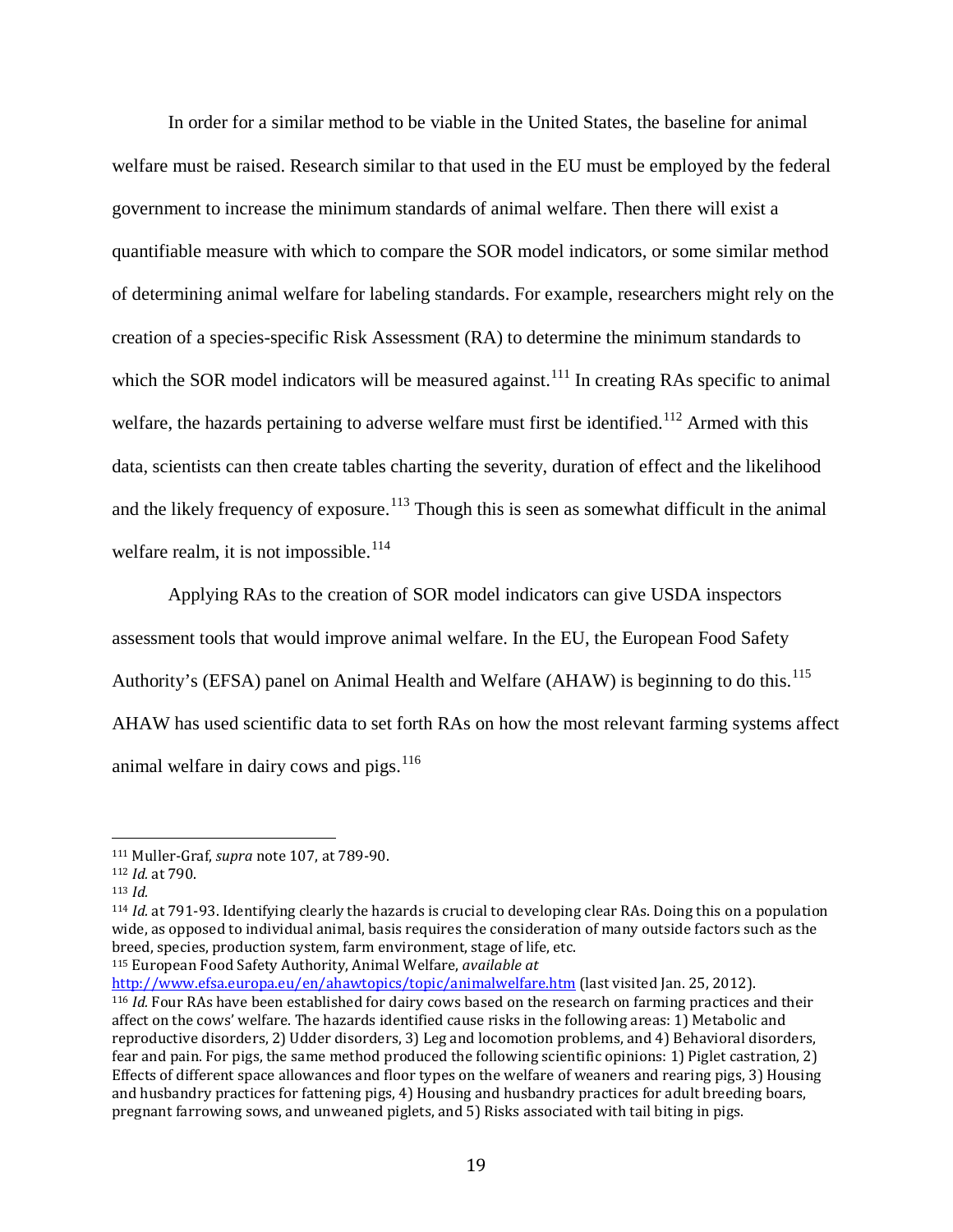A similar approach should be developed in the United States and used by inspectors to rate farms as the EU's Welfare Quality organization has done. Presumably, the RAs under current farming practices in the United States would show high severity of risks, long duration of the effects of hazards and high likelihood of affectation. Making this information available to consumers through labeling will increase awareness of farmed animals' plight and, hopefully, encourage consumers to demand improved farming and husbandry practices. Ideally, though, the creation of RAs would coincide with mandatory improvements of farming and husbandry practices by the federal government. The flexibility in this approach is ideal for both producers and consumers in that the SOR model can be easily modified as new research exposes new areas of need in animal welfare.<sup>[117](#page-59-0)</sup>

#### 2. Utilizing Sociological and Market Data to Evaluate Possible Success of Label

The success of the USDA Organic label can be illustrative of the success that an animal welfare label might have in the United States. While critics of the organic program say the regulations are too vague as to permit many producers to maneuver through loopholes that undermine the purpose of organic farming practices<sup>[118](#page-59-1)</sup>, several third-party organizations have stated that buying USDA Organics products is still the best way to ensure optimum animal welfare under current standards.<sup>[119](#page-59-2)</sup> Further, the USDA recently passed a final rule that rectifies some of the concerns about the organic industry. $120$ 

<span id="page-59-0"></span> <sup>117</sup> Welfare Quality, *supra* note 110.

<span id="page-59-1"></span><sup>118</sup> Kate L. Harrison, "Organic Plus: Regulating Beyond the Current Organic System," 25 Pace Envtl. Rev. 211, 221-27 (Winter 2008).

<span id="page-59-2"></span><sup>119</sup> World Society for Protection of Animals, *supra* note 1; Farm Sanctuary, *supra* note 4.

<span id="page-59-3"></span><sup>120</sup> 7 CFR 205. Effective June 17, 2010, this regulation clarifies many aspects of the access to pasture ambiguity used to create loopholes by producers previously. The livestock must have access to pasture for at least 120 days for growing season and must intake a minimum of 30 percent dry matter through grazing.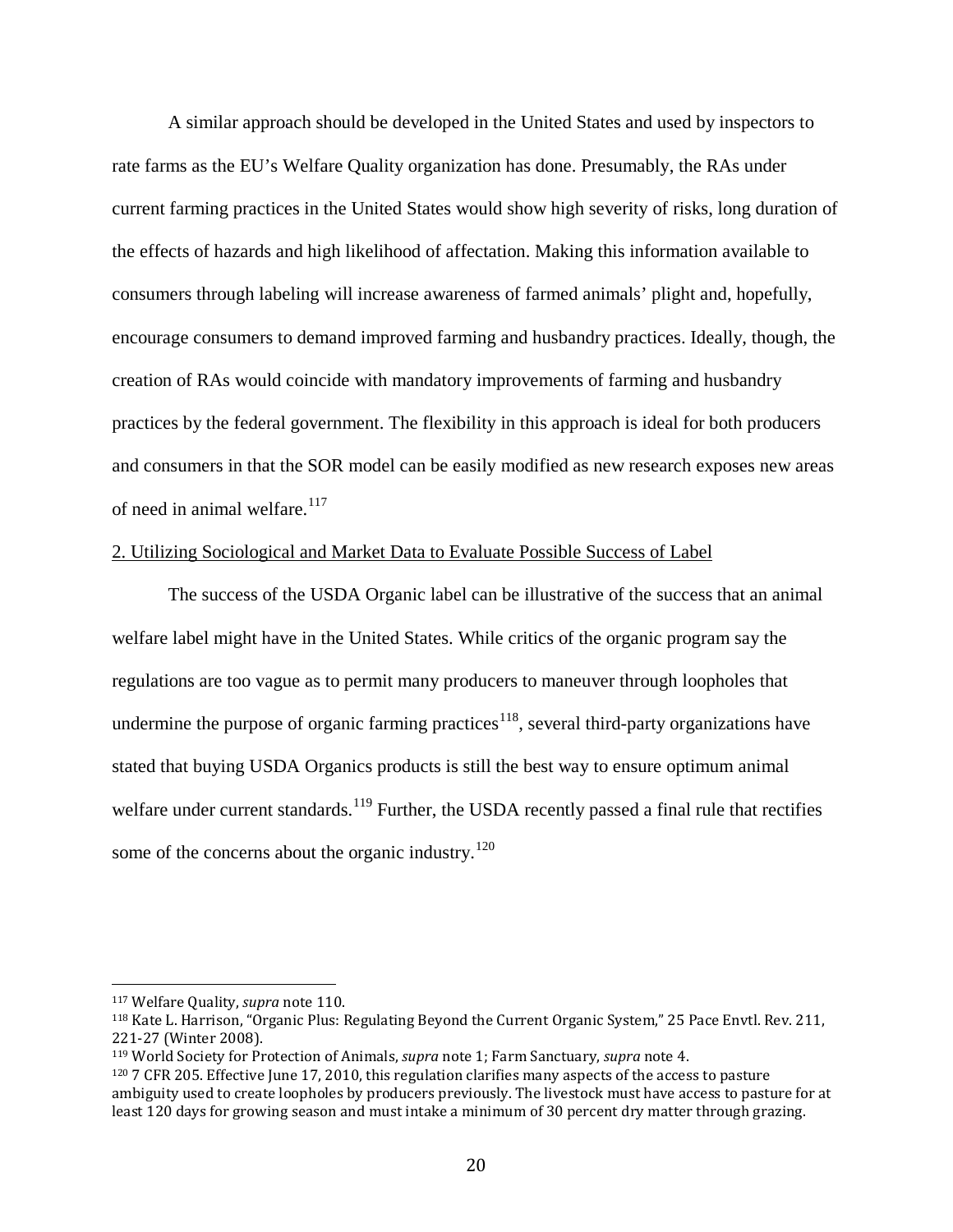Additionally, the incredible growth of the organic market proves that demand for these products is on the rise.<sup>[121](#page-60-0)</sup> Surveys both in the United States and abroad have also shown that many consumers wish to make more informed choices about animal welfare in their food purchases.<sup>[122](#page-60-1)</sup> A relevant example in both the United States and the European Union of this evidence is the egg product market. Though there is some confusion for consumers about what the various labels mean, the sales of cage-free, free-range and organic eggs has risen dramatically in recent years. At a time when overall sales of eggs were down due to dietary concerns, the sales of specialty eggs, i.e. cage-free, free-range and organic went up  $23\%$ .<sup>[123](#page-60-2)</sup> Additionally, the overall sale of organic meat and eggs in the United States was approximately \$600 million dollars in 2008.<sup>[124](#page-60-3)</sup> This number is up from roughly \$10 million in 1997.<sup>[125](#page-60-4)</sup> Moreover, this category of organic sales, while fast growing, represents the least popular category of organic products, falling behind produce and dairy.<sup>[126](#page-60-5)</sup> However, the data does show that organic products overall are rising incredibly.<sup>[127](#page-60-6)</sup> The creation of an Animal Welfare label now can take advantage of this momentum for the betterment of farmed animals.

#### 3. Advantages to a Federal Voluntary System

Those producers who already comply with federal organic standards would have little cost in obtaining approval for an Animal Welfare label similar to the EU's Community Animal Welfare label. The organic standards in the United States are already closely aligned with the EU

<span id="page-60-0"></span> 121 Golan, Elise et al., *Do Food Labels Make a Difference? … Sometimes*, Amber Waves, November 2007, available at http://www.ers.usda.gov/AmberWaves/November07/Features/FoodLabels.htm. <sup>122</sup> *See generally* Consumer Concerns about Animal Welfare and the Impact of Food Choice, *supra* note 88; Farm Sanctuary, *supra* note 4; World Society for the Protection of Animals, *supra* note 1.

<span id="page-60-2"></span><span id="page-60-1"></span><sup>123</sup> Weise, Elizabeth, "Cage-free hens pushed to rule roost," USAToday (April 10, 2006).

<span id="page-60-3"></span><sup>124</sup> Dimitri, *supra* note 39, at 19.

<span id="page-60-4"></span><sup>125</sup> *Id.*

<span id="page-60-5"></span><sup>126</sup> *Id.*

<span id="page-60-6"></span><sup>127</sup> *Id.*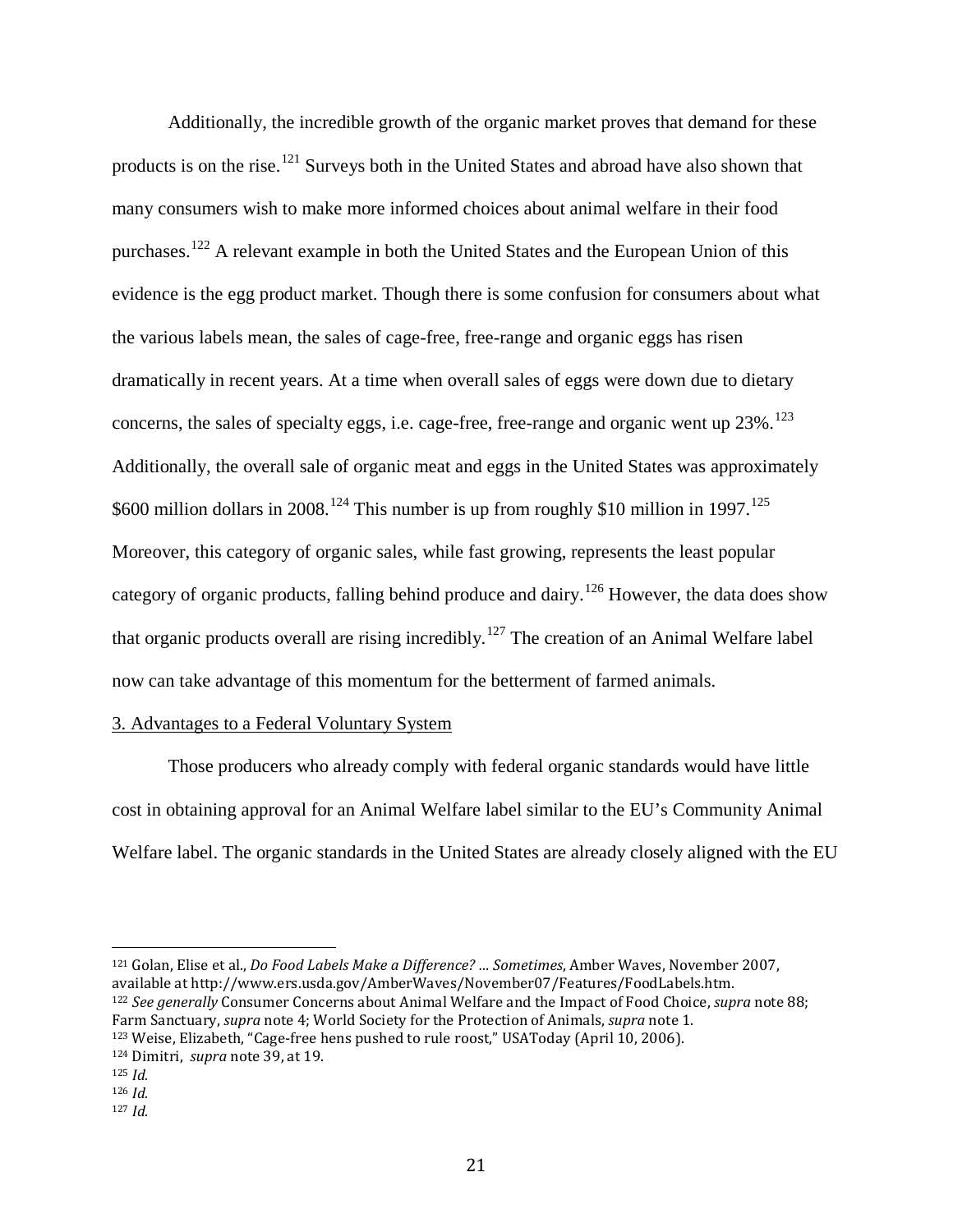principles. Some improvement would be necessary,  $128$  but the organic regulations are already beginning to be amended for clarity and alignment with consumer and industry demands.<sup>[129](#page-61-1)</sup> In addition to complying with updated organic standards, the farm would need to undergo inspection applying the RAs and SOR model indicators in order to establish a ranking for the farm's level of animal welfare to be included on the label. If the organic program is updated to meet the EU standards, the likely cost to organic farmers would be additional costs incurred by changes to the standards and the certification costs involved in the review of the Organic Farming Plan and the inspection charge for application of the SOR model indicators.

National standards and a harmonized label could diminish the confusion consumers feel when shopping for animal friendly products and reduce misleading and untruthful labeling practices. Market demand will dictate the rate at which farmers change their farming practices. Making changes to the minimum standards, using the animal welfare label and educating the public about the differences might push producers to follow standards closer to organic regulations in order to compete. In just the way consumers know that products not labeled organic fail to meet certain standards, they will also know that products without the Animal Welfare label fall short of the those standards.

The economic cost and impact on both producers and consumers should be minimal with a voluntary label. One can estimate the increase in cost based on the size of the organic farm. For example, the European Union found that the cost per hectare decreases as the number of hectares

<span id="page-61-1"></span><span id="page-61-0"></span> <sup>128</sup> The organic standards already require livestock to have access to pasture, and prohibit the use of antibiotics and other harmful practices. However, the organic standards currently do not prohibit many of the mutilation procedures common in animal husbandry in the United States such as de-beaking, tail docking, etc. This would need to be changed to meet the EU standard. <sup>129</sup> 7 CFR 205, *supra* note 121.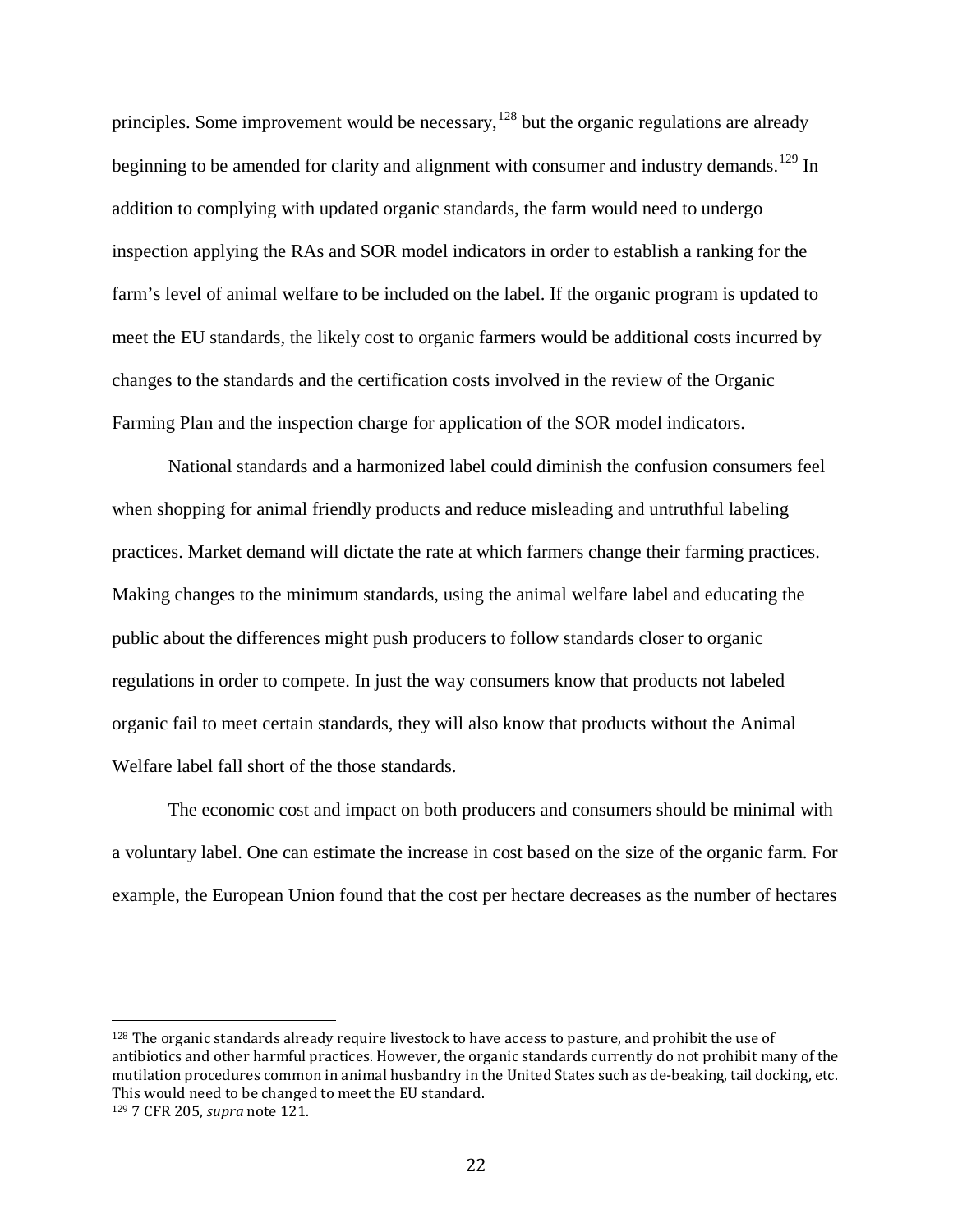increases.[130](#page-62-0) If these are similar estimates in the United States then the average increase in cost should also be small because sixty-percent of organic farms, or 866, are more than 500 acres.<sup>[131](#page-62-1)</sup> Since the production and certification costs should remain low for these producers, the cost to consumers should remain very close to their current rate. Additionally, even if there is a slight increase in cost, studies have shown that consumers are willing to pay a premium for products in line with their beliefs and priorities.<sup>[132](#page-62-2)</sup>

#### **Conclusion**

Protecting the welfare of animals is important to consumers in the United States. One way to improve this protection is to implement a voluntary Animal Welfare label akin to the proposed EU Community Animal Welfare label and to the USDA Organic label utilizing similar regulations for organic farming in the United States with the addition of SOR model indicators based on RA identifiers to assess the welfare of farmed animals. To have any meaningful impact, this label will need to generate market demand for animal friendly products that encourages more producers to adopt the standards and, in turn, increase the protection of farmed animals.

<span id="page-62-0"></span> <sup>130</sup> FCEC, *supra* note 91, at 43. The cost started at 47.00 Euro per hectare for up to 5 hectares and was negligible per hectare once you went above 65 hectares.

<span id="page-62-2"></span><span id="page-62-1"></span><sup>131</sup> WSPA, *supra* at note 1, Figure 5. 132 *Id.*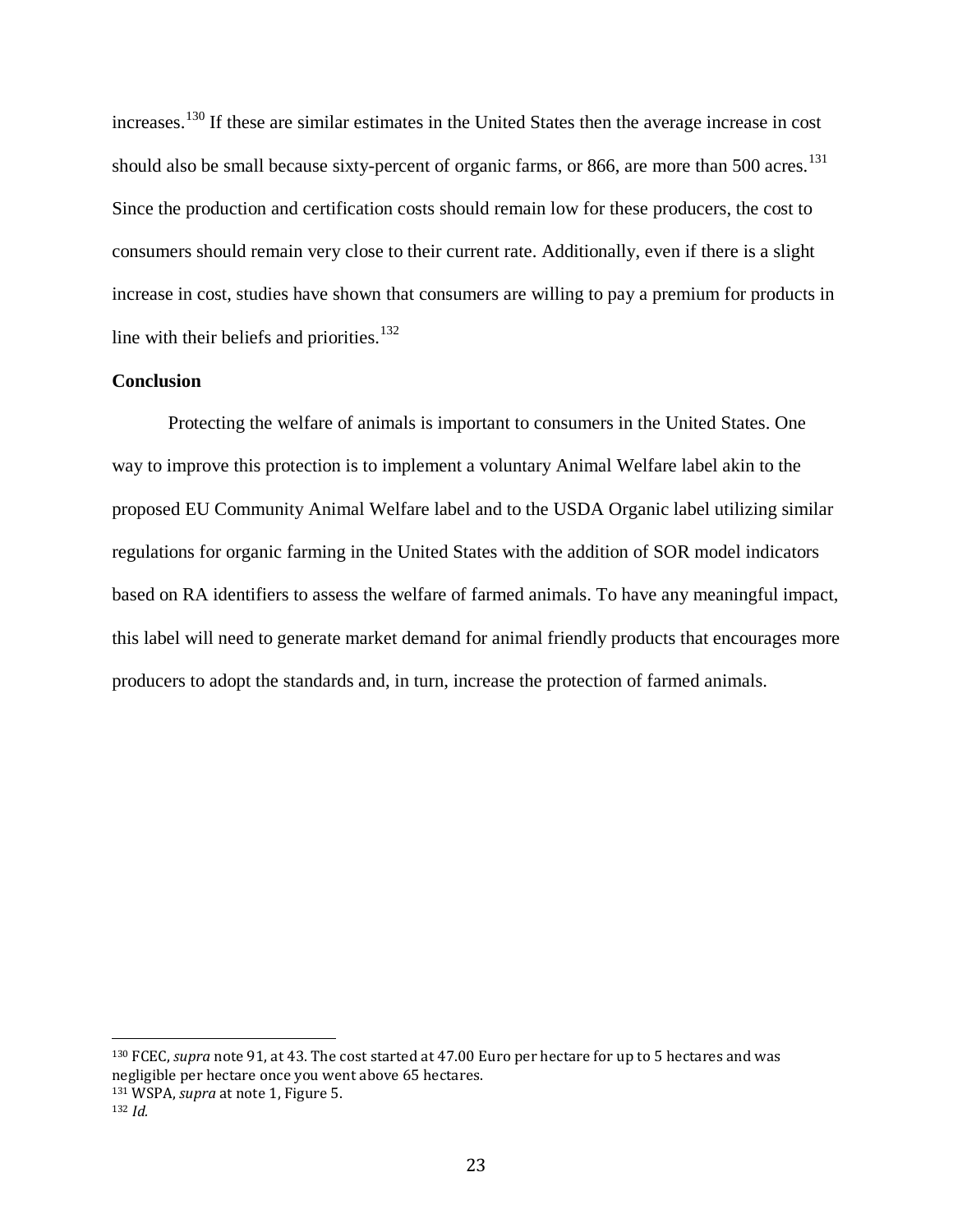# **THE TRANSPARENCY OF ANIMAL CRIMES LEGISLATION By Jed L. Painter, Esq.\***

For now we see through a glass, darkly… - I Corinthians 13:12

#### **INTRODUCTION**

There has never been a consensus on animals. Taxonomists differ in applying the title. Individuals differ in their sympathies and empathies. It is no surprise, therefore, that there is no clear or singular message that can be divined from the New York State Agriculture and Markets Law. This law, or more specifically Article 26 of this law, houses various crimes that are often generally lumped under the vague commonplace heading of "animal cruelty offenses;" a heading which does not do the Article justice. If you wanted to find the provisions that prohibit you from unjustifiably running a horse on a plank road,<sup>[1](#page-63-0)</sup> displaying fowl that have been imparted an artificial color,<sup>[2](#page-63-1)</sup> or bartering baby rabbits under two months of age "in any quantity less than  $six$ ,"<sup>[3](#page-63-2)</sup> look to this Article. As much and as often as I look to Article 26 in my role as a prosecutor, what I have discovered is that the vast majority of New York State Legislature's animal cruelty laws give way to the New York State Public's animal cruelty "rules" – amalgamations of geographic, demographic, cultural, societal, and religious viewpoints. These "rules"

 $\overline{\phantom{a}}$ 

<span id="page-63-0"></span><sup>\*</sup> Jed L. Painter serves as Chief of the Animal Crimes Unit for the Nassau County District Attorney's Office. He received a Juris Doctor from St. John's University School of Law, a Master's Degree in Public Administration from John Jay College of Criminal Justice, and a Bachelor's degree from Northwestern University. This Article substantially derives from an article previously published as: Jed Painter, *The Transparency of Animal Crimes Legislation*, NASSAU LAWYER, vol. 60, no. 10 (June 2011). The information contained in this Article does not constitute legal advice; any opinions expressed are solely those of the author.

<sup>&</sup>lt;sup>1</sup> NYS Agriculture and Markets Law (AML)  $\S$  364. This only begs the question about when running is  $\frac{1}{2}$  is ustifiable.

<sup>2</sup> AML § 354(2).

<span id="page-63-2"></span><span id="page-63-1"></span> $3$  AML § 354(3).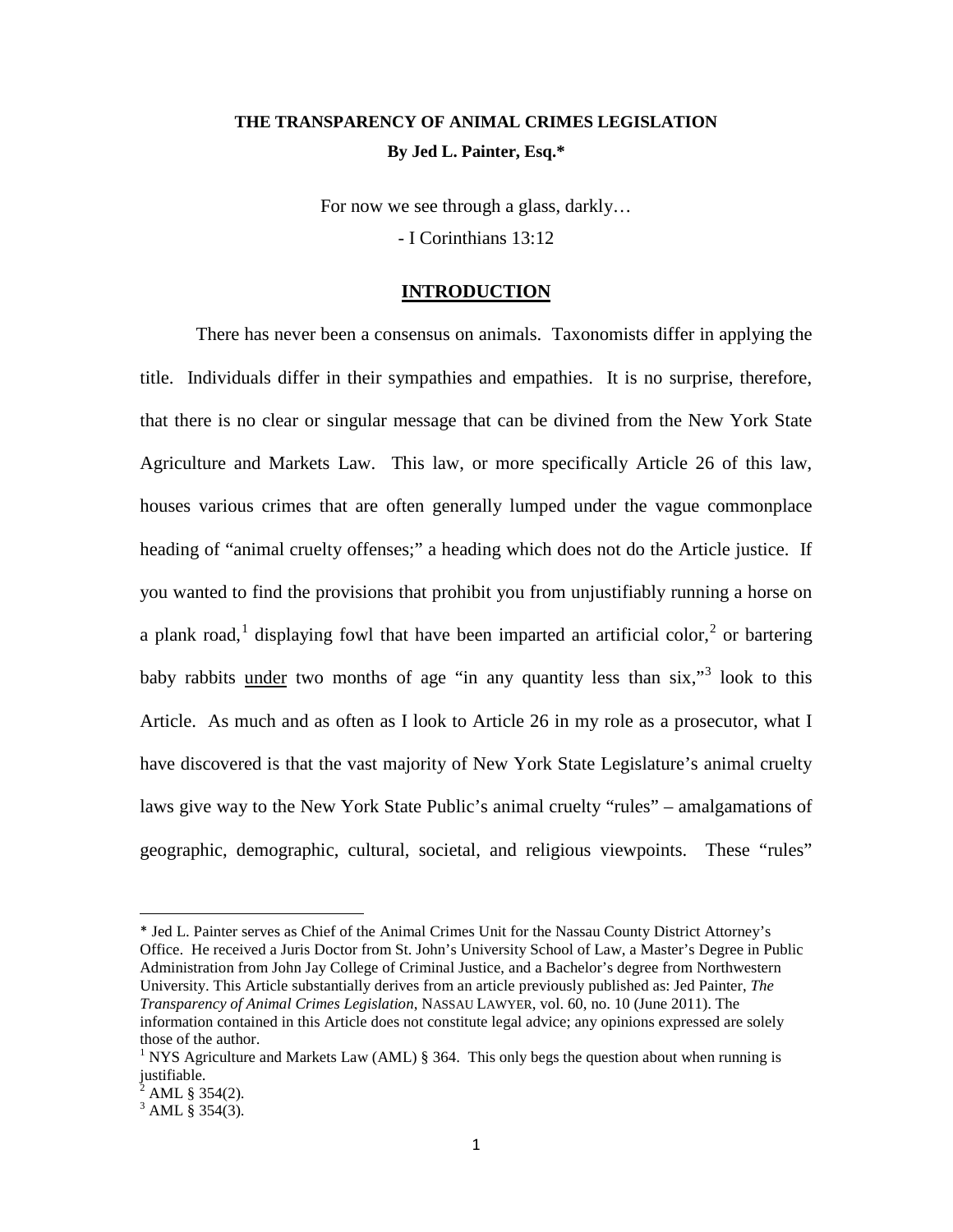continuously evolve, transcend statutes, and frustrate the formulaic and objective application of criminal law. Indeed, when it comes protecting an "animal," the law matters very little, if at all.

#### **THE CONCEPT OF "ANIMAL"**

Millennia of agribusiness dominating human survival and prosperity have produced a pan-human sentiment of "living property." The "human mission" regarding animals does include and has included social companionship, but there is and has always been farming, sustenance, transportation, clothing, textiles, and protection. Animals are civilizations' fuel. As such, there has been a consequence on our perception of animals. At the same time, there undeniably has also been present an awareness and appreciation of life, character, and independent thought. Evidence of this comes in the form of storybook tales and nursery rhymes involving anthropomorphized animals, animism, religions associated with half-human/half-animal deities or animal worship, animal co-burial with humans, and even the criminal prosecution of animals for their misdeeds.<sup>[4](#page-64-0)</sup> The natural fusion of human affection and human asset has led to the institution that "We need animals and animals need us." The issue that defines all criminal law on the subject is whether these two "needs" can peaceably meet.

"Power," in its simplest definition, is the force that guides actions and inactions. "Justice" is the successful upholding of a Power; "Freedom" is the successful resisting of a Power. Laws, therefore, define the exact spot where a human will sacrifice personal freedom towards social justice (as an example: if a person were truly free, he or she could

<span id="page-64-0"></span> <sup>4</sup> *See generally* E.P. Evans, *The Criminal Prosecution and Capital Punishment of Animals* (Faber & Faber Ltd. 1987).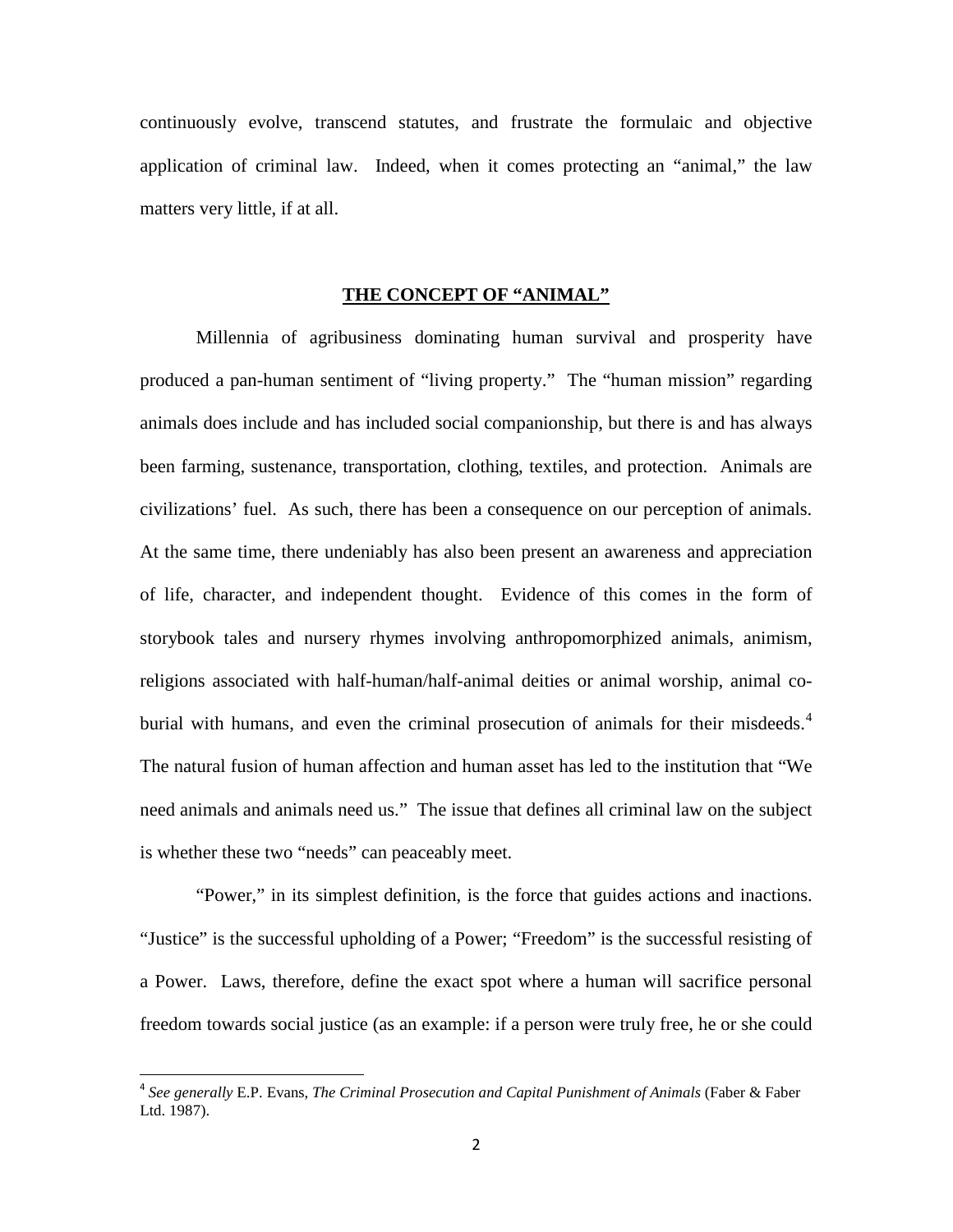murder someone without consequence; however, [most] people respect a limitation on their personal freedom to kill people at will in the form of a law against homicide). On that exact same principle, criminal justice for animals will exist where human property rights end and inherent animal rights begin. While most criminal disciplines (like murder or rape) exist on a razor-thin divide where the sacrifice is made, animal crimes have a very blurred line dividing personal freedom and animal protection. Unfortunately, in practice (and in accordance with basic logic), a "blurred" law is no law at all.

#### **THE FOG OF PROTECTION**

With the exception of self-defense, there is little, if any, public disagreement that murder is wrong.

Robbery is wrong.

Rape is wrong.

Arson is wrong.

Killing an animal is wrong, UNLESS....<sup>[5](#page-65-0)</sup>

Harming an animal is wrong, unless. Mutilating an animal is wrong, unless.<sup>[6](#page-65-1)</sup> Only rarely is the "unless" actually written;<sup>[7](#page-65-2)</sup> more often the Legislature chose – as was presumably necessary to enact any law where public sentiment was unfathomable – to

<span id="page-65-0"></span> $5$  Besides social mores discussed below, there is a whole host of legal exclusions on this point – everything from hunting and slaughter for consumption to feeding live mice to pet snakes.

<span id="page-65-1"></span> $6$  Again, think branding cattle, impaling live worms on hooks as bait for fish, vivisection, various forms of animal experimentation, etc.

<span id="page-65-2"></span><sup>&</sup>lt;sup>7</sup> For example, under AML § 377 (Disposal of dead animals), animal carcasses must be buried at least three feet below the ground, unless they were used for experimental purposes. Another example, under AML § 353, anti-cruelty provisions may, in some instances, give way to "properly conducted scientific tests," monitored by the state commissioner of health.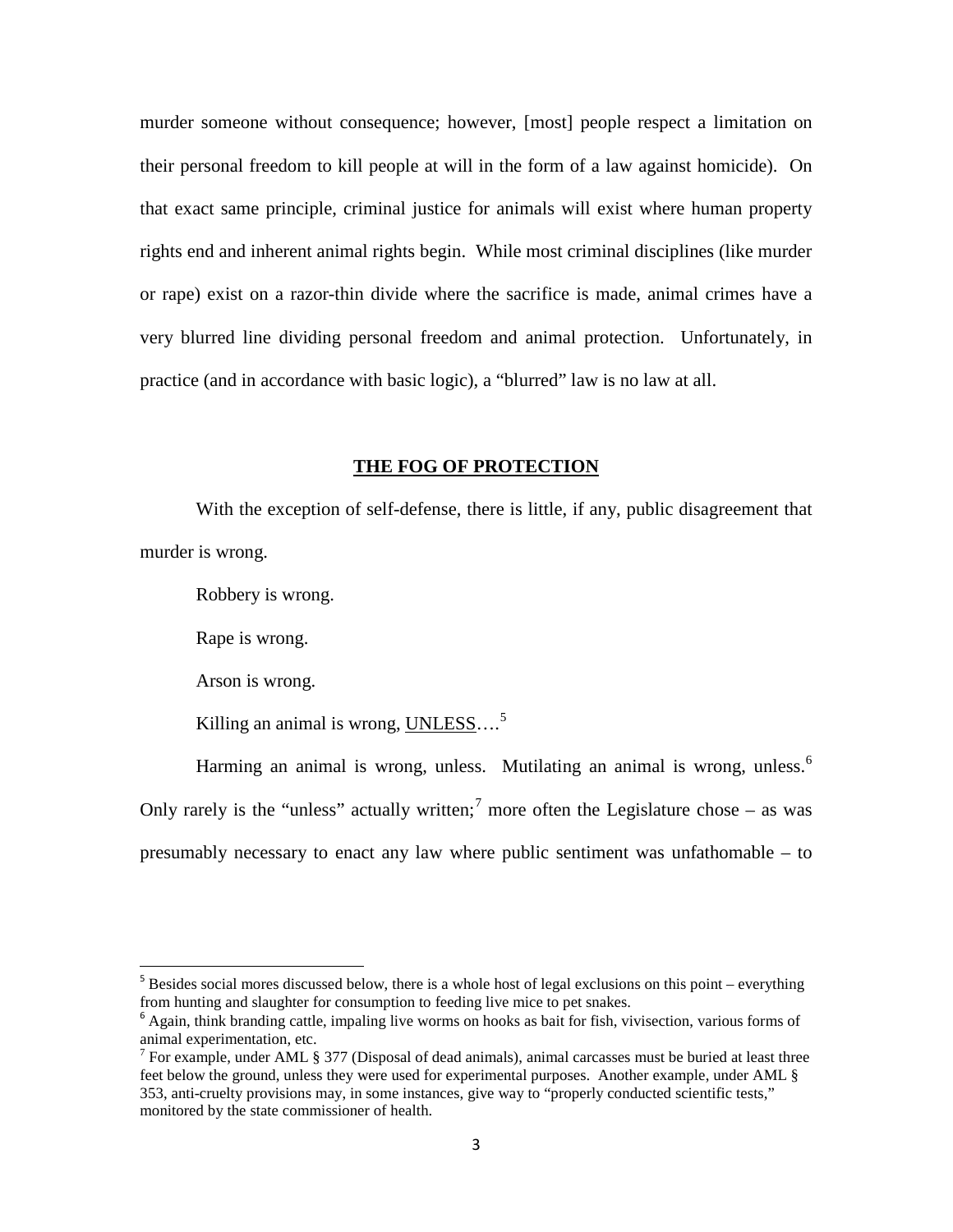couch the societal ambiguity into the word "unjustifiable"  $\delta$  – that is, a person's malevolent conduct towards an animal will be criminalized only when it is first demonstrated that it was without justification. The presence and choice of that term in animal crimes statutes will always serve as automatic grounds for a motion to dismiss, no matter how well the charges are written or how timely the prosecution. Still, on its own, that term is not too debilitating to the prosecution of animal crimes. Its combination, however, with other societal X-factors – the New York State Public's "Rules" – is what may randomly, inconsistently and unpredictably nullify the law. As stated above, there is a principle that "We need animals and they need us." But what about the animals that we do not need? What about the animals that we do not even *want*?

The New York State Legislature has denied the public the option of picking the "chosen species" (at least, in theory). "Animal," as codified for New York State criminal law purposes, "includes every living creature except a human being."<sup>[9](#page-66-1)</sup> It does not discriminate by species – whales, hornets, sardines, dogs, nematodes, ants, and oysters are all equally protected from unjustified killings, injuries, and mutilations under Article 26. Yet, this purported equality, codified in law, cedes to the "rules," whether or not we even know it. While I would not bet heavily that you have committed murder, rape, arson, or robbery in your lifetime, I would guarantee that you have violated Article 26 this past week.

<span id="page-66-1"></span><span id="page-66-0"></span> <sup>8</sup> *See*, *e.g.*, AML § 353 (criminalizing conduct that "unjustifiably injures, maims, mutilates, or kills any animal"); AML § 353-a (criminalizing conduct of a person who, "with no justifiable purpose…intentionally kills or intentionally causes serious injury to a companion animal…."); AML § 360 (criminalizing conduct of a person who "unjustifiably administers any poisonous or noxious drug or substance to an animal."); AML § 361 (criminalizing conduct of a person who "willfully *or*  unjustifiably…injures…any…domestic animal used for purposes of…breeding….").  $^{9}$  AML § 350(1).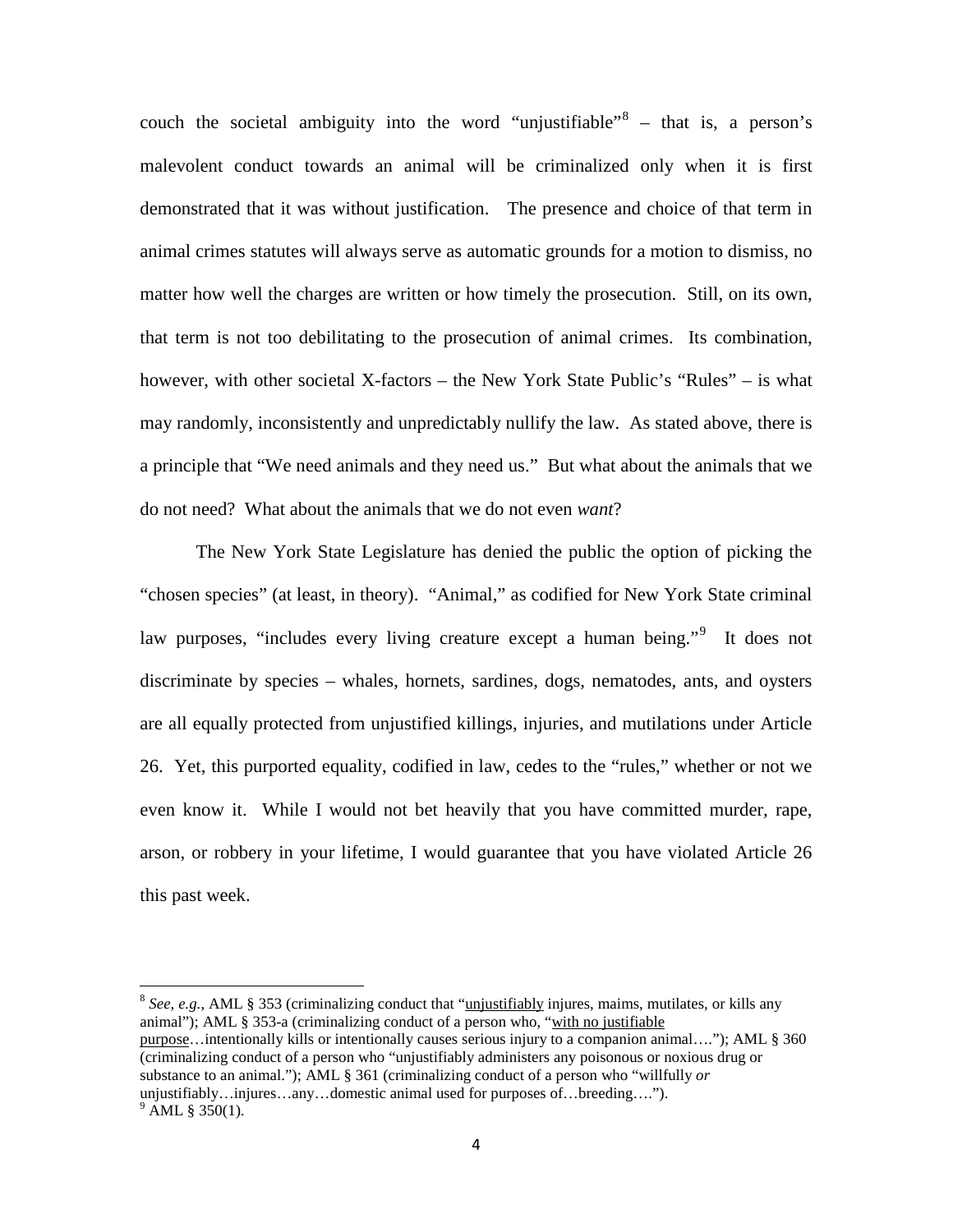As a hypothetical, assume that a police officer on patrol observes a man squash a spider with his boot-heel. Further assume that the police officer does not continue on patrol, but stops to further investigate the situation. The officer inquires of the man as to his justification for squashing the spider and the man cannot provide one, apart from "I don't like spiders." The Agriculture and Markets Law provides that a "police officer must…arrest…any person offending against any of the provisions of article twentysix....<sup>"10</sup> The officer has just observed an unjustified killing of an animal and has elicited a confession. Must the officer now arrest? If the officer does not, what would be his reason for this dereliction of duty? What if the man had instead been observed stomping on a stray cat? A pet chihuahua?

As another hypothetical, imagine you saw a person take a turtle, rip its shell off, pour acid in its wounds, let it suffocate to the point of death, then give it to a buddy who then stabs it and crushes it again and again. You might call 911 immediately and even need some counseling for witnessing such a sight. Now, on the exact same set of facts, imagine you saw a chef take a fresh oyster, shuck its shell off, pour lemon juice on its body, let it suffocate to the point of death, and then serve it to a customer who then jams a tiny fork into it and thoroughly masticates it before swallowing. You might either (a) not care at all or (b) order some blue points for yourself to complement your Sauvignon Blanc. The only significant difference in the above scenarios is the species of animal – something that is supposed to be irrelevant under Article 26.

While the full import of these hypotheticals might be easy to brush aside, they are scenarios that an animal crimes prosecutor must seriously contemplate and an animal law

<span id="page-67-0"></span> $10$  AML  $\delta$  371. This is in addition to the arrest mandates contained in Article 140 of the Criminal Procedure Law and the local rules and regulations of municipal police departments.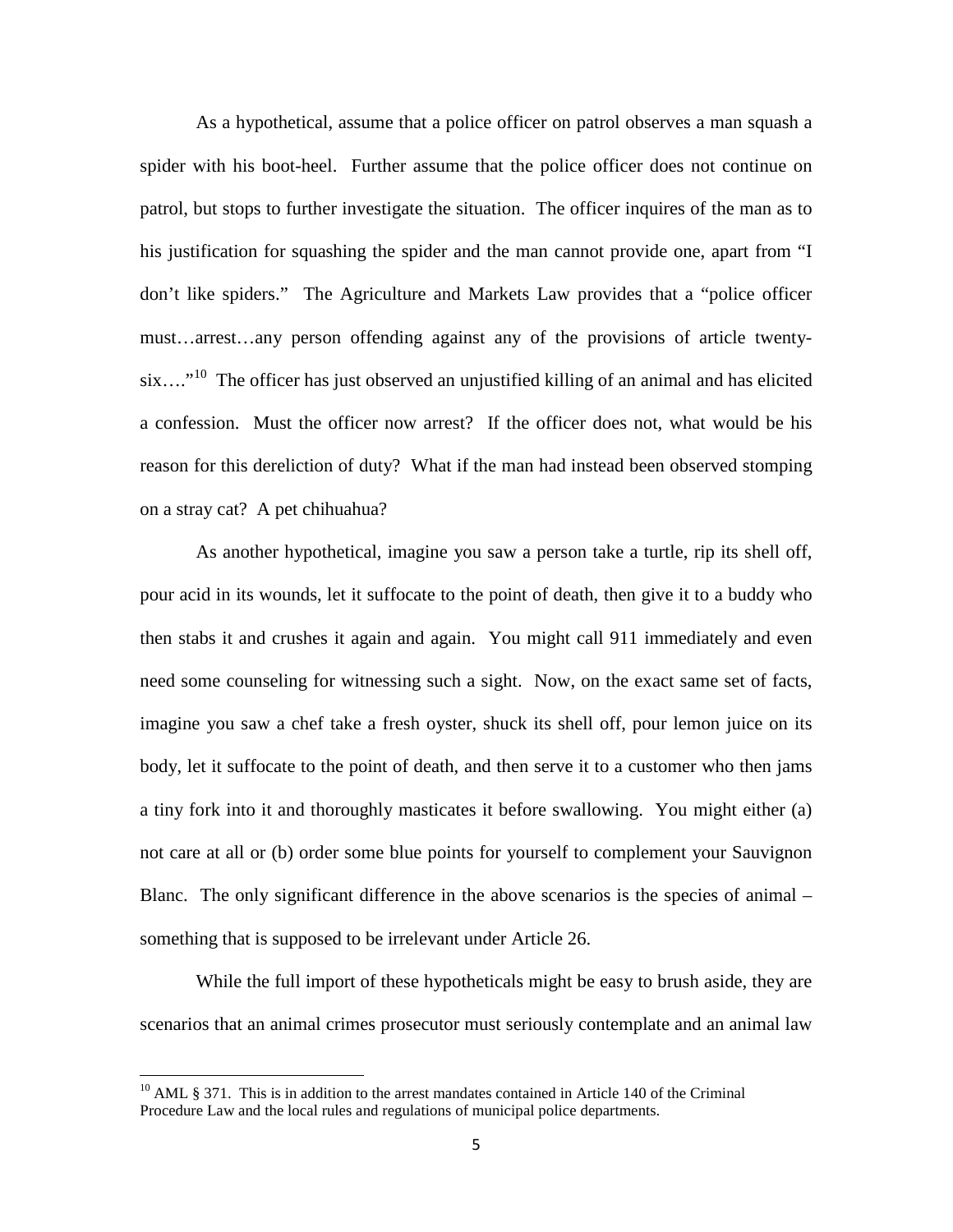professor would be well within her rights to place on a final examination. They are meant to demonstrate that, with animal cases in particular, before there can be a decision to arrest and prosecute on the law, there practically (though not legally) must be a decision as to what society's rules are as to that particular species of animal and what the local demographic conventions are as to particular conduct. More often than not, this decision is subconscious, instantaneous, and never reconsidered. It is also regional – a Long Island jury pool's concept of justifiable conduct towards a given animal will be much different from an Adirondack-region pool, with each concept sounding equally absurd when presented to the other group.<sup>[11](#page-68-0)</sup> With such a variance between urban, suburban, and rural viewpoints, not to mention the four centuries of an agrarian-based economy in this country, it is no wonder why the New York State Legislature cannot achieve great specificity when legislating crimes against animals. Rather, the law is intentionally blurred by broad terms like "unjustifiable" and "animal."

Therefore, the notion that we have laws to protect animals is technically accurate, but practically fraudulent. The laws do not serve to protect animals; they serve to protect the animals that warrant our sympathies at any given time in any given place. They protect humans and human emotions. In reality, it is jury nullification – not the law – which is and has always been the standard of prosecution, whether that is a conscious or subconscious decision.

As stated above, every person, village, town, county, and region of New York State will have different "rules" which will serve as benchmarks for jury nullification.

<span id="page-68-0"></span> $11$  By way of illustration on this point, my office once received a complaint from a concerned Long Island citizen that her neighbor was keeping chickens in a coop during the night and that this conduct was surely criminal. I received another complaint from another Long Island citizen that she suspected that her neighbor was raising cows with intent to later slaughter them for personal consumption and that this individual needed to be prosecuted.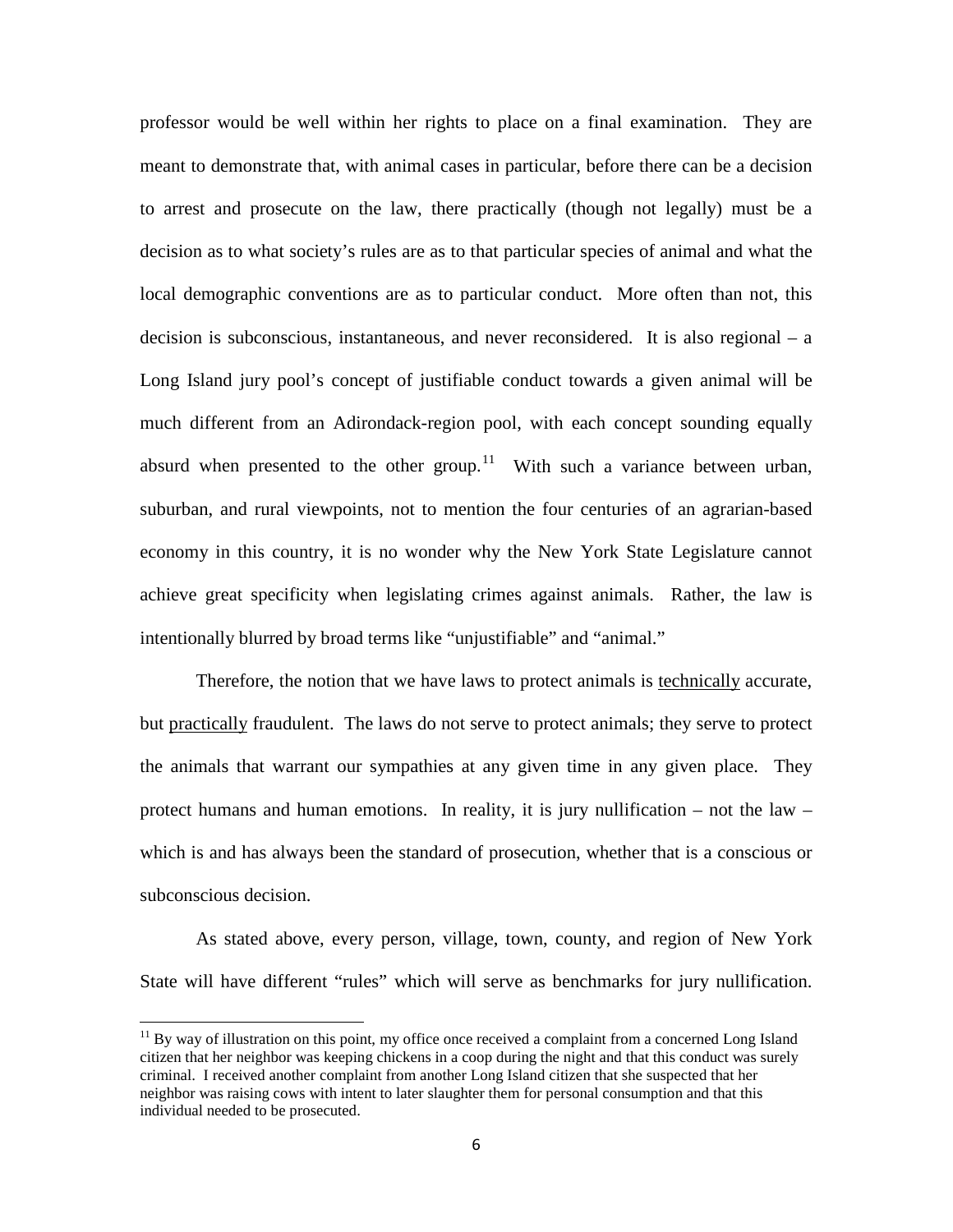Combining these rules with legal protections, exemptions, and other societal conventions can cause quite a headache. If you dare to think critically about your own views, you will likely find that you are even inconsistent with yourself. In an effort to illustrate and satirize the befuddling discord between these laws, conventions, and principles, I have written a list of 8 Rules, which I share below. In authoring these rules, I voice no support or disdain for them, nor do I comment on the practices upon which they are based. Rather, I am simply attempting to characterize the current, prevalent, yet invisible mores that seem to govern the breadth and practical depth of New York's animal crimes statutes.

#### **THE RULES**

#### 1. An animal that is loved by a human will merit enhanced protection.

You hear a lot about "Doggie Heaven" and, to a lesser extent, "Kitty Heaven." You never hear much about Fish Heaven, Chameleon Heaven, or Cattle Heaven. The amount of legal and practical protection afforded to an animal directly correlates with the degree to which an average human identifies with it and/or recognizes a soul within it that is capable of transcending into an afterlife. Consequently, in 1999, the State Legislature gave felony protection to these "companion animals," an honorary title that automatically includes dogs and cats and extends further to essentially any animal taken in as a pet, regardless of species.<sup>12</sup> This was illustrated in *People v. Garcia*,<sup>[13](#page-69-1)</sup> where a family's beloved pet goldfish merited protection as a "companion animal." Thus, while

<span id="page-69-1"></span><span id="page-69-0"></span><sup>&</sup>lt;sup>12</sup> *See* AML §§ 350(5); 353-a.<br><sup>13</sup> 3 Misc.3d 699 (Sup. Ct. N.Y. Co. 2004), *aff'd* 29 A.D.3d 255 (1st Dept. 2006).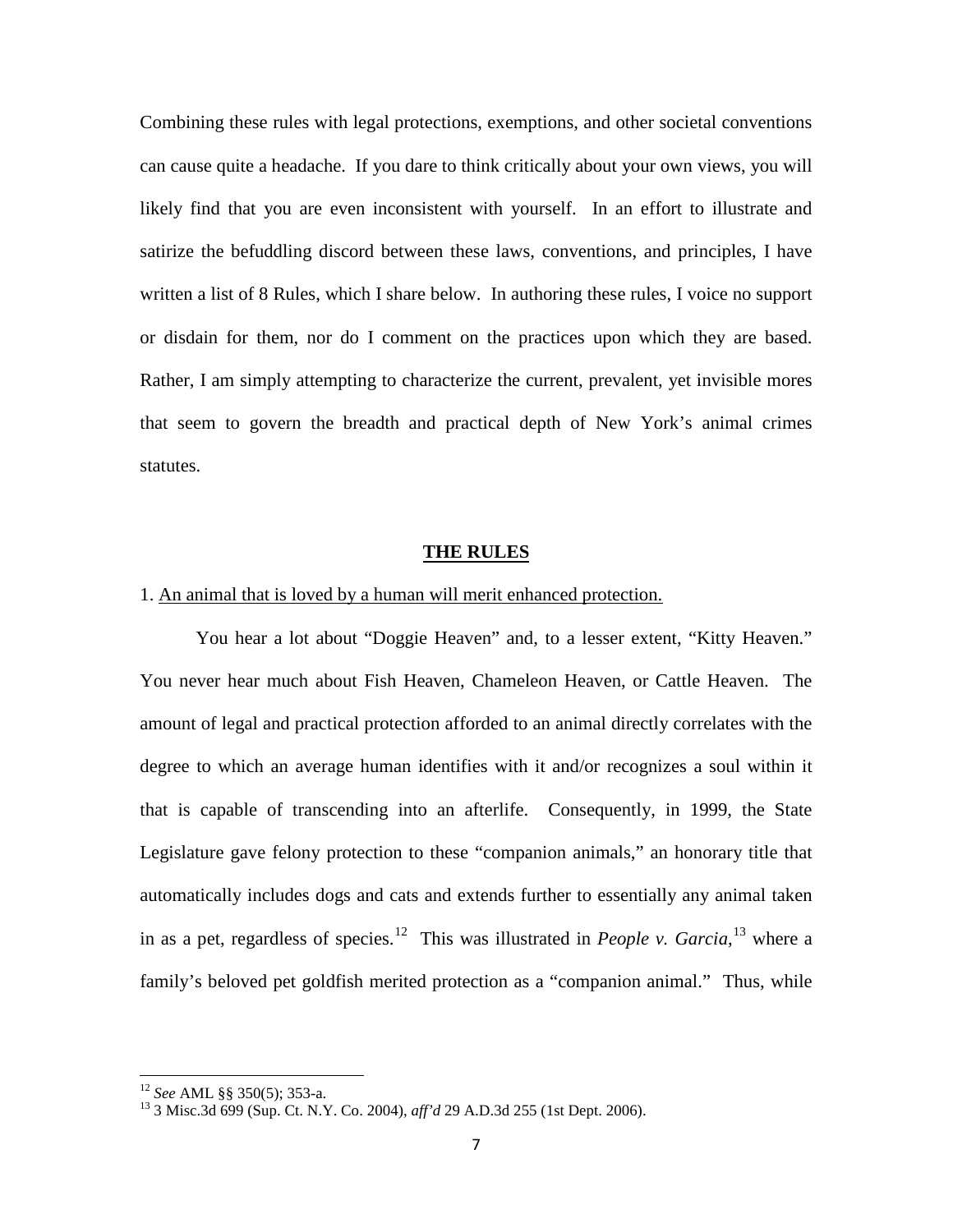extreme cruelty to a pet turtle will merit a felony arrest, the burning and stabbing of a wild turtle confined in a milk crate can only, by law, merit a misdemeanor arrest.<sup>[14](#page-70-0)</sup>

#### 2. Palatable species are exempted from protection.

I have received hundreds of complaints regarding multiple dogs that are kept crammed together in crates, either in a home, puppy mill, or pet store. I have never once received a complaint regarding multiple lobsters that are kept crammed together in a tank at a restaurant or supermarket. The palatability of a particular species of animal is a cultural and regional choice – I use "palatable" rather than "edible" as any non-poisonous animal, including a horse, dog, or cat, is technically edible. (As an aside, section 96-h of the Agriculture and Markets Law prohibits the selling or bartering of dog and cat meat, but has no prohibition against eating it). If New York society has adjudged an animal to be tasty or otherwise salubrious, then slaughtering that animal for consumption will be "justifiable" conduct for purposes of the animal cruelty statutes. However, note that this designation does not release the custodian of the farm animal from criminal prosecution if the animal is otherwise abused or neglected while it is alive.<sup>[15](#page-70-1)</sup>

#### 3. Nuisance species are exempted from protection.

Section 11-0523(1) of the Environmental Conservation Law provides that homeowners, their family, or agents, may "take...unprotected wildlife ...when such wildlife is injuring their property or has become a nuisance thereon. Such taking may be

<span id="page-70-0"></span><sup>14</sup> *See*, *e.g.*, Druin-Keith, *Teens Charged with Burning, Stabbing Turtle in Bellport*, NEWSDAY (June 13, 2010), *available at* http://www.newsday.com/long-island/suffolk/teens-charged-with-burning-stabbing-

<span id="page-70-1"></span><sup>&</sup>lt;sup>15</sup> See, e.g., People v. Paragallo, 2011WL1160150 (3d Dept. 2011); *People v. Richardson*, 15 Misc.3d 138(A) (App. Term 9th & 10th Dists. 2007).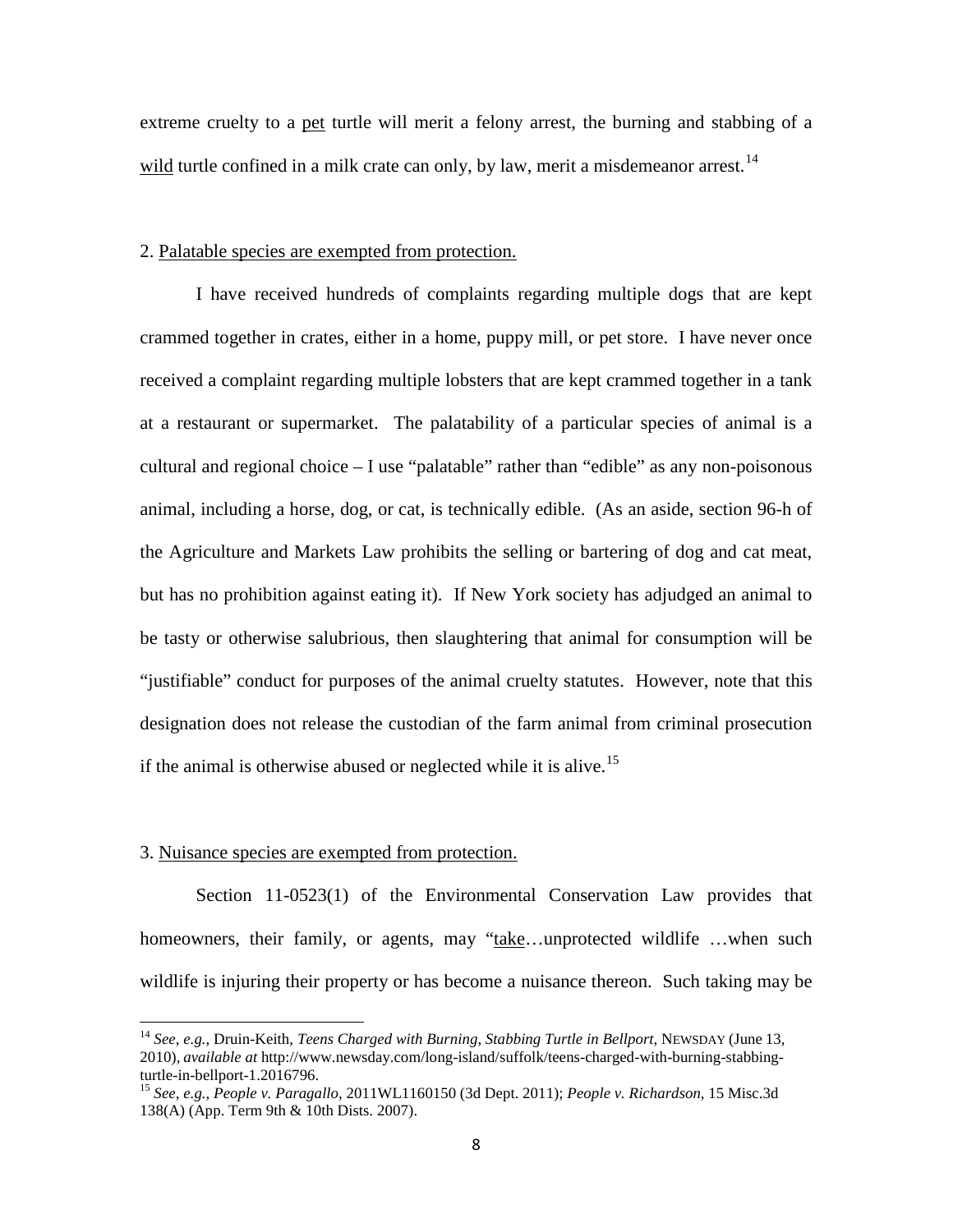done in any manner, notwithstanding any provision of the Fish and Wildlife Law…the Penal Law or any other law." "Take" has many meanings under the statute, and includes "kill."<sup>[16](#page-71-0)</sup> Thus, a homeowner, after making a subjective determination that such animals have become a nuisance on her property, should be able to kill cotton-tail rabbits, squirrels, raccoons, skunks, opossums, and foxes using any methodology she deems fit without any consequence from Agriculture and Markets Law. This is with the caveat that the subjective determination must be genuine (or at least perceivable as genuine).<sup>[17](#page-71-1)</sup>

# 4. Rodents are exempted from protection, unless fluffy, placed in a pet tank, or bearing a fuzzy tail.

As discussed above, any gerbil, hamster, or chinchilla with a loving owner is protected by the animal cruelty laws – possibly even to the tune of a felony charge. Any non-cherished member of the Rodentia order of mammals, however, will face commercial-grade poisons, back-breaking traps, suffocation traps, and sticky traps – legally sold and available at any local grocery store or pharmacy. By way of bizarre punctuation on this point: a person may also purchase live mice to feed to his or her pet snake.

5. Animals with exoskeletons are exempted from protection, unless they are commercial property.

<span id="page-71-1"></span><span id="page-71-0"></span><sup>&</sup>lt;sup>16</sup> *See* Environmental Conservation Law § 11-0103(13).<br><sup>17</sup> *See People ex rel. Thomas v. Suffolk County District Attorney*, 2010 WL 2802679 (Sup. Ct. Suffolk Co. 2010) (upholding jury conviction, despite ECL provisions, in case where defendant was alleged to have killed squirrels without intent to hunt or preserve his property).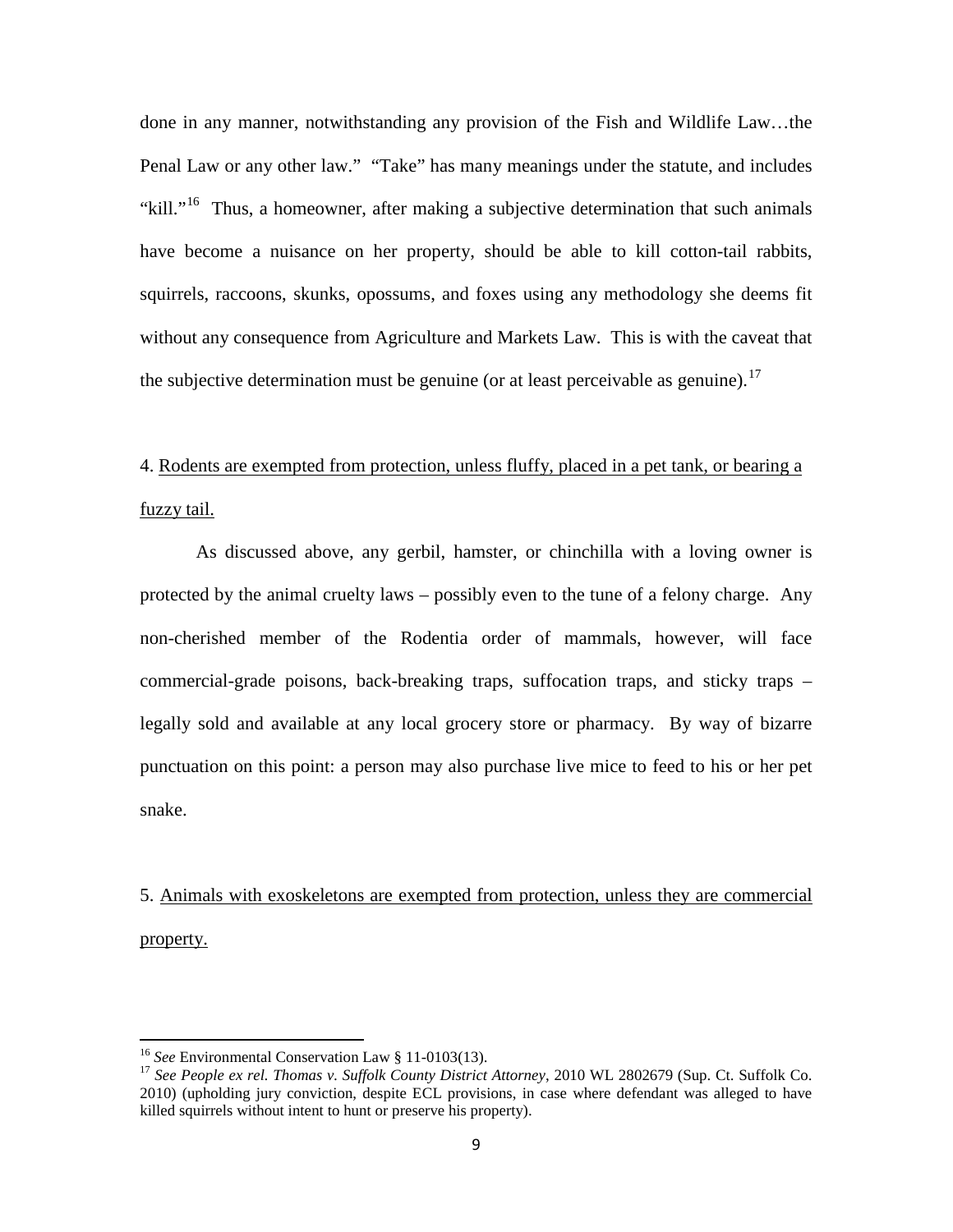Society accepts and encourages massive poisoning operations, undertaken in partnership with a corporate sponsor such as Terminix or Raid. It also accepts inventions such as fly-swatters, fly-paper, and bug-zapping-lights for killing animals with exoskeletons on an as-needed, one-at-a-time basis. However, it is not recommended to pursue extermination of "valuable" insects, such as farmed honey-bees or medical leaches, not so much because an individual bee or leach compels particular respect as an "animal" from society-at-large for Agriculture and Markets purposes, but because their commercial value compels respect as property for Penal Law purposes.<sup>18</sup>

### 6. Microscopic animals are exempted from protection.

As a general rule, as the size of the animal decreases, the level of its medical and hygienic nuisance to humans increases. Therefore, despite the law, society has all but denied protection for nature's smallest animals. To my knowledge, the District Attorneys of New York City were not consulted before a campaign to aggressively eliminate bedbugs began in 2010. Likewise, doctors do not routinely consult law enforcement before prescribing antibiotics – even if the doctor is aware of other medical options available to the patient before embarking on the annihilation of all bacteria in the human body. In a similar vein, the extermination of all dust mites from this state and country would not draw much public protest, except perhaps from scientists with concerns about damaging the national ecosystem.

7. Select wild animals may be exempted from protection in the state's discretion.

<span id="page-72-0"></span><sup>18</sup> *See* Alexander, *US Fears over Honey Bee Collapse*, BBC NEWS. <http://news.bbc.co.uk/2/hi/science/nature/7312358.stm> (last updated March 25, 2008).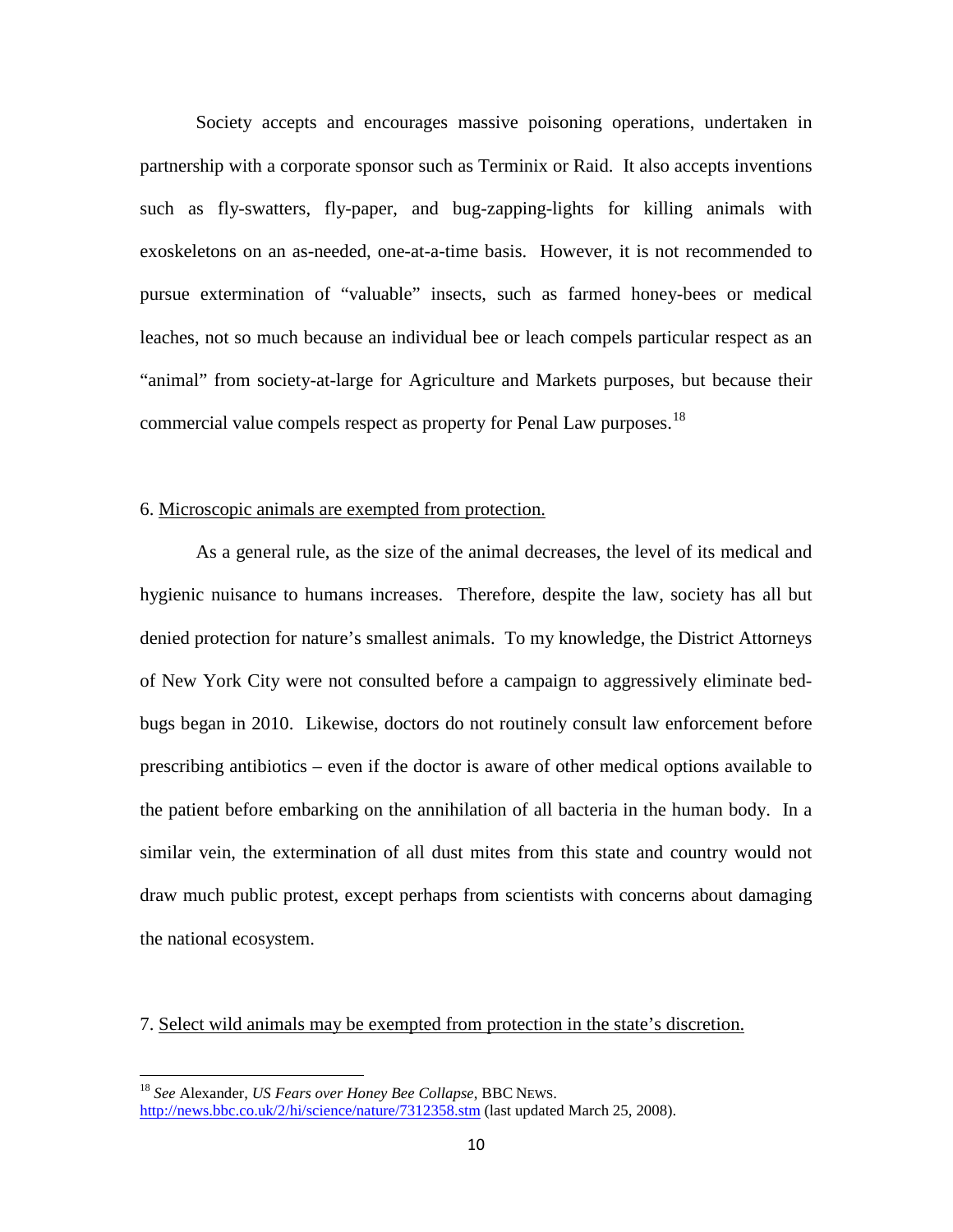Recreational hunting, and efforts to reconcile it with animal cruelty laws, will forever plague the State Legislature. Judge Margarita L. Pez Torres, in a written opinion, noted that hunting was "arguably the ultimate form of cruelty…justified by the need of some people to engage in killing animals as a recreational activity.<sup> $19$ </sup> From a prosecutor's perspective, the quandary is not over the ethics of the practice, but the boundaries of criminal law. Recently, in *State v. Kuenzi*, [20](#page-73-1) the Wisconsin Court of Appeals grappled with the issue of whether two defendants, on a hunting trip, violated the state's cruelty provisions by chasing the deer with snowmobiles and killing them by running the deer over and doing "burn outs" on top of the bodies. A similar issue presented in New Mexico's *State v. Cleve*, [21](#page-73-2) where a man was charged for animal cruelty for using wire snares to capture deer. In New York, like these other states, hunting permits can be obtained by the state and acting within those permits will shield the hunter from criminal liability. The question that lingers is whether a regularly-practicing hunter that knowingly kills an animal one day, one week, or one month out of season should be prosecuted under the Environmental Conservation Law for a regulatory infraction or should be prosecuted under the Agriculture and Markets Law for an "unjustified killing" of an animal.

### 8. One animal will merit more protection than many.

If a defendant is found to be in possession of one severely neglected animal, then public sentiment – steadfastly represented in a jury pool – will turn against that individual without much goading. Likewise, if a defendant is found to have murdered in excess of

<span id="page-73-1"></span><span id="page-73-0"></span><sup>&</sup>lt;sup>19</sup> *People v. Arroyo*, 3 Misc.3d 668, 676 (N.Y. City Crim. Ct. 2004).<br><sup>20</sup> 2011WL659380 (Wis.App. 2011).<br><sup>21</sup> 124 N.M. 289 (NM App. 1997).

<span id="page-73-2"></span>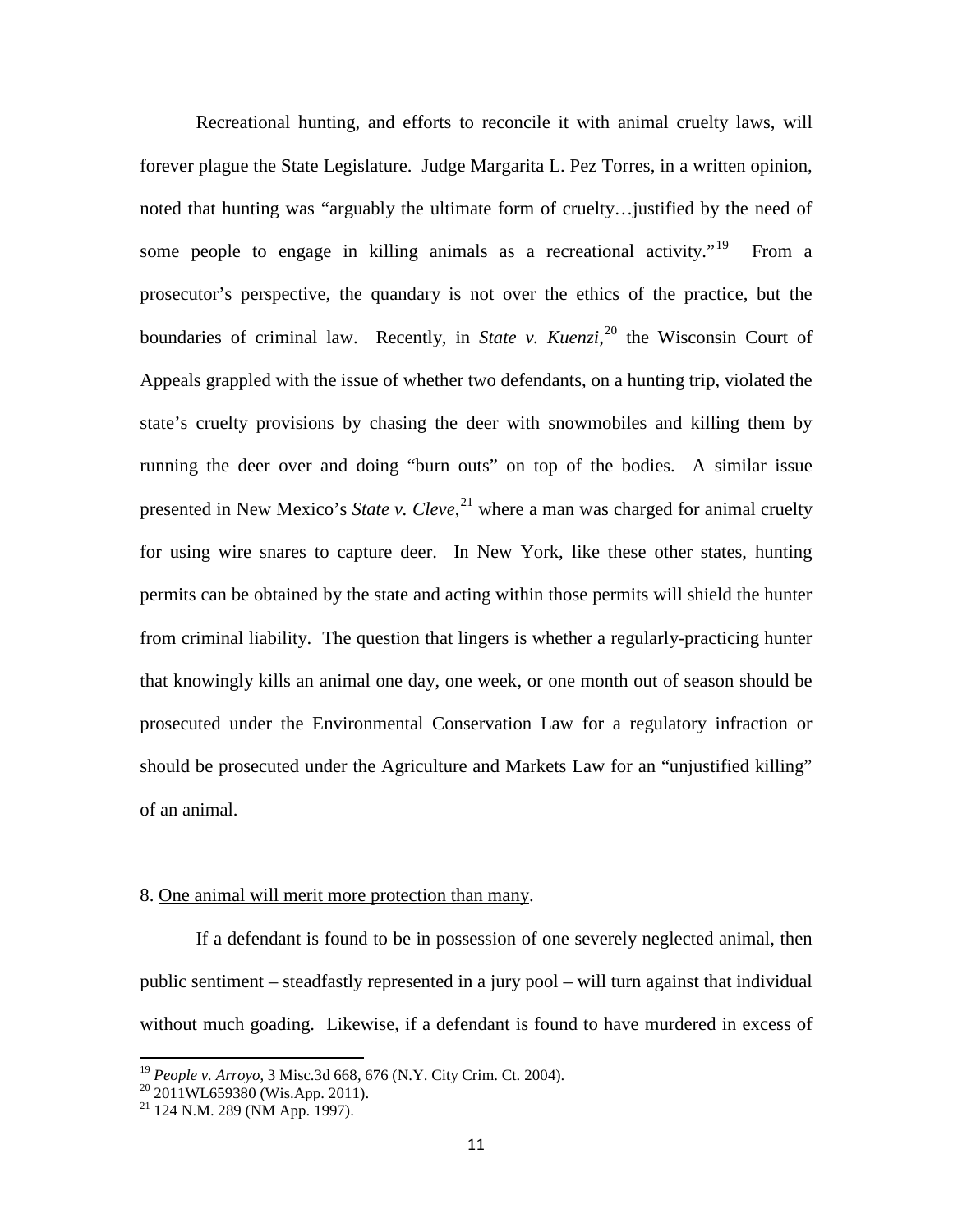30 victims, raped in excess of 30 people, or robbed in excess of 30 banks, public sentiment will greatly turn against that individual without passionate overture. Yet, animal hoarders, made trendy by television, are perceived to have different mental culpability than the other large-scale offenders listed above. If a defendant is found to be in possession of 30 severely neglected animals, public perception – extending to judicial perception – will often conclude mental infirmity to the point of vitiating criminal culpability. This type of second-guessing is something that does not happen if only one severely neglected animal is found in a person's possession. If a prosecutor or law enforcement official found a sobbing animal hoarder to be in possession of 100 malnourished animals, and decided to pursue some type of non-criminal "intervention" as an alternative to criminal prosecution, public sentiment might brand that official as "reasonable," "compassionate," or "just." However, if that same official found a sobbing man to be in possession of 100 hard drives filled with child pornography, and proposed some type of non-criminal "intervention" as an alternative to criminal prosecution, public sentiment would absolutely brand the official forever as "soft on crime" and the ensuing public uproar would likely get the official terminated. Whatever the psychological cause, our societal empathy seems to increase as the number of neglected animals increases whereas it markedly decreases as the number of loaded guns, rapes, or murders increases.

#### **CONCLUSION**

There likely never will be a consensus on animals, and each individual's viewpoint will continue to seem frustratingly overreaching to another individual's opposing viewpoint. The New York State Legislature, which repeatedly catches

12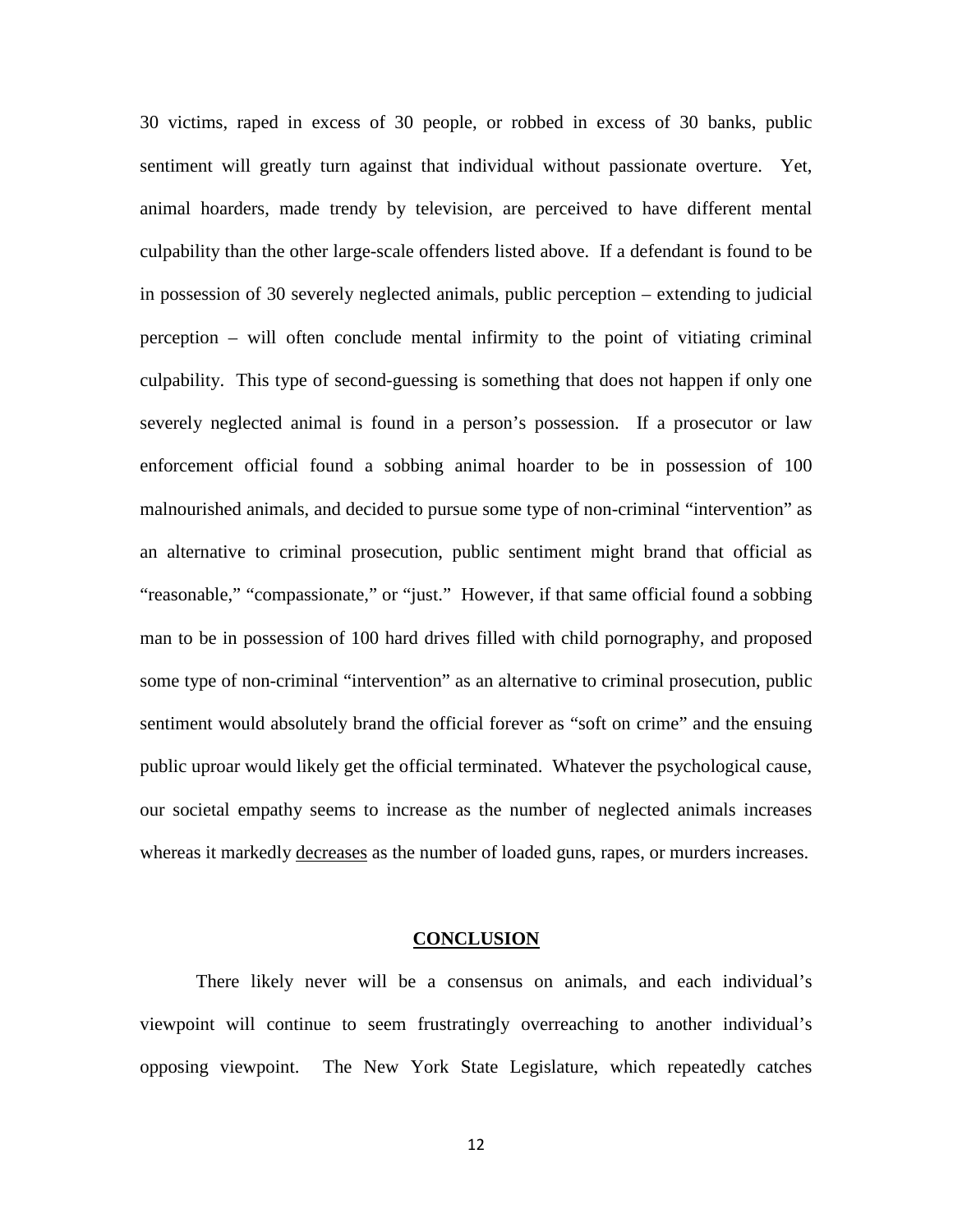invective for its failure to produce viable, modern, and clear laws to protect animals, is not as culpable as it is often made out to be. In reality, it is merely acting as intended – as a mirror of societal indecision.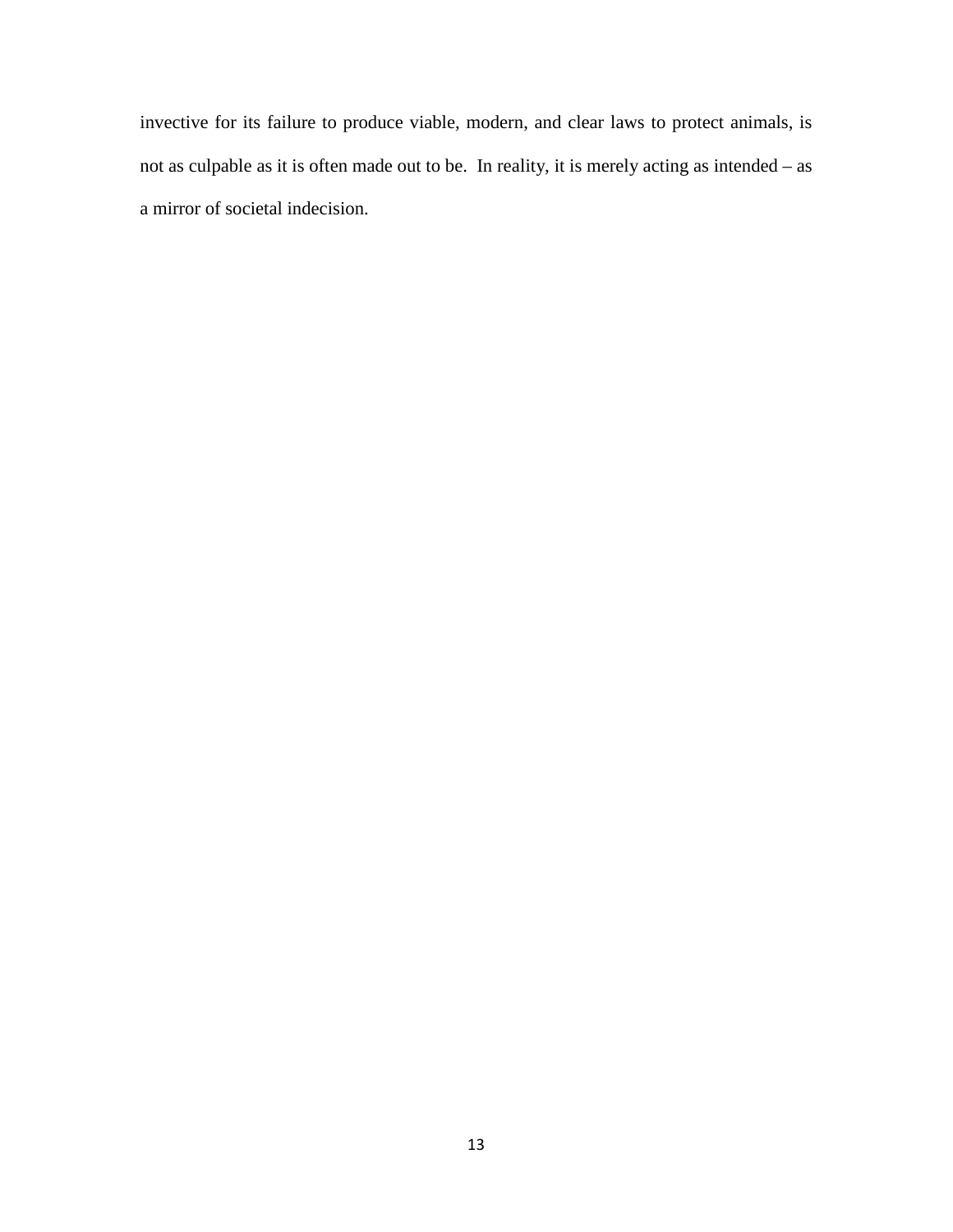# Amy Sheridan Committee on Animals and the Law June 7, 2012 *Comfort Animals and Children in the Criminal Justice System, an overview*

Staten Island District Attorney Daniel Donovan recently announced that his office will be incorporating comfort dog Bronksey into their witness and victim interviews<sup>1</sup>. Bronksey is a sweet-faced, velvet-black Labrador/golden retriever mix. His job is to provide comfort for children who enter the criminal justice system because they've been abused, alleged to have been abused, or have witnessed crimes. More and more, child advocacy centers, prosecutors' offices and courthouses are working with trained dogs and other comfort animals in order to alleviate some of the stress inherent in being involved in the criminal justice system.

Prior to the announcement from Staten Island, Dutchess County Court Judge Stephen L. Greller allowed Rose, a comfort dog, to accompany a 15-year-old rape victim to the stand. In that case, People v. Tohom<sup>2</sup>, Judge Greller looked to Executive Law  $§642$ -a and held the victim qualified as a "child victim"; under the statute, the child would suffer serious emotional and psychological distress if she were to testify in front of the defendant (in this case, her father, whom she alleged had abused her from the age of 11 and had impregnated her), and that these factors warranted the court making special considerations to accommodate her. Judge Greller cited precedence in People v. Gutkaiss<sup>3</sup> and likened Rose's presence to that of a child victim holding a teddy bear while testifying.

<sup>&</sup>lt;sup>1</sup> Silive.com. Donnelly, Frank. *'Comfort' Dog Becomes Staten Island District Attorney's Newest Crimefighter*. Last visited, June 4, 2012 at 11:46 AM; orig. publ. date May 30, 2012, 4:05pm.

 $2^2$  SCI No. 338/2010 (Dutchess County Court June 1, 2011)

<sup>&</sup>lt;sup>3</sup> 206 AD2d 628, 614 NYS2d 599 (App. Div. 3d Dept. 1994) holding as "entirely appropriate in view of Executive Law §642-a (4)" to allow a child victim to hold a teddy-bear while testifying.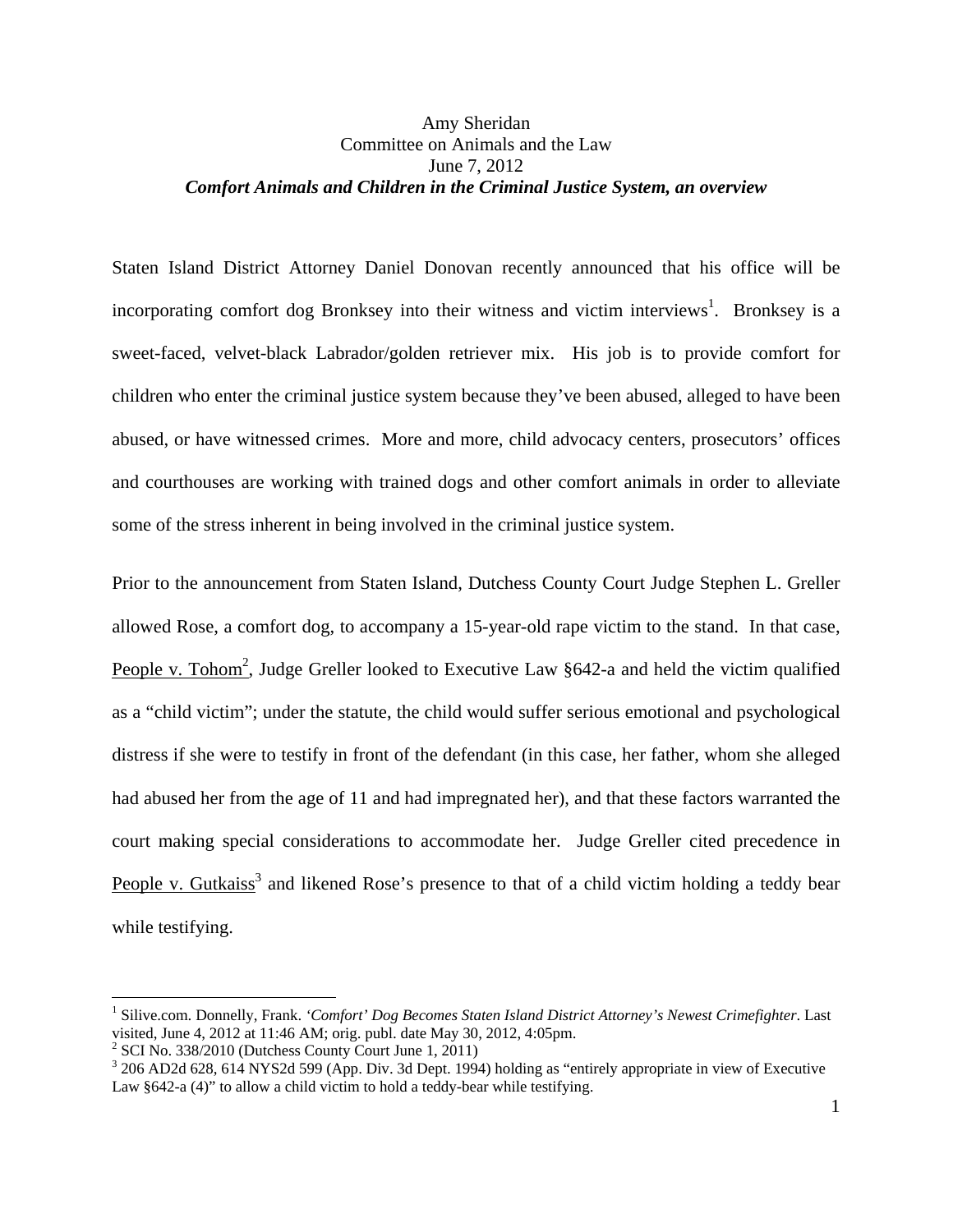### **The Executive Law**

Article 23 §642-a of the Executive Law, "The Fair Treatment of Child Victims as Witnesses", was meant to minimize the child victim's exposure to further trauma caused by having to relate the abuse he or she endured<sup>4</sup>. Section (1) promotes a "multi-disciplinary team ... for the investigation and prosecution of child abuse cases involving abuse of a child…" Section (4) relays the need for the presiding judge to be sensitive to the psychological and emotional stress a child witness may undergo when testifying, and section (6) allows for the presence of a "support person" during a child's testimony. These factors and the multi-disciplinary approach to working with child witnesses<sup>5</sup> is intended to minimize a child victim's stress in order to maximize each interaction the child has with the justice system to promote as expeditious a process as possible.

### **Why dogs?**

-

The American Humane Association, in collaboration with the Delta Society (now Pet Partners), developed the TASK (Therapy Animals Supporting Kids) manual<sup>6</sup>, a "how-to" guide on how prosecutors, child advocates, and other organizations involved in working with child victims may develop their own Animal Assisted Therapy program (AAT). In the manual, the authors report children who have suffered abuse often also suffer from social deficiencies, such as the inability to sit still, pay attention and relax. Many abused children also harbor a great distrust of adults<sup>7</sup>.

<sup>4</sup> 2007 Legis. Bill Hist. NY A.B. 7858.

 $<sup>5</sup>$  Abused children, allegedly abused children, and children who have witnessed crimes.</sup>

<sup>6</sup> http://www.americanhumane.org/assets/pdfs/children/therapy-animals-supporting-kids.pdf Last visited June 5, 2012 at 12:18 PM.

 $<sup>7</sup>$  More information on abused children and the effects of abuse can be found in, Coordinated Response to Child</sup> Abuse and Neglect:The Foundation for Practice *Chapter Six: What Are the Consequences of Child Abuse and Neglect?* By Office on Child Abuse and Neglect, Children's Bureau. Goldman, J., Salus, M. K., Wolcott, D.,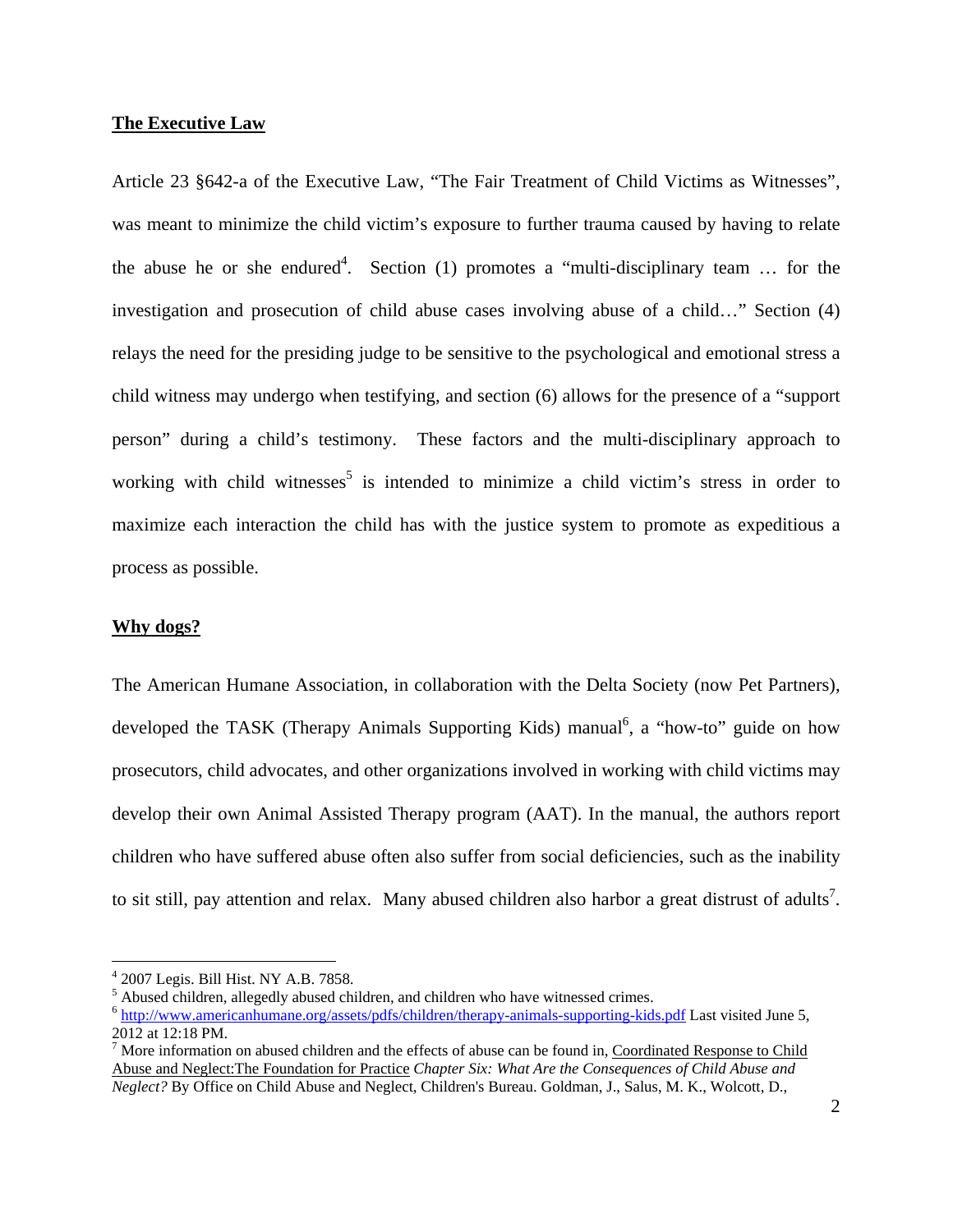In addition, children who have been victimized are often reluctant to talk about the abuse they endured. Finding themselves in the court or other "official" unfamiliar setting can be intimidating and confusing. Having to relate what will like be a horrific story can be paralyzing for a child. All of these factors become obstacles to providing an expedited process for children to go through the system efficiently and without additional trauma.

Data shows that the mere presence of a kind, good-natured dog can alleviate some of the physiological symptoms of stress by decreasing a person's blood pressure and slowing the heart rate. This relief helps the child talk to the interviewer. When children have had the opportunity to bond with a facility dog during pre-trial interviews, they more readily provide productive testimony, whether or not the dog actually accompanies the child to the stand. Furthermore, by incorporating the dog, the interviewer can more readily build rapport with the child, counteracting distrust.

Courthouse Dogs<sup>8</sup> and the TASK manual cite several incidents in which children progressed from refusing to speak with interviewers to opening up once the dog was present. In at least one account, after therapy that included a comfort animal, a 10-year-old girl began showing improvement in her overall behavior and treatment goals, not just in her ability to relate the abuse to the interviewers<sup>9</sup>. The child, showing signs consistent with post-traumatic stress disorder (PTSD), had demonstrated an inability to become calm and relaxed, manage her anger, focus and show empathy, as well as displaying other problems. After participating in the AAT sessions, designed to provide rules and structure for the child and to motivate her to modify her

Kennedy, K. Y. A Available at: http://www.childwelfare.gov/pubs/usermanuals/foundation/foundationf.cfm last visited on June 13, 2012 at 4:10 PM.

<sup>8</sup> http://courthousedogs.com/. Last visited June 4, 2012 at 2:31 PM. Courthouse Dogs is an organization that provides "Expert education and guidance for legal professionals" in the use of therapy dogs.<br><sup>9</sup> TASK Manuel, *Case Study The Bouar of AAT for a Child in Need* n, 12.

TASK Manual, *Case Study: The Power of AAT for a Child in Need*, p. 13.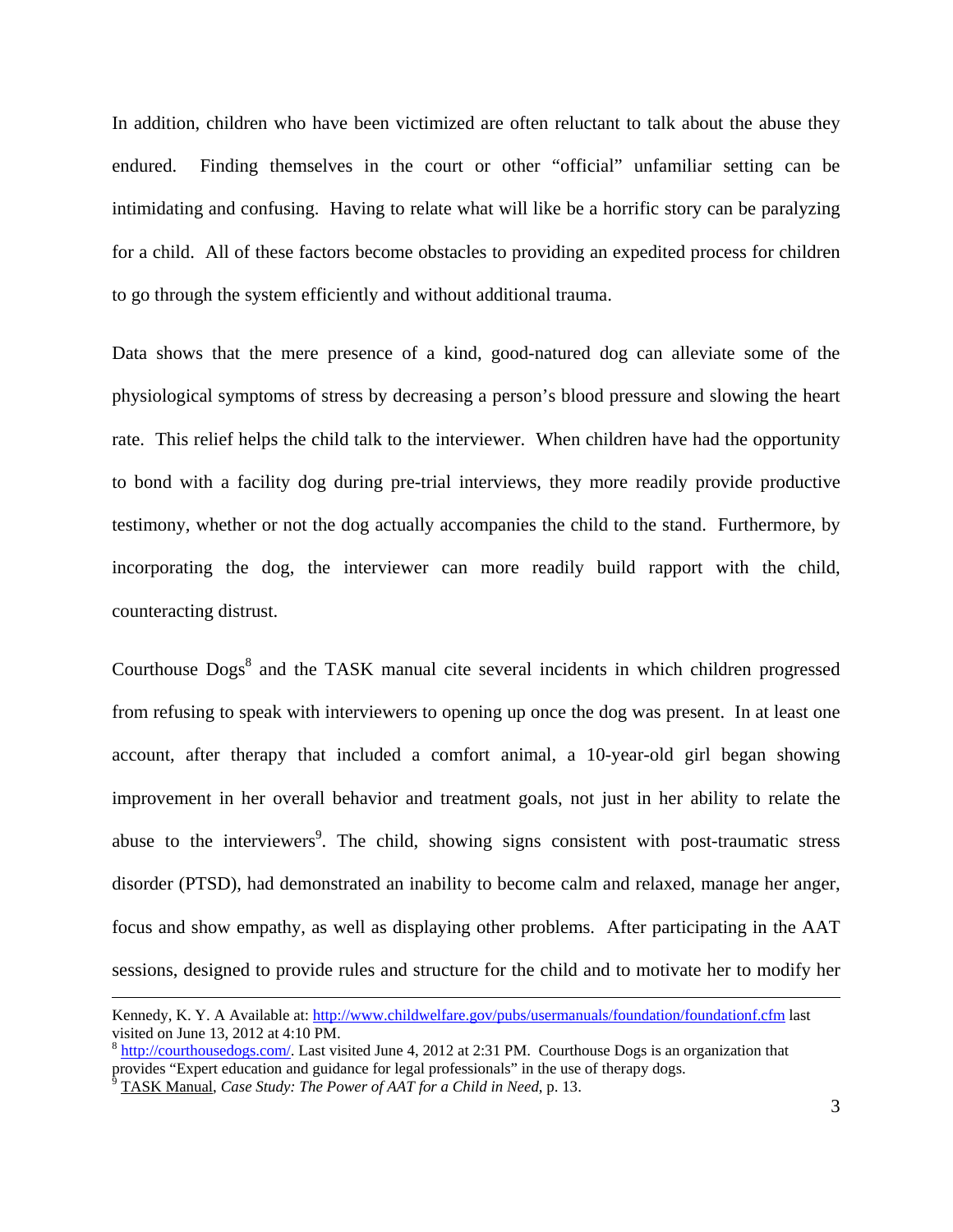behavior, the child was able to sit quietly, listen, relax and follow rules regarding interaction with the comfort dog.

In the Tohom case, the 15-year-old victim also suffered from PTSD, presumably brought on by the abuse. She was inattentive, exhibited a failure to connect, and would not discuss the abuse with the therapist. However, when the victim was with Rose, a golden retriever comfort dog, the therapist testified that she became "significantly more verbal". The victim also expressed feeling calm when she was with Rose and that Rose's presence would make her feel safer at trial.

## **How does it work?**

### *The Dogs*

<u>.</u>

Prosecutors' offices and child advocacy centers considering incorporating comfort dogs in their practice may either have one working "on site", as in Staten Island, or may outsource to a therapy animal service provider. For example, in the Tohom case, East Coast Assistance Dogs<sup>10</sup> (ECAD) supplied Rose and her handler. The American Humane Association recommends dogs be professionally trained by an accredited training organization such as those recognized by Pet Partners and Therapy Dogs International.

The terms "comfort dog" and "therapy dog" seem to be used synonymously. However, in contrast to the American Humane Association's promotion of the use of therapy dogs and other animals, Courthouse Dogs cautions against using therapy animals and strongly advocates for the

<sup>&</sup>lt;sup>10</sup> Also referred to as "Educated Canines Assisting with Disabilities". http://ecad1.org/default.htm?0,0,OurProg,eca. Last visited, June 5, 2012 at 2:34 PM.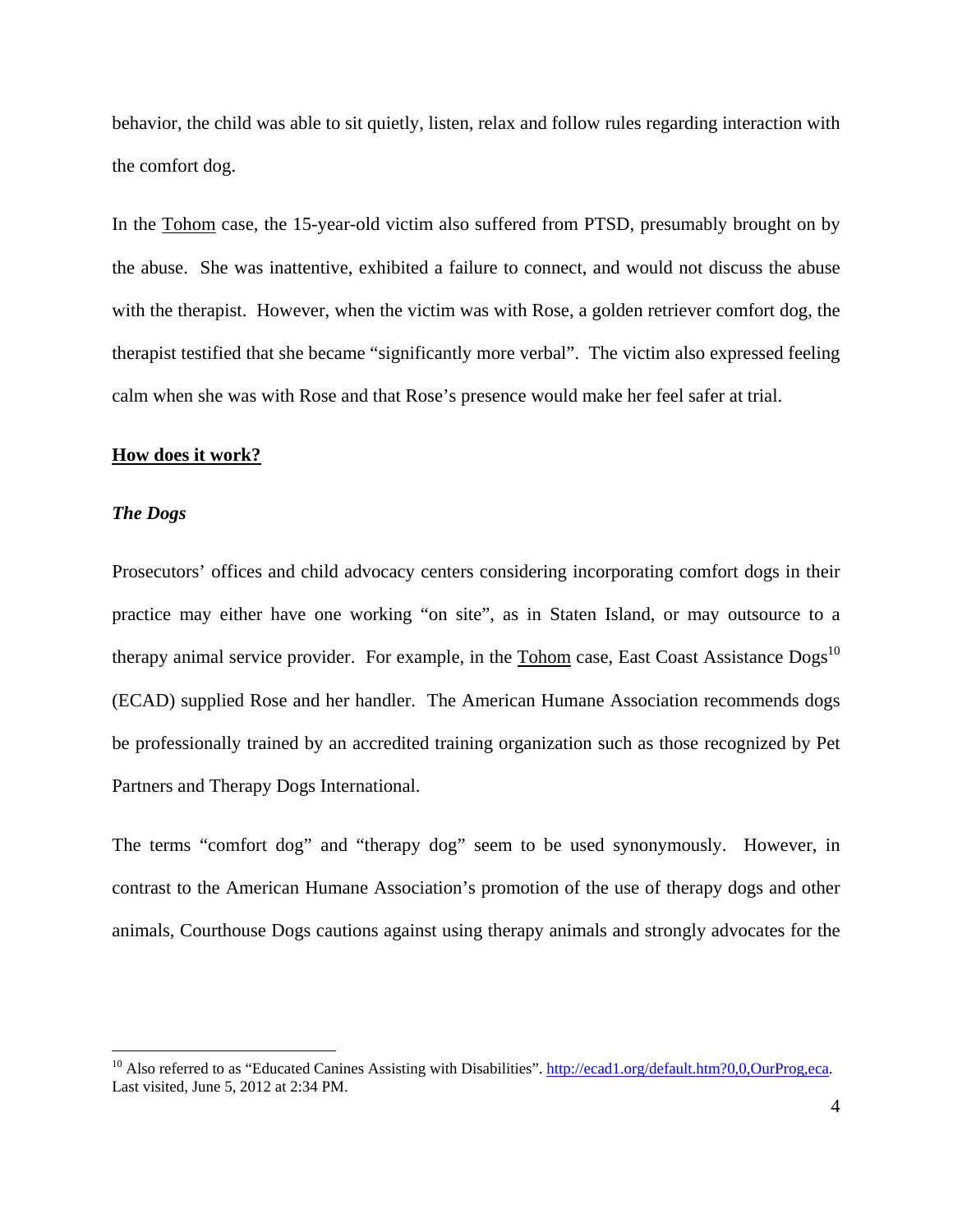use of "facility" dogs instead<sup>11</sup>. Courthouse Dogs recommends using dogs trained by an organization recognized by Assistance Dogs International and that the handler is a criminal justice professional, such as a staff member of the facility in which the dog will work.

Whether a therapy dog or facility dog is used, the dog must be very gentle and calm<sup>12</sup>. The dogs cannot be distracted by sounds or people and must be very obedient. They must also meet health and behavior standards in order to ensure safety.

## *Service/Assistance Dogs vs. Facility Dog vs. Comfort/Therapy Animal: What's the difference?*

While no definition of a therapy animal exists under the Federal Americans with Disabilities Act (ADA), a therapy animal is typically the personal pet of the handler, and the handler and the pet undergo training to provide people contact with animals<sup>13</sup>. They interact with many different people to provide comfort and/or therapy - in contrast to a service animal that's focused on one person only. Furthermore, therapy dogs are almost never service animals, and since they're pets (not service animals), there is no requirement that they be granted access to public places.14

The Federal ADA defines service animals as "dogs that are individually trained to do work or perform tasks for people with disabilities." Note that under the Federal ADA only dogs are recognized as service animals<sup>15</sup>. The work or task a dog has been trained to provide must be

 $11$  Courthouse Dogs, LLC. Position paper against the use of pet therapy dogs in the criminal justice system. http://courthousedogs.com/pdf/CourthouseDogs-PetTherapyDogs.pdf last visited June 6, 2012 at 4:50 PM.<br><sup>12</sup> See the video of "Bronksey" at: http://video-

embed.silive.com/services/player/bcpid619329477001?bctid=1661867982001&bckey=AQ~~,AAAAQBxUxyk~,Of<br>uBKPHdVzO8G-uazu0xfoYZZxiinQvZ, last visited June 13' 2012 at 4:21 PM.

 $^{13}$  Pet Partners (Delta Society) asserts it is the only national registry that requires volunteer training and screening of animal-handler teams.

<sup>&</sup>lt;sup>14</sup> http://www.deltasociety.org/page.aspx?pid=303#Difference, last visited June 7, 2012 at 10:43 AM. <sup>15</sup>28 CFR Part §35.104 available at:

http://www.ada.gov/regs2010/titleII\_2010/titleII\_2010\_regulations.htm#a35104, Last visited June 5, 2012 at 12:18 PM.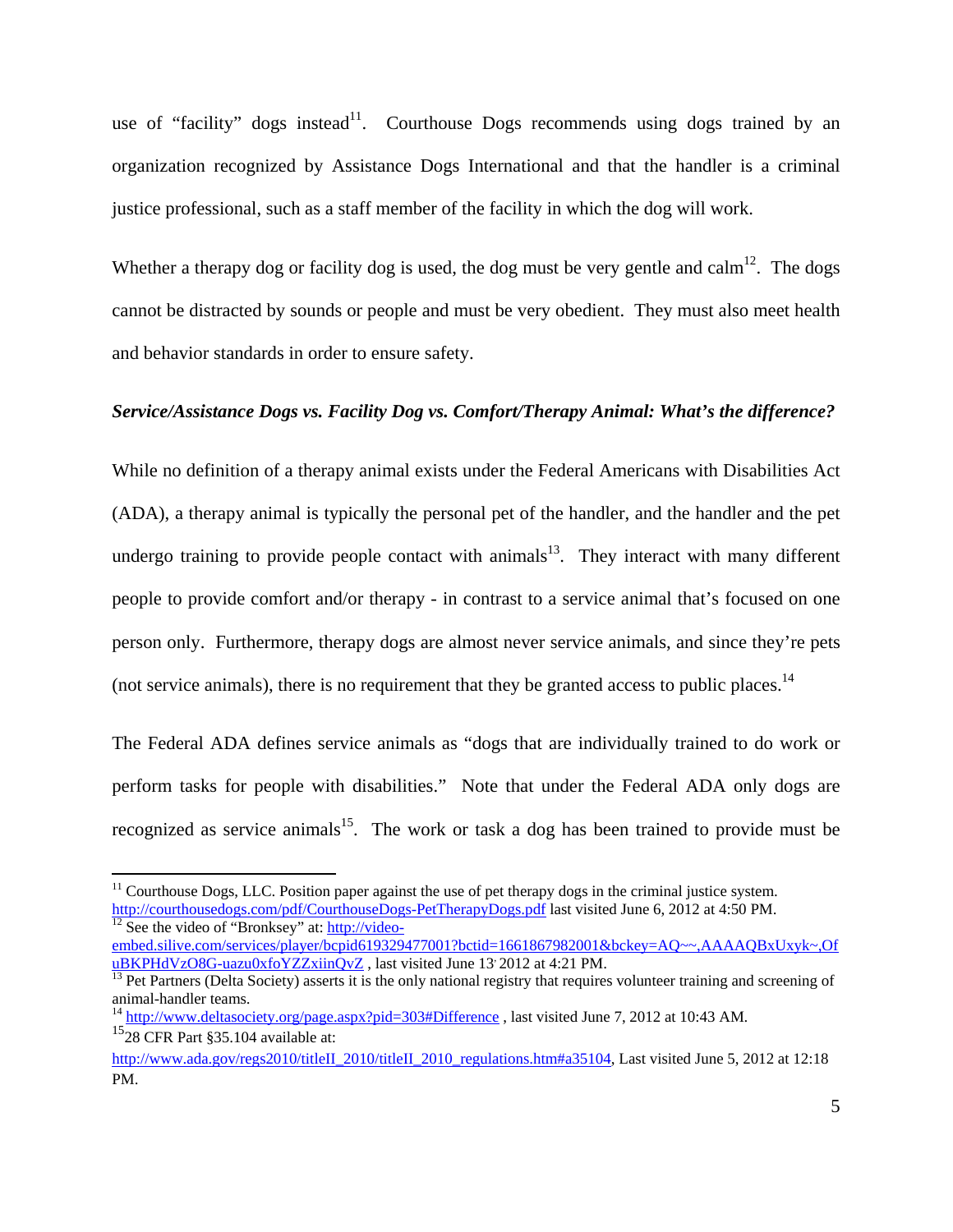directly related to the person's disability. Comfort dogs are specifically excluded from the ADA's definition of service animal.

The relevant sections of New York ADA laws similarly refer only to "guide dog, hearing dog or service dog<sup>"16</sup>. New York Civil Rights Law  $47-b(4)$  defines "guide dog", "hearing dog" or "service dog" as "a dog which is properly harnessed and has been or is being trained by a qualified person, to aid and guide a person with a disability."

Courthouse Dogs promotes the use of facility dogs to counteract many of the pitfalls associated with working with the therapy animal and handler team<sup>17</sup>. A facility dog is one trained through an organization accredited by an institution, such as Assistance Dogs International. Facility dogs are bred to become assistance dogs; their training begins when the dog is a new puppy and continues until the dog is about two years old, but can continue throughout the dog's career. Facility dogs are also handled by local staff, rather than the volunteer "civilian" handler. The training is more rigorous than therapy animal training as well.<sup>18</sup>

Courthouse Dogs cautions against working with therapy animals for a variety of reasons. For example, there are no nationally recognized standards for safety around children, there are no uniform training standards generally, and the civilian handler's presence may become problematic; therapy animals may only work for two hours at a time, and there is a need for extensive local staff oversight<sup>19</sup>. In fact, Courthouse Dogs cautions against even using the term "therapy dog" at all. They claim that because of its origins in the medical and psychiatric fields,

<sup>&</sup>lt;sup>16</sup> New York Civil Rights Law § 47(1), Executive Law § 296 (14).

<sup>17</sup> *Courthouse Dogs Position Paper.*

<sup>&</sup>lt;sup>18</sup> http://www.courthousedogs.com/settings\_courtroom.html, last visited June 7, 2012 at 11:21 AM.

<sup>19</sup> *Courthouse Dogs Position Paper.*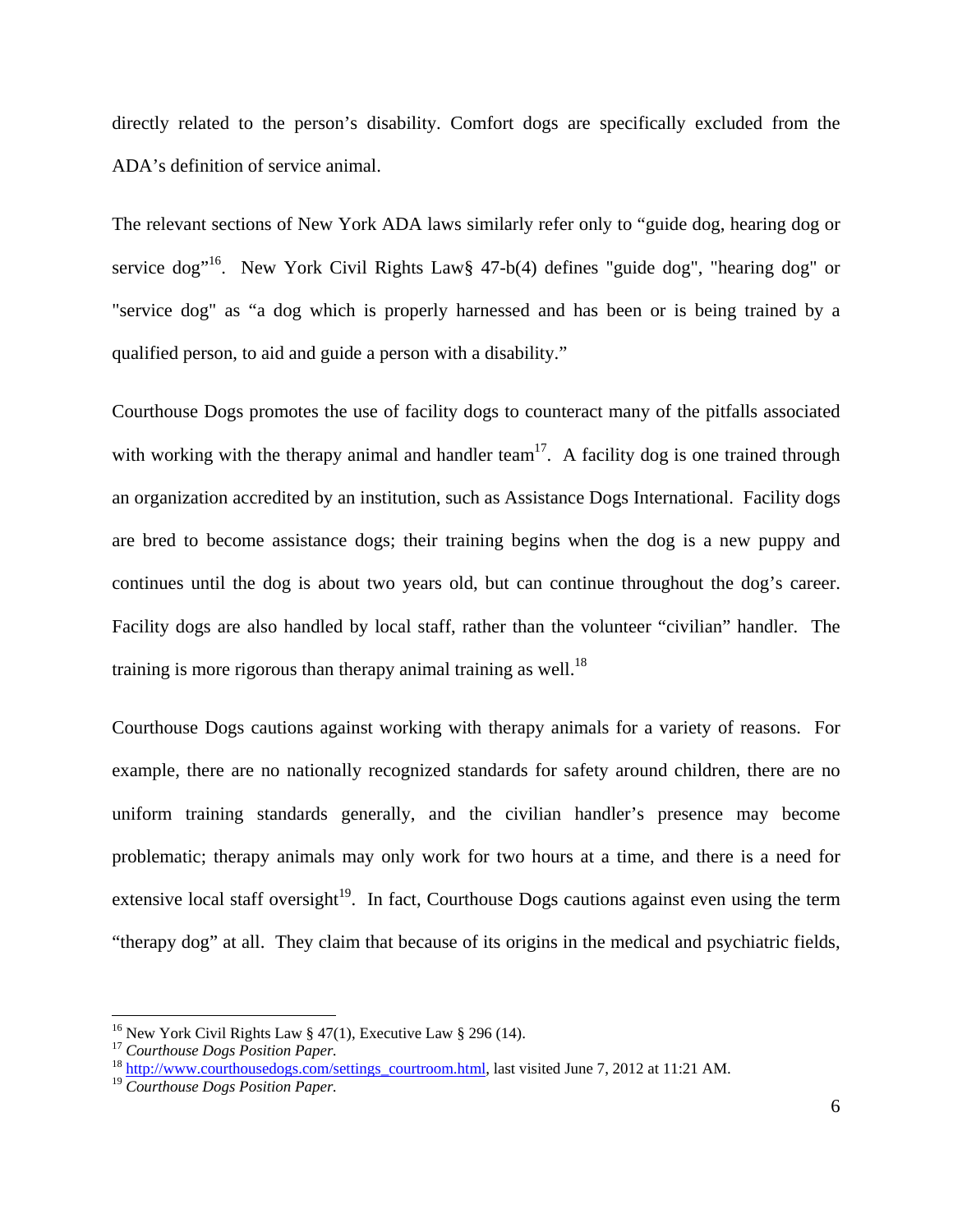the designation "therapy dog" implies that the child witness is a victim - a question of fact for the jury. They argue that this could lead to a mistrial or serve as a basis for appeal<sup>20</sup>.

TASK acknowledges these concerns; however, it puts forth several suggestions to balance any deficiencies the use of a therapy animal might present. The main foci of these suggestions are training and communication.

TASK strongly advocates that handlers undergo a training program that includes guidance specifically how to work with children who have been abused. The training should also include modules on legal terminology and local practice. The handler must understand the unique challenges child victims endure and be prepared to hear about traumatic, shocking events. Handlers should be instructed not to react to what the child is saying and that their main priority in this setting is the dog. Handlers should also be on notice that they may be called as witnesses because of their presence during the interview.

In any event, whether to incorporate a therapy animal or facility dog is a decision for local staff and management who must consider their resources and what will work best for their situation.

#### **Animal and Child Interactions**

 $\overline{a}$ 

Depending on the scope of the program, animals may serve as "greeters": they may be stationed in open areas available to provide a warm, furry hello for everyone who enters the building; or they may be involved in confidential child interviews. Therapy animals may even be allowed to accompany the child to the stand when testifying in court. It should also be noted that therapy animals do not always have to be dogs. Rabbits, birds, guinea pigs, cats and horses (the latter

 $^{20}$  http://www.courthousedogs.com/settings\_courtroom.html , last visited June 7, 2012 at 11:21 AM.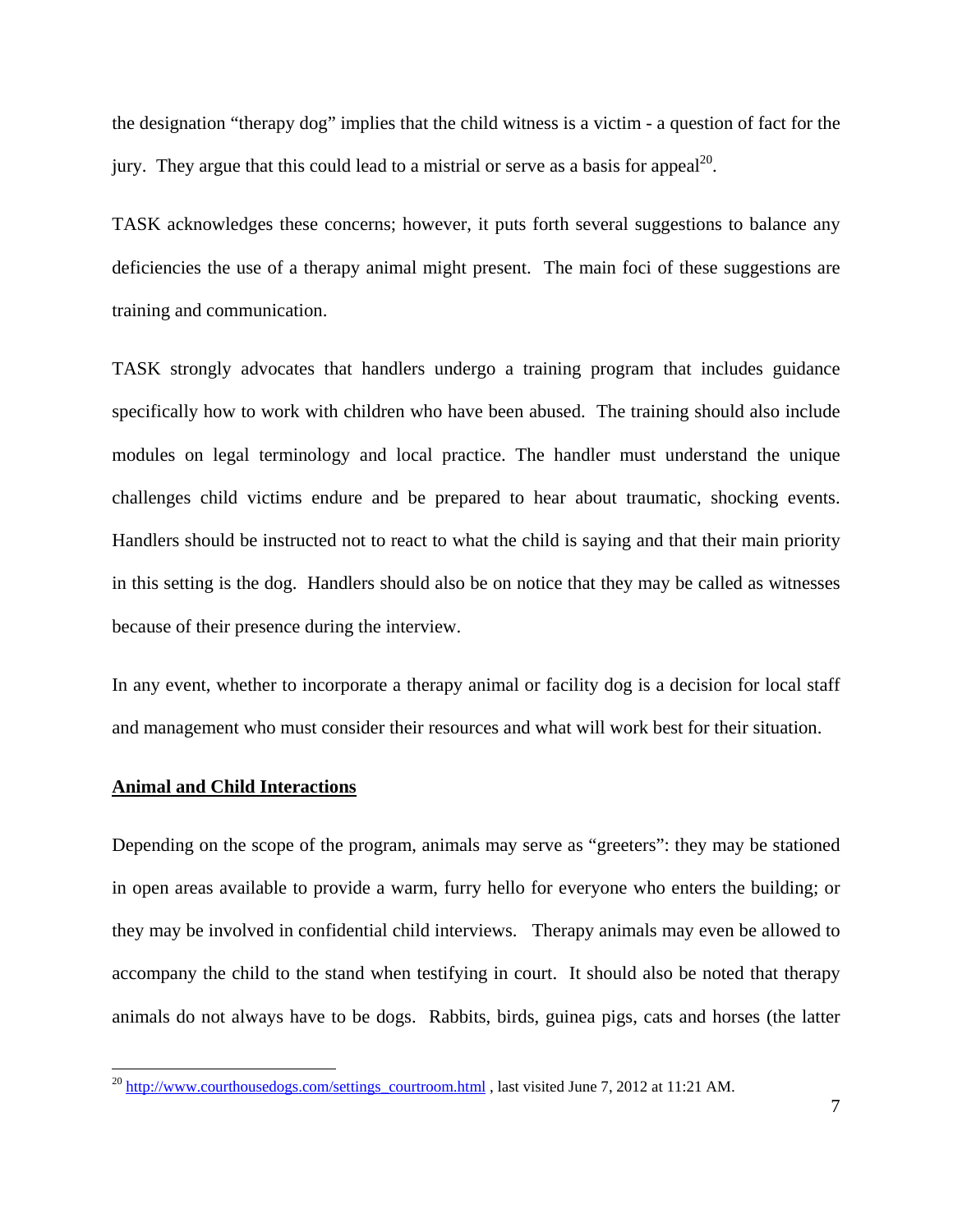perhaps not brought into the building) have all been used as therapy animals; dogs may just be the most common. Dogs' unique ability to respond to commands and to interact with humans make them ideal for this kind of work<sup>21</sup>.

When incorporating an animal into an interview or therapy session with a child, the interviewer or therapist must first ascertain whether it is appropriate to have an animal present and whether a particular animal will be a good fit with the child. Some children may have witnessed animal abuse in the home and will associate the animal with the abuse; therefore they might not benefit from animal interaction. Some children may have been abusive to animals themselves, making assisted animal therapy inappropriate. There are also issues of fear and allergic reactions to the animal that must be considered before introducing a child to a therapy animal<sup>22</sup>.

The interviewer must also provide rules for interacting with a dog. Rules provide a sense of safety and boundaries for the child, who is most likely unfamiliar with both.

The handler must be given the opportunity to take breaks, both for the dog and the handler him/ herself. TASK encourages using multiple therapy teams to avoid handler team "burnout". TASK also suggests that interviewers debrief with handlers after particularly difficult sessions to help with the emotional impact that can be caused by listening to accounts of abuse<sup>23</sup>.

-

 $21$  TASK, p. 8.

<sup>&</sup>lt;sup>22</sup> TASK, *Potential drawbacks and misapplications of AAIs for Children who have been abused*, p.7.<br><sup>23</sup> TASK, p. 12.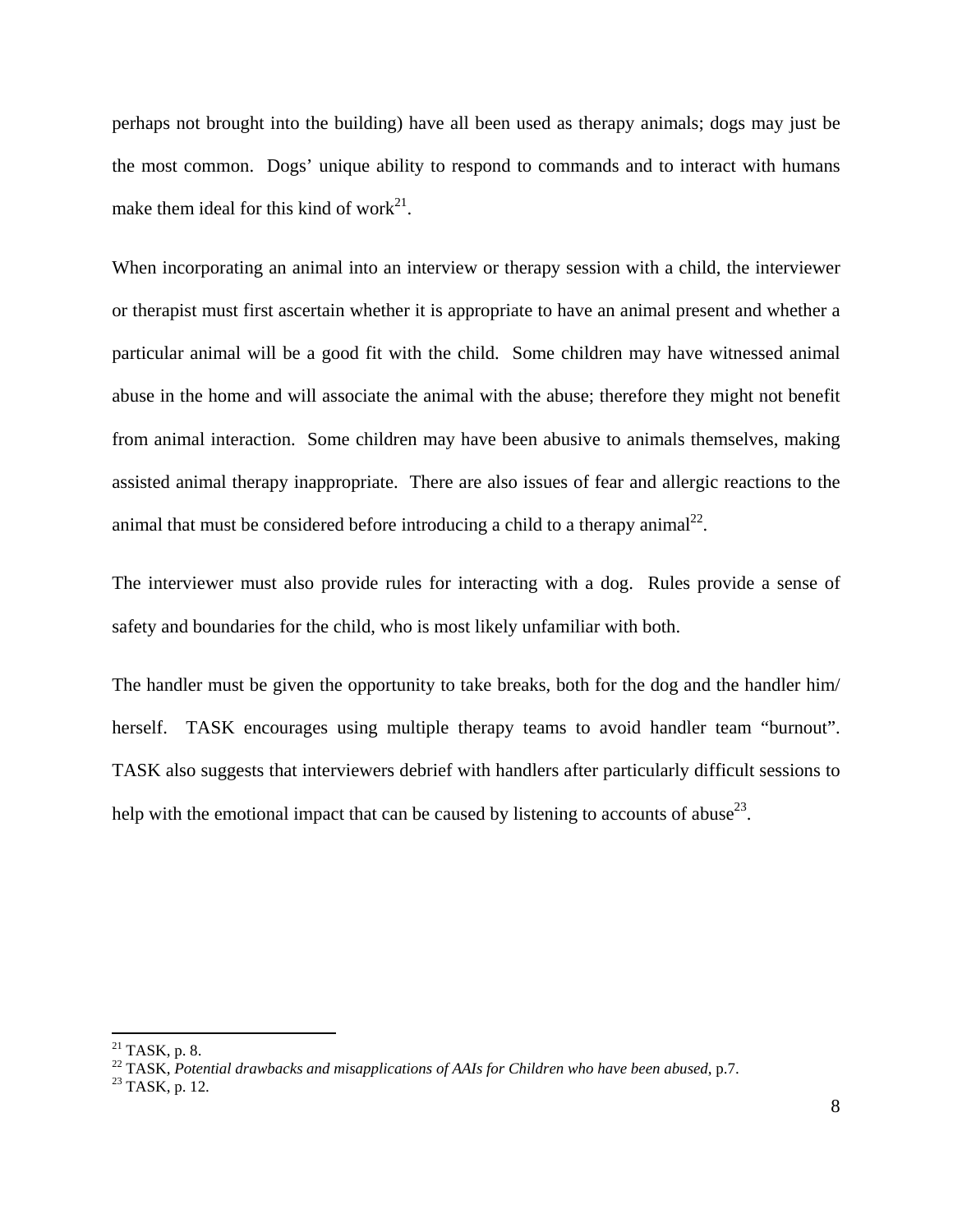### **Legal considerations and common objections**

It is important that a child is not given the impression that he or she will be rewarded with time with the dog for disclosing information. Not only will it be counterproductive; it will also provide the defense with fodder for objection<sup>24</sup>.

When the time comes for the child to testify, the prosecutor may submit a brief requesting that the comfort dog accompany the child witness. The brief may include a report from the forensic interviewer detailing the child's progress while the dog was present and the likelihood that the child will provide more competent testimony within the dog's presence. The judge may then decide if an *in camera* interview with the child is appropriate in order to determine whether the  $\log$  is necessary in obtaining the child's testimony<sup>25</sup>.

The defense's most common objection is that the presence of the dog will prejudice the jury's decision; the dog's presence will increase the likelihood that the jury will perceive the witness as a victim. However, Courthouse Dogs and both the Gutkaiss and Tohom cases offer that an appropriate limiting jury instruction will mitigate any perceived prejudice, if not eliminate prejudice all together. The instruction maybe, for example, something such as:

The purpose of the comfort dog is to help reduce anxiety and has nothing to do with the truth or falsity of the witness's statements<sup>26</sup>.

Another similar objection is that since the dog is trained to react to stress, the dog could be responding to a witness who is stressed because he or she is lying rather than one who is stressed

 $^{24}$  TASK, p. 7, 18.

<sup>&</sup>lt;sup>25</sup> See the balancing test put forth in **State v. T.E.** 342 NJ Super. 14 (NJ 2001) on the presence of support persons during children's testimony.

<sup>&</sup>lt;sup>26</sup> Developed from the partial instruction reported in Gutkaiss.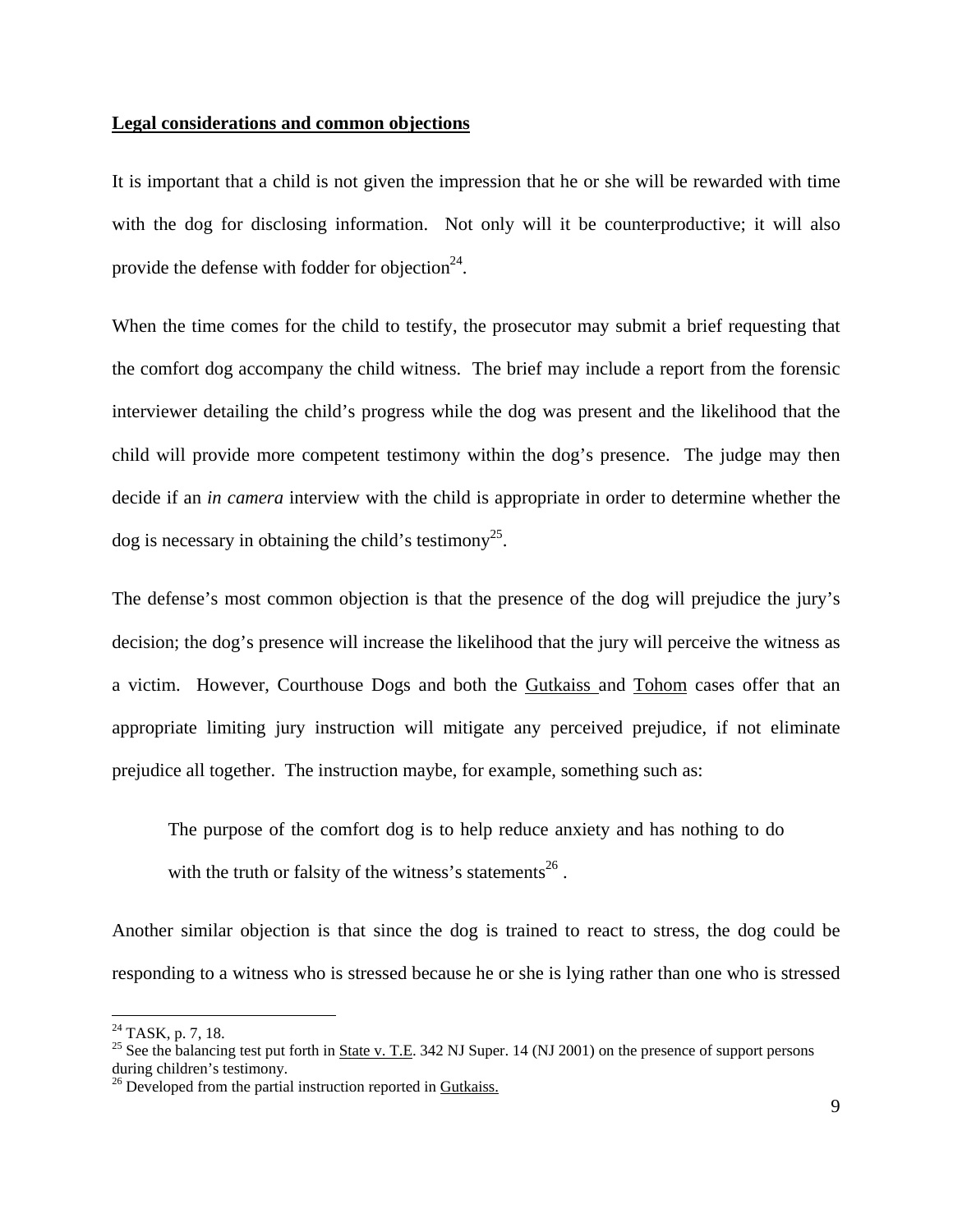from relaying truthful traumatic events. The New York Times article, "By Helping a Girl Testify at a Rape Trial, a Dog Ignites a Legal Debate"<sup>27</sup> reported, "At least once when the teenager hesitated in Judge Greller's courtroom, the dog rose and seemed to push the girl gently with her nose." However, the dogs presented on the Courthouse Dogs website and promotional  $DVD<sup>28</sup>$  do not appear to have any specialized reactive training. In fact, therapy dogs are often chosen because of their ability to remain calm and not to react to any external stimuli. They are trained to respond to commands from their handlers rather than to a specific emotions presented by the witness $^{29}$ .

As mentioned earlier, there are also varying degrees of how to incorporate the dog to minimize any perceived intrusion on the hearing. For example, the dog may sit towards the back of the courtroom within the child's view. The dog could lay quietly by the child's side at the stand. Or the dog could sit with his or her head in the child's lap. And, as in Staten Island, the therapy animal or facility dog may assist only during interviews and office visits. In these instances, the dog may also be available to walk with the child to the courtroom and wait outside in order to give the child something to look forward to once testimony is finished.

Furthermore, having a dog in the courtroom has been compared to having a support person available for the child. The Executive Law §642-a (6) contemplates the use of support persons so long as the support person does not influence the child's testimony. It could be argued that a facility dog could not possibly influence the child's testimony because, very simply, it's a *dog*.

### **Support and precedence in other jurisdictions**

<sup>&</sup>lt;sup>27</sup> http://www.nytimes.com/2011/08/09/nyregion/dog-helps-rape-victim-15-testify.html?\_r=1, last visited Nov. 7, 2011 at 4:37 pm, orig. publ. date Aug. 8, 2011.

<sup>&</sup>lt;sup>28</sup> Available at no charge upon request from courthousedogs.com.

 $^{29}$  For a complete list of other therapy dog attributes, see TASK p. 9.